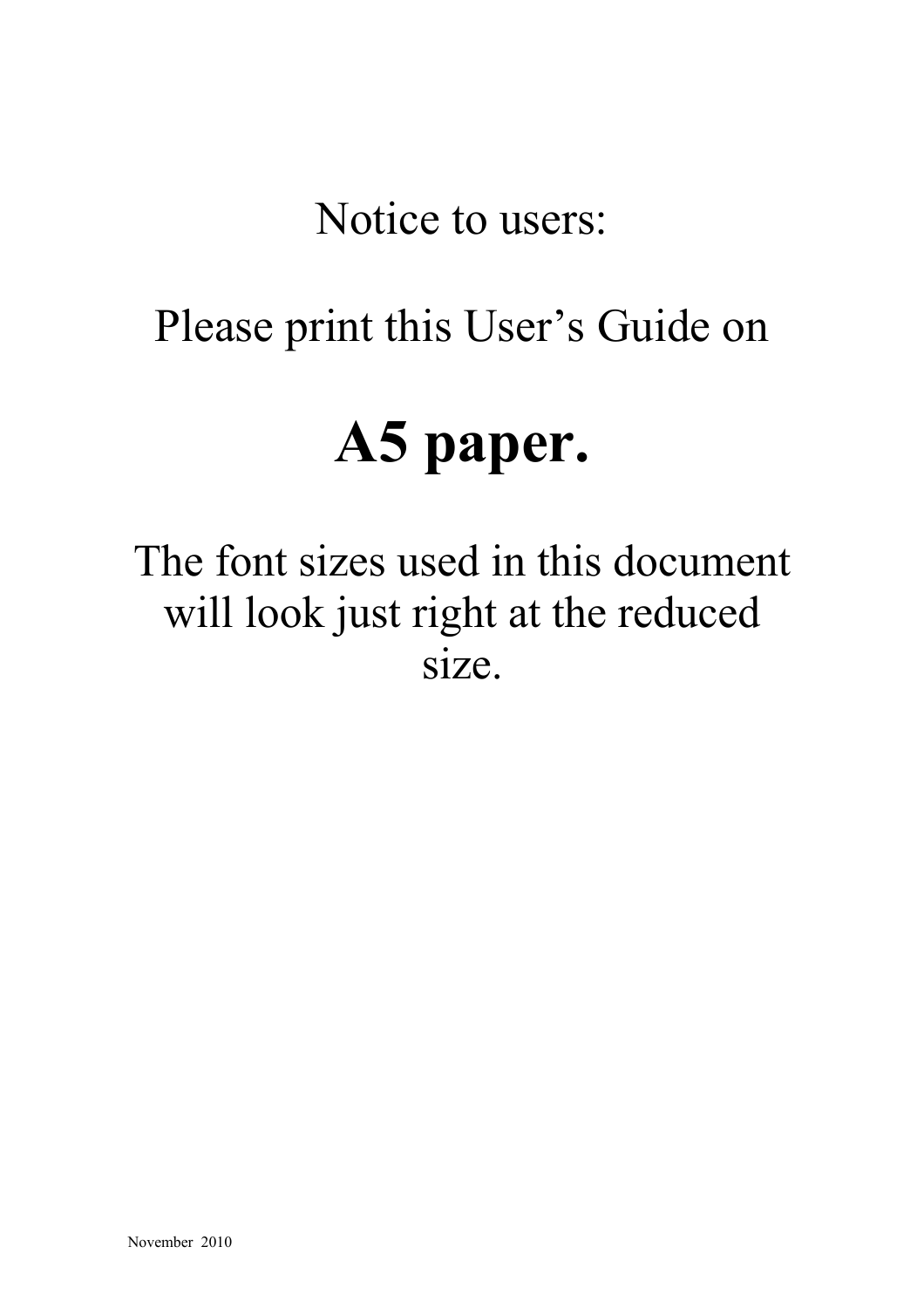# WALLAP

## Propped, Anchored and Cantilever Retaining Wall Analysis Program

by Daniel Borin MA, PhD, CEng, MICE

Distributed by **Geosolve**

User's Guide

Versions 5 for Windows 98, ME, NT, 2000, XP, Vista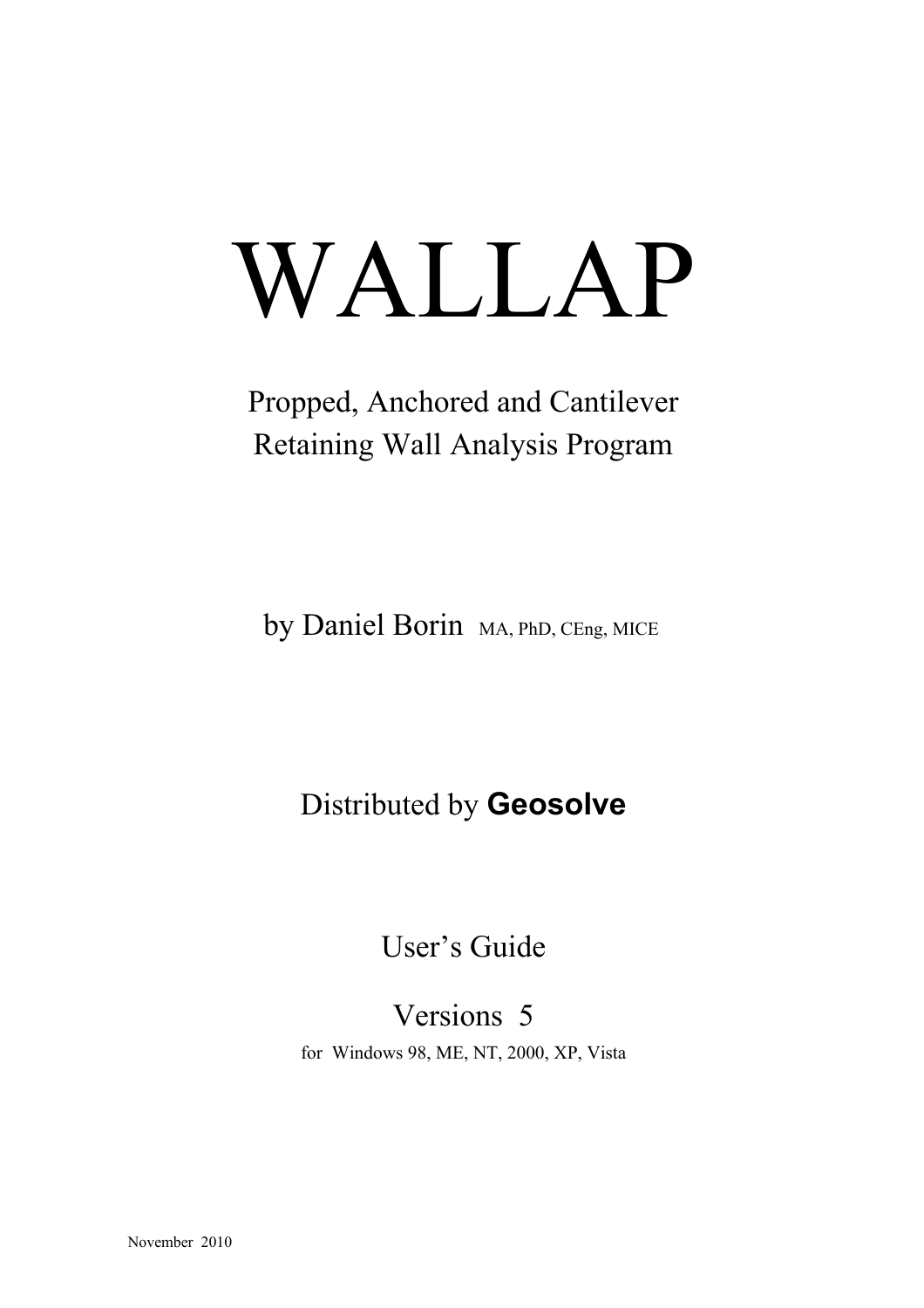#### **1.0 INTRODUCTION**

#### 1.1 **Scope of the program**

- 1.1.1 Types of analysis
- 1.1.2 The structure, soil, water and loads
- 1.1.3 Construction sequence
- 1.1.4 Output
- 1.1.5 Units
- 1.2 **WALLAP version 5 Release Notes**
- 1.3 **WALLAP version compatibility**

#### **2.0 GETTING STARTED**

#### 2.1 **System requirements**

- 2.1.1 Memory requirements
- 2.1.2 Disk Space Requirements
- 2.1.3 Screen resolution
- 2.1.4 Printed output
- 2.2 **Program installation**
- 2.3 **Starting the program**
- 2.4 **Beginners guide**

#### **3.0 GUIDE TO PROGRAM OPERATIONS**

#### 3.1 **The WALLAP desk top**

- 3.1.1 Data graphics description
- 3.1.2 Results graphics description

#### 3.2 **The Main Menu**

- 3.2.1 'File' menu
- 3.2.2 'Edit' menu
- 3.2.3 'View' menu
- 3.2.4 'Format' menu
- 3.2.5 'Analysis' menu
- 3.2.6 'Help' menu

#### 3.3 **Mode buttons**

- 3.3.1 'Data input' mode button
- 3.3.2 'Analyse' mode button
- 3.3.3 'View Results' mode button
- 3.3.4 'Report' mode button

#### 3.4 **Help facilities**

- 3.4.1 Context sensitive help
- 3.4.2 Help contents
- 3.4.3 Help index
- 3.4.4 E-mail to Geosolve
- 3.4.5 Geosolve help line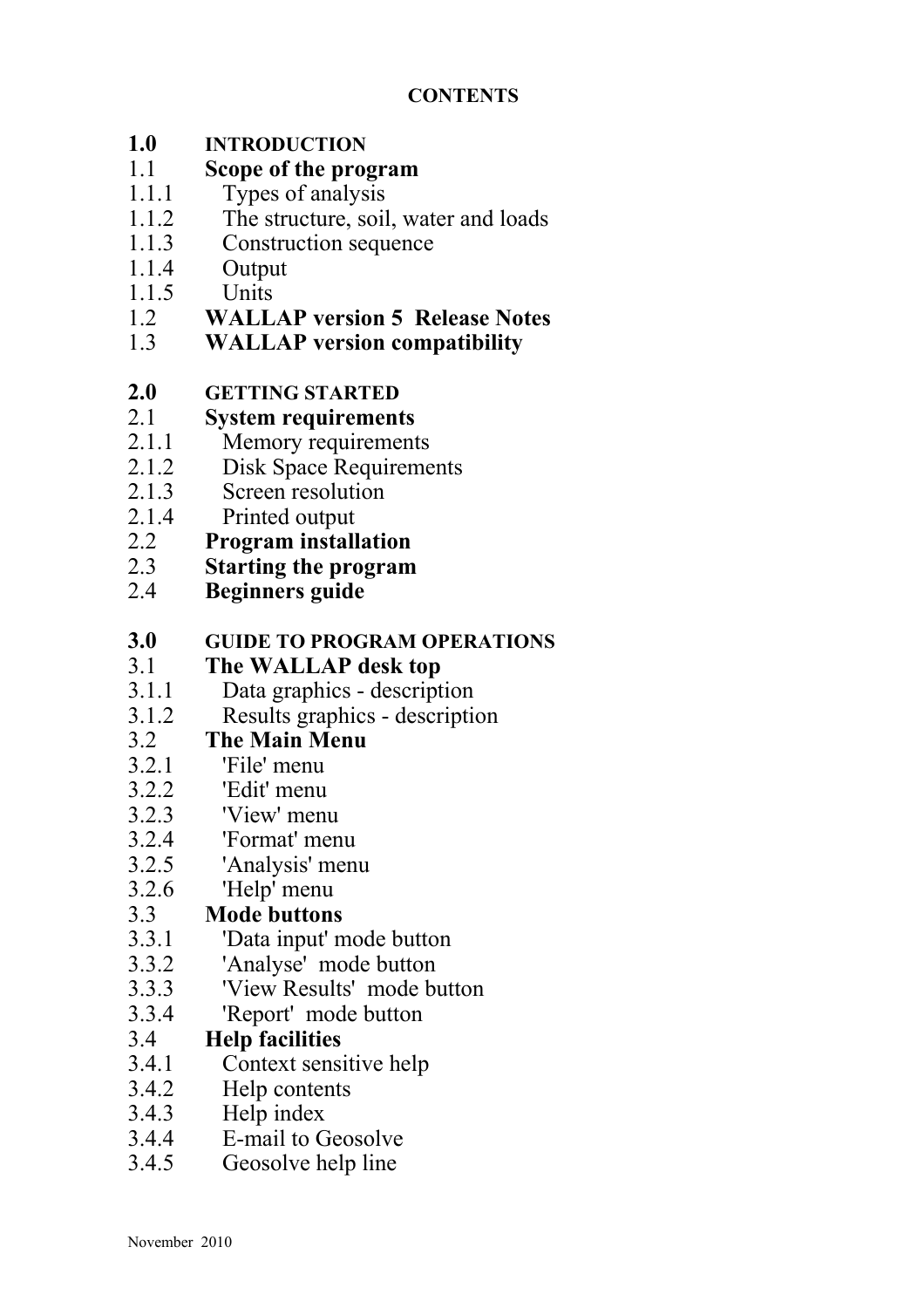- 3.5 **Popup menus and Hot keys (Shortcuts)**
- 3.6 **Construction stage selection**

#### 3.7 **Data files**

- 3.7.1 Opening an existing data file
- 3.7.2 Starting a new data set
- 3.7.3 Saving data on disk
- 3.7.4 Where to store your data

#### 3.8 **Data structure**

- 3.8.1 Data sets
- 3.8.2 Run Identifiers and data filenames

#### 3.9 **General rules for data entry**

- 3.9.1 Selecting a data block
- 3.9.2 Selecting and editing a cell
- 3.9.3 Clipboard operations
- 3.9.4 Undo and Redo data edits
- 3.9.5 Moving focus

#### 3.10 **Viewing results**

- 3.10.1 Data listing
- 3.10.2 Detailed results for each stage
- 3.10.3 Summary results
- 3.10.4 Messages
- 3.10.5 Formatting output

#### 3.11 **Creating and printing reports**

- 3.11.1 Stage selection
- 3.11.2 Graphical output
- 3.11.3 Create report
- 3.11.4 View report
- 3.11.5 Print report<br>3.11.6 Output to an
- Output to an Excel spreadsheet
- 3.12 **Using the windows clipboard**
- 3.13 **Terminating program execution**
- **4.0 TITLE BLOCK and FORCE, LENGTH UNITS**
- 4.1 **Titles**
- 4.2 **Force and length units**
- **5.0 STRATA PROFILE INITIAL CONDITIONS**
- 5.1 **Coordinate system**
- 5.2 **Strata elevations**
- 5.3 **Assigning soil properties to a stratum**
- 5.4 **Editing the strata profile**
- 5.5 **Modelling of sloping backfill**
- 5.6 **Modelling of berms**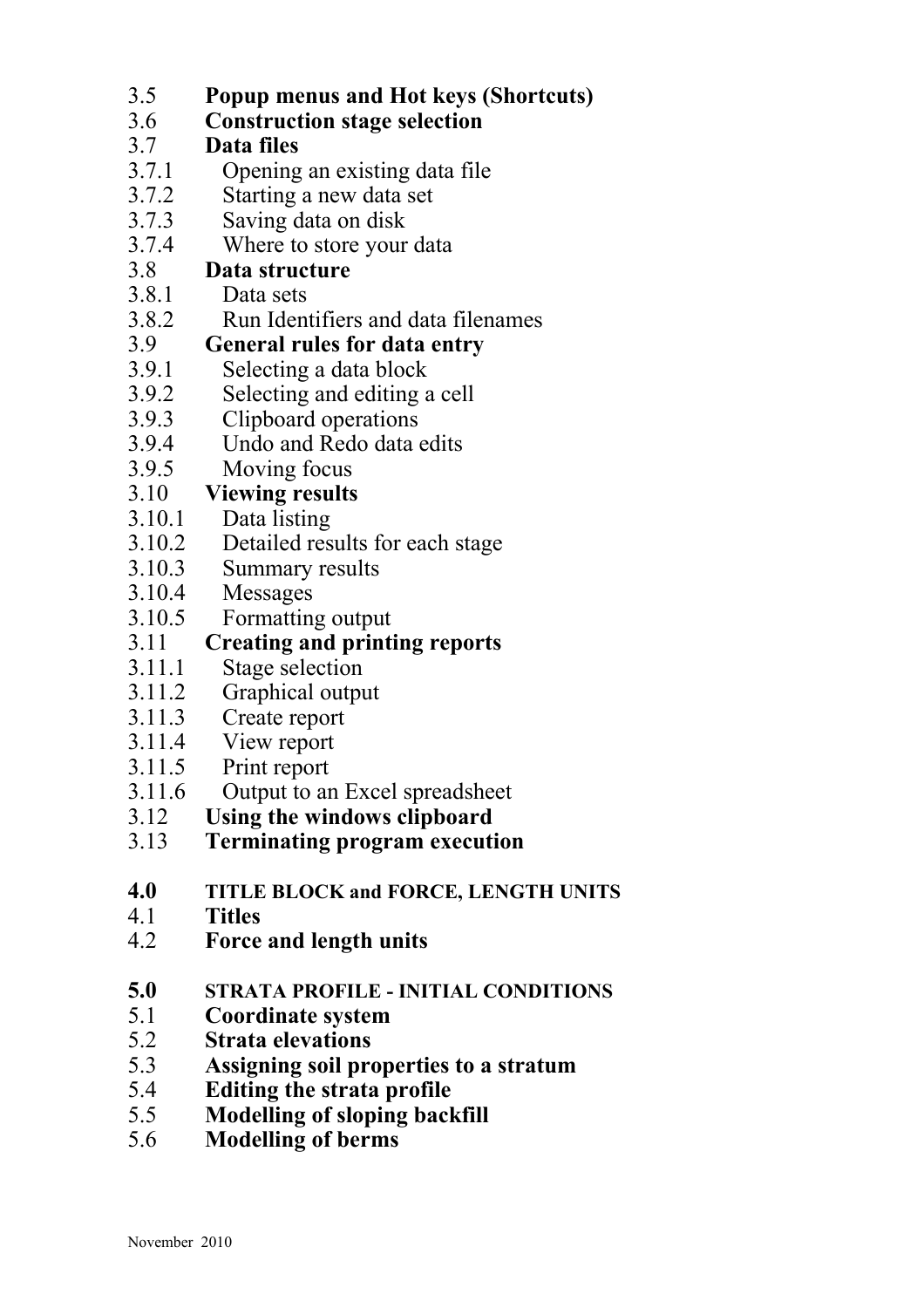- **6.0 SOIL PROPERTIES**
- 6.1 **Soil description**
- 6.2 **Bulk unit weight**
- 6.3 **Cohesionless or cohesive soil type**
- 6.4 **Normally- or over-consolidated soil type**
- 6.5 **Drained or undrained soil type**
- 6.5.1 Drained soil
- 6.5.2 Undrained soil
- 6.5.3 Critical conditions for Drained and Undrained analysis.
- 6.5.4 Drained and undrained cohesion

#### 6.6 **Coefficient of earth pressure at rest - K<sup>o</sup>**

- 6.6.1 Definition of  $K_0$
- 6.6.2 Typical values of  $K_0$ <br>6.6.3 Use of  $K_0$  in the anal
- Use of  $K_0$  in the analysis
- 6.6.4 Rate of change of  $K_0$  with depth

#### 6.7 **Active and passive earth pressure coefficients**

- 6.7.1 Values of  $K_a$ ,  $K_{ac}$ ,  $K_p$ ,  $K_{pc}$
- 6.7.2  $K_a$  and  $K_p$  values for seismic loading

#### 6.8 **Drained and undrained cohesion**

- 6.8.1 Drained cohesion<br>6.8.2 Undrained cohesi
- Undrained cohesion
- 6.8.3 Cohesion varying with depth

#### 6.9 **Young's modulus**

- 6.9.1 Young's Modulus of Cohesionless soil
- 6.9.2 Young's Modulus of Cohesive soil
- 6.9.3 Modulus varying with depth

#### 6.10 **Poisson's ratio**

- 6.10.1 Changes in wall pressure due to vertical stress changes
- 6.10.2 Soil spring values
- 6.10.3 Typical values of Poisson's ratio

#### 6.11 **Data entry and editing**

- 6.11.1 Define a new Soil Type
- 6.11.2 Edit a Soil Type
- 6.11.3 Factor all soil moduli
- 6.11.4 Factor all soil strengths

#### **7.0 GROUND WATER CONDITIONS**

#### 7.1 **Initial ground water conditions**

#### 7.2 **Water pressure profiles**

7.2.1 Non-hydrostatic water pressure profiles

#### 7.3 **Water pressures under foundations**

#### 7.4 **Data entry and editing**

- 7.4.1 Define a new Water Pressure Profiles
- 7.4.2 Edit a Water Pressure Profile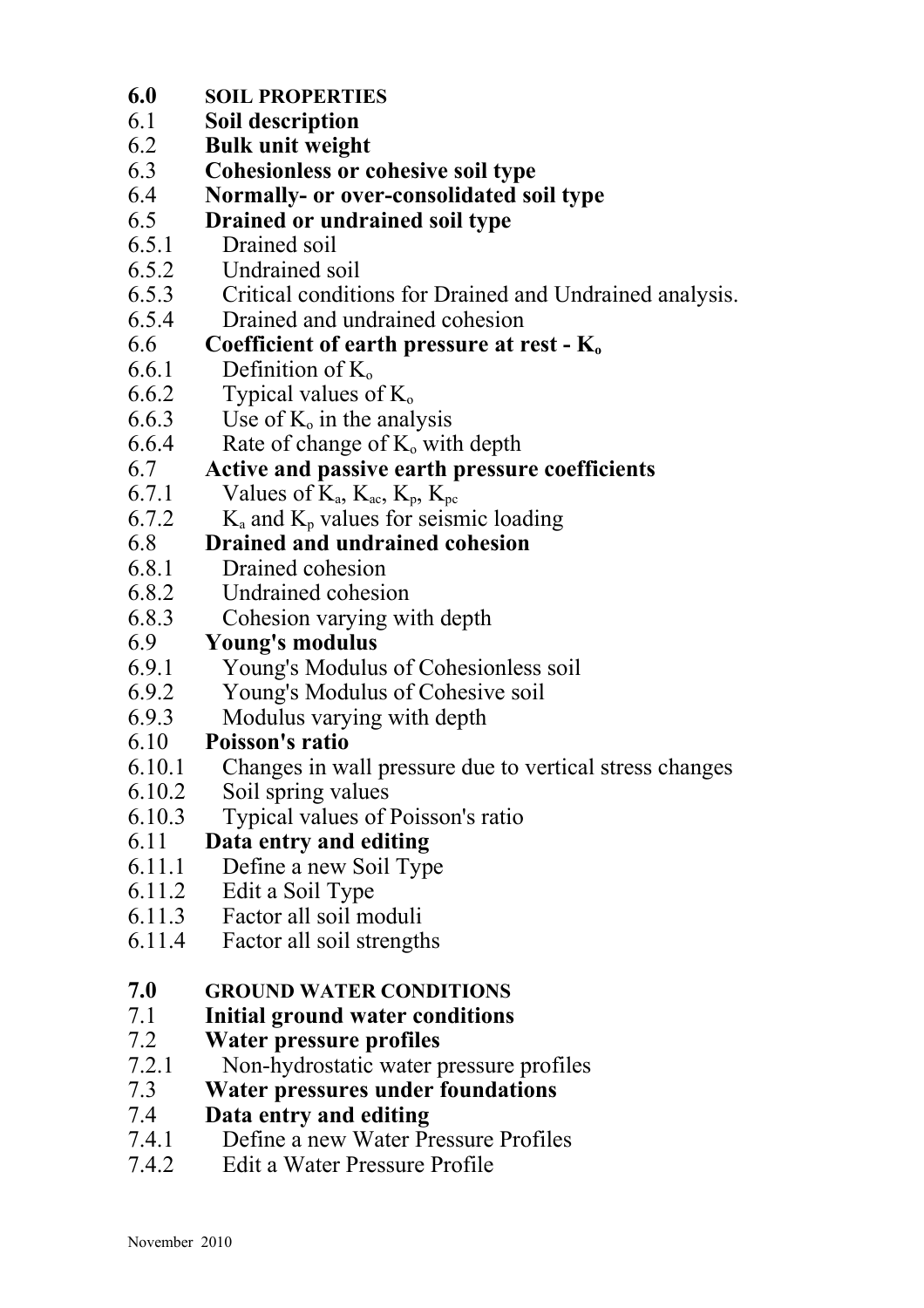- **8.0 WALL / SINGLE PILE PROPERTIES**
- 8.1 **Type of structure Retaining wall or Single pile**
- 8.2 **Toe elevation**
- 8.2.1 Determination of optimum wall depth
- 8.3 **Maximum finite element length**
- 8.4 **Wall Section properties**
- 8.5 **Pile diameter**

#### **9.0 STRUTS and ANCHORS**

- 9.1 **Strut stiffness**
- 9.2 **Pre-stressed struts and anchors**
- 9.3 **Tension in struts**
- 9.4 **Data entry and editing**
- 9.4.1 Define a new Strut or Anchor
- 9.4.2 Edit Strut or Anchor Properties

#### **10.0 SURCHARGE LOADS APPLIED TO THE GROUND**

#### 10.1 **Definition of surcharges**

- 10.1.1 Surcharge elevation
- 
- 10.1.2 Surcharge Distance from Wall<br>10.1.3 Surcharge Length Parallel to W 10.1.3 Surcharge Length Parallel to Wall<br>10.1.4 Surcharge Width
- Surcharge Width
- 10.1.5 Surcharge Magnitude
- 10.1.6 Equivalent Soil Type

#### 10.2 **Data entry and editing**

- 10.2.1 Define a new Surcharge
- 10.2.2 Edit Surcharges

#### **11.0 HORIZONTAL AND MOMENT LOADS/RESTRAINTS APPLIED TO THE WALL**

#### 11.1 **Definition of loads / restraints**

- 11.1.1 Load/Restraint elevation
- 11.1.2 Horizontal load<br>11.1.3 Moment load
- Moment load
- 11.1.4 Rotational restraint
- 11.1.5 Moment load applied in combination with a rotational restraint

#### 11.2 **Data entry and editing**

- 11.2.1 Define a new Load/Restraint
- 11.2.2 Edit Loads/Restraints

#### **12.0 CONSTRUCTION STAGES**

#### 12.1 **Definition of construction stages**

- 12.1.1 Excavation and berm formation
- 12.1.2 Filling
- 12.1.3 Change water pressures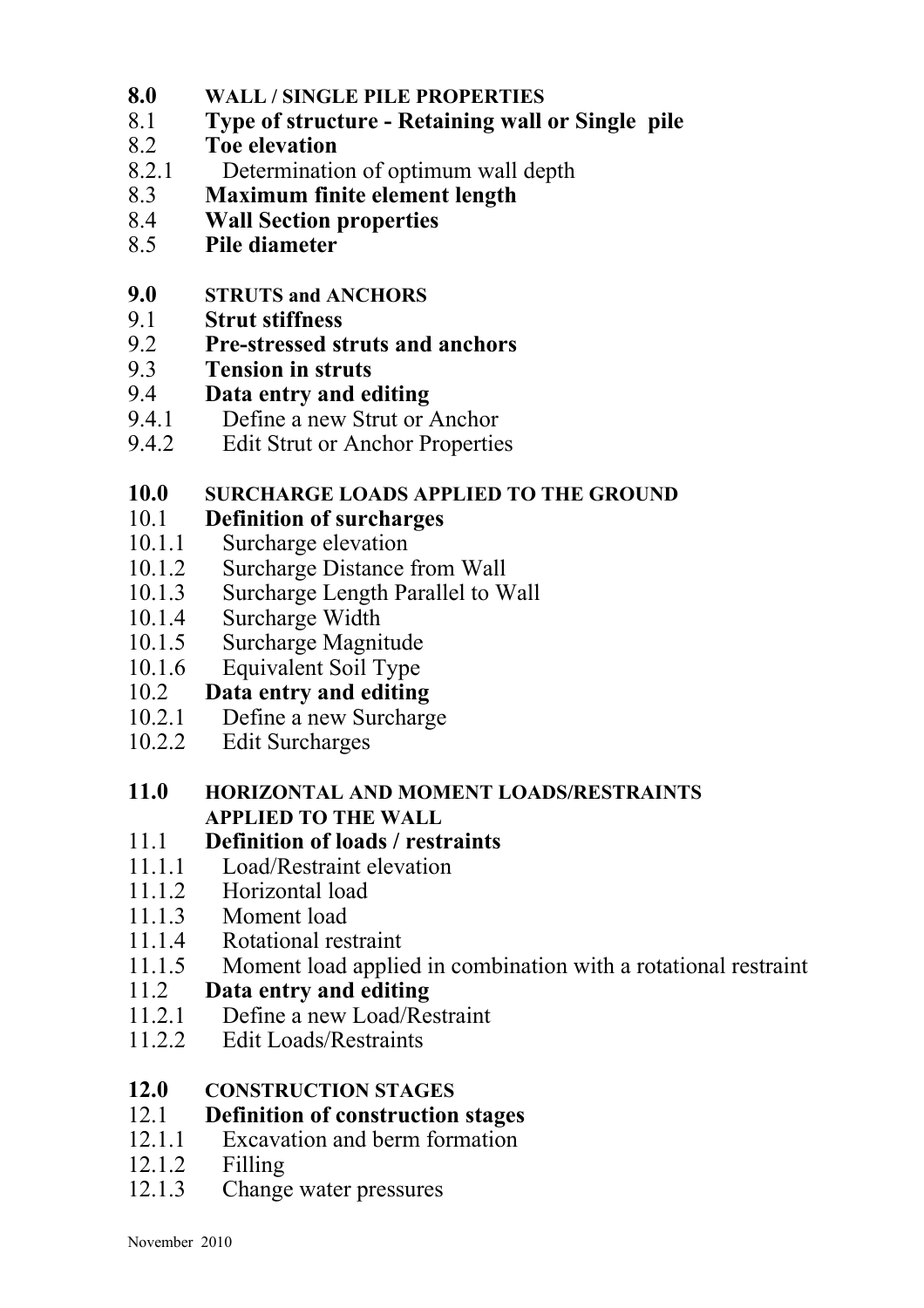- 12.1.4 Installation / removal of struts or anchors
- 12.1.5 Application / removal of surcharges
- 12.1.6 Application of horizontal and moment loads or rotational restraints to the wall
- 12.1.7 Change soil properties
- 12.1.8 Change wall stiffness
	- a) Change of wall stiffness with time
	- b) Modelling of pre-existing surcharges
	- c) Walls made of more than one material
	- d) Excavation below the toe of the wall
- 12.1.9 Seismic loading
- 12.1.10 "Analysis at this stage?" option

#### 12.2 **Data entry and editing**

- 11.2.1 Define a new Construction Stage
- 12.2.2 Edit Construction Stages
- **13.0 FACTORS OF SAFETY and ANALYSIS OPTIONS**
- 13.1 **Type of structure retaining wall or single pile**
- 13.2 **Types of analysis FoS and bending moment analysis**

#### 13.3 **Stability analysis**

- 13.3.1 Factor of Safety Method of Calculation
- 13.3.2 Factor of Safety for calculating Toe Elevation
- 13.3.3 Factor of Safety for calculation of tie force
- 13.3.4 Minimum Equivalent Fluid Density
- 13.3.5 Maximum Depth of Water-filled Tension Crack
- 13.3.6 Calculate active and passive limit pressures by Wedge Stability
- 13.3.7 Reverse the data for walls tending to fail from right to left

#### 13.4 **Bending moment and displacement calculation**

- 13.4.1 Subgrade Reaction or 2-D Finite Element model
- 13.4.2 Open Tension Crack analysis
- 13.4.3 Soil Arching option (2-D F.E. analysis only)
- 13.4.4 Non-linear soil modulus parameter
- 13.4.5 Wall length perpendicular to the plane of analysis
- 13.4.6 Excavation (Fill) width
- 13.4.7 Distance from wall to rigid vertical boundaries
- 13.4.8 Elevation of rigid lower (horizontal) boundary (2-D F.E. analysis only)
- 13.4.9 Boundary conditions at rigid lower boundary
- 13.4.10 Boundary conditions at rigid vertical boundaries
- 13.4.11 Boundary conditions between soil and wall (2-D F.E. analysis only)
- 13.4.12 Iteration limits

#### 13.5 **Single pile analysis**

- 13.5.1 Limitations of single pile analysis
- 13.5.2 Earth pressure coefficients for single piles
- 13.5.3 Analysis method for single piles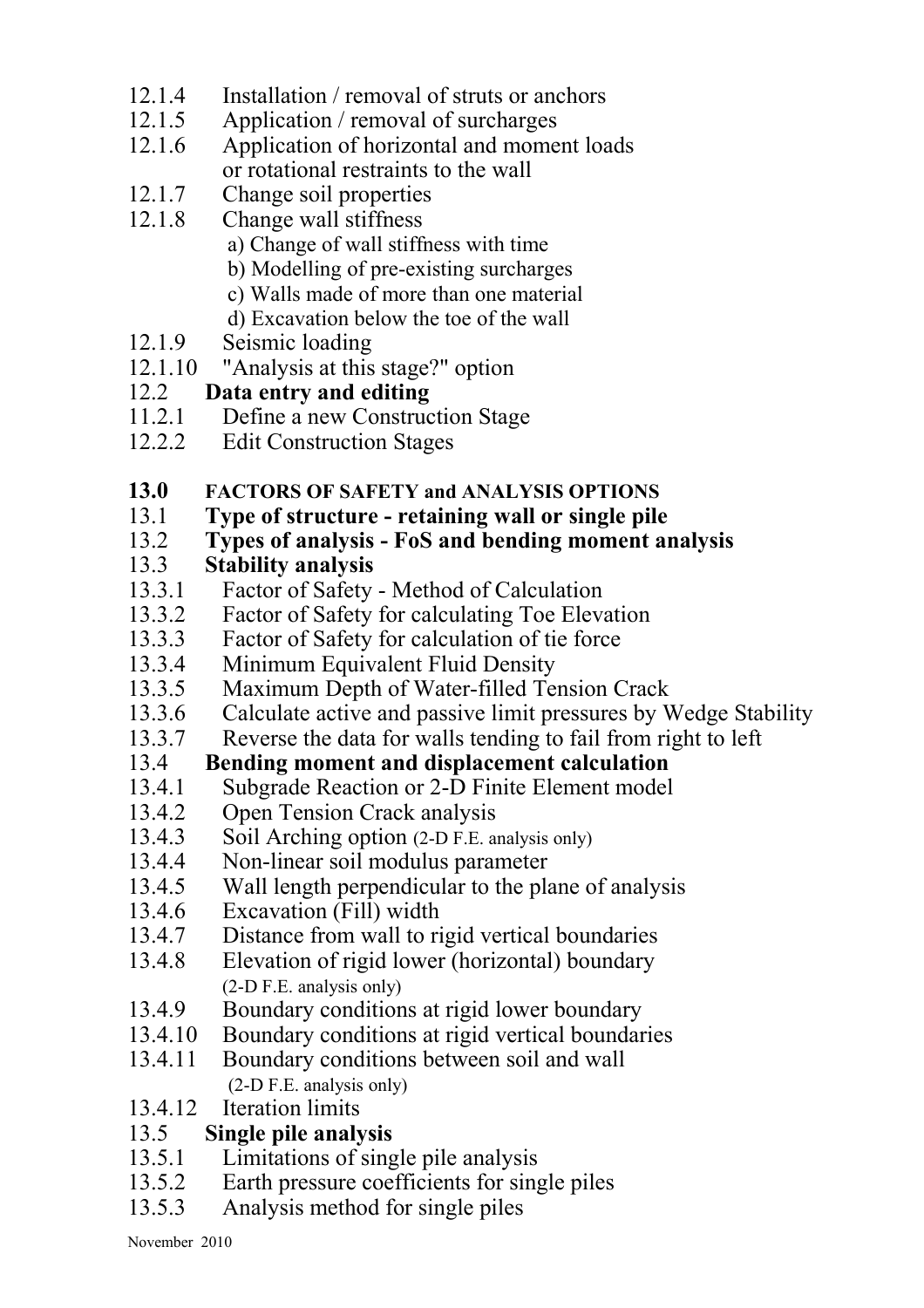#### **14.0 OUTPUT OPTIONS**

#### 14.1 **Custom stage selection**

- 14.1.1 Displacements and bending moments
- 14.1.2 Active and passive pressures
- 14.1.3 Graphical output

#### 14.2 **Summary output**

#### **15.0 INTERPRETATION OF RESULTS**

15.1 **Stability analysis of cantilever walls**

#### 15.2 **Stability analysis of propped / anchored walls**

#### 15.3 **Bending moment and displacement calculation**

- 15.3.1 Table 1 Displacements, bending moments and strut
- 15.3.2 Soil wall gaps; Open tension crack option
- 15.3.3 Strut force summary
- 15.3.4 Derivation of incremental displacements
- 15.3.5 Table 2 Earth pressures on the Active side of the
- 15.3.6 Table 3 Earth pressures on the Passive side of the wall
- 15.3.7 Passive resistance of berms

#### 15.4 **Summary output**

- 15.4.1 Bending moment, shear force and displacement envelopes
- 15.4.2 Maximum and minimum bending moment, shear force and displacement at each stage
- 15.4.3 Strut forces at each stage

#### 15.5 **Strut forces**

15.6 **Graphical output** 

#### 15.7 **Design criteria**

- 15.7.1 Factor of safety
- 15.7.2 Multi-propped walls
- 15.7.3 Bending moments
- 15.7.4 Displacements

#### 15.8 **Error messages**

- 15.8.1 Conditions unsuitable for factor of safety calculation
- 15.8.2 Convergence failure; Out of balance forces
- 15.8.3 Passive failure
- 15.8.4 Data error Negative vertical effective stresses
- 15.8.5 Weak stratum below toe of wall
- 15.8.6 Incompatible values of  $K_a$ ,  $K_p$  or  $K_{ac}$ ,  $K_{pc}$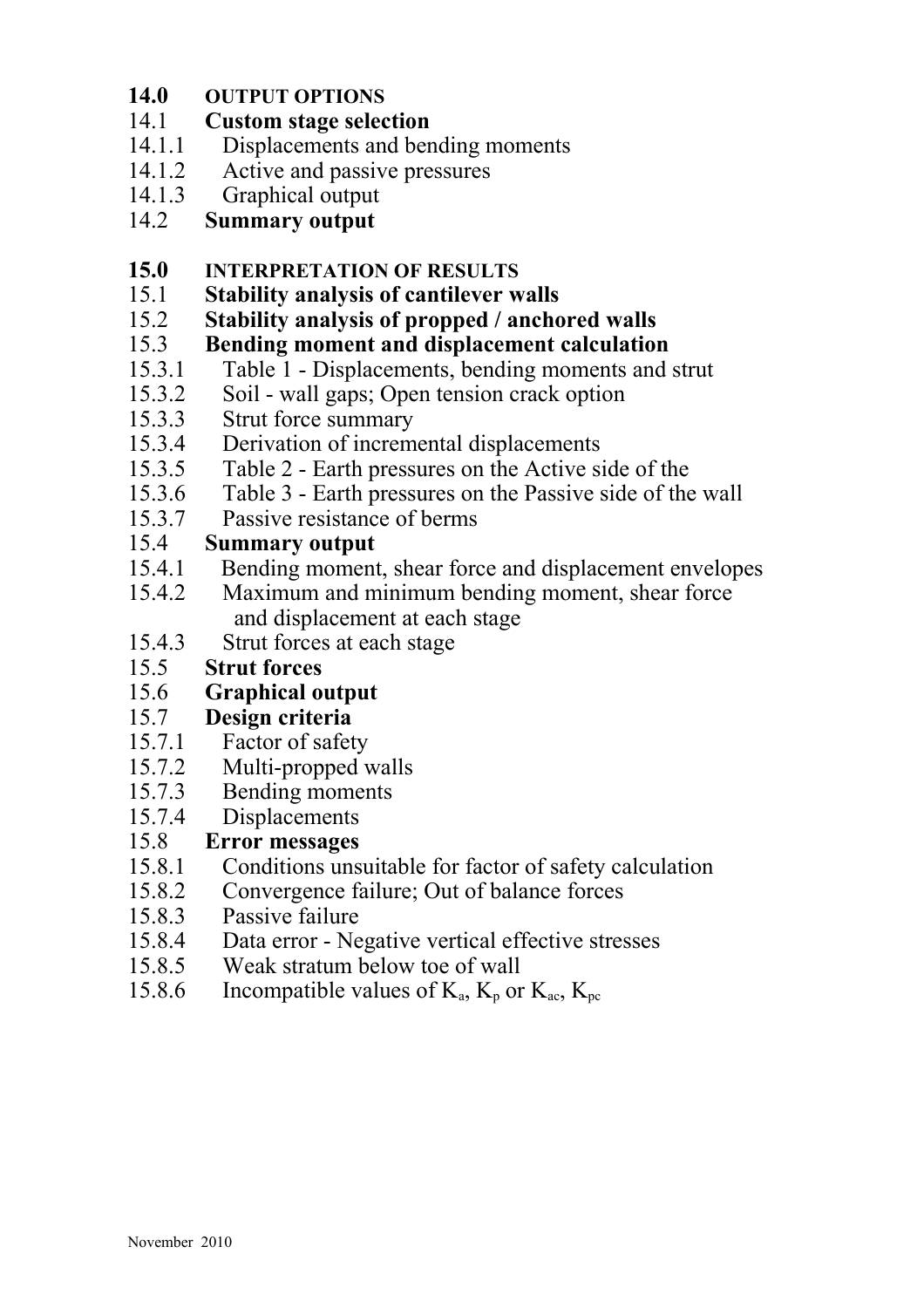#### **References**

#### **Notation and Glossary**

#### **Figures** 1 The WALLAP desktop

- 2 Initial strata profile. Numbering of strata and soil types
- 3 Variation of cohesion with depth
- 4 Automatic water pressure balancing at toe of wall
- 5 Non-hydrostatic water pressure profiles
- 6 Surcharge geometry
- 7 Ramp surcharge; magnitude varying with distance from wall
- 8 Sign conventions for wall displacements, rotations and loads applied to the wall
- 9 Boundary conditions
- 10 Variation of Young's Modulus with distance from the wall
- 11 Berm parameters
- **Appendix A** Earth pressure coefficients
- **Appendix B** Subgrade reaction analysis; Formulation of stiffness matrix
- **Appendix C** Finite element analysis; Formulation of stiffness matrix
- **Appendix D** Bending moment and displacement solution
- **Appendix K** Soldier (or King) pile retaining walls
- **Appendix Q** Seismic loading; Description of calculation

Copyright (C) 2007 by D.L.Borin Tel: 0044 (0)20 8674 7251 Distributed by Geosolve Fax: 0044 (0)20 8674 9685 69 Rodenhurst Road, London SW4 8AE, UK support@geosolve.co.uk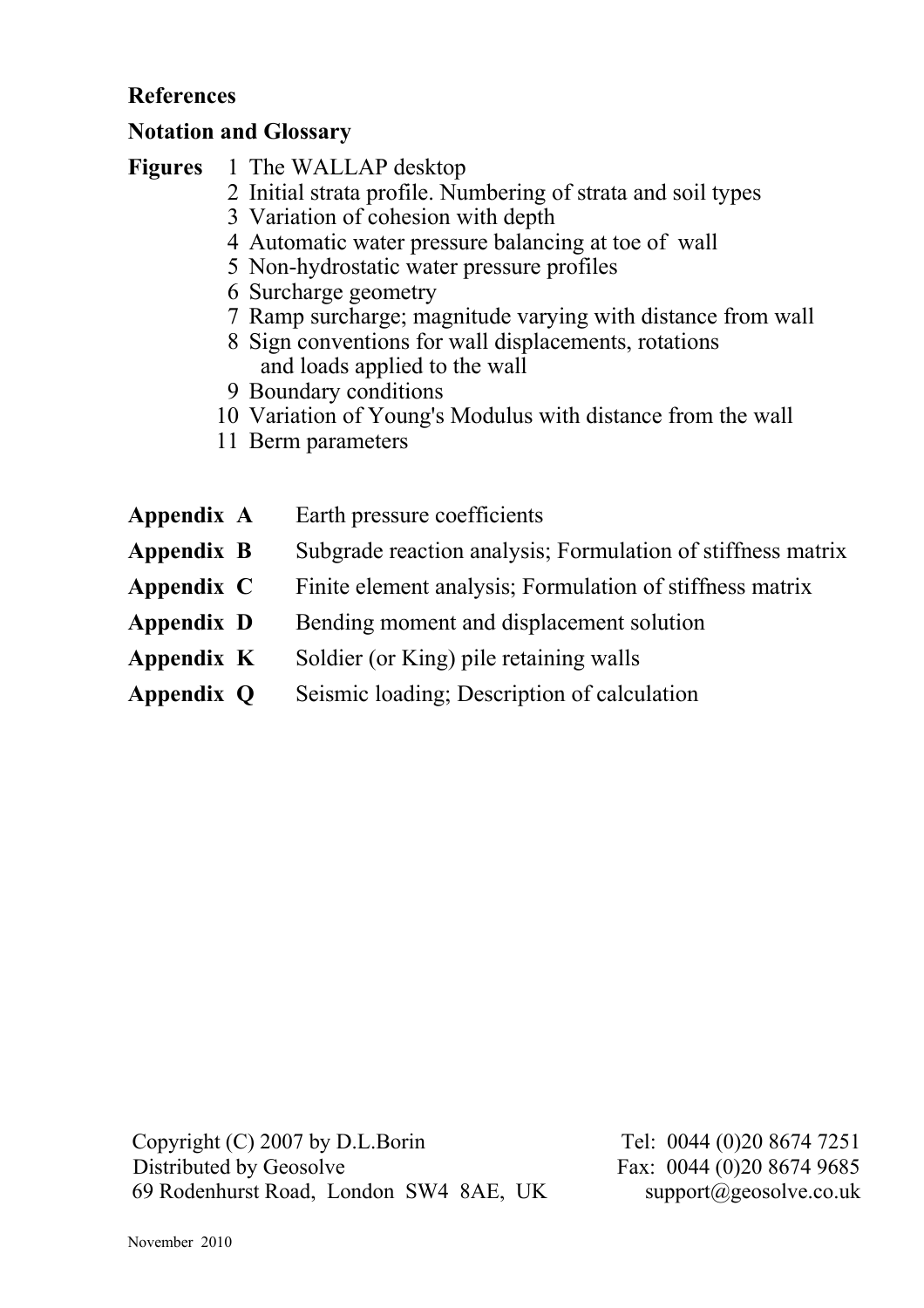#### **1.0 INTRODUCTION**

#### **1.1 SCOPE OF THE PROGRAM**

WALLAP analyses a wide range of retaining wall problems including cantilever walls, anchored walls and strutted excavations. WALLAP is suitable for the analysis of both temporary works, such as sheet pile walls, and permanent works such as reinforced concrete diaphragm walls and contiguous bored pile walls.

#### **Single pile analysis**

WALLAP also has a facility for analysing single piles subject to horizontal and moment loads.

#### **1.1.1 Types of analysis**

WALLAP offers two separate types of analysis within the one program :

- Limit Equilibrium Analysis,
- Bending moment and Displacement Analysis:

#### **Limit Equilibrium Analysis:**

This is the calculation of Factors of Safety according to one of the following methods:

- CP2
- BSC Piling Handbook
- Burland-Potts
- Strength factor method

Limiting earth pressures are usually calculated using traditional active and passive earth pressure coefficients. An optional Wedge Stability analysis gives more accurate results for certain cases where the usual assumptions of earth pressure theory are not strictly applicable, such as:

- Sloping backfill with cohesion
- A berm or uneven ground on the active (or passive) side
- Intense surcharges over a limited width
- Ramp surcharges
- Weak soil layers at depth
- Non hydrostatic water pressures
- Seismic loading (earthquakes)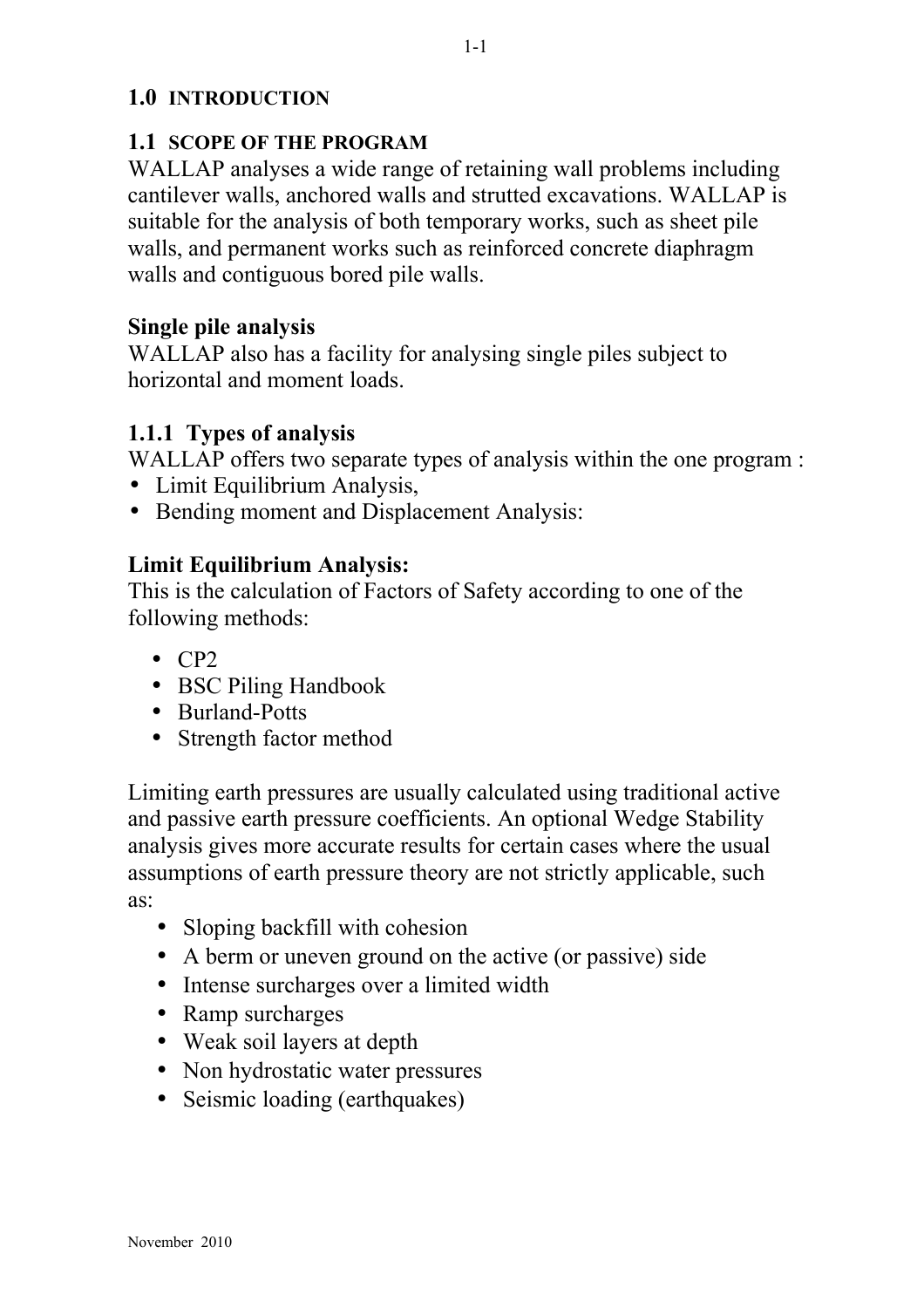#### **Bending moment and Displacement Analysis**

The stage by stage development of forces and wall movements is modelled as construction proceeds. The wall and soil are modelled as a beam and springs. Two spring models are available:

- Subgrade reaction analysis (for routine design)
- 2-D Finite element analysis (for a more rigorous approach)

The analysis includes the following features:

- Elastic soil behaviour
- Active and Passive limits
- Effect of construction sequence
- Strut pre-stressing
- Finite length of the wall
- Simple non-linear elastic soil model (optional)
- Soil below the wall  $(2-D)$  FE analysis only)
- Soil arching (2-D FE analysis only)

The analysis produces an economical design which automatically takes account of any moment reduction due to fixed earth support.

#### **1.1.2 The structure, soil, water and loads**

Composite walls (i.e. of non-uniform section) can be modelled.

#### **Struts and anchors**

Struts or anchors can be installed at up to 40 levels and may be prestressed. Struts can also be removed after installation.

#### **Soil properties**

Up to 40 soil strata may be defined. For each stratum the following parameters may be specified:-

- Unit weight.
- At rest earth pressure coefficient.
- Active and passive earth pressure coefficients.
- Consolidation state (OC or NC)
- Drained or Undrained soil type.
- Cohesion.
- Soil modulus.
- Poisson's Ratio

The program offers advice on the selection of values of earth pressure coefficients and soil modulus. The program can calculate earth pressure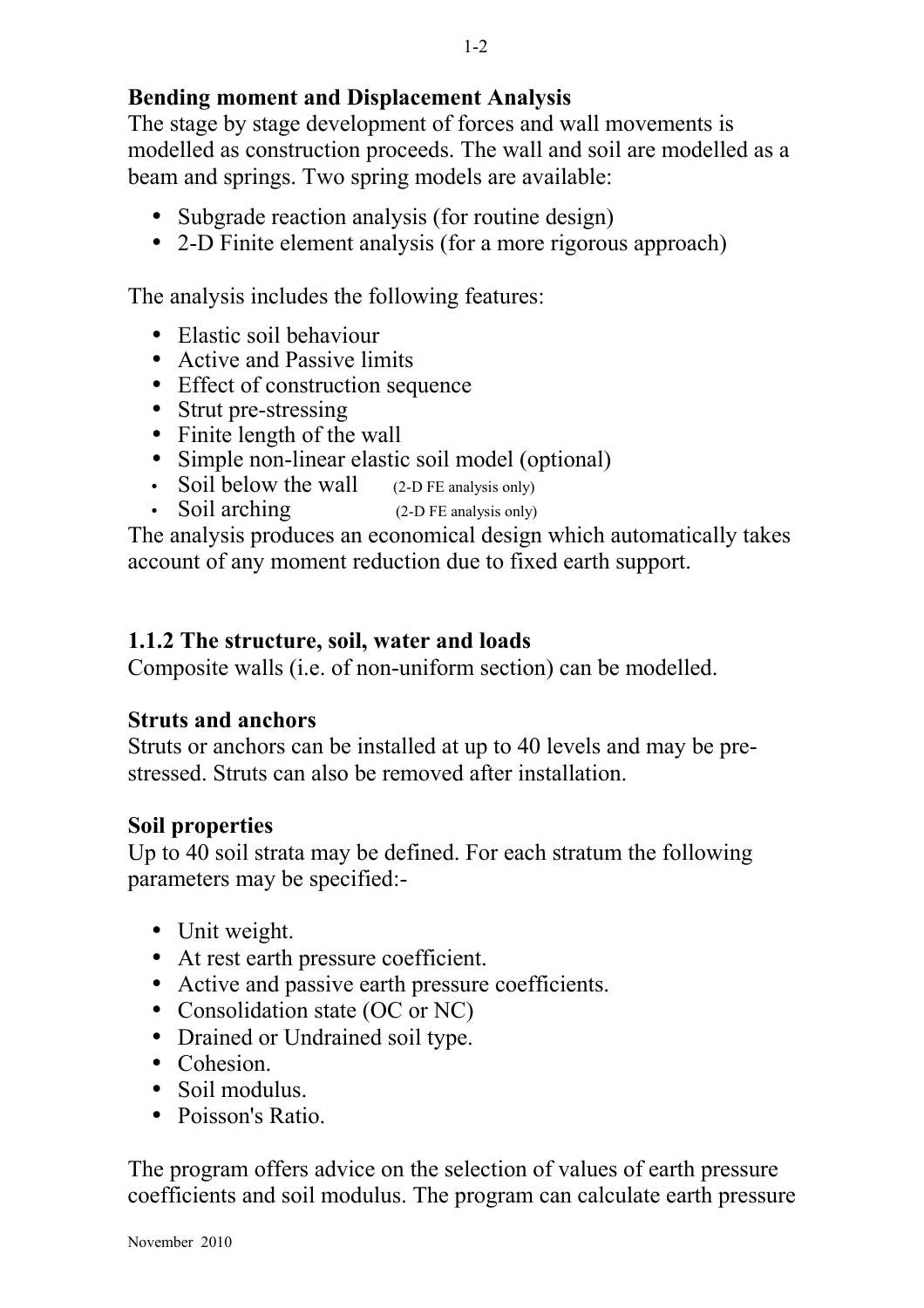coefficients from values of soil friction, wall friction and backfill angle given by the user.

#### **Water pressures**

Hydrostatic or non-hydrostatic Water Pressure Profiles may be defined on both sides of the wall. Thus it is possible to model a variety of complex conditions including: seepage, submerged ground, perched water tables and uplift pressures under structures.

#### **Automatic water pressure balancing option**

This offers a convenient way of balancing water pressures in permeable at the toe of the wall by assuming a linear variation of piezometric head between the water levels either side of the wall.

#### **Surcharges**

Surcharges can be applied at or below ground level on the active or passive side of the wall. All surcharges are defined as rectangular loaded areas. Ramp surcharges can be defined i.e.Surcharge magnitude may vary linearly with distance from the wall.

#### **Loads applied to the wall**

Horizontal and moment loads may be applied to the wall.

#### **Rotational Fixity**

Rotational spring restraints may be applied at any elevation. This facility may be used to model the effect of floor slabs which are built into the wall.

#### **1.1.3 Construction sequence**

The following types of construction activity may be specified and combined in any order so as to model the construction sequence:-

- Excavation and Filling.
- Change water pressures.
- Installation and removal of struts or anchors.
- Application and removal of surcharges to the ground.
- Application of loads to the wall.
- Application of rotational restraints to the wall.
- Changes in soil properties.
- Change of wall stiffness.
- Seismic loading.

The Excavation Stage includes additional optional parameters for modelling berms.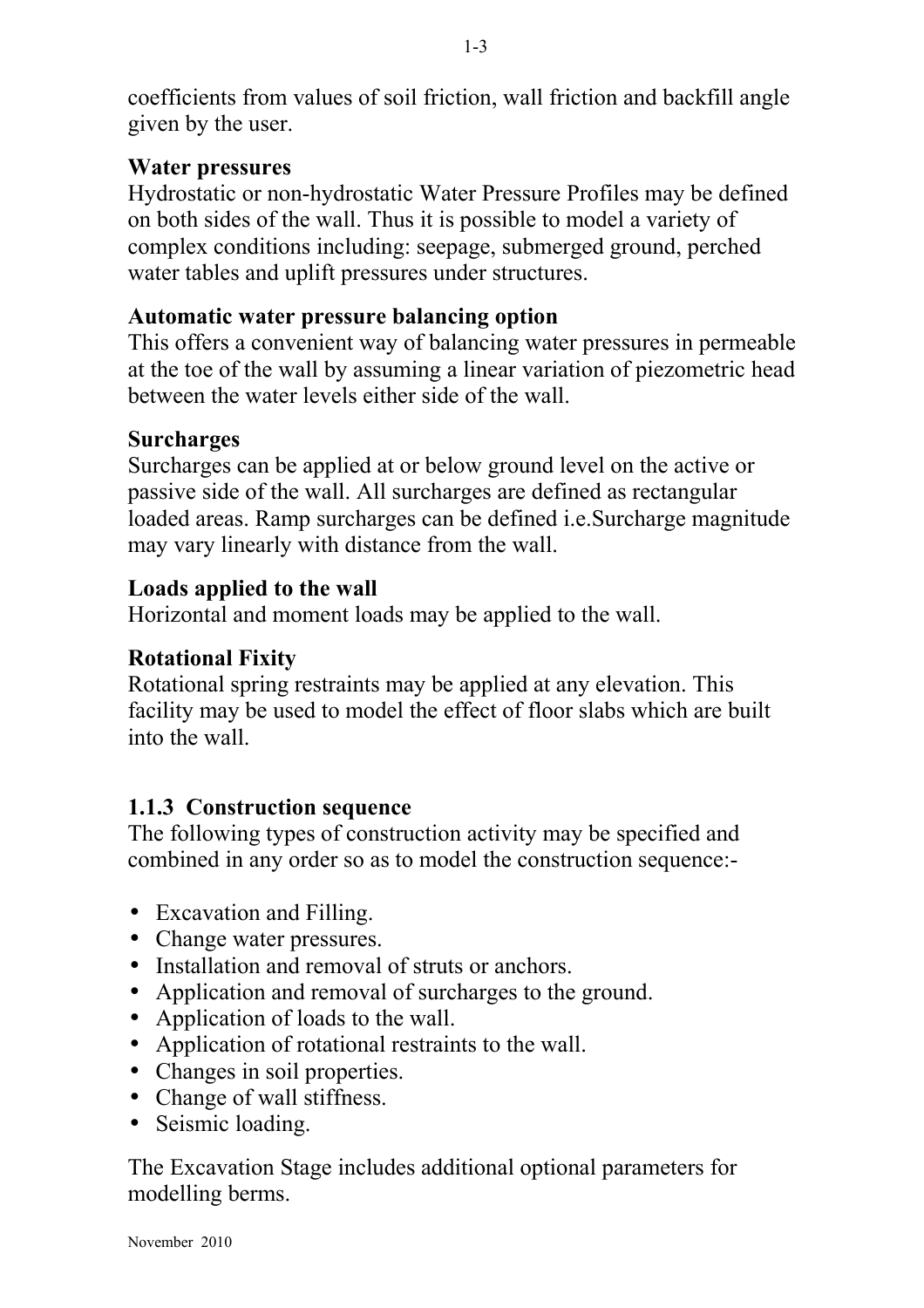#### **1.1.4 Output**

Printed output from the program consists of the following:

Listing of input data

Output at selected stages (by the user) of:

- Factors of safety
- Bending moments and shear forces
- Wall pressures
- Displacements
- Strut/anchor forces

Summary output (optional) of:

- Factors of Safety at each stage
- Strut forces at each stage
- Maximum/minimum moments and displacements at each stage
- Cumulative bending moment, shear force profiles
- Cumulative displacement profiles

#### **Graphics**

Graphical display of the data shows the soil profile, water pressure profiles, surcharges, applied loads/restraints, strut positions and boundary conditions.

Results are displayed in the form of bending moment, shear force, wall pressure and wall displacement diagrams.

#### **Reports and output to Excel spreadsheets**

You can create reports (in RTF format) containing text and graphical output for selected stages. Tabulated output to an Excel spreadsheet can also be created.

#### **1.1.5 Units**

Data may be entered in any consistent set of units e.g.  $(kN,m)$ ,  $(lb, feet)$ . All print-out from the program is automatically annotated in the appropriate units.

#### **1.2 WALLAP version 5 - RELEASE NOTES**

WALLAP version 5 is the first windows version of WALLAP. The maximum numbers of data items (strata, soil types etc...) are now as follows:

| Number of strata on either side of wall | $= 40$ |
|-----------------------------------------|--------|
| Number of soil types                    | $= 40$ |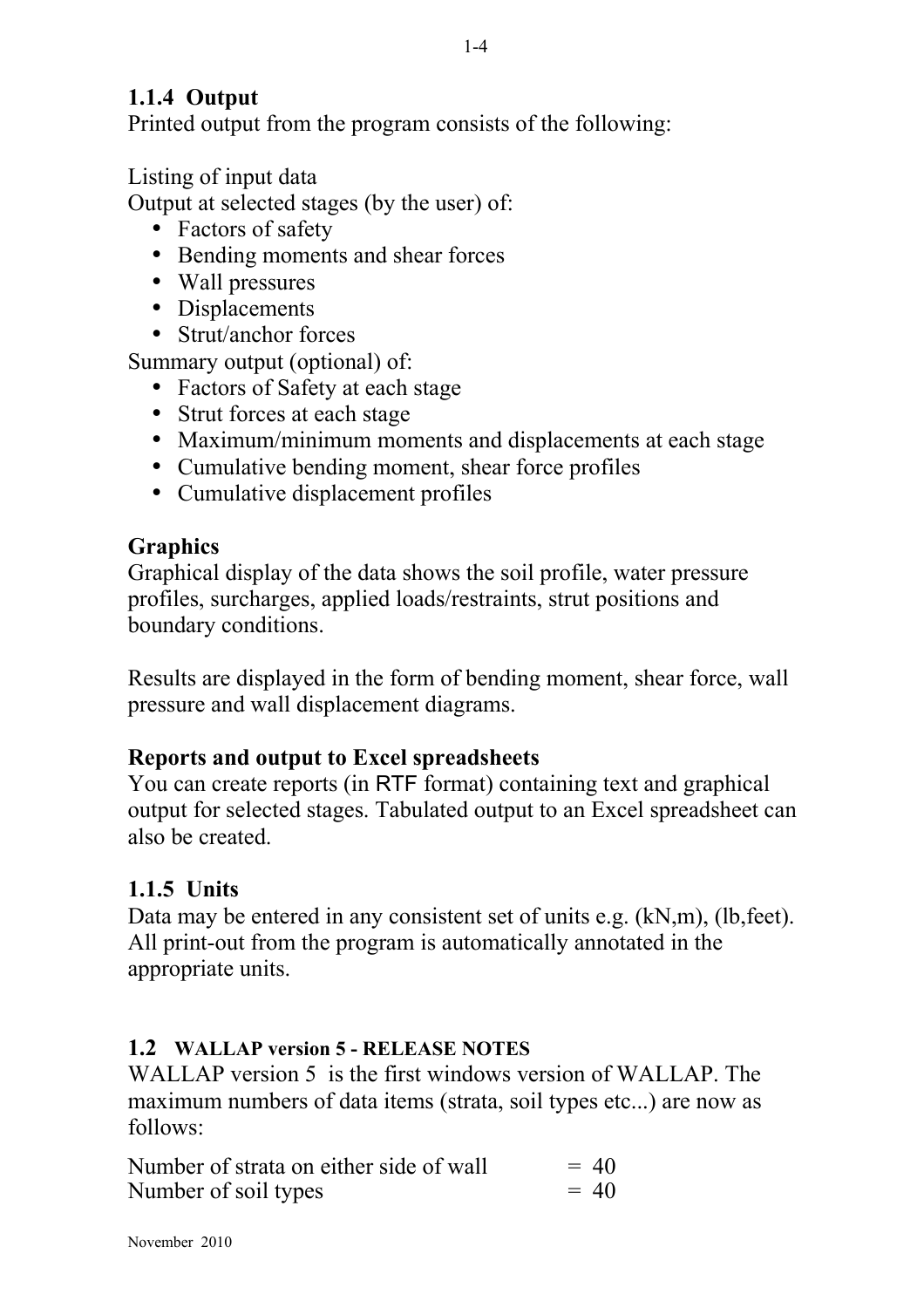| Number of struts and anchors         | $= 40$ |
|--------------------------------------|--------|
| Number of moment and surcharge loads | $= 40$ |
| Number of pore pressure points       | $= 20$ |
| Number of pore pressure profiles     | $= 20$ |
| Number of construction stages        | $= 80$ |

These limits are larger than those of the standard version 4.10 program and correspond to the limits of the "large" version 4L.10 program. Old data files of all version 4.10 programs can be read by version 5.01

The maximum number of nodes which the program may generate for the analysis is now 80. The number of nodes generated is not directly controlled by the user but is a combination of the number of different strata elevations, struts, water pressure profiles, and applied loads. The increased limit gives greater flexibility to model complex problems.

#### **Format of output**

The title block has been reorganised to accommodate the increased length of Filenames/Run Identifiers. Soil and wall friction parameters are now displayed explicitly. All other output is virtually identical to WALLAP version 4.

#### **1.3 WALLAP VERSION COMPATIBILITY**

WALLAP Version 5 has been designed to provide a high degree of compatibility with its predecessor, version 4.10 at many levels:-

- Version 4 data files (both Standard and Large versions) can be read and processed by Version 5.
- The definition and usage of all engineering parameters is preserved in version 5
- The methods of calculation are identical apart from:- Revised criterion for maximum water filled tension crack depth. Revised arching active pressure calculation
- The formatting of printed data and results is preserved virtually unchanged.

To summarise, you should be able to read and process your version 4 data files and obtain virtually identical output using WALLAP version 5.

WALLAP version 5 cannot read data files created by WALLAP version 3.43 or earlier.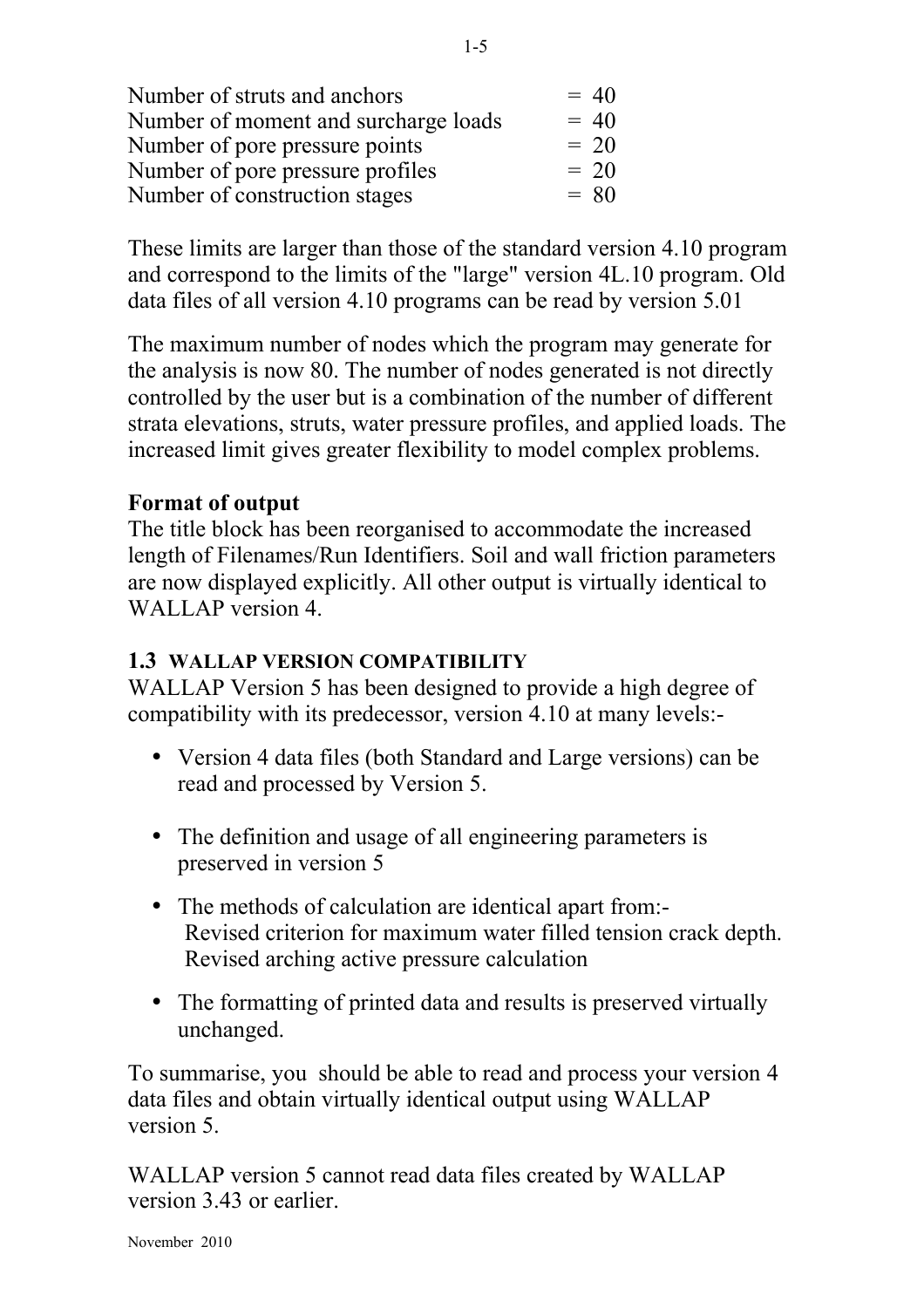#### **2.0 GETTING STARTED**

Before attempting to install or execute the program you should read the README.RTF file on the master disk. This file contains important information about the program and how to install it.

#### **2.1 SYSTEM REQUIREMENTS**

#### **2.1.1 Memory requirements**

WALLAP requires about 15Mb of RAM.

#### **2.1.2 Disk Space Requirements**

Disk space requirements for WALLAP version 5 are as follows:

|                |           | Disk space                                          |
|----------------|-----------|-----------------------------------------------------|
| Program files  |           | 4Mb                                                 |
| Each data file |           | 25kb                                                |
| Matrix storage |           | 5kb per construction stage. (2D F.E. solution only) |
| Output files   | .OUT file | $\sim$ 10kb per construction stage                  |
|                | BIN file  | $\sim$ 10kb per construction stage                  |
| Report files   | .RTF file | $20 \, \text{kb}$                                   |
|                |           | +5 kb per stage (text only)                         |
|                |           | $+100$ kb per stage (b/w graph)                     |
|                |           | +2 Mb per stage (colour graph)                      |

The temporary matrix files store intermediate results in the creation of the stiffness matrix for each stage. They speed up program operation by re-using matrices from previous stages or runs (when the data match). Their filenames are of the form:-

xxxxxxxx.nnL xxxxxxxx.nnR

where xxxxxxx is the Run name, nn is the stage number and L, R indicates left or right hand soil block.

You are responsible for removing old or unwanted files which will otherwise occupy valuable disk space.

#### **2.1.3 Screen resolution**

WALLAP requires a screen resolution of 800x600, 1024x768 or greater.

#### **2.1.4 Printed output**

Printed output from the program is in lines up to 78 characters long. A choice of fonts and point sizes is available. Pagination of the output is designed for printing on A4 paper.

Printer options are selected at print time using a standard windows printer dialog box.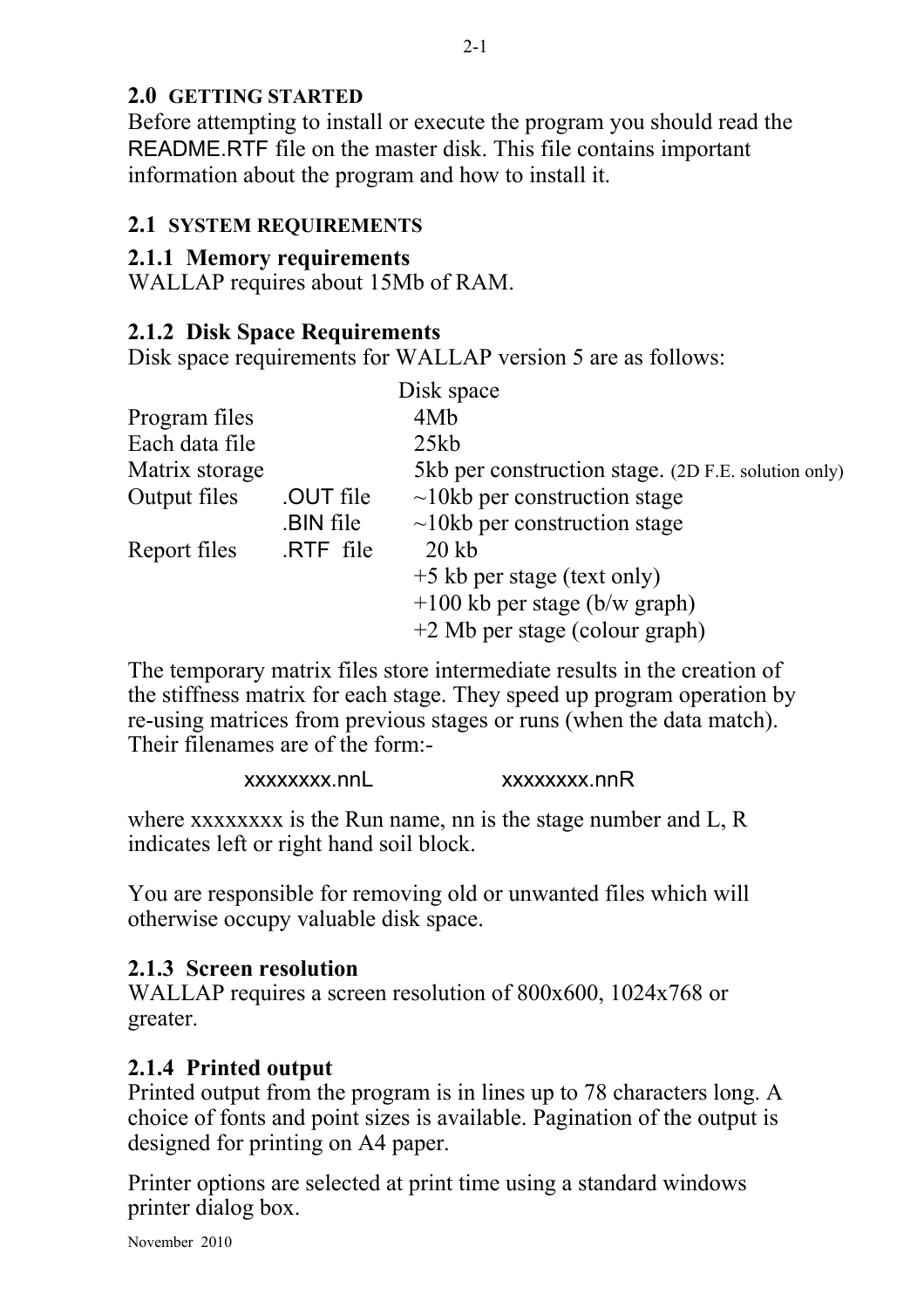The default font is Courier New 9pt. Alternatives are available under the **Format|Font selection** menu

#### **2.2 PROGRAM INSTALLATION**

Please read the README.RTF file on the master diskette before installing.

To install the program run SETUP.EXE.

#### **2.3 STARTING THE PROGRAM (stand alone PC's)**

If the installation routine has created a Geosolve program group you can click Start and select

#### **Programs|Geosolve|WALLAP 5.xx**

If the installation routine has created a WALLAP icon on the Windows Desktop you can double click on that.

Otherwise use Windows explorer to view the WALLAP 5 folder and double click on the WALLAP.EXE application.

#### **2.4 BEGINNERS GUIDE**

Please read the release notes for WALLAP version 5.

The following sequence of steps will familiarise you with the basic operations of WALLAP:-

- 1. Using Windows explorer create a folder called MyData (or other suitable name)
- 2. Copy the demonstration data files DEMO??.DAT from the WALLAP folder to your data folder.
- 3. Run WALLAP and after the opening screen press **Ctrl+O** or select **File|Open** from the main menu.
- 4. Use the Open file dialog box to select MyData as your current data folder
- 5. Select DEMO1.DAT.
- 6. Note the graphical display in the bottom right corner which shows the ground profile at Stage 1. This includes the surcharge applied at Stage 1.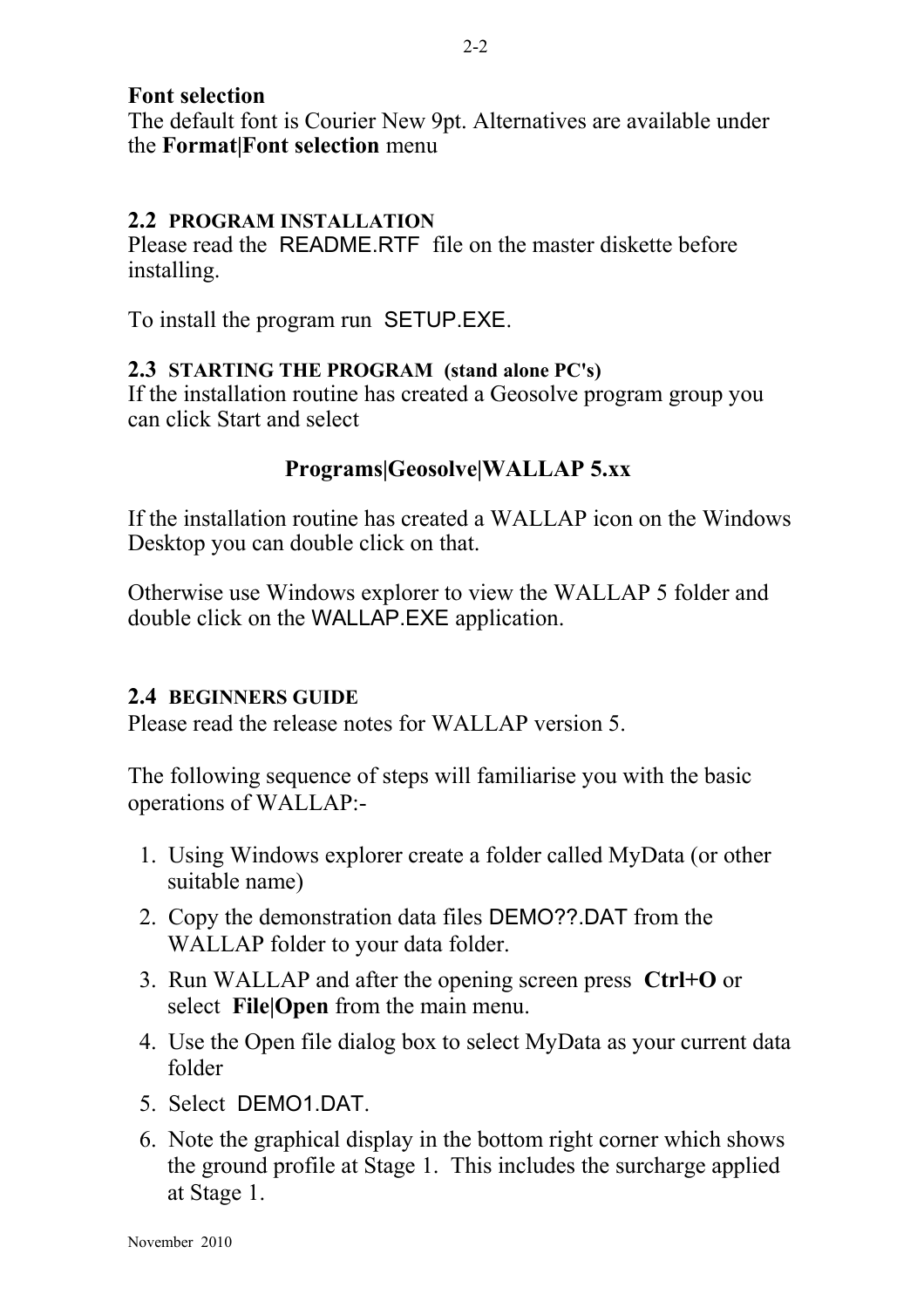- 7. To view the data at other stages press the construction stage selection arrows next to the green box at the top right of the screen.
- 8. Use the "plus" and "minus" buttons in the corner of the graphic box to increase and decrease the size of the box.
- 9. Select Stage No. 8
- 10. From the data edit tabs select the **Struts** tab.
- 11. Edit the elevation of strut no.2 to a value of 7.50 observe the change in elevation on the data plot.
- 12. From the data edit tabs select the **Wall/Pile** tab.
- 13. Edit the elevation of toe of wall to -3.00m.
- 14. Select **File|Save As** and save the data as Demo1A.dat and note the **Data last modified** time change to the current date and time.
- 15. Press **Alt+A** to enter analysis mode.
- 16. While the analysis is in progress, click and drag the scroll bar in the progress summary box in order to view the complete summary. Note that the analysis pauses while the scroll bar is clicked.
- 17. llow the analysis to finish normally and then view the output for successive stages by pressing **Alt+Right**. Observe the tabulated results and the graphics change as you move through the stages. Type **Alt+W** to toggle between bending moment and soil pressure display in the graphical output.
- 18. Press the Report button or type **Alt+T** to create and print a report

or alternatively (but more cumbersome)

Use the copy and paste facilities to copy data and results to a separate (Word) document:- Display the Summary results; select the tabulated text by typing **Ctrl+A**; copy it to the windows clipboard using **Ctrl+C**; paste it into the Word document. Now click on the summary graphics; copy the graphics to the windows clipboard using **Ctrl+C**; paste the graphics into the Word document.

Before going on to explore further you might like to read the General rules for data entry (Section 3.9).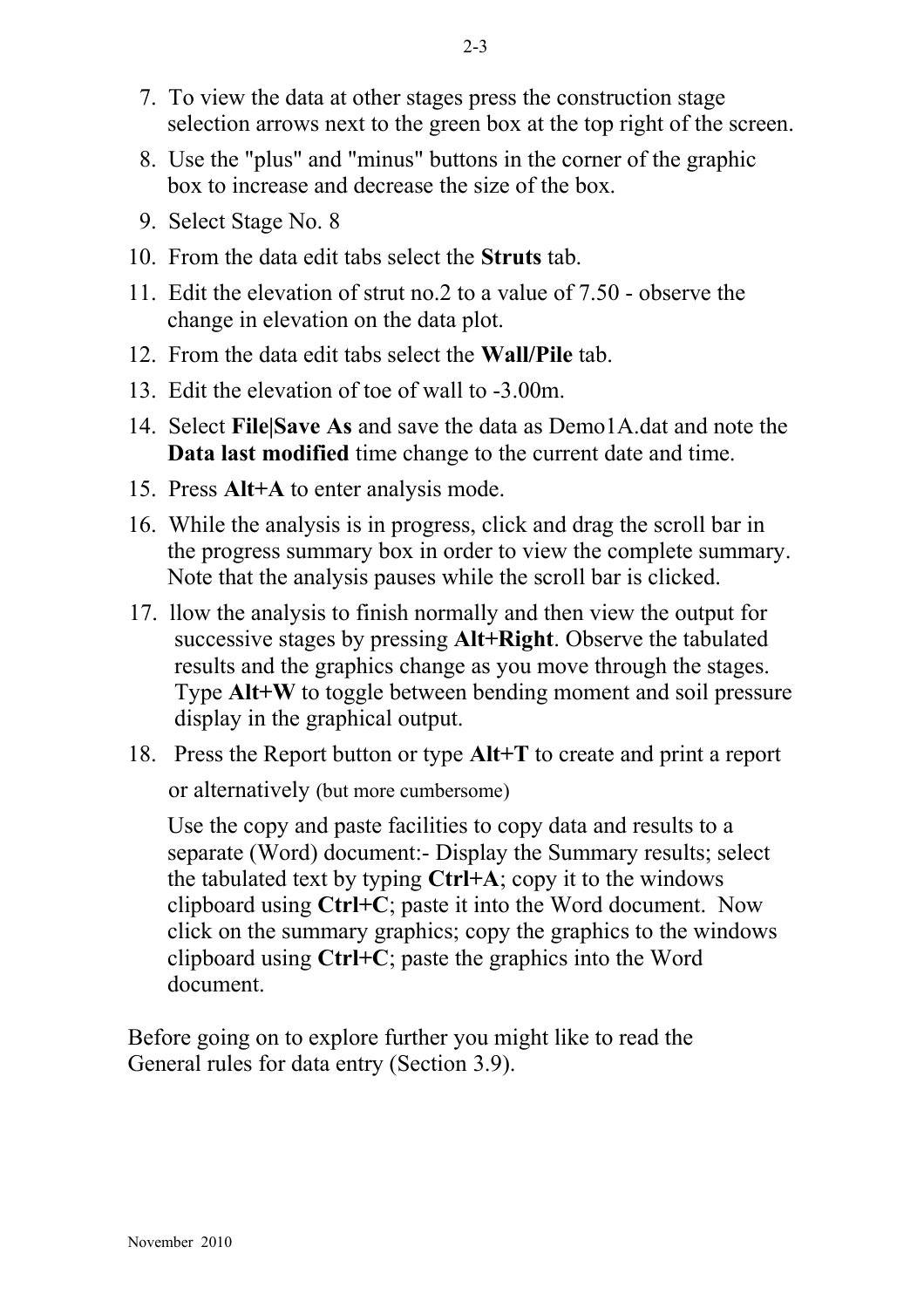#### **3.0 GUIDE TO PROGRAM OPERATIONS**

#### **3.1 THE WALLAP DESKTOP**

Wallap always runs 'maximized'. The program can be minimized but not 'normalized'. The Main menu contains the following items

#### **File Edit View Format Analysis Help**

Beneath the Main Menu the Titles of the current data set are displayed. A yellow box in the top right corner displays the Current data file name and its folder. Beneath the yellow box is the date/time stamp of the current data set i.e. the time the data was last saved to disk or edited. A green box in the top right corner shows the currently displayed construction stage (data or results, according to whether you are in Data input mode or View Results mode). The arrow buttons next to the green box are used to move backward and forward through the construction sequence. Alternatively, click on the green Construction stage selection button/indicator to see a list of stages and select one for viewing.

The four Mode buttons are located under the Main Menu and Titles in the top left corner of the screen. The Graphics display (data or results) can be made larger or smaller using the **[+]** and **[-]** buttons in the lower right corner of the screen.

#### **3.1.1 Data graphics - description**

Strata boundaries are shown as horizontal solid black lines. Ground level on either side of the wall is indicated by hatching. The width of the excavated/filled area is shown.

Vertical surcharges (at or below ground level) are indicated by vertical (red) arrows. Where possible the surcharge arrows are drawn to scale so the length of the arrows corresponds to an equivalent height of soil which would exert the same pressure.

Strut and anchor elevations are indicated by (purple) arrows. Horizontal and moment loads applied to the wall are shown by (red) arrows in the appropriate direction. Rotational restraints are indicated by a double ended semi-circular (purple) arrow.

The water tables on either side of the wall are shown as horizontal (blue) dashed lines. Water pressures are plotted in (blue) dashed lines. The water pressure scale is drawn at the bottom of the plot.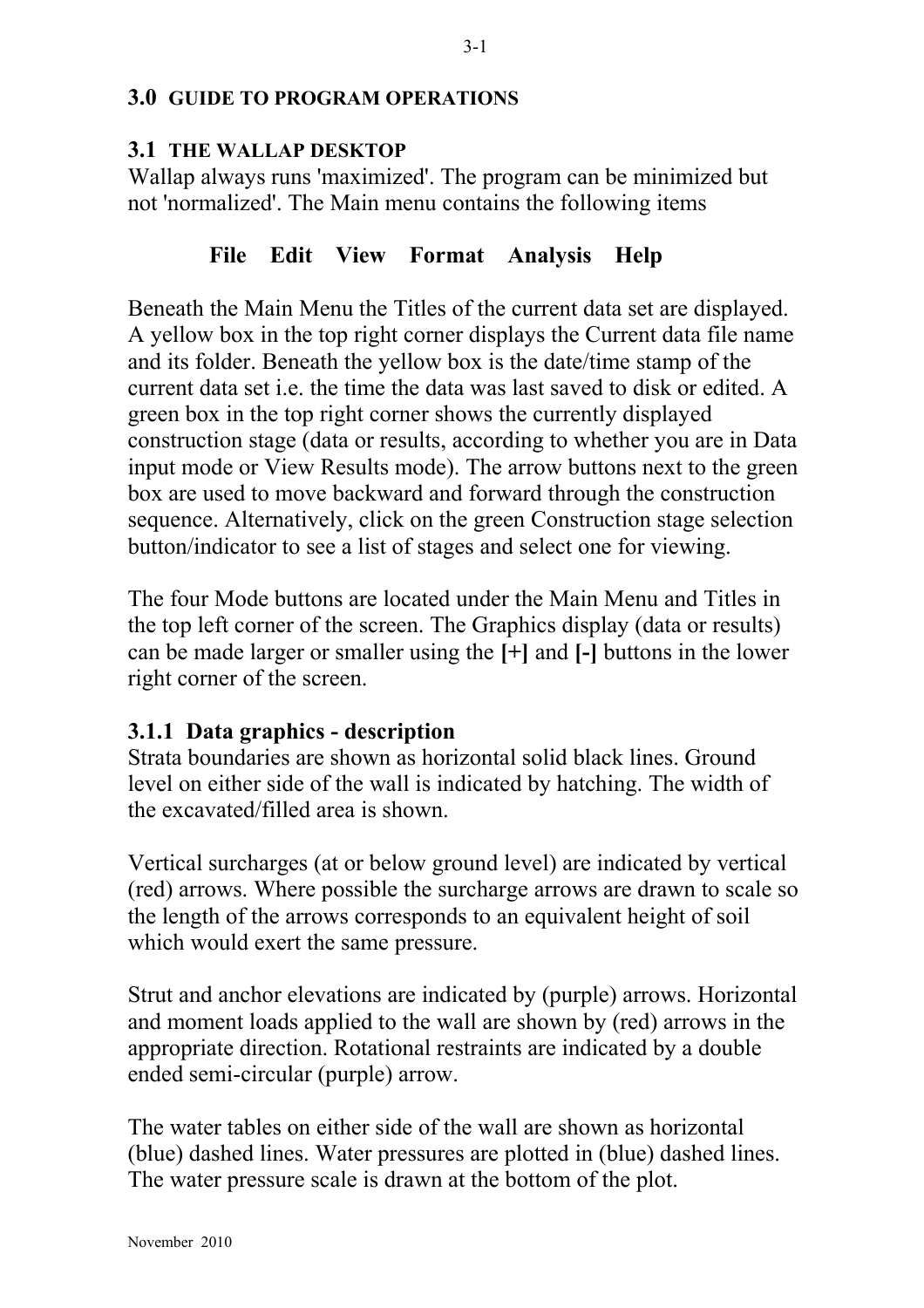For Stage 0 (initial conditions) the plot also includes the total  $K_0$  soil pressure (red). Soil pressures are plotted to the same scale as the water pressures.

#### **3.1.2 Results graphics – description**

The graphical display shows either:-

- Bending moment, shear force and displacement profiles. Shear force and bending moment are plotted on one diagram with shear force shown in dashed lines.
- Active, passive and nett earth pressures. Active pressures (left) and passive pressures (right) are plotted on one diagram. Total pressure (soil  $+$  water) is shown in solid lines and water pressure in dashed lines.

Type **Alt+W** to toggle the display between the two sets of graphs. You may find that not all construction stages are available for selection because not all stages were analysed.

Use the construction stage selection button to display results for a particular stage.

#### **Summary graphical output** consists of two diagrams:-

- Bending moment, shear force envelopes on one diagram.
- Displacement envelopes.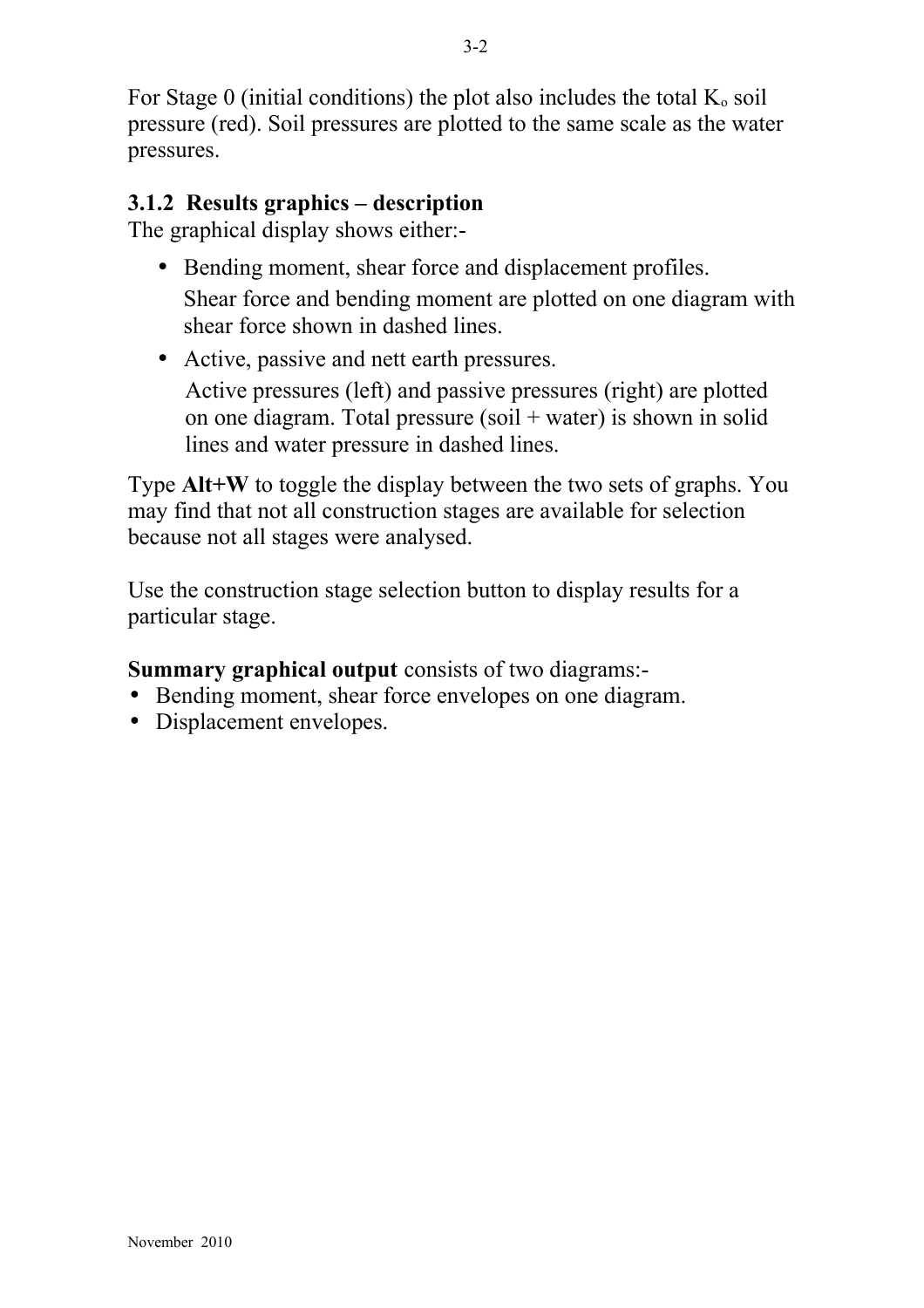#### **3.2 THE MAIN MENU 3.2.1 'File' menu**

| Menu item                         | <b>Shortcut</b> | <b>Description</b>                       |  |  |
|-----------------------------------|-----------------|------------------------------------------|--|--|
| New Data Set                      |                 | Start a new data set                     |  |  |
| Open                              | $Ctrl + O$      | Open an existing file                    |  |  |
| Save                              | $Ctrl + S$      | Save the current data file               |  |  |
| Save As                           |                 | Save the current data under a new name   |  |  |
| Print Setup                       |                 | Select printer options                   |  |  |
| Print                             |                 |                                          |  |  |
| Data listing                      |                 | Print current input data                 |  |  |
| Current stage - tabulated results |                 | Print numerical output for current stage |  |  |
| Current stage - graphical results |                 | Print graphical output for current stage |  |  |
| Report                            |                 |                                          |  |  |
| Print report                      |                 | Print the current report                 |  |  |
| Review options                    |                 | Review selections for creating report    |  |  |
| 1.                                |                 | Quick file open                          |  |  |
| 2.                                |                 |                                          |  |  |
| 3.                                |                 | . list of recently                       |  |  |
| 4.                                |                 | . opened data files                      |  |  |
| etc.                              |                 |                                          |  |  |
| Exit                              | $Alt+X$         | Terminate Wallap execution               |  |  |
|                                   |                 |                                          |  |  |

#### **3.2.2 'Edit' menu**

| Menu item                        | <b>Shortcut</b> | <b>Description</b>                         |
|----------------------------------|-----------------|--------------------------------------------|
| <b>New</b>                       | $Ctrl + N$      | Insert new data item                       |
| Delete                           | $Ctrl+X$        | Delete data item                           |
| Copy                             | $Ctrl+C$        | Copy data item to WALLAP clipboard         |
|                                  |                 | or Copy text/graphics to Windows clipboard |
| Paste                            | $Ctrl+V$        | Paste data item from WALLAP clipboard      |
| Undo                             | $Ctrl + Z$      | Undo data edits                            |
| Redo                             | $Ctrl + R$      | Redo data edits                            |
| Factor all soil moduli           | $Ctrl + F$      | Factor all soil moduli                     |
| Factor all soil strengths Ctrl+F |                 | Factor all soil strengths                  |
| Reverse coordinates              | $Ctrl+K$        | see Section 13.3.7                         |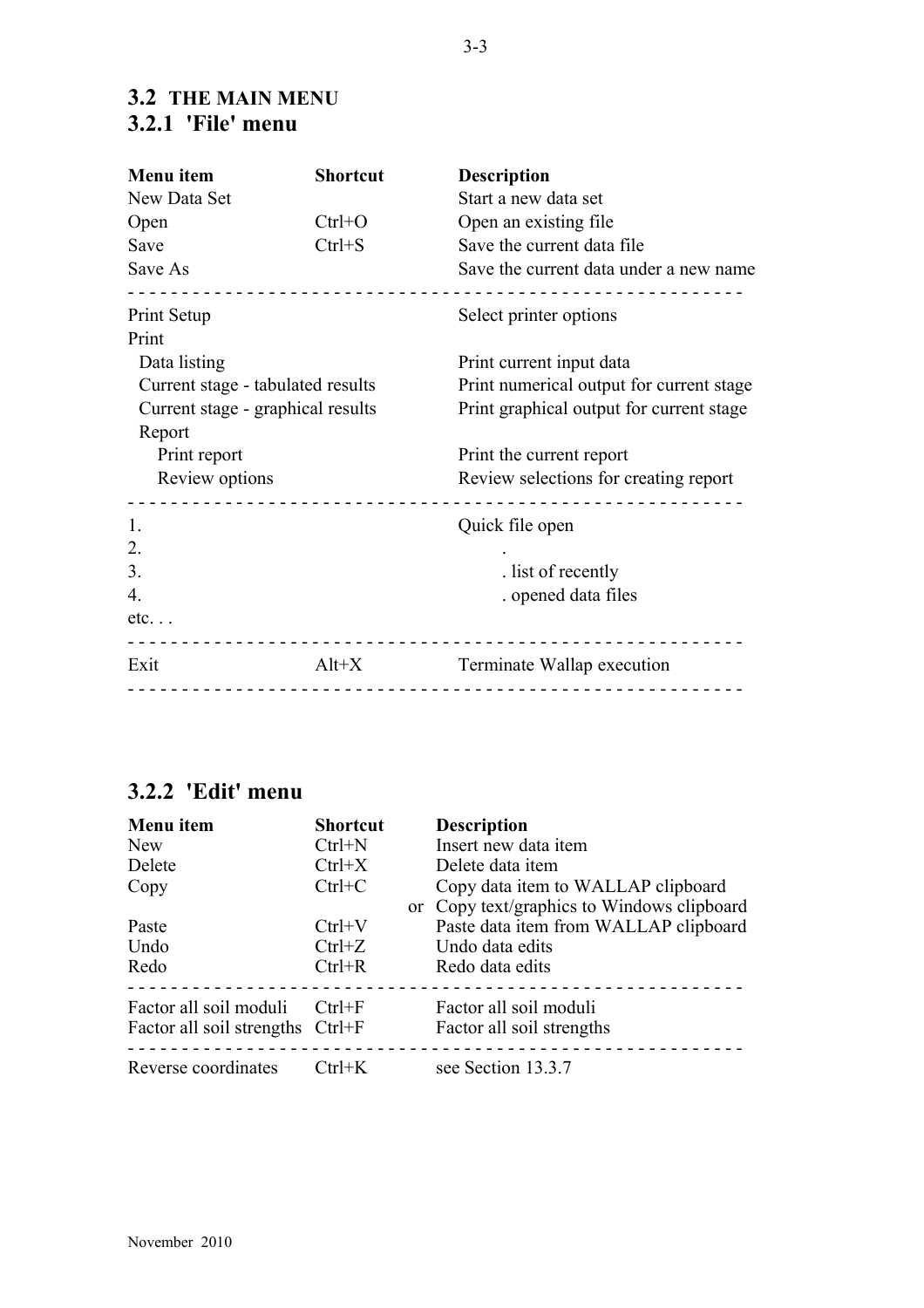| Menu item<br><b>Select Stage</b><br>Previous Stage<br><b>Next Stage</b>                                                      | <b>Shortcut</b><br>$Alt+L$<br>$Alt+Left$<br>$Alt+Right$ | <b>Description</b><br>Select a construction stage for viewing<br>Select previous construction stage for viewing<br>Select next construction stage for viewing                                                                                                                      |
|------------------------------------------------------------------------------------------------------------------------------|---------------------------------------------------------|------------------------------------------------------------------------------------------------------------------------------------------------------------------------------------------------------------------------------------------------------------------------------------|
| Graphics<br>Zoom Plus<br>Zoom Minus<br><b>Plot Options</b><br>Bound. Conditions<br>Soil Descriptions<br>BM or Soil pressures | $Alt+G$<br>$Alt+Up$<br>Alt+Down<br>$Alt+B$              | Move focus to the graphical display<br>Increase size of graphical display<br>Decrease size of graphical display<br>Toggle display of FE boundary conditions on data plot<br>Toggle display of soil descriptions on data plot<br>Toggle display of Bending Moment or Soil pressures |
| Data<br>Previous Data Block<br><b>Next Data Block</b>                                                                        | $Alt+D$<br>$Ctrl+Tab$                                   | Select Data input mode<br>Display previous data block for editing<br>Display next data block for editing                                                                                                                                                                           |
| <b>Summary Results</b><br><b>Detailed Results</b><br>Messages<br>Data Listing                                                | $Alt + S$<br>$Alt+R$<br>$Alt+N$                         | View Summary output<br>View Detailed results for one stage<br>View messages generated during analysis<br>View complete data listing                                                                                                                                                |
| View Report                                                                                                                  | $Alt+T$                                                 | View Report                                                                                                                                                                                                                                                                        |

#### **3.2.3 'View' menu**

#### **3.2.4 'Format' menu**

Choose **Format|Font** from the main menu or type **Alt+O** to select a new font, style or size. The new font will be applied to all subsequent analyses and their results. The new font will also be remembered the next time the program is executed. Old output files will be displayed and printed in the font prevailing at the time they were created.

To revert to the default font (Courier New, 9pt) choose **Format| Default font** from the main menu.

It is assumed that output will be printed on A4 paper and the results are paginated accordingly.

#### **3.2.5 'Analysis' menu**

**Analyse (Alt+A)** starts analysis of the current data. Clicking this option is equivalent to clicking the Analysis mode button.

**Interrupt analysis (Alt+I)** allows you to interrupt an analysis while it is in progress - see Section 3.3.2.

#### **3.2.6 'Help' menu**

There are 5 items, **Context sensitive help**, **Help Contents**, **Help Index**, **E-mail to Geosolve**, **Geosolve help line**. See Section 3.4 for details.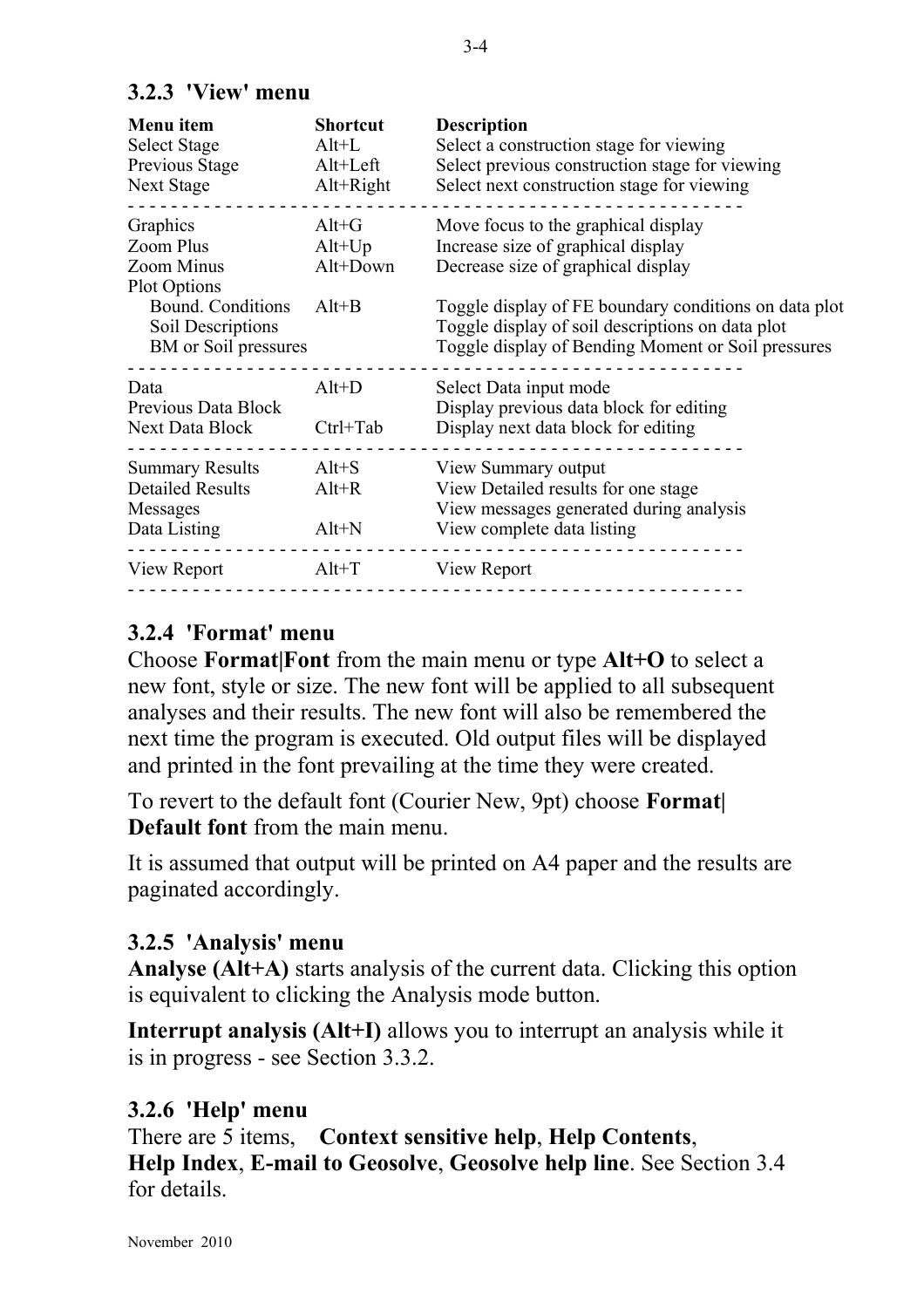#### **3.3 MODE BUTTONS**

#### **3.3.1 'Data input' mode button**

Click the **Data** input mode button or select **View|Data** from the main menu or press **Alt+D** to enter Data input mode.

In Data input mode a set of 13 data edit tabs is visible. Click one of the tabs to display the associated data block e.g. Titles, Strata, Soil types etc...

Beneath the box displaying the data there is the **Data errors and warnings** box. If not all the data or errors/warnings can be displayed at once, scroll bars appear at the sides of the boxes. You can also move the splitter bar between the data and the error/warnings listings to view more or less of one box or the other.

During data input the graphical display in the lower right corner of the screen shows the data for the currently selected construction stage including all surcharges, struts, water pressures and excavation level at the currently selected stage. Stage 0 refers to the initial conditions before the first construction stage.

#### **3.3.2 'Analyse' mode button**

Click the **Analyse** mode button to commence the analysis of the current data. Alternatively choose **Analysis|Analyse** from the main menu or type **Alt+A**. It is good practice to save newly edited data before analysing it.

On entering analysis mode the data edit display is hidden and a progress summary box appears together with a progress bar at the bottom of the screen.

The progress bar shows the stage number, iteration count and convergence progress within the current construction stage. The progress summary shows the factors of safety and maximum and minimum bending moments, shear forces and displacements at each completed stage. To view the progress summary, click and drag the slider of the progress summary box. The analysis is suspended while the mouse button is held down on the slider.

At the end of the analysis the program enters **View results** mode.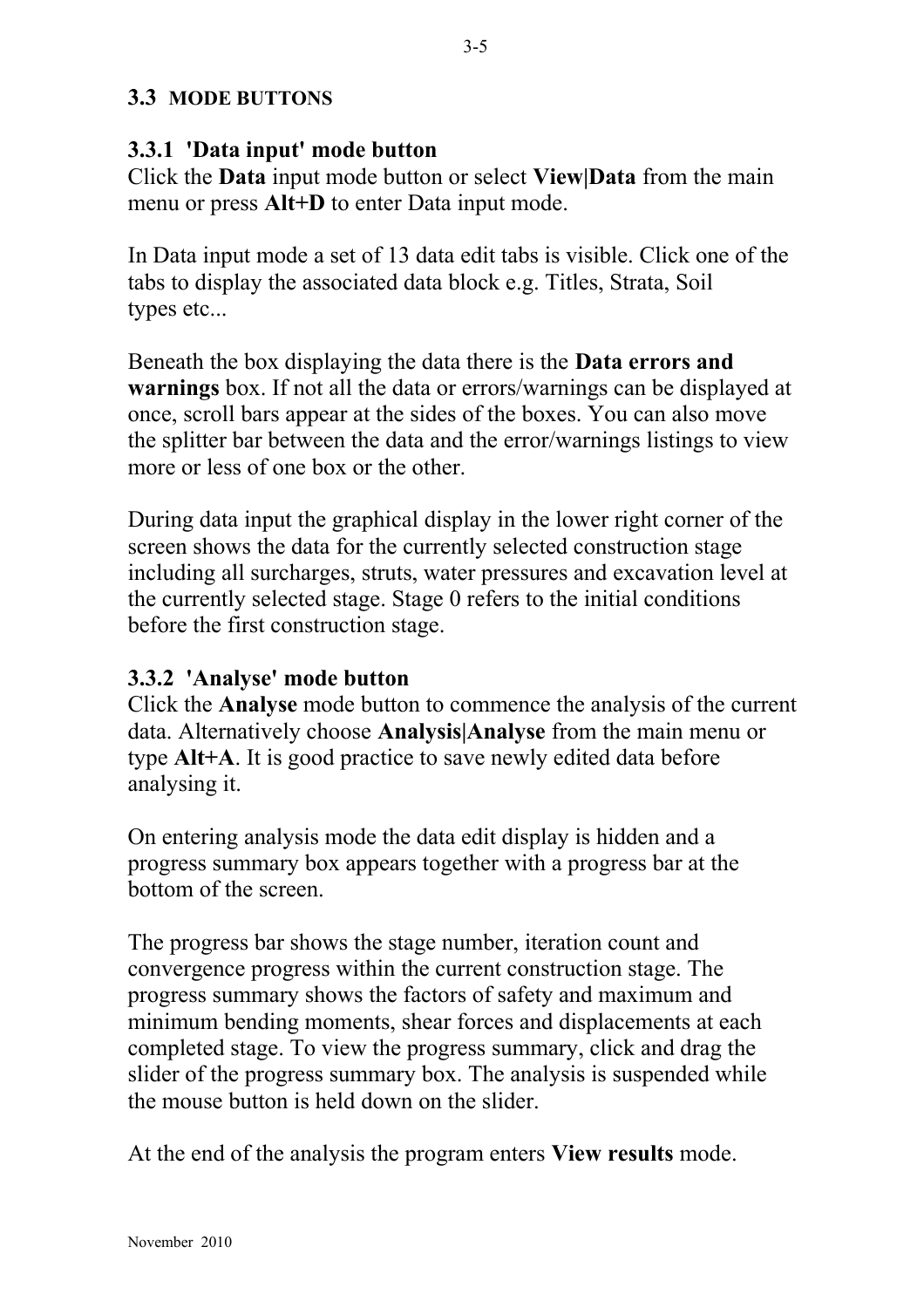#### **Interruption of analysis**

During an analysis it may become apparent that the data is unsuitable and that time will be wasted by allowing the analysis to proceed to completion. To interrupt the analysis at any stage choose **Analysis|Interrupt Analysis** from the main menu or type **Alt+I**. After a short pause the program will display the question:-

Interrupt run?

If the response is  $N$  (no) the analysis will proceed as if nothing had happened. If the response is Y (yes) the run is interrupted and the program displays whatever results have been calculated so far.

#### **3.3.3 'View Results' mode button**

Click the **View Results** mode button to view the results of an analysis. The display shows 4 pages which can be viewed by clicking the tab at the top of the page, via the main menu or via a shortcut key.

| Page             | <b>Shortcut</b> | <b>Description</b>                                      |
|------------------|-----------------|---------------------------------------------------------|
| Data listing     | $Alt+N$         | View a complete listing of the current data set.        |
| Detailed results | $Alt+R$         | View detailed results for the currently selected stage. |
| Summary results  | $Alt+S$         | View summary results for all stages                     |
| <b>Messages</b>  |                 | View messages generated during the analysis             |

If the data file has been edited since the results file was created then a 'Data modified' warning is issued.

The Detailed results box displays the results for one stage at a time. Use the construction stage selection button to display results for a particular stage. Information on these pages may be copied to the windows clipboard for use in other documents.

The display on the right hand side of the screen shows a graphical representation of the tabulated results.

#### **View stored output**

To view the results of a previous analysis, read the data file from disk and then follow the procedure above for viewing results.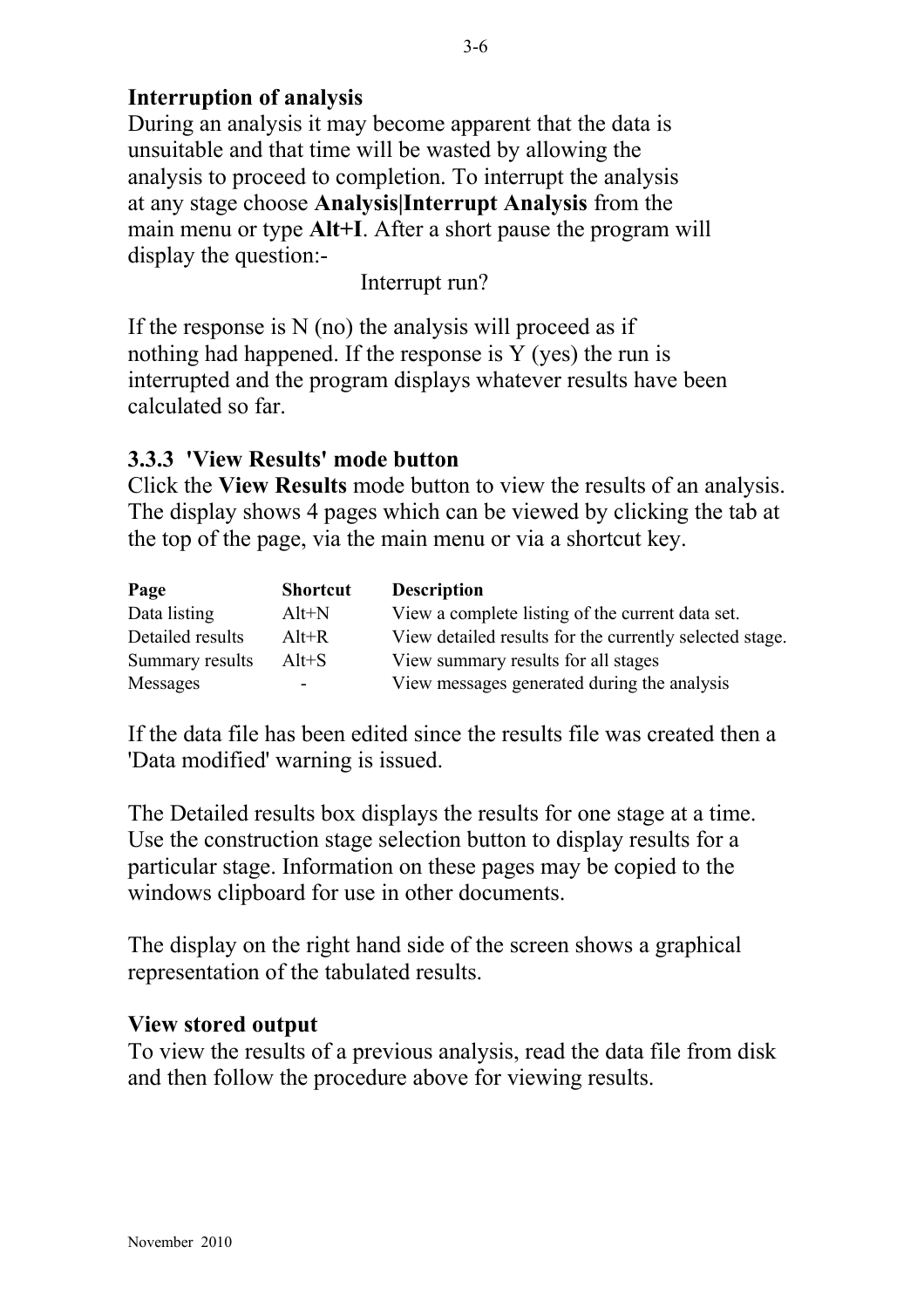#### **3.3.4 'Report' mode button**

To create a report for printing or output to disk file, click the Report mode button, choose **View|Report** at the main menu or type **Alt+T**.

Details of the report options are given in Section 3.11

#### **3.4 HELP FACILITIES**

#### **3.4.1 Context sensitive help**

Press **F1** at any time to obtain help on the currently selected menu or data item. This help includes advice and suggestions on appropriate values for data items.

#### **3.4.2 Help Contents**

Press **Alt+C** at any time to access the Contents page of the WALLAP help system.

#### **3.4.3 Help Index**

Press **Alt+H** at any time to access the complete Help Index. Then click the **Find** tab of the Help Topics window and type a word or phrase to obtain Help on a topic of your choice. The help index covers most topics related to operation of the program, data input and interpretation of output.

You may browse through the complete index or a selection of the index topics. For example if you enter 'modulus' you will see a list of all index items containing the text string 'modulus'. The 'topic' need not be a complete word e.g. 'constr' will suffice for 'construction stages'.

#### **3.4.4 E-mail to Geosolve**

Selecting this option will cause your e-mail system (probably Outlook Express) to open up ready to send an e-mail to Geosolve. Please paste in relevant bits of WALLAP data listings or output and add a message or question.

#### **3.4.5 Geosolve help line**

For rapid assistance, or to report any quirks or bugs to Geosolve, please contact:

| Daniel Borin | $+442086747251$<br>Tel                |  |
|--------------|---------------------------------------|--|
| Geosolve     | Fax $+442086749685$                   |  |
| e-mail       | $support(\widehat{a})$ geosolve.co.uk |  |
| web site     | http://www.geosolve.co.uk             |  |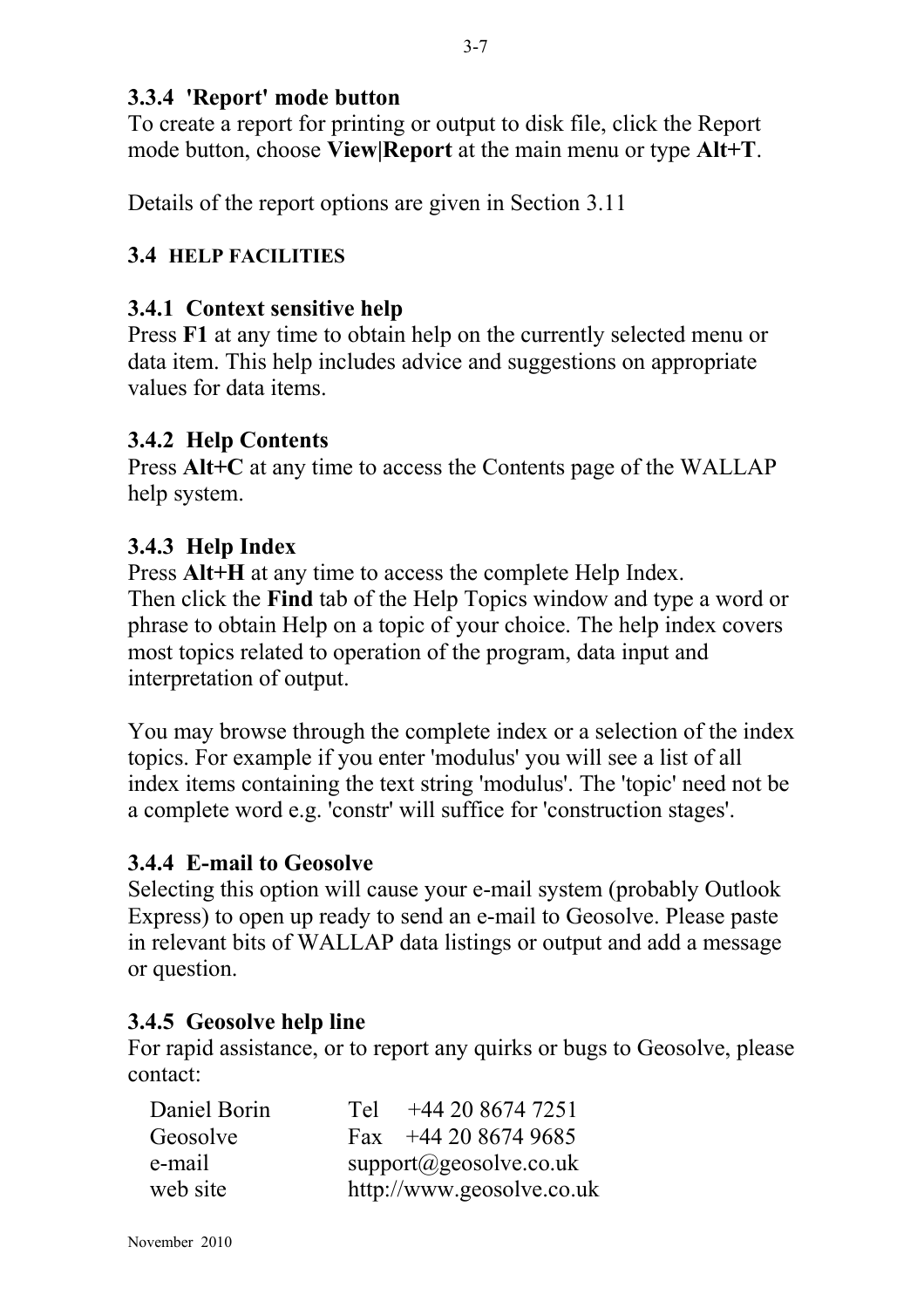#### **3.5 POPUP MENUS AND HOTKEYS (SHORTCUTS)**

A **right-click** of the mouse button on any part of the WALLAP desktop will display useful Popup menus. These popup menus provide convenient access to many features available from the main menu or via Hot keys. Here is a summary of all the shortcut keystrokes (Hot Keys) available in WALLAP

| <b>Key</b>     | Action                                              |
|----------------|-----------------------------------------------------|
| F1             | Context sensitive help                              |
| $Ctrl+C$       | Copy Data / Results to clipboard                    |
| $Ctrl + F$     | Factor all soil moduli                              |
| $Ctrl+E$       | Factor all soil strengths                           |
| $Ctrl+K$       | Reverse coordinates – see Section $13.3.7$          |
| $Ctrl+N$       | New data item                                       |
| $Ctrl + O$     | Open file                                           |
| $Ctrl + P$     | Print                                               |
| $Ctrl + R$     | Redo                                                |
| $Ctrl + S$     | Save                                                |
| $Ctrl+V$       | Paste data item                                     |
| $Ctrl+X$       | Delete                                              |
| $Ctrl+Y$       | reserved as alternative to Ctrl+R                   |
| $Ctrl+Z$       | Undo                                                |
| $Ctrl+Tab$     | Move focus to Next block (data or results)          |
| Shift+Ctrl+Tab | Move focus to Previous block (data or results)      |
| $Alt+A$        | Analyse                                             |
| $Alt+B$        | Show/Hide boundary conditions                       |
| $Alt+C$        | Help contents                                       |
| $Alt+D$        | View data                                           |
| $Alt+E$        | 'Edit' menu                                         |
| $Alt+F$        | 'File' menu                                         |
| Alt+G          | View graphics                                       |
| Alt+H          | Help index                                          |
| Alt+I          | Interrupt analysis                                  |
| $Alt+L$        | Select a stage                                      |
| Alt+M          | View messages                                       |
| Alt+N          | View data listing                                   |
| $Alt+O$        | Select font                                         |
| Alt+R          | View detailed results                               |
| $Alt+S$        | View summary results                                |
| $Alt+T$        | Enter report mode                                   |
| $Alt+V$        | 'View' menu                                         |
| $Alt+W$        | Swap display of Bending moments / Earth pressures   |
| $Alt+X$        | Exit                                                |
| Alt+Left       | Previous stage                                      |
| $Alt+Right$    | <b>Next Stage</b>                                   |
| $Alt+Up$       | $\text{Zoom} + \text{ (enlarge graphical display)}$ |
| Alt+Down       | Zoom - (reduce graphical display)                   |
|                |                                                     |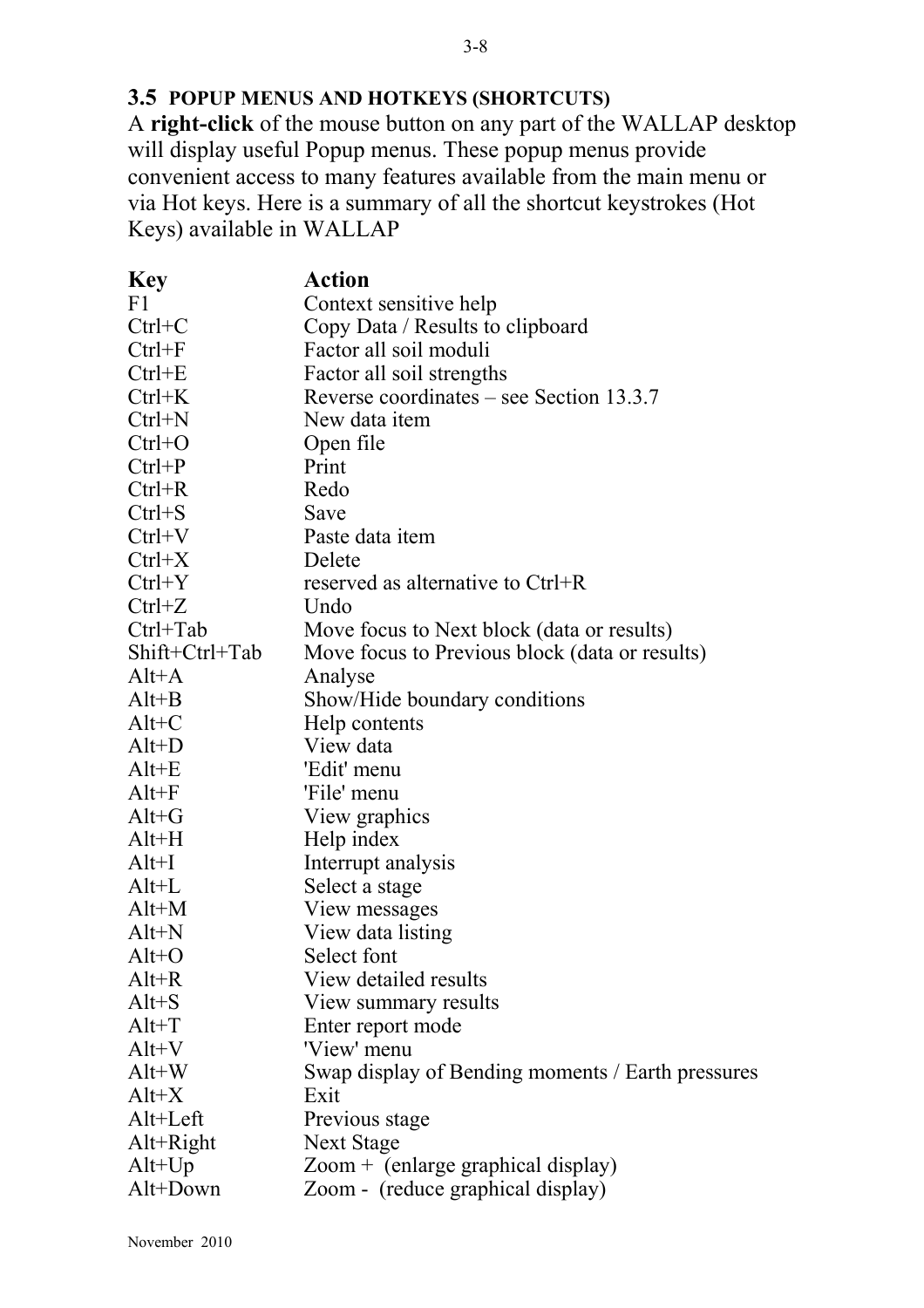#### **3.6 CONSTRUCTION STAGE SELECTION**

The green button in the top right corner of the WALLAP desktop shows you the number of the 'current construction stage'. The current stage may be selected in one of the following ways:-

• Click on the green button or type **Alt+L** and select from the dropdown menu

• Use the hot key combinations **Alt+Left** or **Alt+Right** to move backward or forward through the construction sequence a stage at a time.

• Right click anywhere and select one of the options **Alt+L, Alt+Left** or **Alt+Right**.

During data input the graphical display in the lower right corner of the screen shows the data for the currently selected construction stage including all surcharges, struts, water pressures and excavation level at the currently selected stage.

Stage 0 refers to the initial conditions before the first construction stage.

While viewing results, you may find that not all construction stages are available for selection because not all stages were analysed. The graphical display in the lower right corner of the screen shows the results for the currently selected construction stage. At the same time the tabulated results for the current stage are shown in the panel on the left hand side of the screen.

When viewing **detailed results** the graphical display shows either:-

- Bending moment, shear force and displacement profiles, or
- Active, passive and nett earth pressures.

Type **Alt+W** to toggle the display between the two sets of graphs.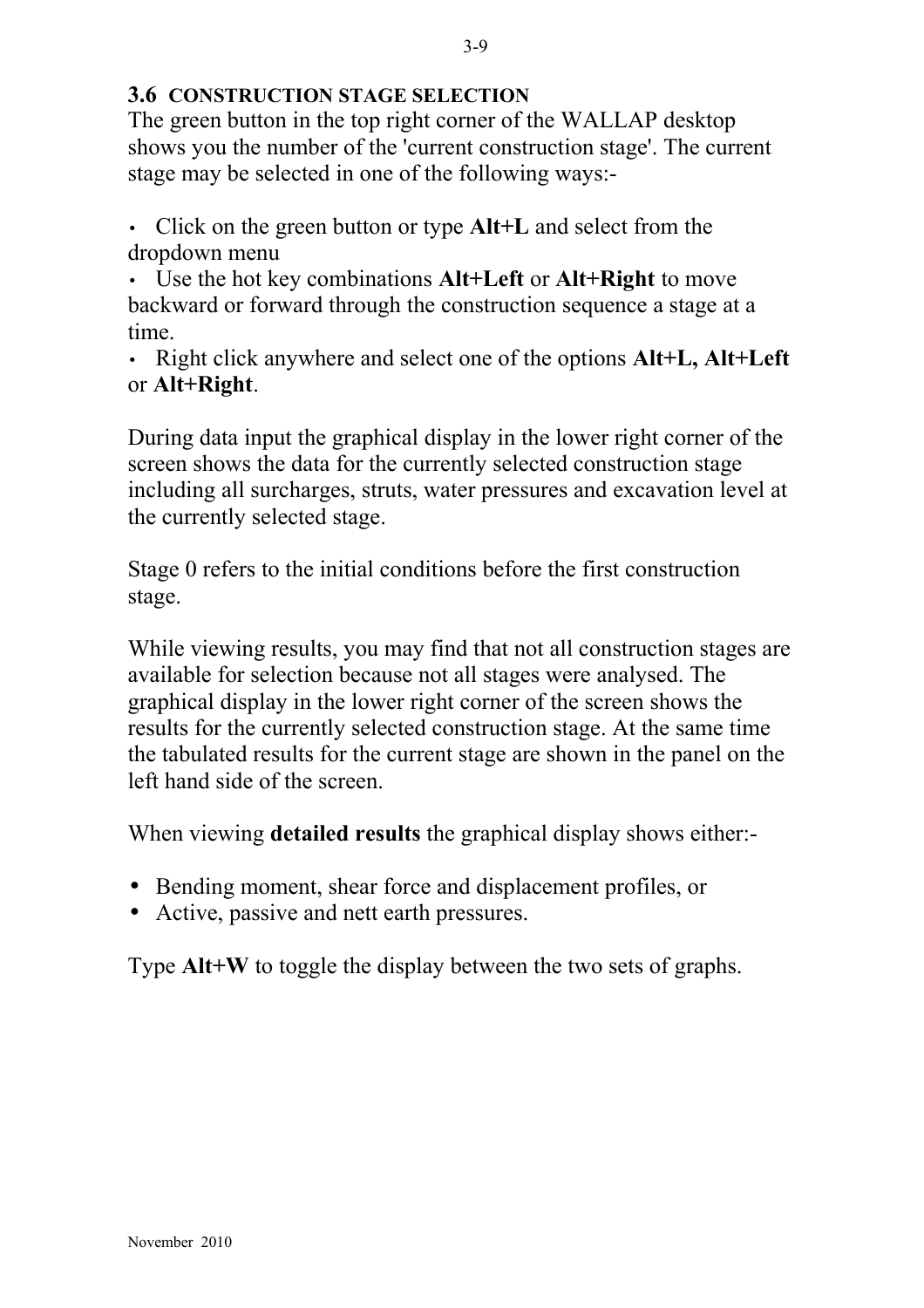#### **3.7 DATA FILES**

A data file contains one data set.

If several data sets containing different versions of a problem are to be stored on disk, they must be stored in files with different names. If you attempt to store a data set under an existing filename, the program will print the warning:-

C:\....\filename.dat exists. Over-write?

#### **Filenames**

A filename consists of any sequence of up to 45 letters or numbers. You will not normally have to type the file extension (.DAT or .OUT). The program automatically gives data and output files the appropriate file extension. The following characters should not be included in filenames:

 $[ ] \ \ | \ \ < \ > \ ? \ : \ : \ \ /$ 

#### **Data folders**

When data files are accessed, the program assumes that they are stored in the current folder on the currently logged drive as displayed in the yellow panel at the top of the screen. Use the **Open** and **Save As** dialog boxes to select a new folder.

#### **3.7.1 Opening an existing data file**

Choose **File|Open** from the main menu or type **Ctrl+O**. Use the dialog box to select a data file. While browsing the data files, the title and subtitle of the currently highlighted file are displayed in a box at the top of the screen to assist in selecting the correct file. If the highlighted file is not a WALLAP data file a warning is displayed.

You may use the dialog box to access data on other drives and folders. The newly selected folder becomes the current folder and the data are read into memory and become the current data set.

#### **Quick file open**

To re-open a recently accessed data file choose **File** from the main menu and select one of the files listed.

#### **3.7.2 Starting a new data set**

Choose **File|New** from the main menu. You will be prompted to save your current data if it is not already saved. The program creates a complete skeleton data set including one stratum, one soil type and a dummy excavation stage.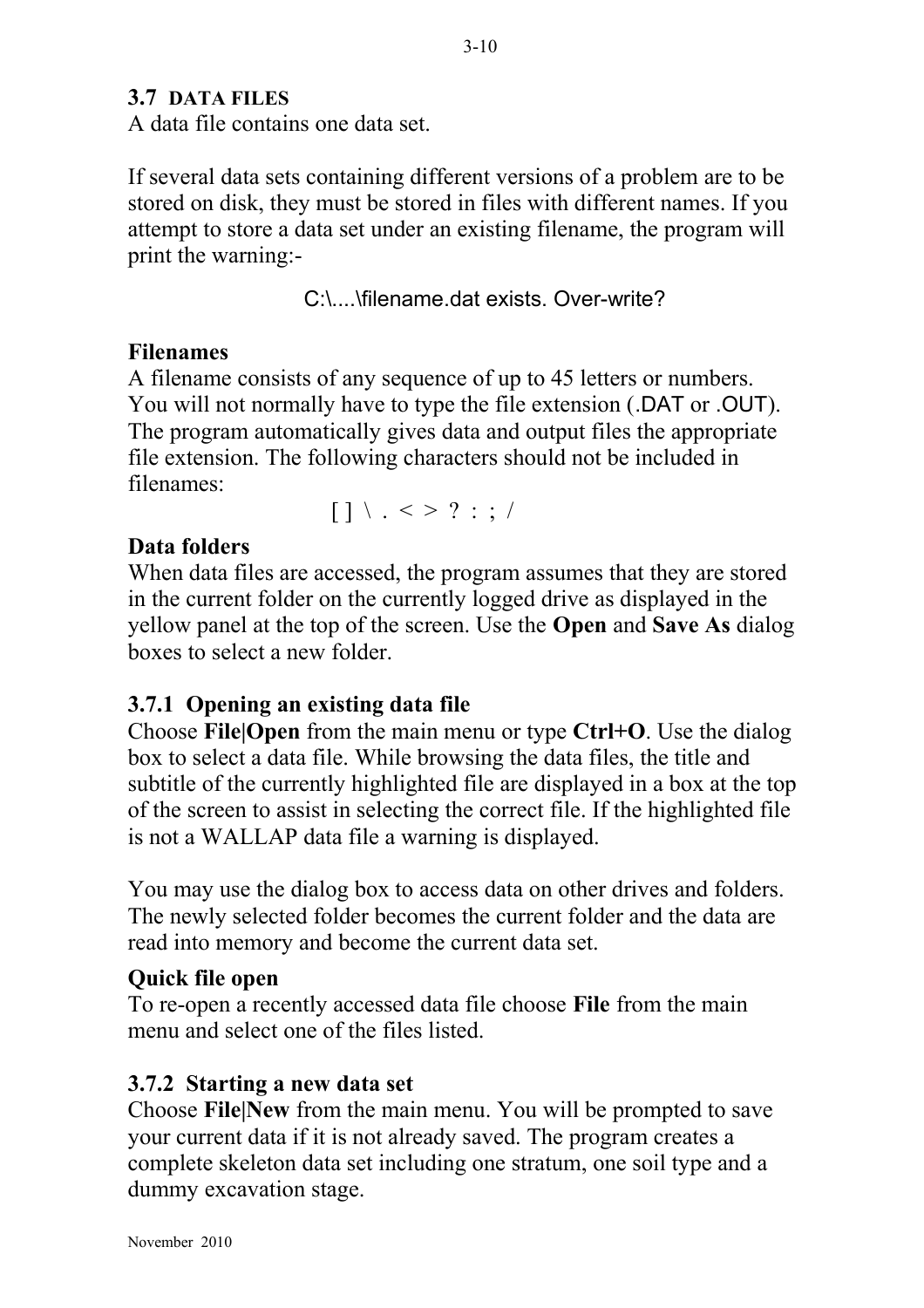Soil types may be imported from other data files by copying their properties via the WALLAP clipboard (Section 3.9.3).

On completion of data entry, the data are stored in memory and are referred to as the current data set. The new data must be stored in a disk file if they are not to be lost at the end of the session.

#### **3.7.3 Saving data on disk**

Choose **File|Save** or type **Ctrl+S**. The current data are saved to the current filename. Existing data in that file will be overwritten.

#### **Saving to a new file**

Choose **File|Save As** from the main menu. Use the dialog box to enter a new filename or select an existing file which will get overwritten. Use the dialog box to select a different folder or create a new folder for saving your data. You can access data in any folder on any drive. The folder containing the selected file becomes the current data folder.

#### **3.7.4 Where to store your data**

Store your data in folders set aside specially for WALLAP data. Never store your data in the WALLAP program folder. Data for different projects should be kept in separate folders to facilitate archiving and retrieval of data and results.

#### **3.8 DATA STRUCTURE**

#### **3.8.1 Data sets**

A data set contains all the data necessary to carry out one analysis. The data in a data set are grouped into 13 data blocks. When a data set is stored on disk it occupies one file.

When a data set is entered for the first time via the keyboard, or read from a disk file, it is stored in memory (RAM) and becomes the current data set.

#### **3.8.2 Run Identifiers and data file names**

The Run ID which appears in the title block is always the same as the last data filename which was read or stored on disk. In order to maintain the correspondence between RunID and Data filename, you should always store newly edited data before carrying out an analysis. This will enable you to trace printed output to a particular data file.

You should choose a convenient mnemonic and numbering system to identify the various data files and the corresponding analyses which are generated during a job.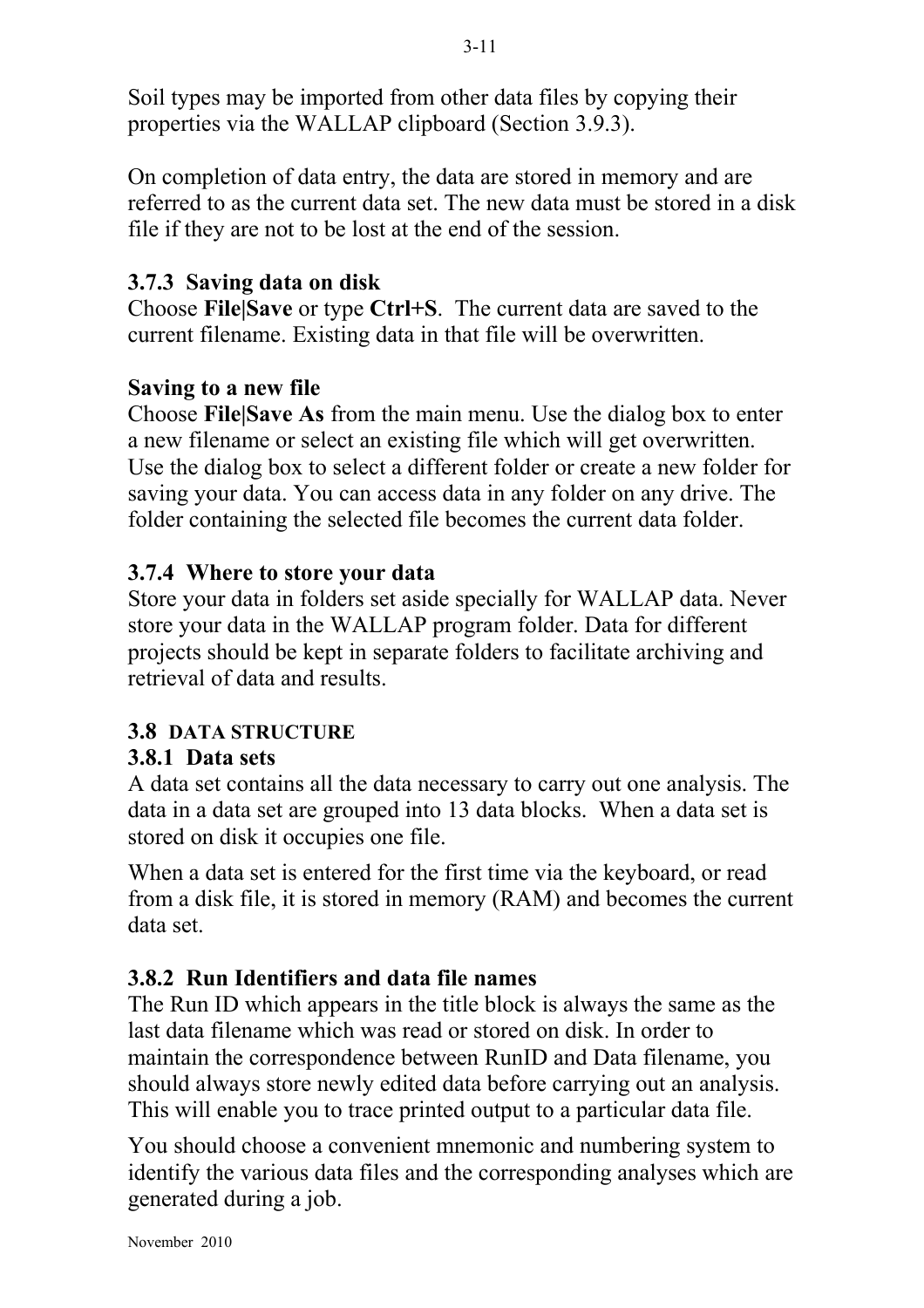#### **File maintenance**

You are responsible for removing old or unwanted files which will otherwise occupy valuable disk space.

#### **3.9 GENERAL RULES FOR DATA ENTRY**

#### **3.9.1 Selecting a data block**

Click the Data input mode button or select **View|Data** from the main menu or press **Alt+D** to enter Data input mode. In Data input mode a set of 13 data edit tabs is visible. Click one of the tabs to display the associated data block e.g. Titles, Strata, Soil types etc...

#### **3.9.2 Selecting and editing a cell**

Use the mouse or keypad arrows to highlight the item to be edited. Obtain help on the currently selected item by pressing **F1**.

#### **Numeric and Text data**

To edit Numeric data or Text data press **Enter** or click on the item to open the item for editing. To overwrite the existing value simply start typing at the highlighted box. Conclude the data entry by pressing the Tab key, Up arrow, Down arrow or Enter, or by clicking on another cell.

#### **Options data** (e.g. yes/no, drained/undrained)

Where a data item is selected from a series of options you can:-

- Click on the option and select from the dropdown menu, or
- Press the space bar to cycle through the various options, or
- Type the initial letter of the option, Y, N etc... (this only works where there is a choice of 2 options)

#### **Insert New data item**

To define a new soil type, strut etc..., highlight the undefined item or the position in the sequence where the new item is to be inserted and:-

- Press **Ctrl+N**, or
- Choose **Edit|New** from the main menu, or
- Right click and choose **Insert at cursor** from the popup menu.

The exact usage depends on the data type being added. For struts, surcharges, pwp profiles, and loads you can simply move to the undefined item and press **Enter**.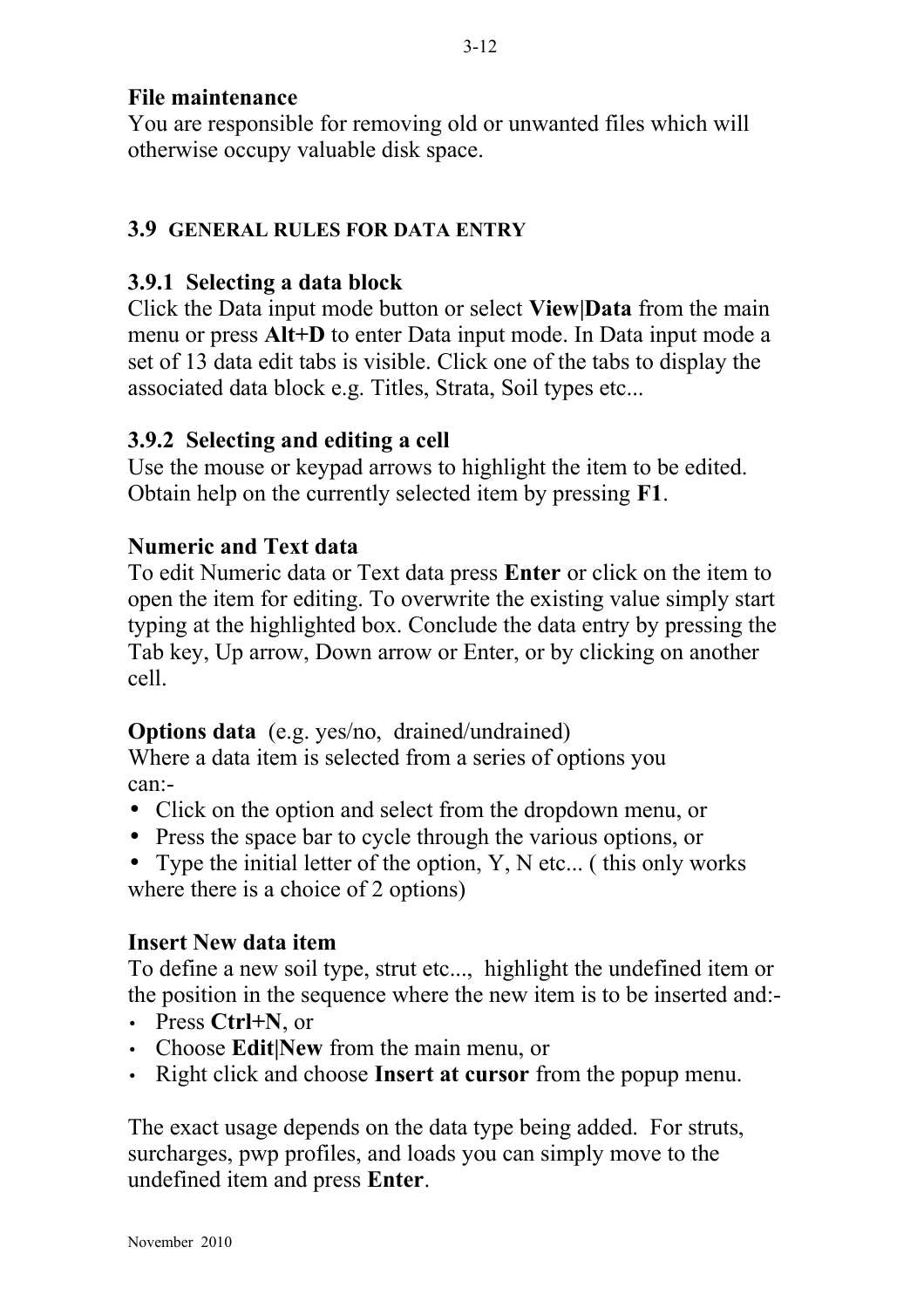#### **Delete data item**

To delete a soil type, strut etc..., highlight the item and:-

- Press **Ctrl+X**, or
- Choose **Edit|Delete** from the main menu, or
- Right click and choose **Delete at cursor** from the popup menu.

#### **3.9.3 Clipboard operations**

Groups of data can be copied and pasted via the WALLAP clipboard.

The following example illustrates the procedure for soil properties but the same steps can be applied to Struts, Surcharges, Water pressure profile etc....

To copy the properties of soil type **i** to soil type **j**

- 1. Select the **Soil types** tab
- 2. Move the cursor to soil type **i**
- 3. Type **Ctrl+C** or right click within the soil properties menu and select **Copy**. This copies the properties of soil type **i** to the WALLAP clipboard
- 4. Move the cursor to soil type **j**
- 5. Type **Ctrl+V** or right click within the soil properties menu and select **Paste**. This pastes the properties of soil type **j** from the WALLAP clipboard

Soil types can be copied and pasted from one data file to another via the windows clipboard.

See Section 3.12 for clipboard operations on results listings and graphics.

#### **3.9.4 Undo and Redo data edits**

Data edits can be undone up to a 100 steps. Type **Ctrl+Z** or choose **Edit|Undo** from the main menu.

Edits which have been undone can be redone provided no other changes have been made in the mean time. Type **Ctrl+R** or choose **Edit|Redo** from the main menu.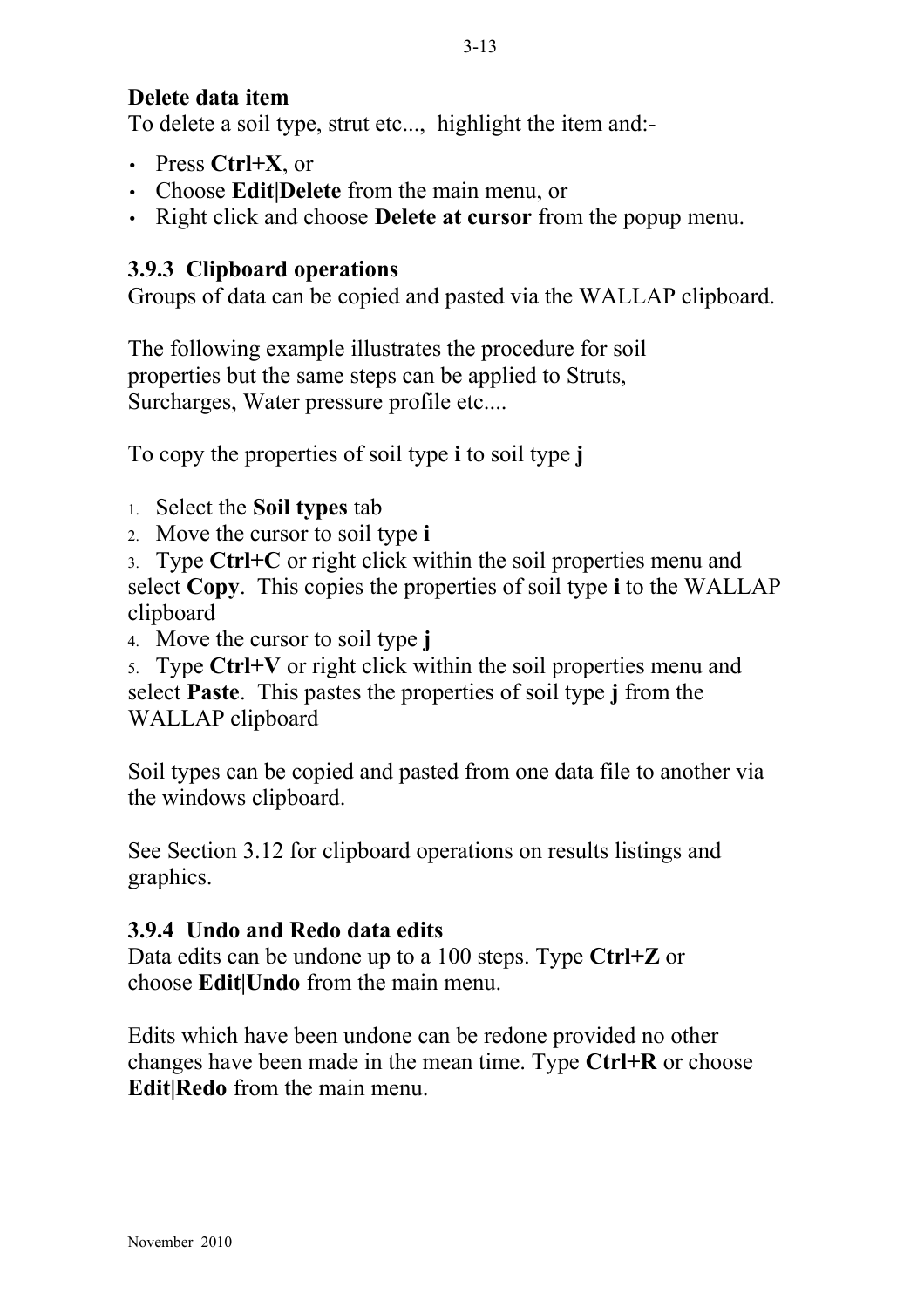#### **3.9.5 Moving focus**

During data input, focus is either on the Main form, the Current data block (left side of screen) or the Graphics box (lower right) corner of screen. In general the Current data block may obscure part of the Graphics box or vice versa. Click on the visible part of either box to bring it to the front.

#### **3.10 VIEWING RESULTS**

Refer to Section 3.3.3 for a description of the **View Results** mode button. There are 4 tabs in View Results mode. Select the item you wish to view.

#### **3.10.1 Data listing**

This is a complete listing of the input data. This item can be viewed even when no analysis has been done and there are no results to view. Type **Alt+N** or choose **View|Data Listing** from the main menu.

#### **3.10.2 Detailed results for each stage**

The output for each stage begins with the title block and the stage description (Fill, excavate etc..). The results of the stability analysis are shown first, followed by the bending moments and displacements. Detailed descriptions of the output are given in Chapter15.

Use the (green) stage selection button to select a particular stage for viewing. The tabulated figures are also shown in graphical form in the plot on the right side of the screen.

#### **3.10.3 Summary results**

Detailed descriptions of summary output are given in Section 15.4. The tabulated figures are shown in graphical form in the plot on the right side of the screen.

#### **3.10.4 Messages**

These are progress messages generated during the analysis. They are generally not of interest but may be useful in certain circumstances where a problem has been encountered in achieving convergence of the bending moment and displacement calculation.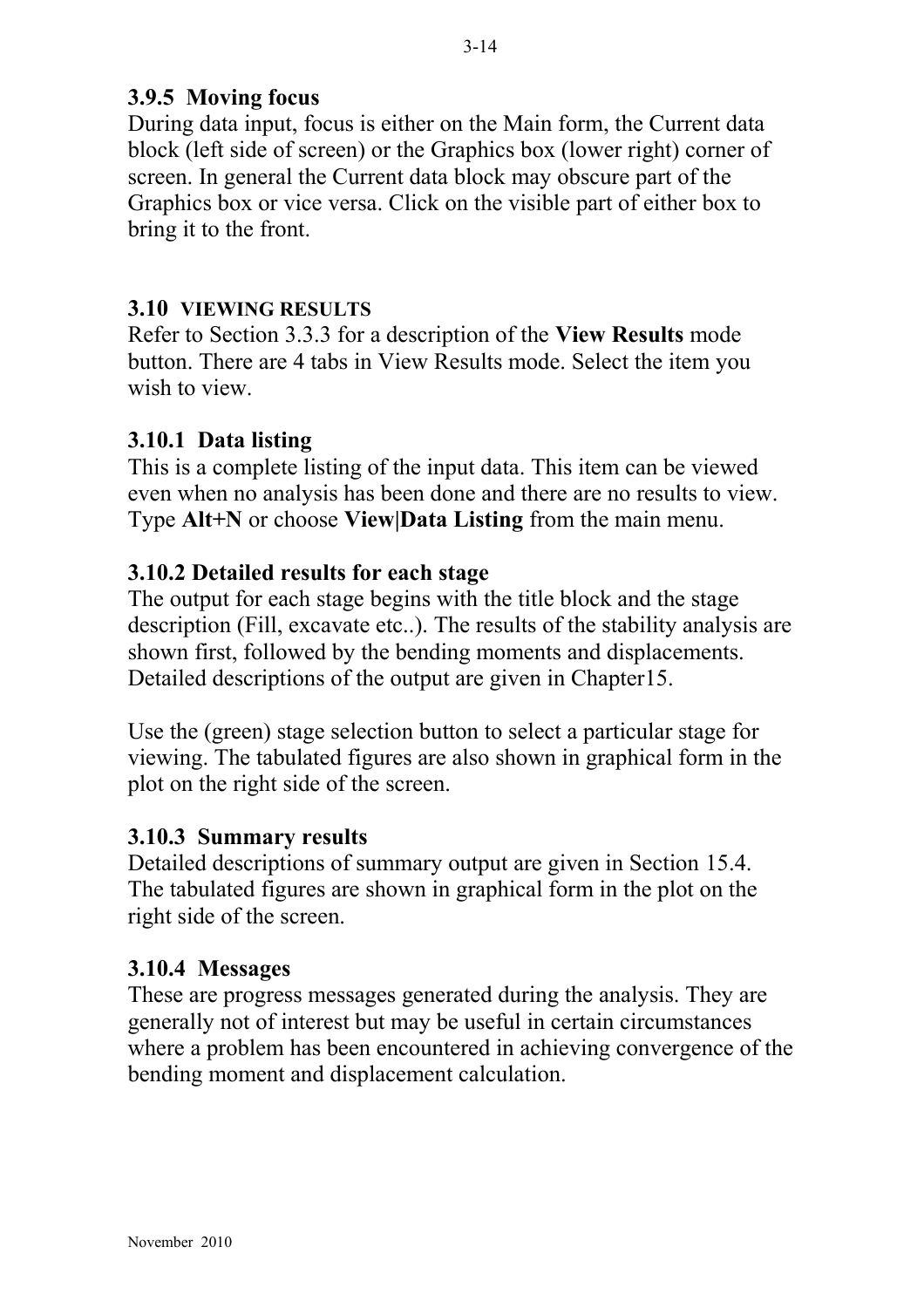#### **3.10.5 Formatting output**

The font size and style of the results listings can be controlled using the Format option in the main menu. Click **Format|Font selection** or type **Alt+O** to bring up the font selection box. Font selection must be done before the analysis. Results cannot be reformatted after the analysis.

The default font is Courier New 9pt.

#### **3.11 CREATING AND PRINTING REPORTS**

To create a report for printing or output to disk file, click the **Report** mode button, choose **View|Report** at the main menu or type **Alt+T**. The following options control the information included in the report.

To leave Report mode, click **Close**, type **Esc** or close the form. No other WALLAP processing is possible while in Report mode.

#### **3.11.1 Stage selection**

#### **Automatic stage selection**

Use this option to include output for all stages of certain types, according to the **Automatic output selection options** in the top right corner of the form e.g. all Excavation and Load Application stages. The Output Options in the data file (Section 14.0) will be ignored.

For **Automatic stage selection** you must also decide whether you want detailed listing of **Active/passive pressures for all selected stages**. If this option is not selected, output for the selected stages will consist only of Factor of Safety, Bending moments and Displacements.

#### **Last construction stage only**

The report will contain results for the last stage only plus optional summary output.

#### **Custom stage selection**

Use this option to make stage selections in accordance with the Output Options in the data file. Click **Check custom selections** to review or change the Output Options in the data file (Section 14.0).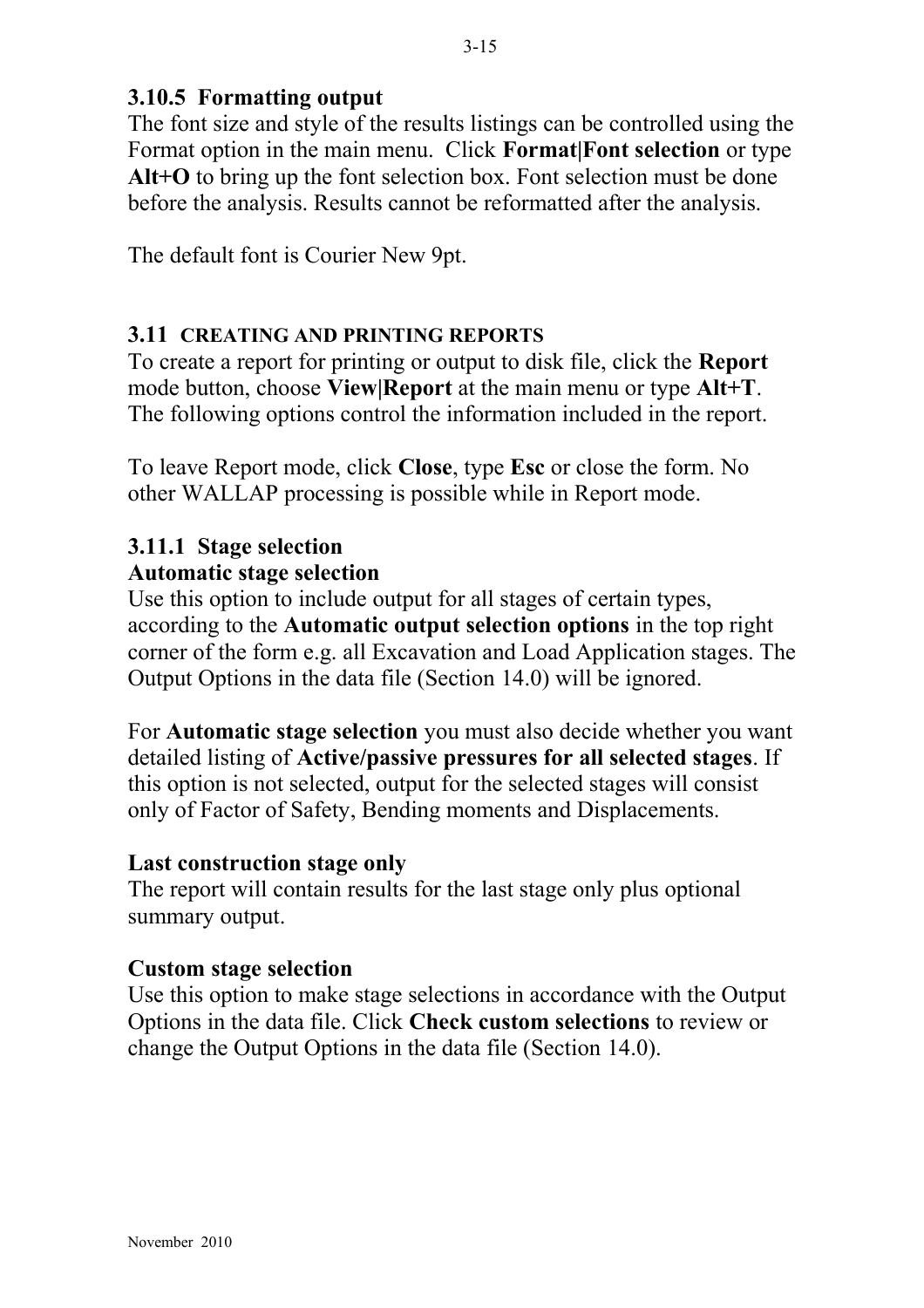### **3.11.2 Graphical output**

#### **Data graphics**

Choose **Data graphics for all selected stages** to include a picture of the data at each selected stage. Alternatively choose **Data graphics for last stage** to include a picture of the data at the last stage only.

#### **Results graphics**

If you have chosen **Automatic stage selection** you must decide whether you want graphical output of bending moments etc. at all selected stages or none. If you want Results graphics at some stages and not others then choose **Custom stage selection** and make your choices in the **Output options** data.

#### **Summary graphics**

Select this option to include plots of the Bending moment, shear force and displacement envelopes.

#### **Common scale for all stages**

As for the on-screen results display, you can choose to have all bending moment, shear force and displacement diagrams plotted to a common scale or to have each diagram plotted to the largest scale that will fit the box.

#### **3.11.3 Create report**

Click **Create report** to begin creation of the report using the options selected above. The report will be created in an RTF (Rich Text Format) file in the same folder as that in which the data and results files are stored. An RTF file can be viewed and printed using MSWord, WordPad and many other non-Windows word processing programs.

#### **3.11.4 View report**

Click **View report** to open the report file using your default word processing package (usually MSWord). You are free to edit the report file and add comments or other information.

To return to WALLAP, close MSWord or click on the WALLAP icon on the Windows taskbar.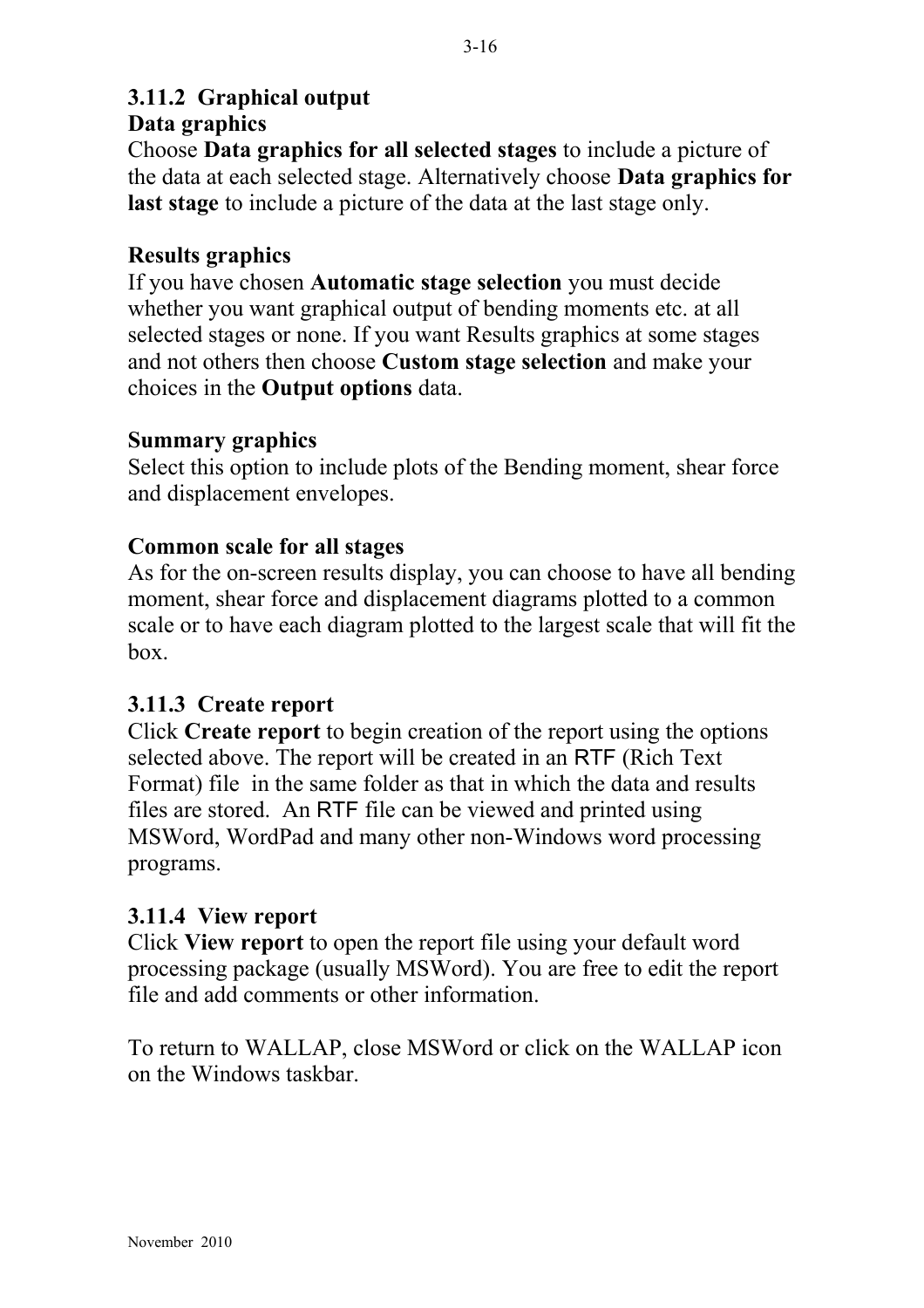#### **3.11.5 Print report**

Click **Print report** to print the report on your default printer. To print to another printer or select non-standard printer options, use **View report** and use the print facilities in MSWord.

#### **3.11.6 Output to an Excel spreadsheet**

Tabulated output to an Excel spreadsheet allows you to carry out further processing on tabulated results. On the Report menu, click **Excel spreadsheet options**. The parameter and stage selection options are the same as described above for the reports. There are no options for graphical output to an Excel file.

#### **3.12 USING THE WINDOWS CLIPBOARD**

Data and results listings may be copied to the windows clipboard as follows:-

1. Select all or part of the text box. This may be done by clicking and dragging or by typing **Ctrl+A** to select all text in the box.

2. Copy the selected text to the windows clipboard using the standard keyboard shortcut, **Ctrl+C** or by choosing **Edit|Copy** on the main menu.

Graphical output may be copied to the windows clipboard as follows:-

1. Display the required graphic (data or results).

2. Click in the graphics box.

3. Copy the graphic to the windows clipboard using the standard keyboard shortcut, **Ctrl+C** or by choosing **Edit|Copy** on the main menu.

4. The graphic will be scaled to occupy a fixed area suitable for an A4 page in the destination document.

#### **3.13 TERMINATING PROGRAM EXECUTION**

Type **Alt+X** or choose **File|Exit WALLAP** from the main menu or close the main form. Any unsaved data will be lost.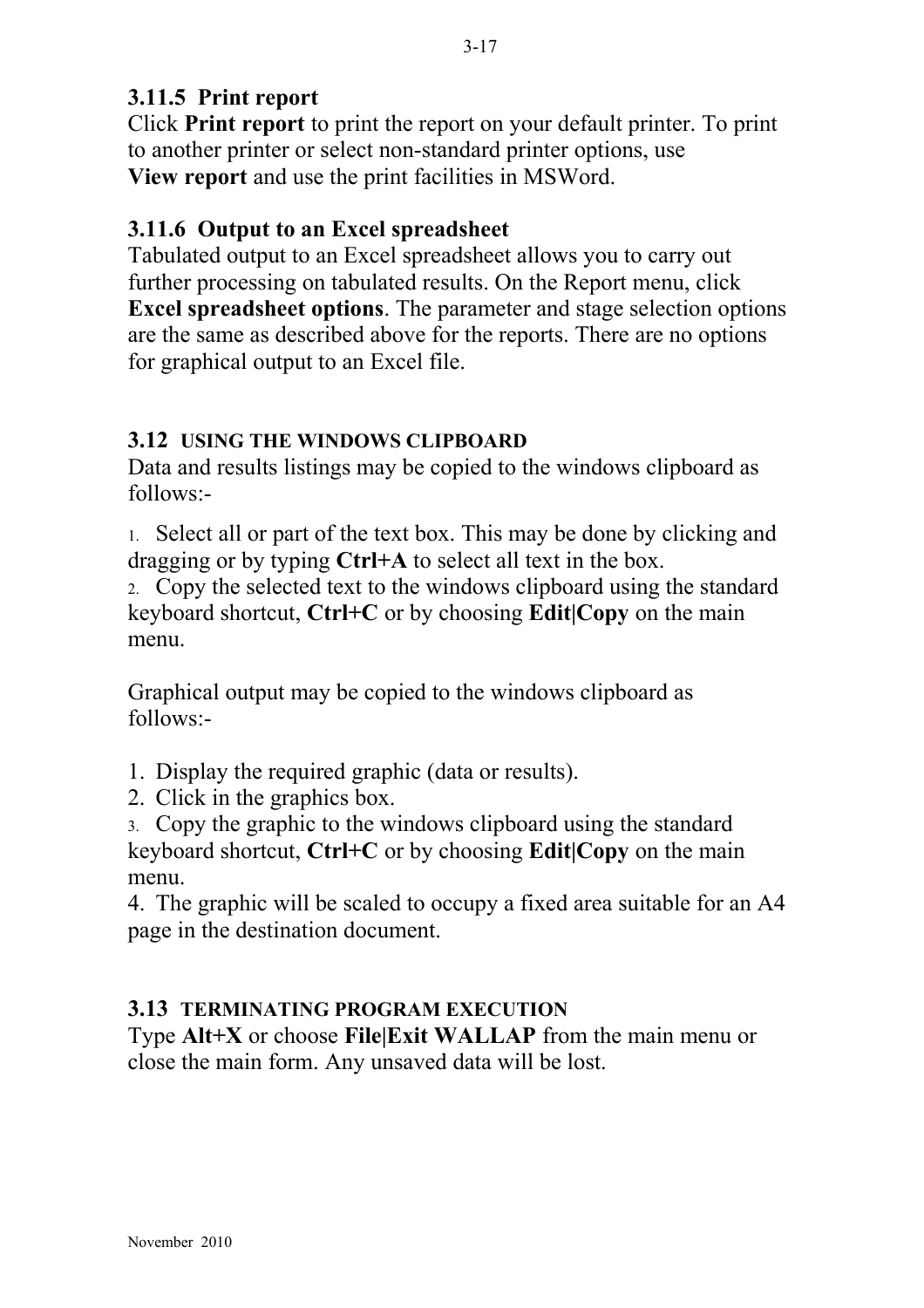```
I.K.BRUNEL and PARTNERS | Sheet No. 
Program: WALLAP Version 5.04 Revision A28.B42.R35 | 
              Licensed from GEOSOLVE | Job No. ABC/123 
Run No. DEMO1 | Made by : DLB 
Portsmouth dockyard | Date:06-07-2007
Sheet pile wall with two levels of anchors | Checked :
--------------------------------------------------------------------- 
                                        Units: kN, m
```
#### **4.1 TITLES**

'Titles' comprises six items of information which are printed in the title block at the top of the input data and at the top of each section of output. They are:-

|                      | <b>Maximum permitted</b><br>no. of characters |
|----------------------|-----------------------------------------------|
| Main title           | 60                                            |
| Sub-title            | 60                                            |
| Job number           |                                               |
| Engineer's initials  |                                               |
| Force units          | $\mathfrak{D}$                                |
| Length units         | $\mathfrak{D}$                                |
| Unit weight of water |                                               |

The text may contain any characters. The Date is set by the system clock and cannot be changed within the program. Blank entries are accepted except for the Units.

#### **4.2 FORCE AND LENGTH UNITS**

The Force units and Length units entered by the user are used by the program to prompt data entry in the correct units and also to annotate the output. The suggested style is:-

#### **kN, m** or **kg, cm** or **lb, ft**

Data can be entered in any consistent set of units. It is up to you to ensure that the values entered for strength, density, etc., correspond to the given units.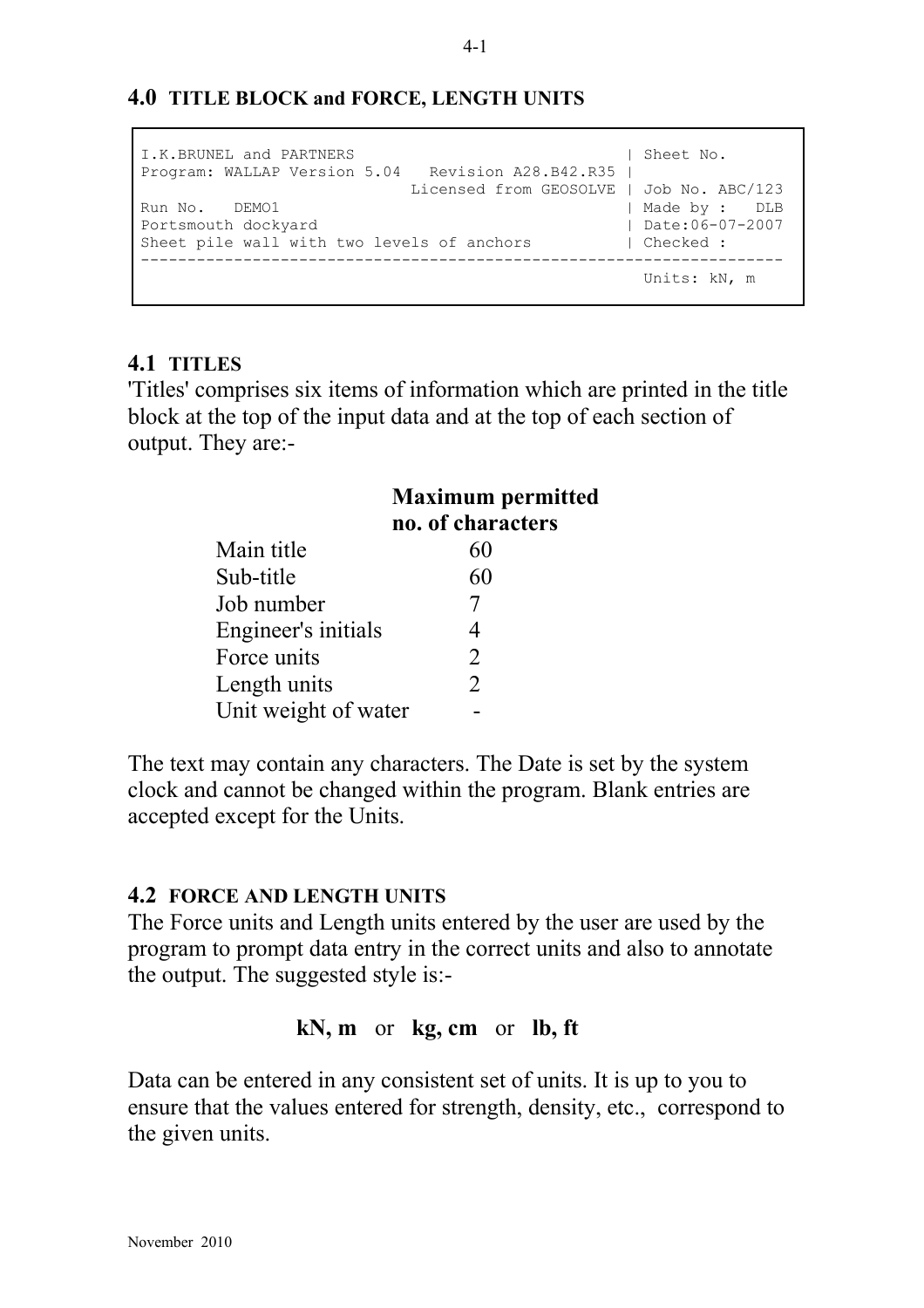#### **5.0 STRATA PROFILE - INITIAL CONDITIONS**

The section should show original ground level (at the time of installing the wall) and the boundaries between the different soil strata.

The strata and the boundaries between them are numbered from ground level downwards as shown in Figure 2. Thus the number of each soil stratum is the same as the number of its upper boundary so that boundary No.1 corresponds to ground level. There is no lower boundary to the section and the program assumes that the lowermost stratum extends downwards indefinitely.

Each stratum should be allocated a 'soil type'. Different soil types may be allocated to the ground on either side of the wall within a single stratum; for example when there are different ground conditions on either side of the wall.

The same soil type can be assigned to more than one stratum as shown in Figure 2.

A maximum of 40 soil strata is permitted. At least one stratum must be defined. The y coordinates of the strata may be entered in any order.

#### **5.1 COORDINATE SYSTEM**

The vertical axis has the positive direction pointing upwards. There is no restriction on the use of negative coordinate values except that all values must lie between -10000 and +10000. It is often convenient to use O.D. levels for the vertical coordinates.

#### **5.2 STRATA ELEVATIONS**

Enter the elevation (y coordinate) of the **upper** boundary of the stratum. The elevation of the top stratum is the initial GL. The lowermost stratum is assumed to extend downwards indefinitely.

Two strata cannot have the same elevation.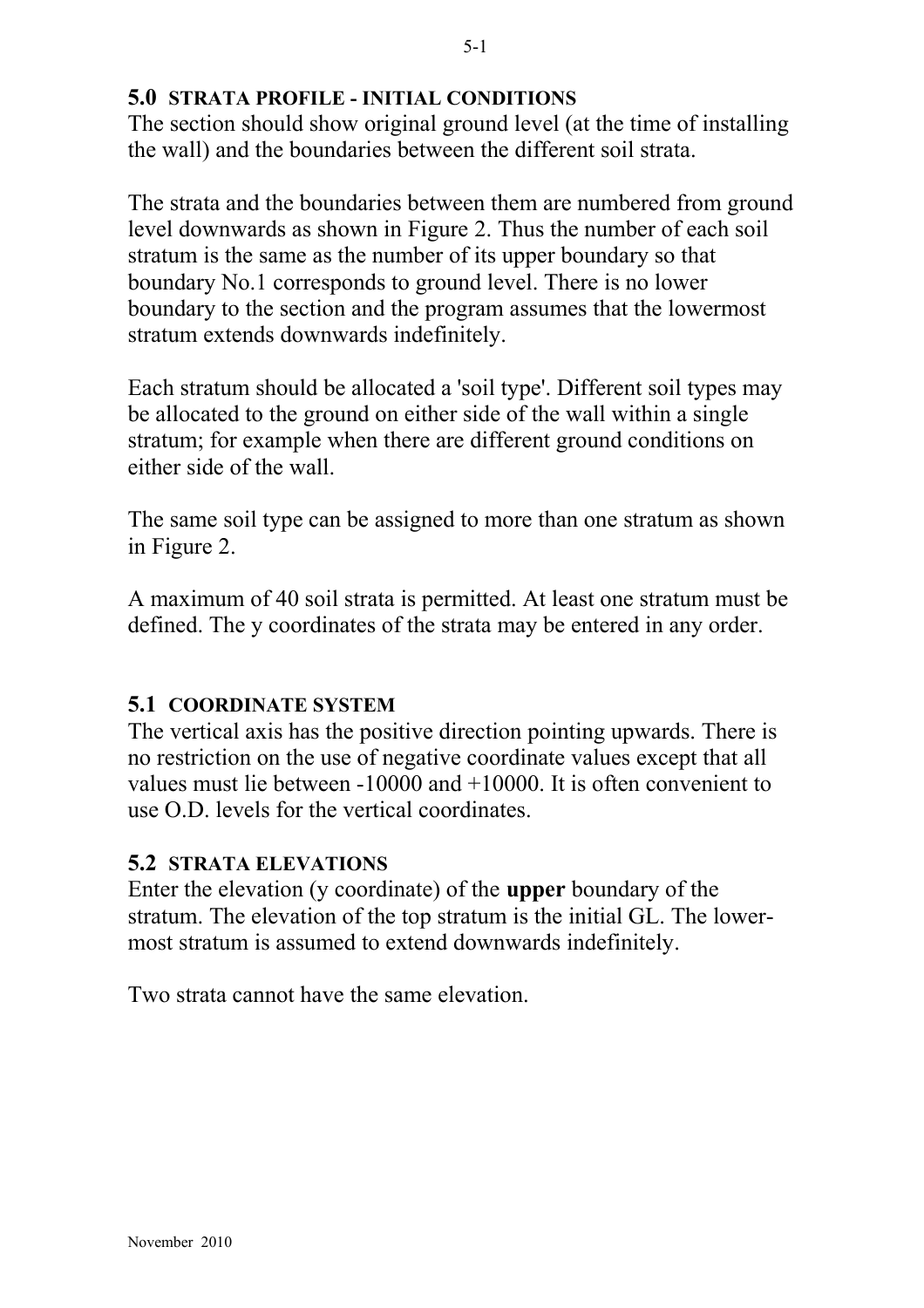### **5.3 ASSIGNING SOIL PROPERTIES TO A STRATUM**

Define the soil properties of a stratum by assigning it a Soil Type(s). You can assign different soil types to the active and passive sides.

The actual properties of the Soil Types are defined in the Soil Properties (Section 6).

## **5.4 EDITING THE STRATA PROFILE**

The following edit menu is displayed

| <b>Strata Profile</b> |                                |              |               |              |
|-----------------------|--------------------------------|--------------|---------------|--------------|
| <b>Stratum</b><br>no. | Elevation of<br>top of stratum | Active side  | Soil types -- | Passive side |
| 1                     | 11.00                          | Sand         |               | Sand         |
| 2                     | 6.00                           | 2 Soft clay  |               | 2 Soft clay  |
| 3                     | 1.00                           | 3 Stiff clay | 3             | Stiff clay   |
|                       |                                |              |               |              |

#### **Edit y coordinate or soil type of a stratum**

Move the cursor to the value to be edited and enter a new value. The new elevation (y coordinate) of the stratum cannot lie above or below its neighbours. If you want to change the strata sequence, delete a stratum and insert a new stratum at the required elevation.

#### **Add a stratum**

A new stratum can be inserted anywhere in the existing profile. Move the cursor to the position where the new stratum is to be inserted and

- Type **Ctrl+N**, or
- Click **Edit|New** on the main menu, or
- Right click and select **Insert at cursor** from the popup menu

Remember that the new y coordinate defines the upper boundary of the new stratum.

#### **Delete a stratum**

Move the cursor to the Stratum to be deleted and

- Type **Ctrl+X**, or
- Click **Edit|Delete** on the main menu, or
- Right click and select **Delete at cursor** from the popup menu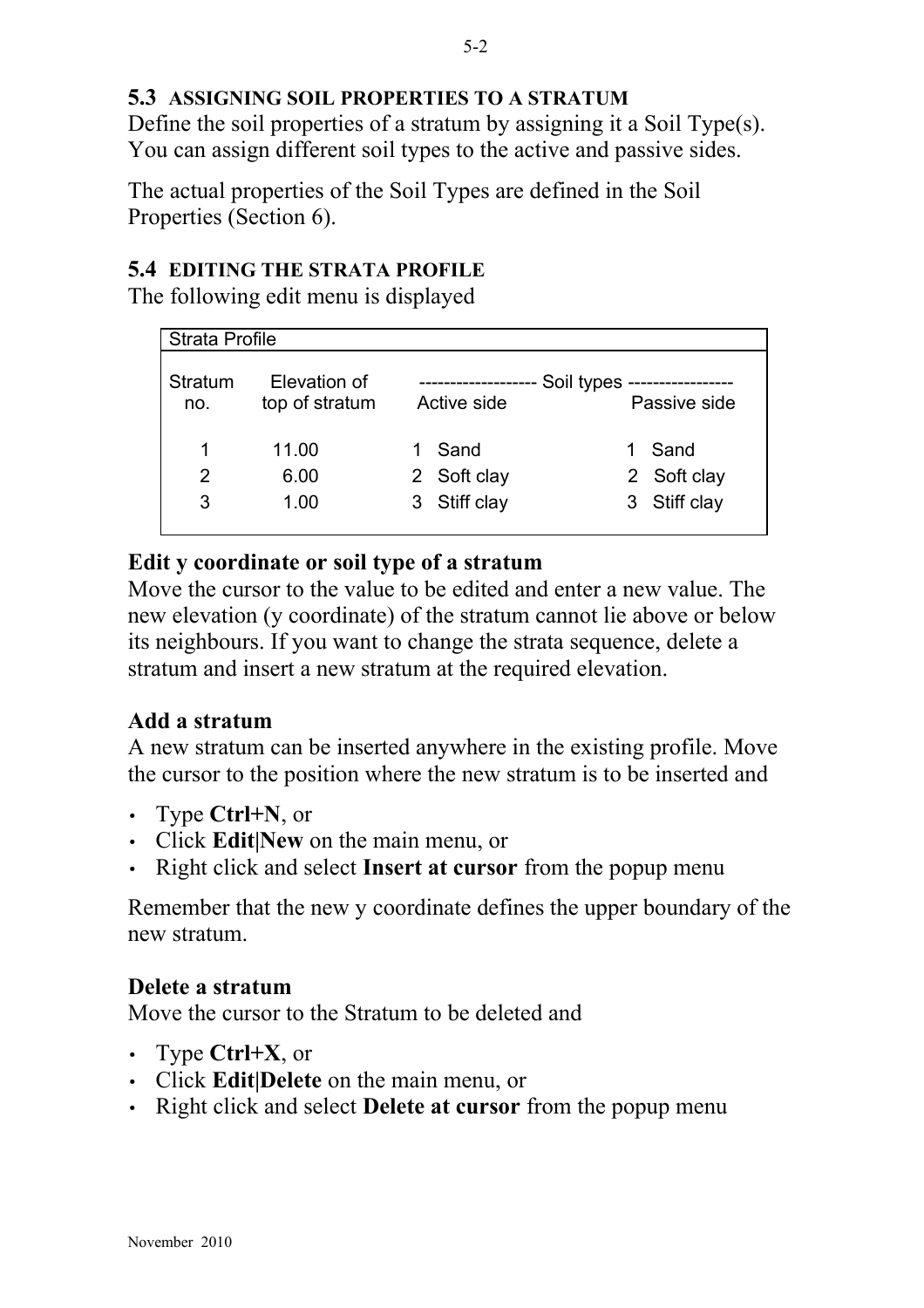The program requests confirmation:-



where n is the currently selected stratum. After each deletion the strata below the deleted stratum (if any) are re-numbered automatically and the revised profile is displayed.

# **5.5 MODELLING OF SLOPING BACKFILL**

All strata in WALLAP are defined essentially as horizontal. The effects of sloping ground are modelled by use of equivalent surcharges **or** adjustments to soil properties. Sloping backfill can be modelled in one of two ways:

# a) **Surcharge method**

Impose one or more surcharges to represent the weight of soil above the top of the wall. Ground which slopes downwards away from the wall can be modelled by the use of negative surcharges. Surcharges must be used in conjunction with the **Wedge Analysis** option (Section 13.3.6) if the results are to be reliable. The surcharge method of modelling sloping backfill is to be preferred because:

- It takes full account of the backfill profile at all stages of the calculation.
- It can model the exact ground profile

# b) **Modified earth pressure coefficients**

Enter values of  $K_a$  and  $K_p$  corresponding to the sloping backfill condition. This method is simpler but has limitations:

- It takes account of the backfill profile only in respect of the limiting active pressures but not in respect of  $K_0$  soil pressures.
- The adjusted  $K_a$  values are strictly only correct for infinite uniform slopes without cohesion.

# **5.6 MODELLING OF BERMS**

Berms are modelled as a special form of Excavation Stage. Additional optional parameters specify the dimensions of the berm. Details are given in Sections 12.1.1, 15.3.7 and Figure 11. See Data File DEMO6.DAT for a worked example.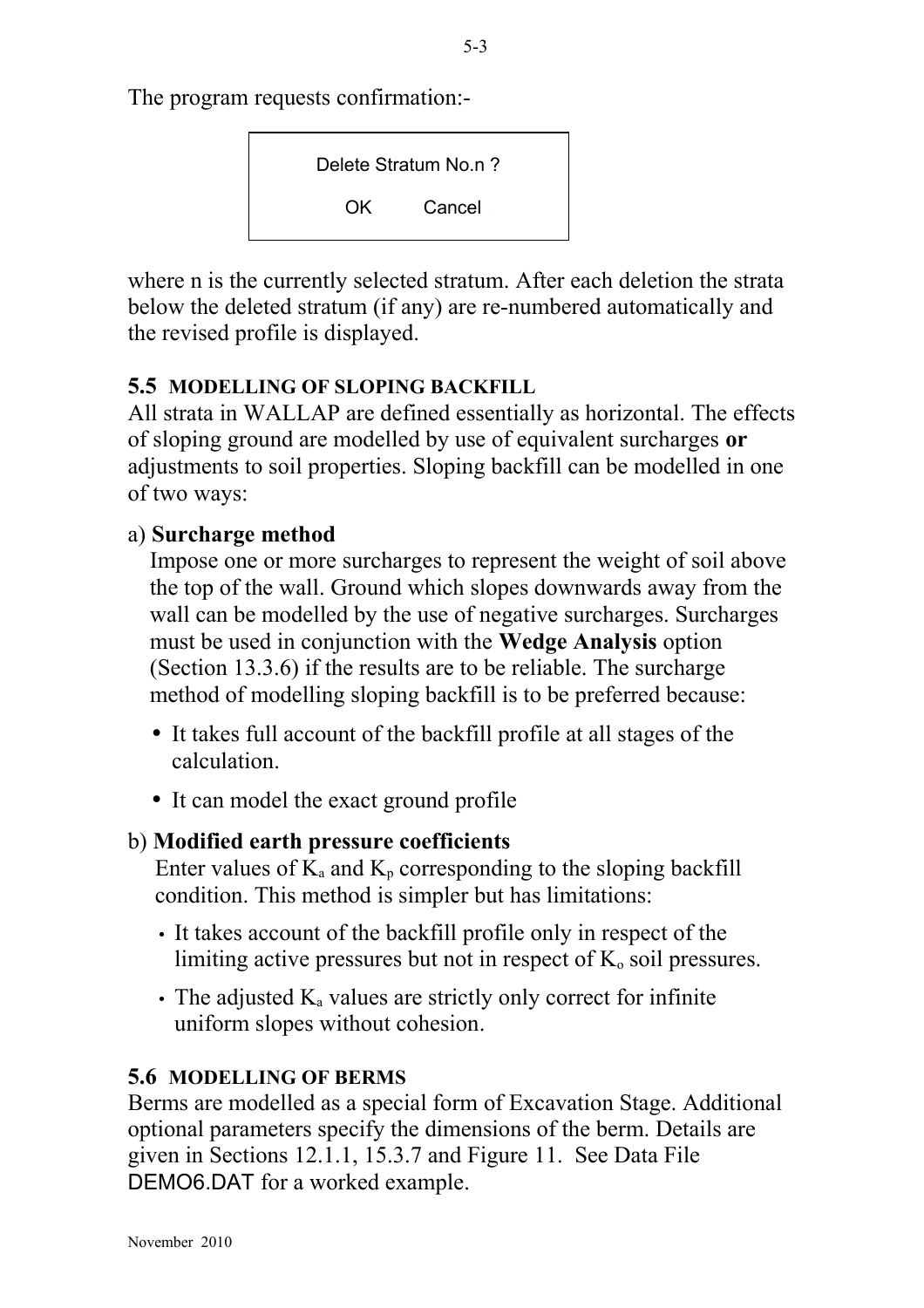#### **6.0 SOIL PROPERTIES**

Soil Strata are allocated properties via Soil Types in the Soil Properties section. The properties of a stratum can be changed during construction (e.g. from undrained to drained) by substituting one soil type for another (Section 12.1.7). The following sections describe the items of data which make up the definition of a Soil Type.

#### **6.1 SOIL DESCRIPTION**

A text of up to 20 characters. Soil descriptions are shown on the graphical output of the soil profile.

#### **6.2 BULK UNIT WEIGHT**

Many soils have different bulk unit weights above and below the water table. Thus for each soil type, two values of bulk unit weight may be specified, one for material above the water table (partially saturated or dry) and one for material below the water table (saturated bulk unit weight).

### **Saturated Bulk Unit Weight is therefore usually greater than Dry Bulk Unit Weight.**

The program automatically uses the appropriate values in the analysis according to the position of the water table.

The units of bulk unit weight must be consistent with those used for cohesion and surface loads:-

| <b>Cohesion</b>    | Corresponding units of |
|--------------------|------------------------|
| <b>Units</b>       | bulk unit weight       |
| kN/m <sup>2</sup>  | kN/m <sup>3</sup>      |
| kg/cm <sup>2</sup> | kg/cm <sup>3</sup>     |
| $Ib/ft^2$          | Ib/ft <sup>3</sup>     |

**Submerged** unit weights must **not** be specified; water pressures on submerged ground are taken account of in the analysis.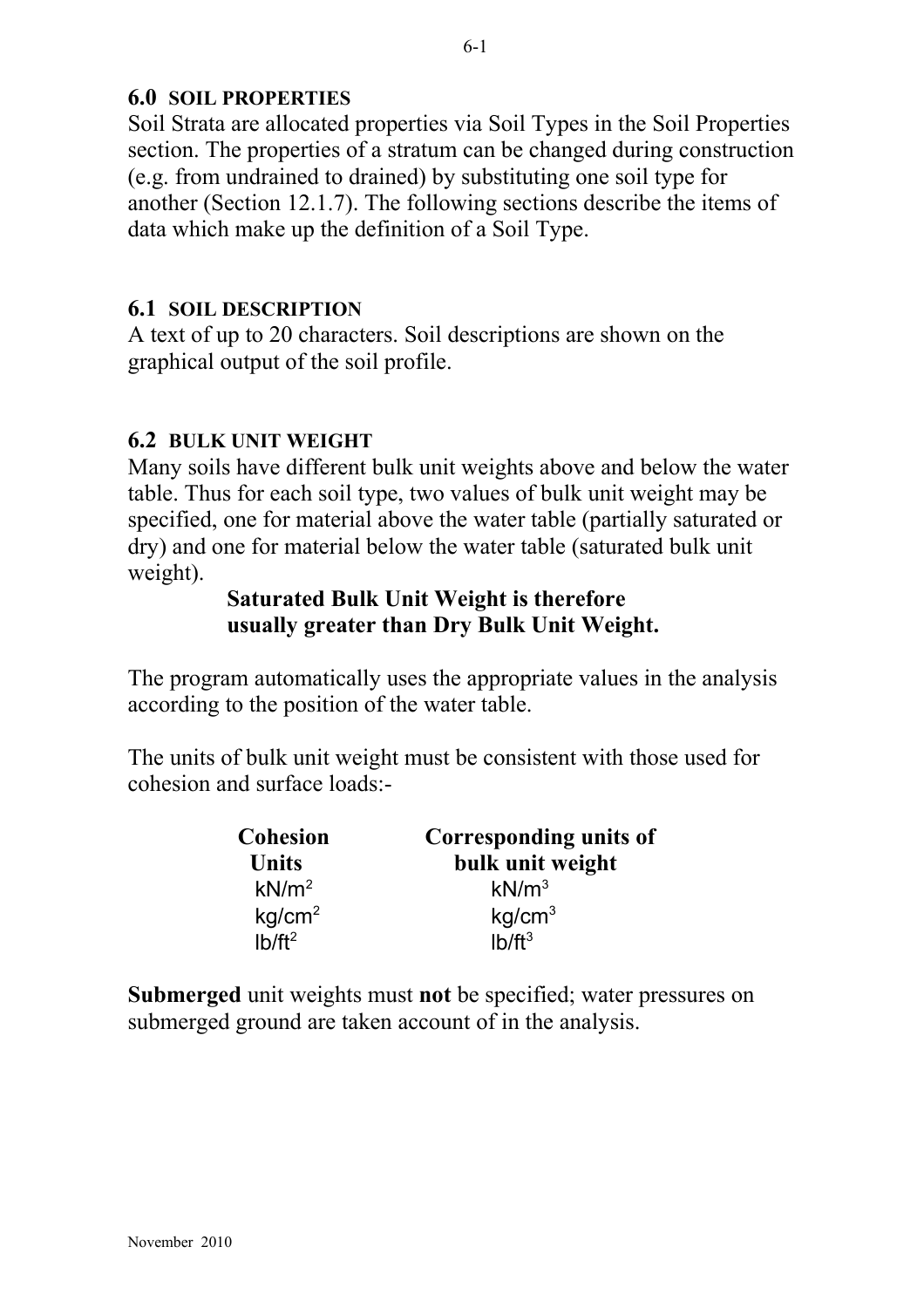# **6.3 COHESIONLESS OR COHESIVE SOIL TYPE**

All soil types are defined as Cohesionless or Cohesive. The following restrictions apply:

| Category                          | <b>Restrictions</b>                                                            | <b>Typical soil types</b>                 |
|-----------------------------------|--------------------------------------------------------------------------------|-------------------------------------------|
| Cohesionless soil                 | Always "drained".<br>Cohesion value is zero.<br>$K_{ac}$ and $K_{bc}$ are zero | Sand, gravel,<br>Cohesionless silt        |
| <b>Drained Cohesive</b><br>soil   | No restrictions                                                                | Medium / long term<br>Behaviour of clays  |
| <b>Undrained Cohesive</b><br>soil | $K_a = 1$<br>$K_p = 1$<br>Poisson's ratio = $0.49$                             | Short / medium term<br>Behaviour of clays |

## **6.4 NORMALLY- OR OVER-CONSOLIDATED SOIL TYPE**

All soil types are defined as Normally Consolidated or Over-Consolidated (NC/OC). The modulus of NC cohesionless soils is defined in a different way from the other types:

|                                                                                      | <b>Modulus</b> model                                     | <b>Typical soil types</b>            |
|--------------------------------------------------------------------------------------|----------------------------------------------------------|--------------------------------------|
| NC cohesionless                                                                      | Modulus = $0$ at GL<br>increasing linearly<br>with depth | Uncompacted hydraulic<br>fill        |
| Constant modulus,<br>OC cohesionless<br>With optional linear<br>Variation with depth |                                                          | Compacted granular fill              |
| NC cohesive                                                                          | ditto                                                    | V.soft clay $(c_u < 10 \text{ kPa})$ |
| OC cohesive                                                                          | ditto                                                    | Firm / stiff clay                    |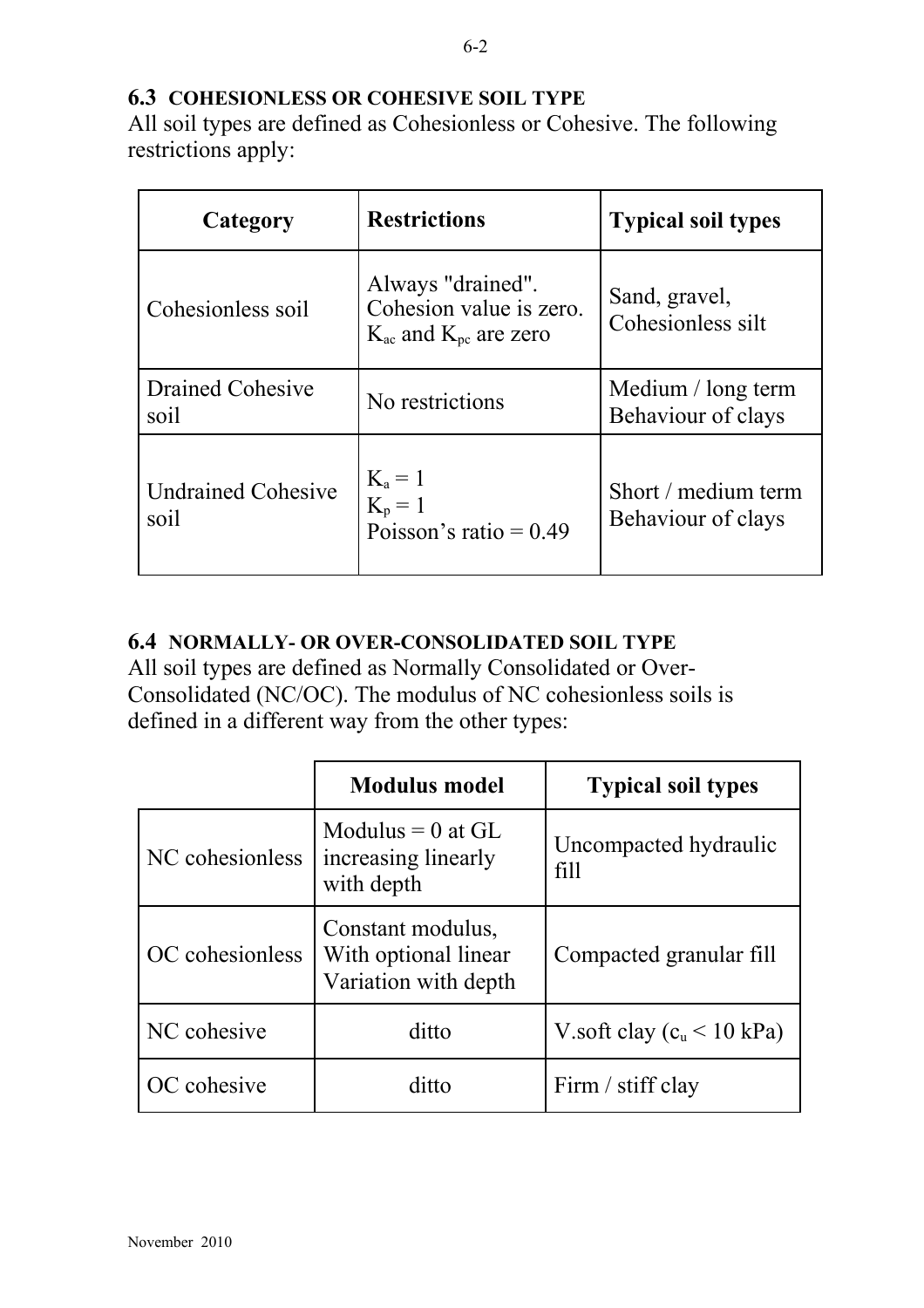## **6.5 DRAINED OR UNDRAINED SOIL TYPE**

Cohesive soils are defined as behaving in either a Drained or Undrained manner. Drained and Undrained analyses are applicable as follows:-

| <b>Type of analysis</b> | <b>Applicability</b>             |  |
|-------------------------|----------------------------------|--|
| Drained analysis        | Medium / long term<br>behaviour  |  |
| Undrained analysis      | Short / medium term<br>behaviour |  |

# **6.5.1 Drained soil**

The analysis of Drained cohesive soil is carried out in effective stress terms i.e. pore pressures are assumed to have time to reach equilibrium.

# **6.5.2 Undrained soil**

The analysis of Undrained cohesive soil is carried out in total stress terms - there is insufficient time for pore pressures to reach equilibrium. Limiting active pressures in Undrained soil take account of the "minimum equivalent fluid density" criterion (Section 13.3.4) and the "maximum water filled tension crack depth" criterion (Section 13.3.5). Soil pressures in Undrained strata are reported in Total stress terms.

# **6.5.3 Critical conditions for Drained and Undrained analysis**

Soft and very soft clays tend to be weakest under undrained (short term) loading and gain strength with time. Stiff and very stiff clays tend to be strong under undrained (short term) loading and lose strength as suctions dissipate with time. It is important to check behaviour under all relevant conditions. The following table gives some indication of the likely critical conditions for soft and stiff clays.

|                         | <b>Undrained analysis</b><br>(Short term) | <b>Drained analysis</b><br>(Long term) |
|-------------------------|-------------------------------------------|----------------------------------------|
| Soft / very soft clay   | Critical                                  |                                        |
| Stiff / very stiff clay |                                           | Critical                               |

# **6.5.4 Drained and undrained cohesion**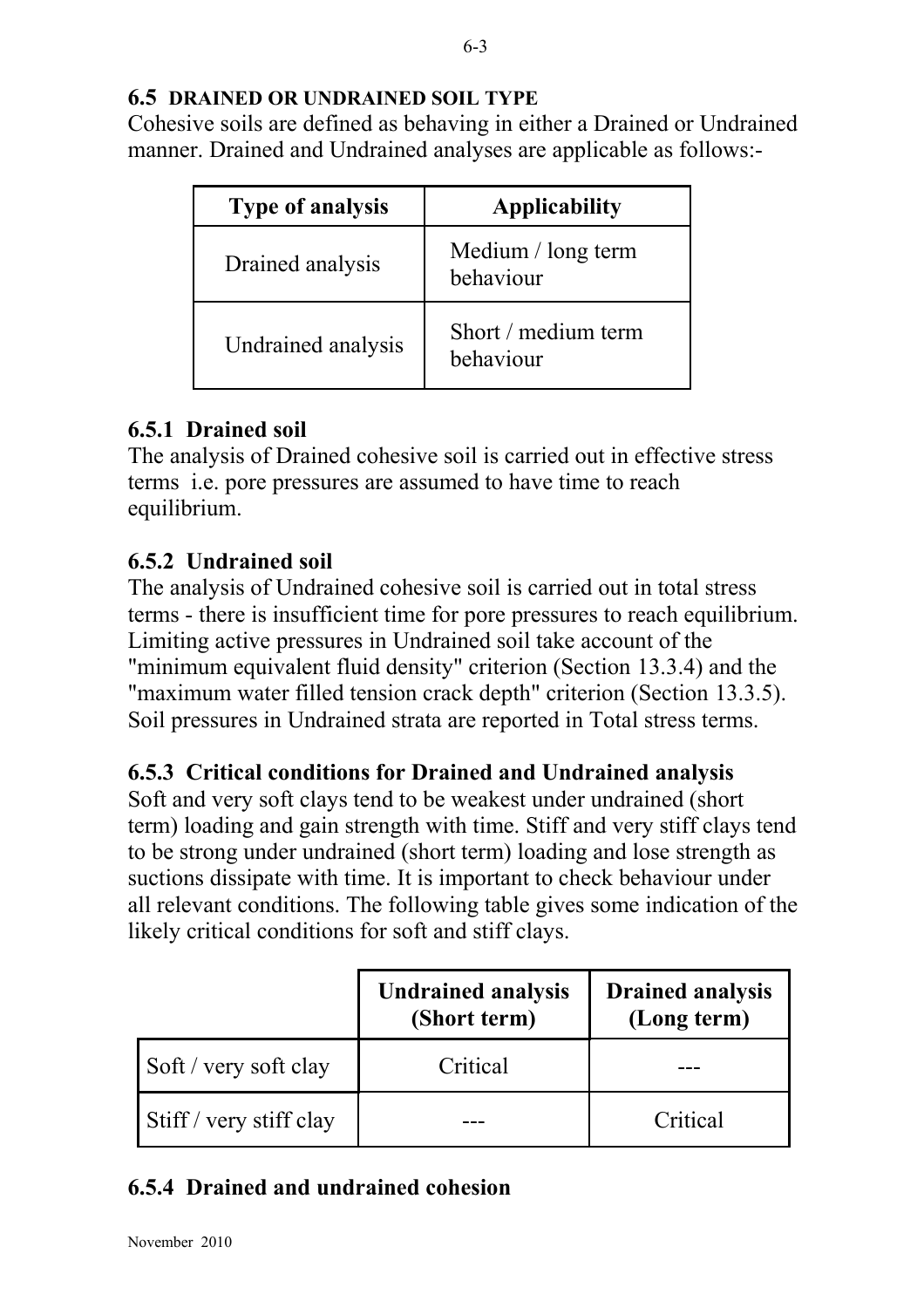For drained cohesive soils the drained cohesion, c' must be specified. For undrained cohesive soils the undrained cohesion,  $c<sub>u</sub>$  must be specified. See Section 6.8 for discussion of Drained and Undrained cohesion

### **6.6 COEFFICIENT OF EARTH PRESSURE AT REST - K<sup>o</sup>**

### **6.6.1 Definition of K<sup>o</sup>**

 $K<sub>o</sub>$  defines the initial soil pressure on the wall at the start of the Bending moment and Displacement analysis i.e. after the wall has been installed before the first construction stage.  $K_0$  is defined as the ratio of horizontal to vertical effective stress:-

$$
K_o = p_h' / p_v' \qquad \qquad 6.1
$$

 $K<sub>o</sub>$  values are only used in the Bending moment and Displacement analysis (Section 15.3) and have no effect at all on the Factor of Safety calculations (Sections 15.1 and 15.2).

## **6.6.2 Typical values of K<sup>o</sup>**

For normally consolidated soils the value of  $K_0$  is given approximately by Jaky's formula:

$$
K_o = 1 - \sin \phi \qquad 6.2
$$

where  $\phi$  is the drained angle of friction.

For over consolidated soils the value of  $K_0$  can be much higher and in the case of very stiff clays can be in excess of 2. Values can be obtained from pressure meter tests or from published papers such as Burland, J.B., B.Simpson and H.D.St John (1979).

In the case of OC clays,  $K_0$  may vary with depth. The program allows a linear variation of  $K_0$  with depth. The datum elevation is the same as for a varying  $c<sub>u</sub>$  and a varying Young's modulus.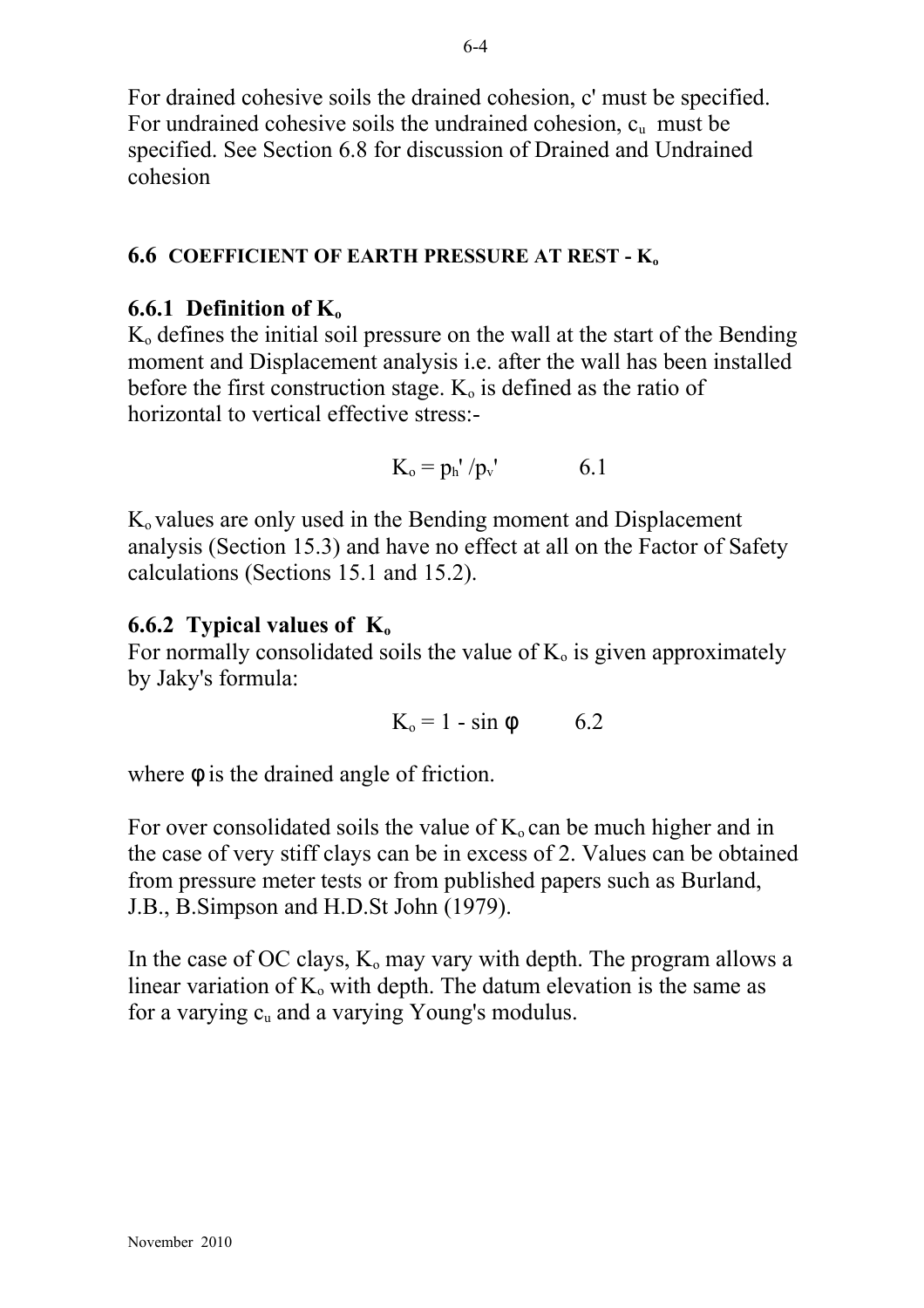## **6.6.3 Use of Ko in the analysis**

Values of  $K_0$  are used at various points in the calculation:-

# **Initial conditions**

The program uses  $K_0$  values firstly to calculate the initial earth pressures on the wall immediately after wall installation and before the construction sequence begins. The initial horizontal total pressure is calculated according to the equation:-

 $p_h = p_v'.K_0 + u$  6.3

This calculation is carried out in **effective stress** terms for both drained **and** undrained soil types. The reason for this is that the  $K_0$  state is a **state** i.e. the **starting point** for a series of stress changes. The terms "drained" and "undrained" are used only in relation to the subsequent stress changes.

# **Changing soil properties**

The value of  $K_0$  is also used in the construction activity "Change soil properties" if  $K_0$  values are reset (Section 12.1.7). This facility is useful for modelling the build up of  $K_0$  pressures after the end of construction in a stiff overconsolidated clay with a high initial  $K_0$  value.

#### **Fill materials**

 $K<sub>o</sub>$  values are used to calculate the initial earth pressures on the wall due to soil placed during a Filling construction stage. The initial horizontal total pressure should is calculated according to the equation:-

$$
p_h = p_v'.K_o + u \qquad \qquad 6.4
$$

# **6.6.4 Rate of change of Ko with depth - dKo/dy**

 $K<sub>o</sub>$  is allowed to vary with depth within a soil type. A positive value of  $dK_0/dy$  indicates  $K_0$  increasing with depth. The datum elevation for  $K_0$ is the same as for the cohesion and modulus.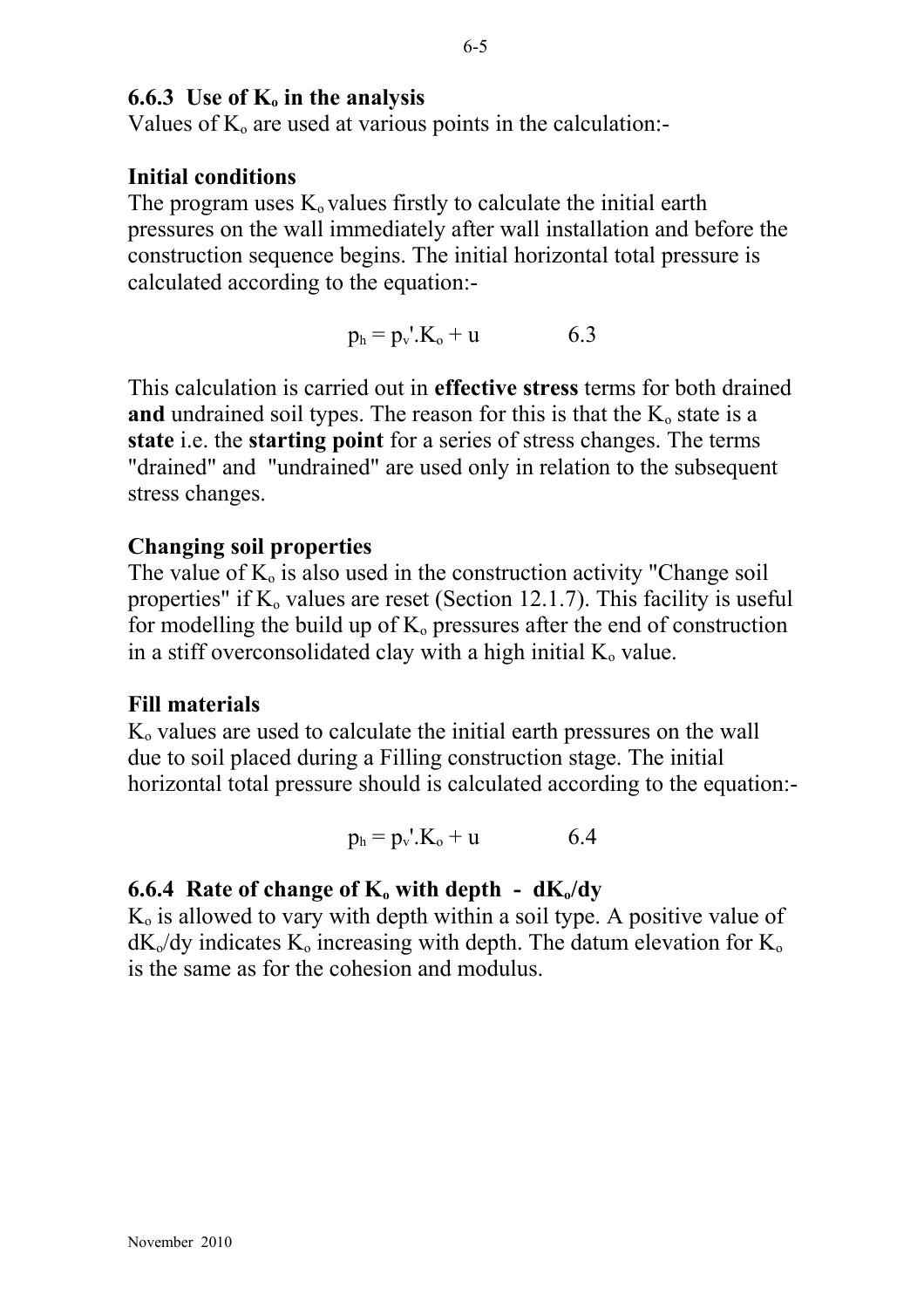**6.7 ACTIVE AND PASSIVE EARTH PRESSURE COEFFICIENTS**  These are the earth pressure coefficients which determine the **limiting** values of active and passive pressures which the soil can exert on the wall.

### **6.7.1 Values of**  $K_a$ **,**  $K_{ac}$ **,**  $K_{p}$ **,**  $K_{pc}$

 $K_a$ ,  $K_{ac}$  and  $K_p$ ,  $K_{pc}$  are calculated as functions of:

| ◑         | Soil friction angle       |
|-----------|---------------------------|
|           | Backfill slope angle      |
| tanδ/tanφ | Wall friction coefficient |

See Appendix A for a definition of the sign conventions for β and δ. For interactive help on  $K_a$ ,  $K_{ac}$ ,  $K_p$  or  $K_{pc}$  press **F1** at the **Soil properties** menu when editing one of these parameters. The values of  $K_a$ ,  $K_{ac}$ ,  $K_p$ and  $K_{pc}$  calculated by the WALLAP help facility are values of the horizontal components, as required:

| Soil properties  Soil type 1  Help for Ka, Kac values  |            |  |
|--------------------------------------------------------|------------|--|
| Soil friction angle, $\phi$ (degrees)                  | 30.00      |  |
| Backfill slope angle, $\beta$ , rising +ve (degrees)   | 5.00       |  |
| Wall friction(adhesion) coefficient (tanδ/tanφ or a/c) | 0.500      |  |
| Horizontal earthquake acceleration factor              | 0          |  |
| Vertical earthquake accel. Factor (+ve Downwards)      | 0          |  |
| Formula for calculating Ka, Kac values                 | Eurocode 7 |  |
| Suggested value of Ka                                  | 0.309      |  |
| Suggested value of Kac                                 | 1.193      |  |
| Type "A" to accept suggested value or Click here >     | Accept     |  |

For cohesionless soils,  $K_{ac}$  and  $K_{bc}$  are assumed to be zero. For undrained cohesive soils,  $K_a$  and  $K_p$  are assumed to be unity. For additional help, on values of  $K_a$  etc.. from other sources, press  $F1$  while above menu is displayed.

See "Sloping backfill" (Section 5.5) and "Berms" (Section 5.6 and Section 12.1.1) for help on modelling complex ground profiles.

See Sections 6.7.2 and 12.1.9 for discussion of seismic conditions.

See Appendix A for the calculation of limiting earth pressures from  $K_a$ ,  $K_{ac}$ ,  $K_{p}$  and  $K_{pc}$ .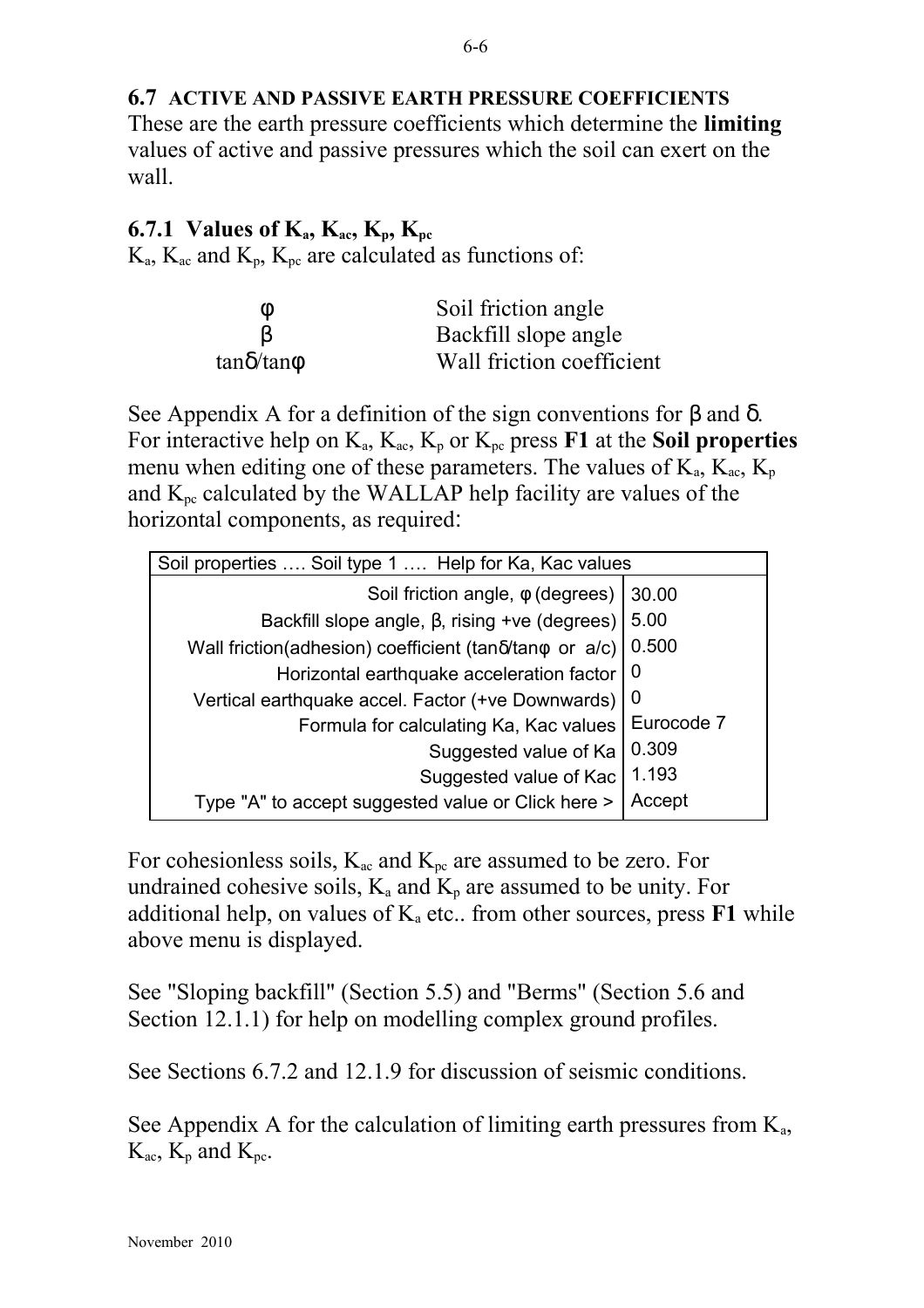#### Choice of formulae for calculating  $K_a$ ,  $K_{ac}$ ,  $K_{p}$ ,  $K_{pc}$

The Help facility offers a choice of formulae for calculating  $K_a$  etc... The recommended (default) formula is the one presented in Eurocode 7 Part 1, Annex C. An alternative formula (by Coulomb) may be used for calculating  $K_a$  and  $K_p$  but it has two disadvantages (a) It is inaccurate at high angles of wall friction and slope angle, especially for  $K_p$ ; (b) It only gives values of  $K_a$  and  $K_p$ , **not**  $K_{ac}$  and  $K_{pc}$ .

## **Alternative values of**  $K_p$  **and**  $K_{pc}$

Values of  $K_p$  based on the calculations of Caquot and Kerisel (1949) are given in Appendix A and are also available in the Help Index (type Alt+H and enter topic " $K_p$ "). Note that the tabulated values are the horizontal components of passive earth pressure and can therefore be entered directly into the program. Values of  $K_{pc}$  as published in CP2 are also given in Appendix A.

## **6.7.2 Ka and Kp values for seismic loading**

A special construction stage "Seismic loading" (Section 12.1.9) should be used to model seismic conditions. The values of  $K_a$  and  $K_p$  in the soil properties data should **not** be adjusted for seismic acceleration. All necessary adjustments are made automatically by the program using the seismic coefficients defined in the Seismic Loading construction stage.

# **Old Calculation procedure**

Many engineers are used to calculating values of  $K_a$ ,  $K_p$  for earthquakes in cohesionless soil according to the formula proposed by Mononobe and Okabe. However these values can **not** be entered directly into WALLAP as they only give the **total** active and passive **forces**, but not the correct pressure **distribution**.

Mononobe and Okabe's formula is still available in the Help facility (press **F1** while editing  $K_a$ ) for those who wish to perform a manual check on WALLAP's automated calculation for seismic loading. The additional active limit force,  $P_{eq}$  due to the earthquake is given by:

$$
P_{eq} = 0.5 \gamma h^2 (Ka_{eq} - Ka) \qquad \qquad 6.5
$$

According to many codes of practice this force  $P_{eq}$  is applied as an inverted triangular distribution in addition to the usual static pressures i.e. its line of action is 1/3 of the way from the top of the wall. The Seismic Loading stage in WALLAP performs this calculation automatically.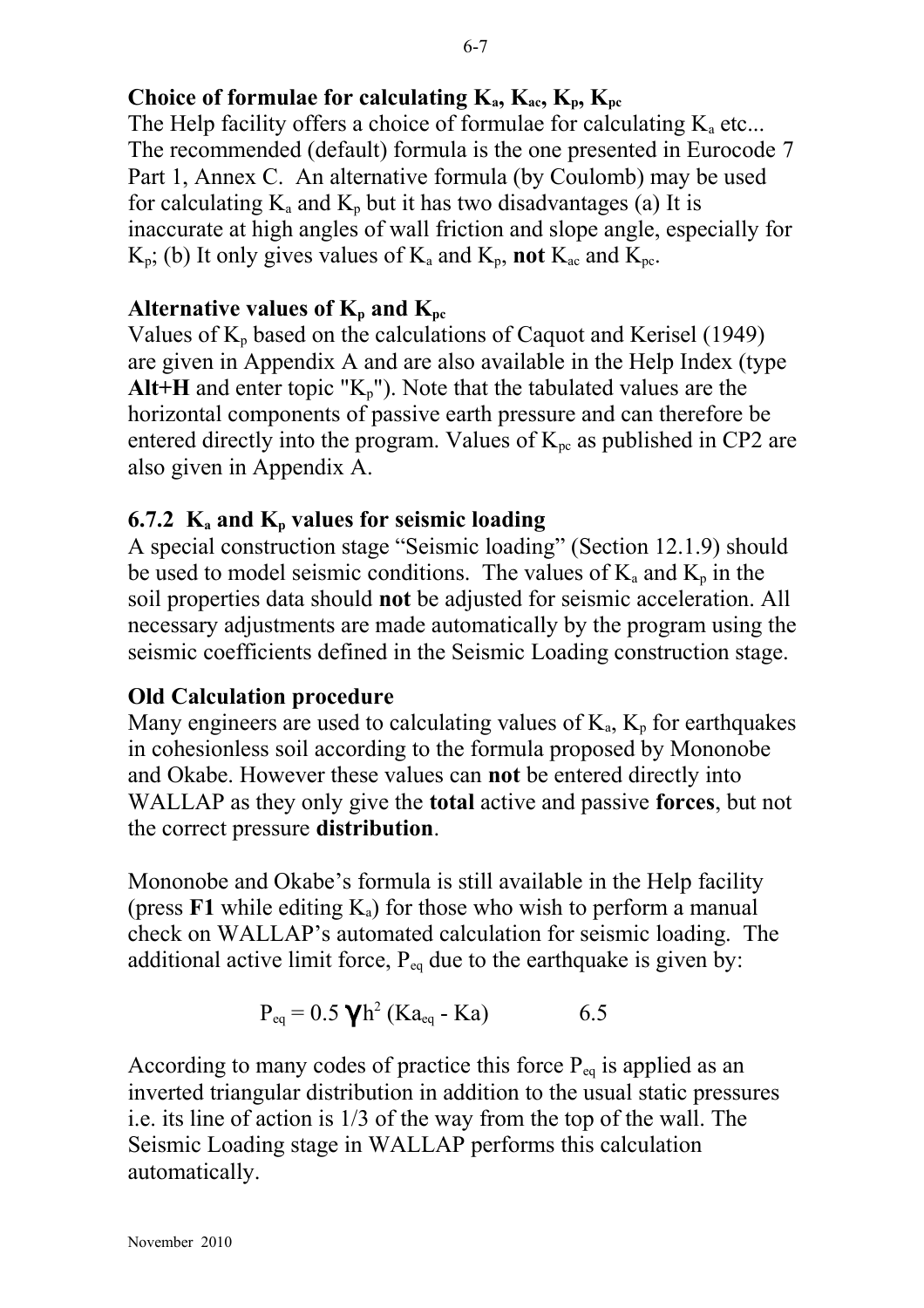#### **6.8 DRAINED AND UNDRAINED COHESION**

### **6.8.1 Drained cohesion**

For drained cohesive soils the drained cohesion, c' must be specified. The drained cohesion may be derived from drained triaxial tests or (more usually) undrained triaxial tests with pore pressure measurement. The latter are susceptible to error if the rate of testing is not sufficiently slow (Bishop and Henkel, 1962) . High values of drained cohesion should be regarded with suspicion.

# **6.8.2 Undrained cohesion**

For undrained cohesive soils the undrained cohesion,  $c<sub>u</sub>$  must be specified. Undrained cohesion values may be obtained from undrained triaxial tests or estimated from correlations with SPT values. For overconsolidated clay the following correlation may be used:-

$$
c_{u} (kN/m^2) \approx 4.5 \times N \qquad \qquad 6.6
$$

where N is the SPT value. The following table gives an approximate indication of cohesion values in terms of the usual borehole log descriptions:-

|                                              | Consistency |           |            |
|----------------------------------------------|-------------|-----------|------------|
|                                              | Soft        | medium    | stiff      |
| <b>Undrained shear</b><br>Strength, $kN/m^2$ | 20-40       | $40 - 75$ | $75 - 150$ |

Table 6.1 Approximate values of Undrained Cohesion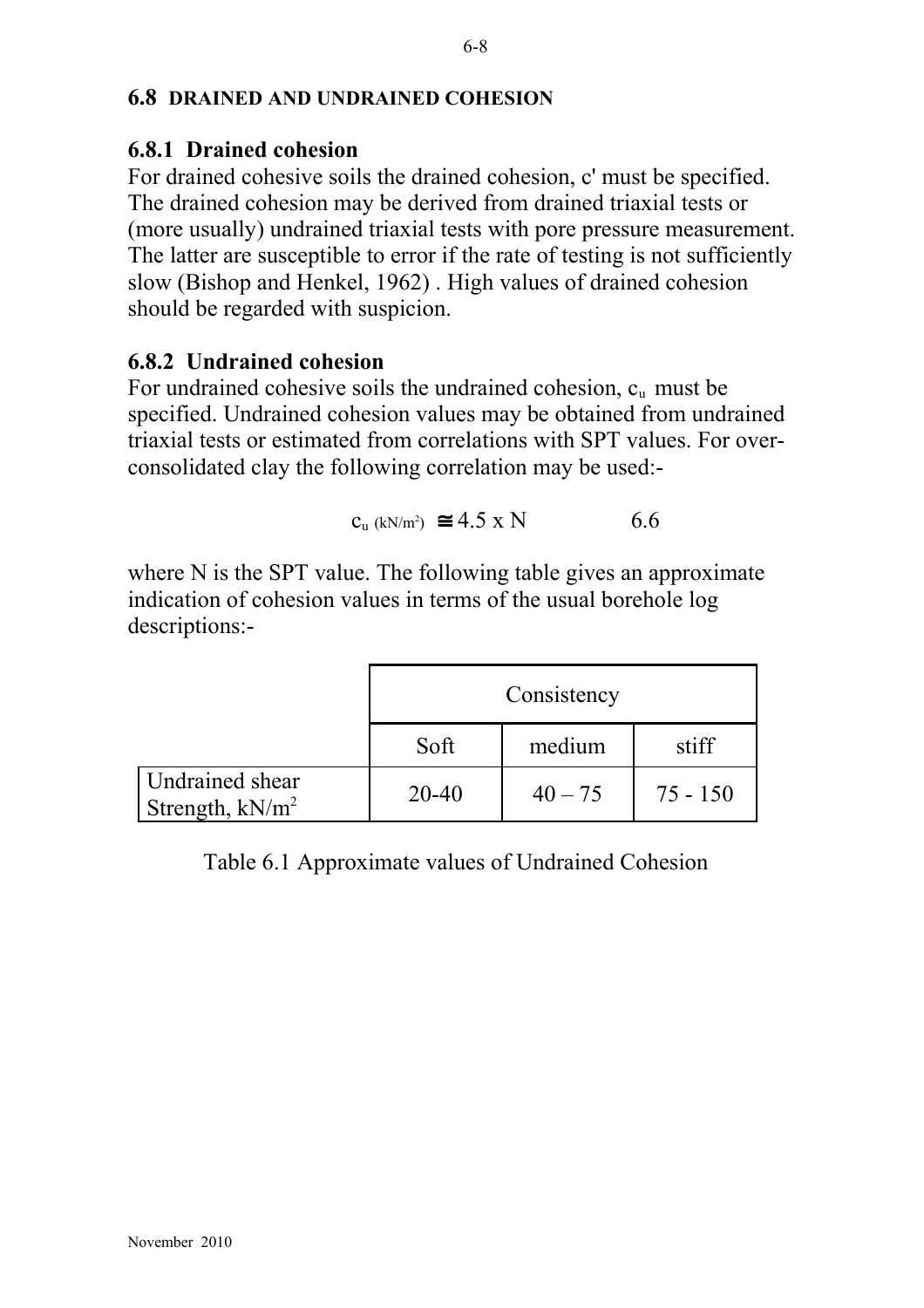# **6.8.3 Cohesion varying with depth - dc/dy**

For cohesive soil (both drained and undrained) the cohesion may be specified to vary linearly with depth according to the equation:-

$$
c = co + (yo - y).dc/dy \qquad 6.7
$$

where  $c_0$  is the cohesion at a datum elevation  $y_0$  and dc/dy is the rate of increase of cohesion with depth (see Figure 3).

dc/dy may take any value, positive or negative. A positive value represents cohesion increasing with depth. For constant cohesion within the stratum enter zero. If a non-zero value is entered for dc/dy the program requests a value for the datum elevation  $y_0$  in equation 6.7.

## **6.9 YOUNG'S MODULUS**

The program requires the value of Young's Modulus in order to calculate changes in wall pressure as the wall moves (see Appendix B).

# **6.9.1 Young's Modulus of Cohesionless soil**

## **Normally Consolidated Cohesionless soil**

The Young's modulus of normally consolidated (uncompacted) cohesionless soil increases linearly from zero at ground level and is related to its density.

For retaining walls the following values are suggested by Terzaghi (1954):-

|                   | Relative density                 |        |       |
|-------------------|----------------------------------|--------|-------|
|                   | Loose                            | medium | dense |
|                   | Modulus values, $kN/m^2/m$ depth |        |       |
| Dry or moist sand | 880                              | 2800   | 7100  |
| Submerged sand    | 560                              | 1800   | 4600  |

# Table 6.2 Approximate values of Young's Modulus for cohesionless soil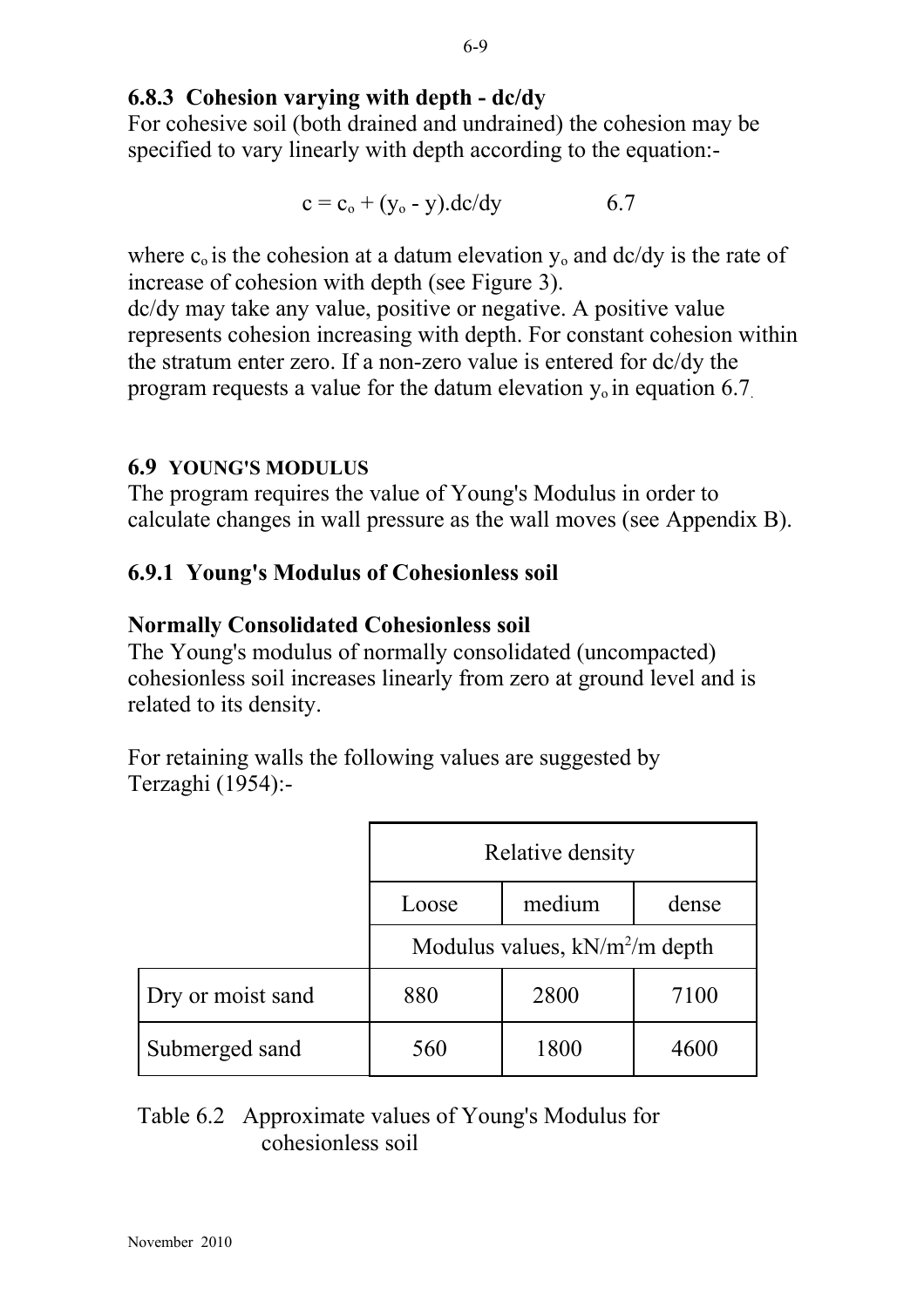## **Over-consolidated cohesionless soil**

The Young's modulus of over-consolidated (compacted) cohesionless soil is approximately proportional to its SPT N value according to the equation:

Young's modulus  $(kN/m2) = F x SPT N$  value

where F is in the range 2000 to 6000 for retaining walls in sands and gravels. (Stroud and Butler, 1975)

# **6.9.2 Young's Modulus of Cohesive soil**

## **Modulus of undrained cohesive soil**

The following table may be used as a preliminary guide to values of Young's Modulus for cohesive soil:-

|                                           | Consistency     |                  |                   |
|-------------------------------------------|-----------------|------------------|-------------------|
|                                           | Soft            | Firm             | <b>Stiff</b>      |
| <b>Undrained shear</b><br>strength, kN/m2 | $20 - 40$       | $40 - 75$        | $75 - 150$        |
| Young's Modulus<br>kN/m2                  | 1600<br>$-6000$ | 6000<br>$-20000$ | 20000<br>$-75000$ |

 Table 6.3 Approximate values of Young's Modulus for cohesive soil

The stress-strain behaviour of clays is non-linear and so the value of  $E_u$ itself depends on the strain level at which the modulus is measured. The value of  $E<sub>u</sub>$  entered in the data should therefore relate to the magnitude of the strains which occur during excavation. In the absence of direct measurements, Eu may be derived from published correlations between  $E_u$  and undrained shear strength,  $c_u$ . The relationship is of the form:-

$$
E_u = M.c_u \tag{6.8}
$$

where M depends on the strain at which  $E_{\mu}$  is measured. The following table is based on data from Burland et al. 1979:-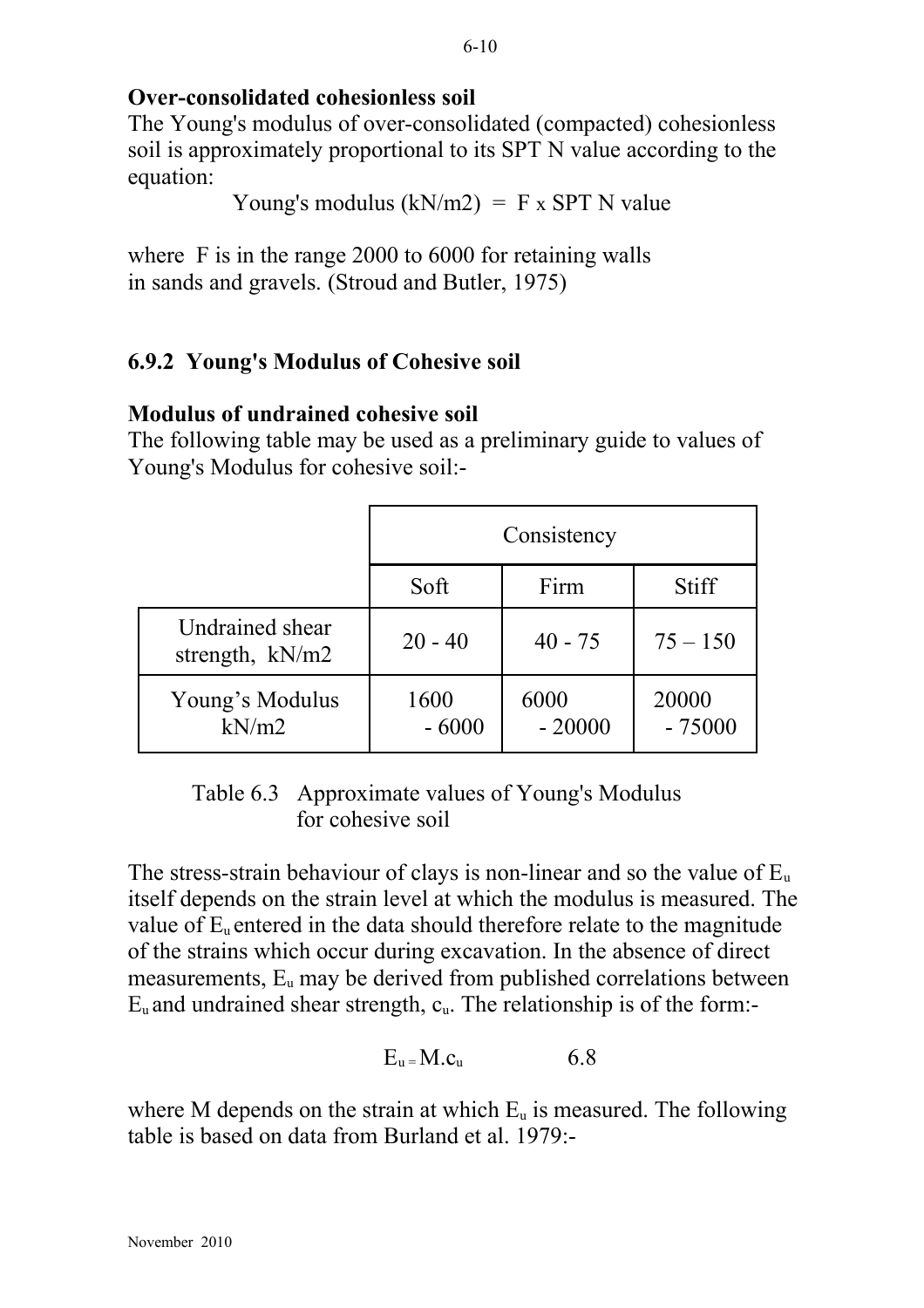| Strain level | $E_{u}/c_{u}$ (=M) |
|--------------|--------------------|
| $2.0\%$      | 150                |
| $1.0\%$      | 250                |
| $0.4\%$      | 400                |
| $0.2\%$      | 600                |
| $0.1\%$      | 800                |

 Table 6.4 Approximate relationship between Young's Modulus and undrained cohesion

#### **Modulus of drained cohesive soil**

The drained modulus, E' (at any particular strain level) will differ from the undrained modulus,  $E_u$ . Wroth (1972) has shown that they are related by the equation:-

$$
E' = \frac{2}{3} (1+v) E_u \tag{6.9}
$$

but for drained clay:-

$$
v = 0.15 \text{ (approx.)}
$$

therefore substituting in Eq.6.9 gives:

$$
E' = 0.77 E_u \tag{6.10}
$$

#### **Anisotropic modulus of drained modulus**

Henkel (1972) has shown that for heavily overconsolidated clays the effects of anisotropy can be significant, with the drained horizontal Young's modulus,  $E<sub>h</sub>$  being greater than the drained vertical modulus E'v. For example in London Clay:-

$$
E'_h = 1.6 E'_v = 1.23 E_u \tag{6.11}
$$

Since we are dealing with the **horizontal** response to horizontal changes of wall pressure we should use values of  $E<sub>h</sub>$ . However on account of the uncertainties inherent in measuring or estimating soil modulus, and the insensitivity of designs to modulus values the values given in Tables 6.3 and 6.4 may be used for both drained and undrained modulus.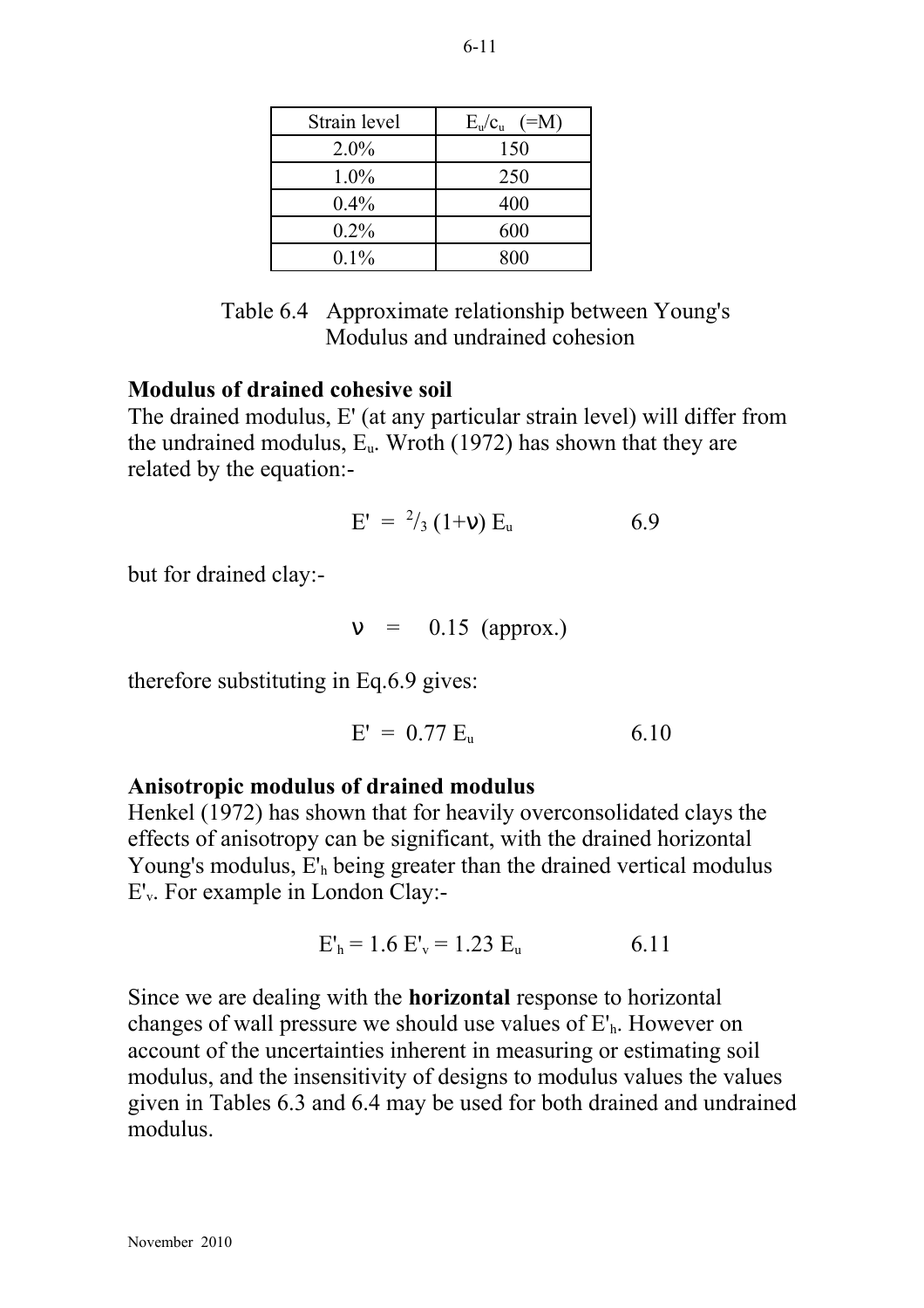## **6.9.3 Modulus varying with depth**

For cohesive and OC cohesionless soil the modulus may be specified to vary linearly with depth according to the equation:-

$$
E = E_o + (y_o - y).dE/dy \qquad 6.12
$$

where  $E_0$  is the modulus at a datum elevation  $y_0$  and  $dE/dy$  is the rate of increase of modulus with depth. dE/dy may take any value, positive or negative. A positive value represents Modulus increasing with depth (see Figure 3). For constant cohesion within the stratum enter zero. If a non-zero value is entered for dE/dy the program requests a value for the datum elevation  $y_0$  in equation 6.12.

## **6.10 POISSON'S RATIO**

Poisson's Ratio is used in the Bending moment and Displacement analysis. It is used in two different parts of the calculation:-

## **6.10.1 Changes in wall pressure due to vertical stress changes**

Several types of construction stage (e.g. Filling, Excavation, Water pressure change, Surcharge application) cause a change in vertical (effective) stress in the soil. The corresponding "immediate" (elastic) change in wall pressure is calculated according to the equation:

$$
\Delta p_h' = 2\Delta p_v' \cdot v/(1-v) \qquad \qquad 6.13
$$

# **6.10.2 Soil spring values**

Poisson's Ratio is used in conjunction with Young's Modulus in the calculation of the Soil spring values which represent the elastic response of the soil to wall displacements.

# **6.10.3 Typical values of Poisson's ratio**

For granular (cohesionless) soils Poisson's ratio is usually in the range 0.2 to 0.3. For drained over-consolidated clays (and unloading of normally consolidated clays) Poisson's ratio is usually in the range 0.1 to  $0.2$ 

For undrained clays Poisson's ratio is fixed at a value of 0.49 ; the theoretical value of 0.5 would lead to numerical problems in the Finite Element solution.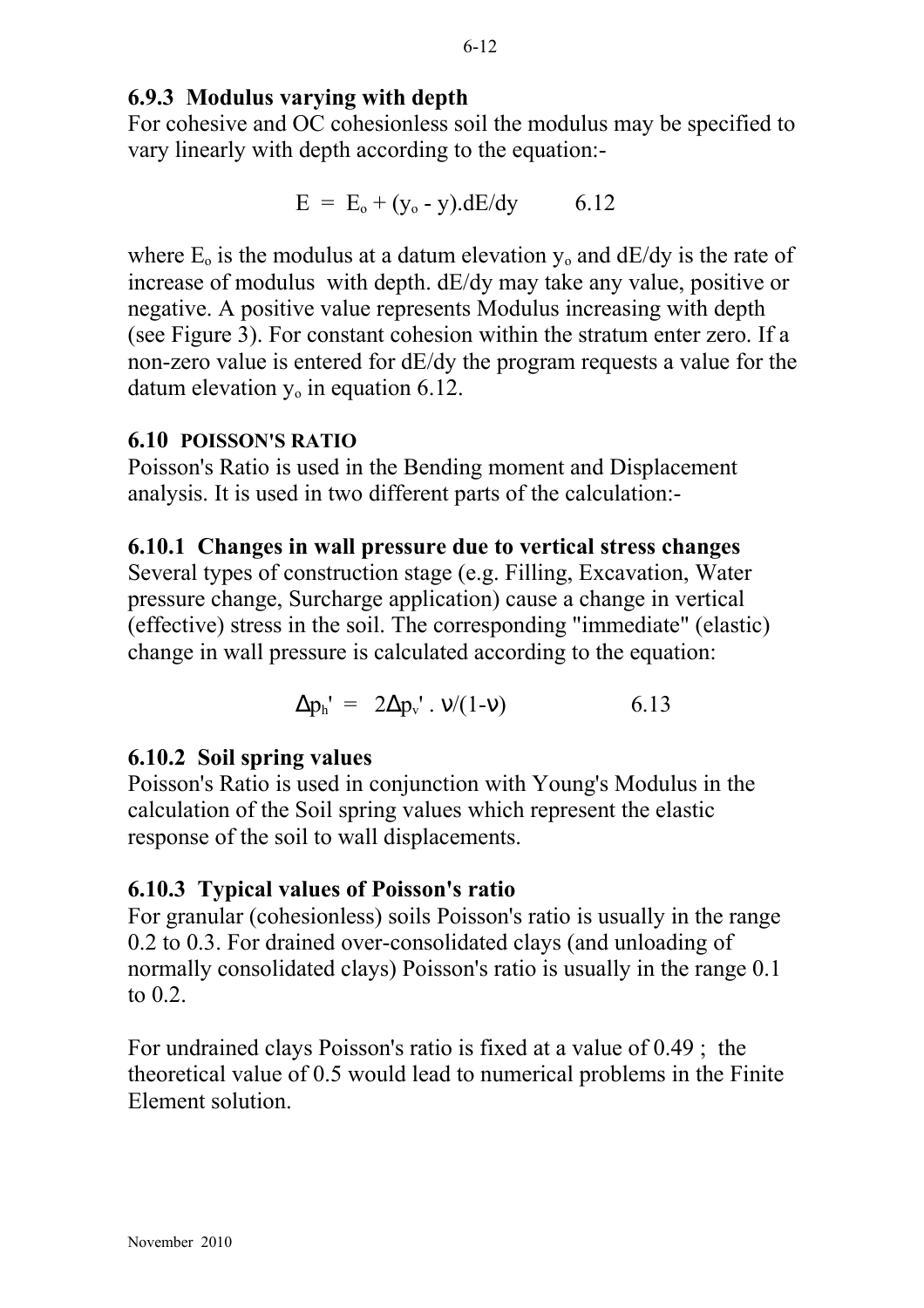#### **6.11 DATA ENTRY and EDITING**

#### Soil Properties Bulk Young's At rest Consol Active Passive Cohes --- Soil type ---- density Modulus coeff. state. limit limit -ion No. Description kN/m3 Eh,kN/m2 Ko NC/OC Ka Kp kN/m2 (Datum elev.) (dEh/dy ) (dKo/dy) ( Nu ) ( Kac ) ( Kpc ) ( dc/dy) 1 Sand 18.10 3500 0.450 NC 0.277 5.000 (0.303) (0.000) ( 0.000) 2 Soft clay 17.00 12000 0.600 OC 1.000 1.000 40.00u (0.490) (2.000) ( 2.000) 3 Stiff clay 21.00 40000 1.800 OC 1.000 1.000 150.0u (0.490) (2.000) ( 2.000) 4 Not defined

#### **6.11.1 Define a new Soil Type**

At the Soil Properties edit menu select an undefined soil type and:-

- Type **Ctrl+N**, or
- Click **Edit|New** on the main menu, or
- Right click and select **Insert at cursor** from the popup menu

When defining a new soil type, you will be prompted for each of the soil properties in turn.

# **Copy soil properties**

You can copy all the properties of one soil type to another soil type; see Section 3.9.3 for use of the WALLAP clipboard for copying and pasting data. If the destination soil type was already defined, its properties will be over-written.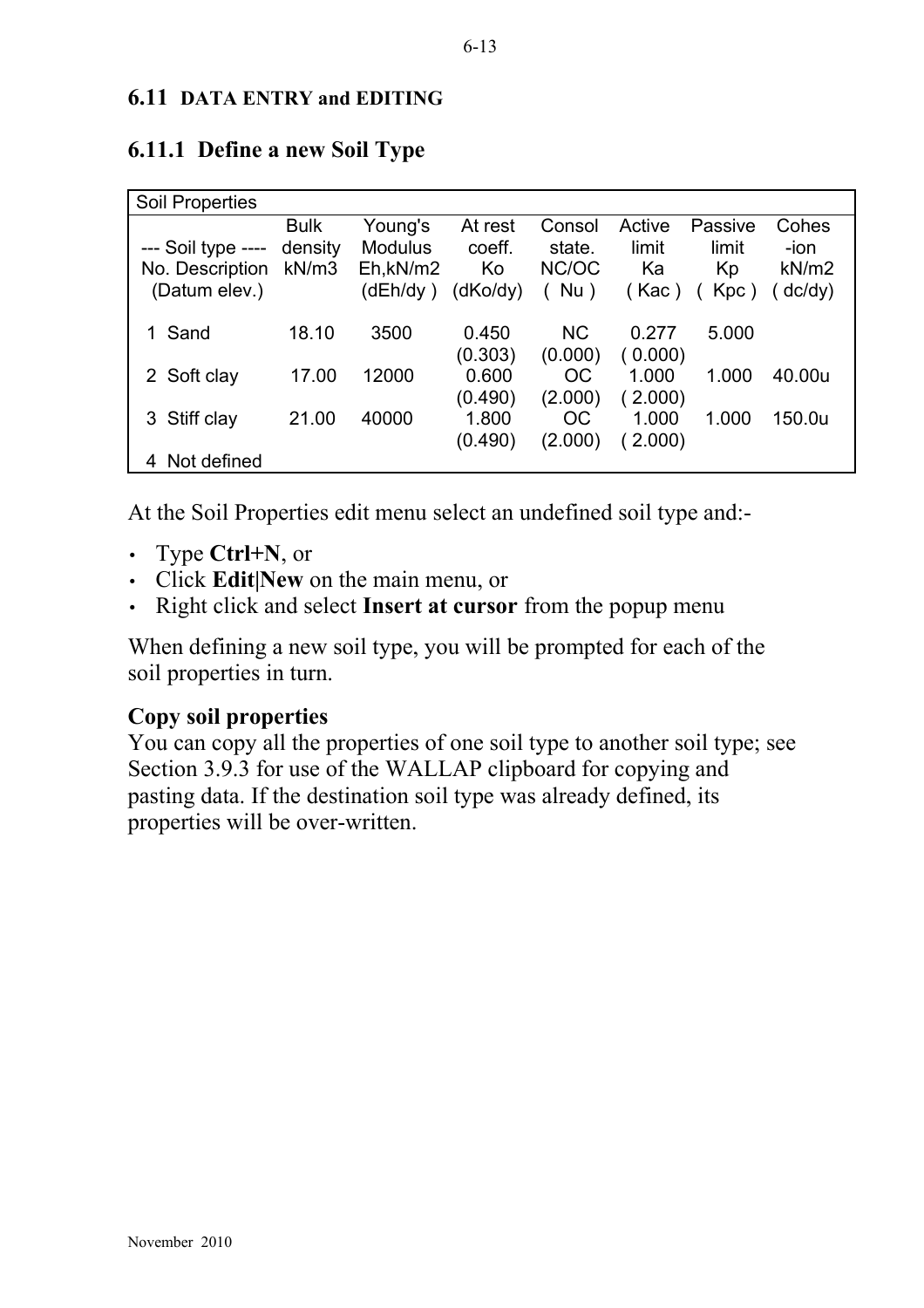# **6.11.2 Edit a Soil Type**

Double click or press **Enter** to select the soil type to be edited. Select the property to be edited and enter a new value:-

| Soil properties – Soil type 6                                   |                 |  |  |  |  |  |
|-----------------------------------------------------------------|-----------------|--|--|--|--|--|
| Soil description (20 characters max)                            | Clay            |  |  |  |  |  |
| Bulk Unit Weight - Above the water table                        | 17.90 kN/m3     |  |  |  |  |  |
| Bulk Unit Weight – Below the water table                        | 19.80 kN/m3     |  |  |  |  |  |
| Soil type                                                       | <b>Cohesive</b> |  |  |  |  |  |
| <b>Consolidation state</b>                                      | -OC             |  |  |  |  |  |
| Drained / Undrained                                             | Drained         |  |  |  |  |  |
| Coefficient of Earth Pressure at Rest, Ko                       | 0.450           |  |  |  |  |  |
| Rate of increase of Ko with depth                               | 0.000           |  |  |  |  |  |
| Active ( $\delta$ = 25.00 tan $\delta$ /tan $\phi$ = 0.500) Ka  | 0.361           |  |  |  |  |  |
| Kac:                                                            | 1.370           |  |  |  |  |  |
| Passive ( $\delta$ = 25.00 tan $\delta$ /tan $\phi$ = 0.333) Kp | 3.022           |  |  |  |  |  |
| Kpc                                                             | 4.336           |  |  |  |  |  |
| Drained Cohesion (kN/m2)                                        | 5.000           |  |  |  |  |  |
| Rate of Increase of Cohesion with depth (kN/m2 per m)           | 0.000           |  |  |  |  |  |
| Young's modulus (kN/m2)                                         | 30000           |  |  |  |  |  |
| Rate of increase of Modulus with depth (kN/m2/m)                | 0               |  |  |  |  |  |
| Poisson's Ratio                                                 | 0.150           |  |  |  |  |  |

Press **F1** while editing Ka, Kp etc... to get additional help as described in Section 6.7.1

# **6.11.3 Factor all soil moduli**

You can factor the moduli of all soil types or a selected range of soil types; type **Ctrl+F** or select **Edit|Factor all soil moduli** on the main menu. All modulus values of the selected range are divided by the same factor.

# **6.11.4 Factor all soil strengths**

You can factor the strengths of all soil types or a selected range of soil types; type **Ctrl+E** or select **Edit|Factor all soil strengths** on the main menu. All values of cohesion and tan φ of the selected range are divided by the same factor.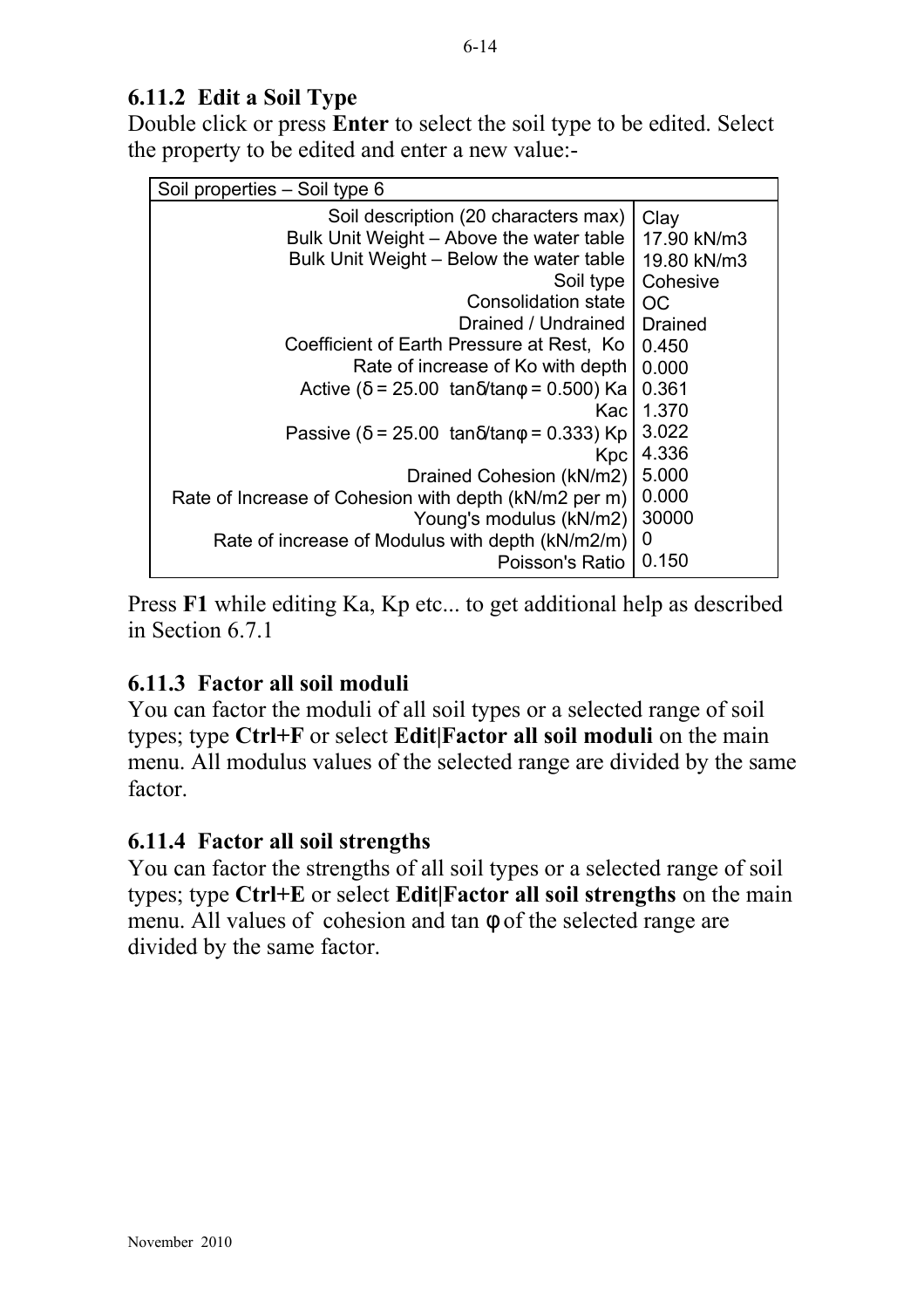## **7.0 GROUND WATER CONDITIONS**

# **Initial ground water condition**

This is the water pressure distribution on either side of the wall at the start of construction. It can be either hydrostatic or non-hydrostatic.

Initial water pressures are used in the calculation of initial vertical and horizontal effective soil stresses. For example in heavily overconsolidated clays with high  $K_0$  values it is important that the  $K_0$  values are appropriate to the initial Water Pressure Profile.

Bulk Unit Weight of water is included in this section.

# **Water Pressure Profiles**

These represent water pressures due to excavation, dewatering, tidal conditions etc.. at various stages of construction.

At any stage in the construction sequence you can change the water pressures on the wall by implementing one of the Water Pressure Profiles defined in this section.

# **Submerged ground**

Submerged ground is modelled by simply defining a water level above ground level.

# **7.1 INITIAL GROUND WATER CONDITIONS**

| <b>Initial Ground Water Conditions</b>                  |       |
|---------------------------------------------------------|-------|
| Bulk unit weight of water (kN/m3)   10.00               |       |
| Initial Ground Water Conditions   Hydrostatic           |       |
| Initial Water Table Elevation - Active side   10.00     |       |
| Initial Water Table Elevation - Passive side            | 10.00 |
| Automatic water pressure balancing at toe of wall?   No |       |

# **Bulk unit weight of water**

The units of bulk unit weight of water must be the same as those used for bulk unit weight of soil (see Section 6.2).

# **Initial Ground Water Levels**

The program requires the initial elevation of the water table on either side of the wall. Submerged ground is modelled by simply defining a water table above ground level. By default the program assumes hydrostatic pressure distributions on either side of the wall.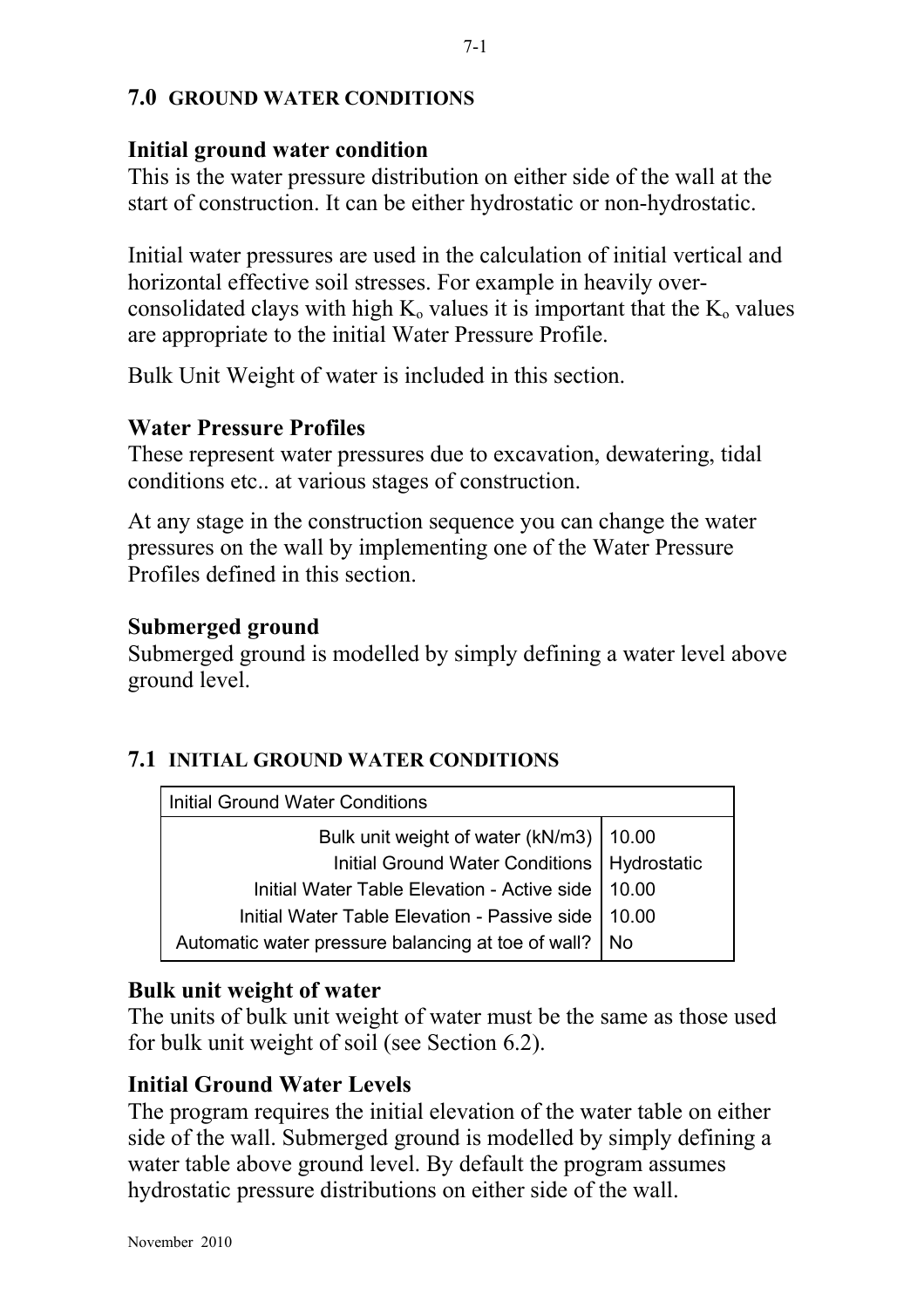# **Non-hydrostatic initial conditions**

If the initial ground water conditions are not hydrostatic, the initial water pressures should be entered in a Water Pressure Profile (profile No.1 say). Select **Non-hydrostatic** at the initial conditions menu and give the number of the Water Pressure Profile:-

| <b>Initial Ground Water Conditions</b>                                                     |  |
|--------------------------------------------------------------------------------------------|--|
|                                                                                            |  |
| Bulk unit weight of water (kN/m3) 10.00<br>Initial Ground Water Conditions Non-Hydrostatic |  |
| Initial Water Pressure Profile Number   1                                                  |  |
| Automatic water pressure balancing at toe of wall?   Yes                                   |  |

## **Initial Ko stresses**

Initial water pressures are used in conjunction with  $K_0$  values to calculate initial stresses in effective stress terms.

# **Automatic Water Pressure Balancing at toe of wall**

This offers a convenient way of balancing water pressures in permeable at the toe of the wall by assuming a linear variation of piezometric head between the water levels either side of the wall.

Without the Automatic Balancing option, the water pressures on either side of the wall are determined hydrostatically by the GWL (or last piezometric point) on each side of the wall separately i.e. the dashed lines in Figure 4.

With the Automatic Balancing option the piezometric head at the toe is determined by linear interpolation between the GWL's (or last piezometric points) on either side of the wall i.e. the dotted lines in Figure 4. Selecting this option has the advantage that the water pressure distribution is adjusted automatically for changes in toe level of the wall.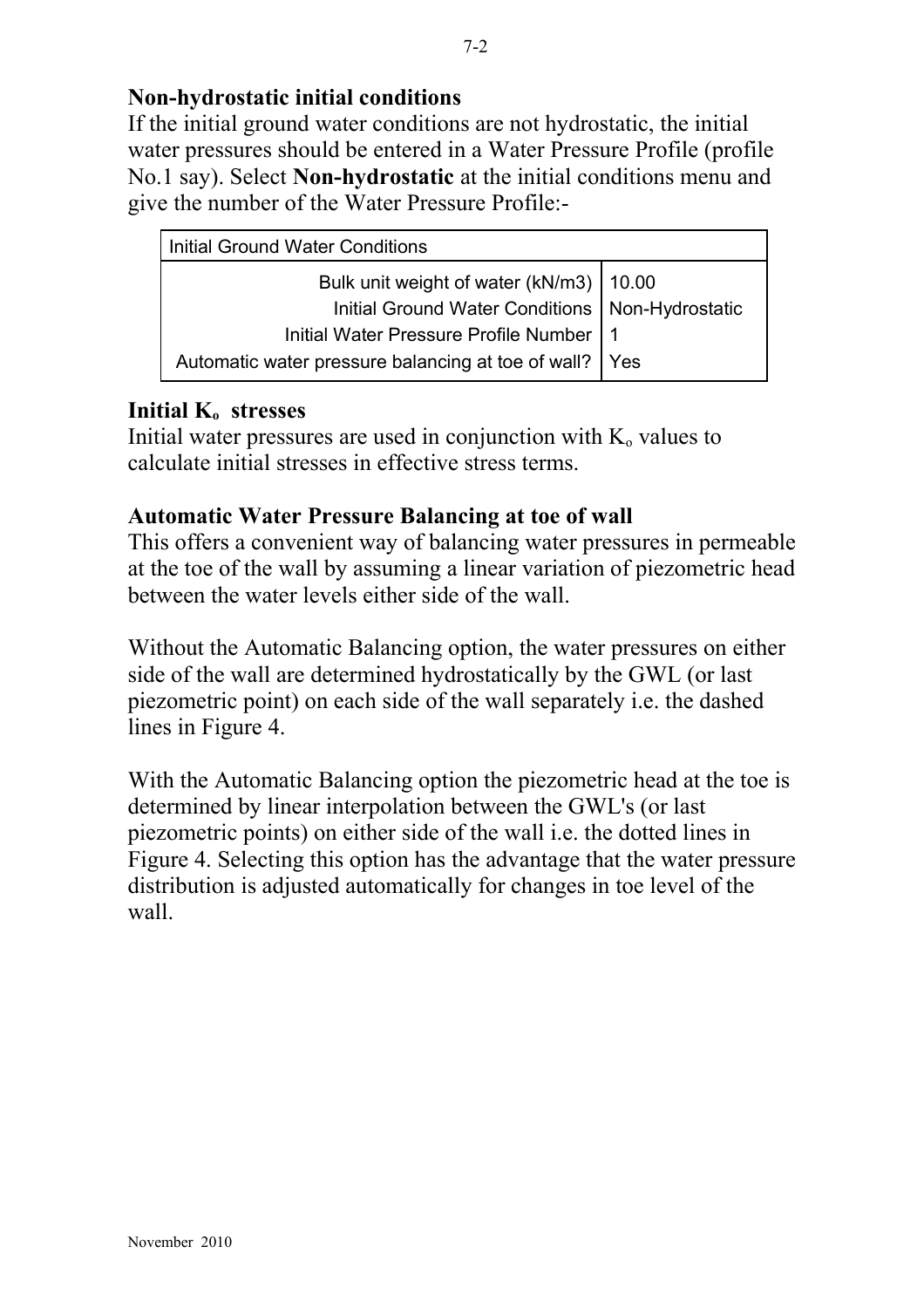## **7.2 WATER PRESSURE PROFILES**

Changes of water pressure during construction are modelled by defining new water pressure profiles on either side of the wall. In the case of a simple hydrostatic distribution a single data point is specified whose elevation is the water table e.g. Profile 2, passive side:-

| Water pressure profiles |                |         |                       |           |       |              |                       |           |
|-------------------------|----------------|---------|-----------------------|-----------|-------|--------------|-----------------------|-----------|
| Water<br>Press.         |                |         | Active side           |           |       | Passive side |                       |           |
| Profile                 | Point          |         | Elevation Piezometric | Water     | Point |              | Elevation Piezometric | Water     |
| no.                     | no.            |         | elevation             | pressure. | no.   |              | elevation             | pressure. |
|                         |                | m       | m                     | kN/m2     |       | m            | m                     | kN/m2     |
| 1                       |                | 7.00    | 7.00                  | 0.0       | 1     | 6.00         | 6.00                  | 0.0       |
|                         | 2              | $-2.00$ | 6.50                  | 85.0      | 2     | $-2.00$      | 6.50                  | 85.0      |
|                         |                |         |                       |           |       |              |                       |           |
| 2                       |                | 7.00    | 7.00                  | 0.0       | 1     | 1.60         | 1.60                  | 0.0       |
|                         | $\overline{2}$ | 6.00    | 7.00                  | 10.0      |       |              |                       |           |
|                         | 3              | $-2.00$ | 4.50                  | 65.0      |       |              |                       |           |
|                         |                |         |                       |           |       |              |                       |           |

A water pressure profile does not take effect until it is implemented in one of the Construction Stages (Section 12.1.3).

A maximum of 20 water pressure profiles may be defined, representing 20 stages of dewatering. Each profile may be defined by up to 20 points either side of the wall.

# **7.2.1 Non-hydrostatic water pressure profiles**

Where non-hydrostatic conditions are to be modelled the profiles may consist of up to 20 data points representing any desired distribution of water pressure on either side of the wall. The lines A-B-C-D-E and F-G-H in Figure 5 represent non-hydrostatic pressure distributions on the active and passive sides.

The first (topmost) point of each profile is the ground water level. Water pressures at subsequent points are defined in terms of the piezometric **elevation** (not pressure) at each data point on the profile, defined as:-

Piezometric elevation =  $y + u/\gamma_w$ 

where y is the elevation of a point and u is the water pressure at that point.

Successive points in the profile are allowed to have the same elevation so that step changes in water pressure can be modelled e.g. points B and C in Figure 5.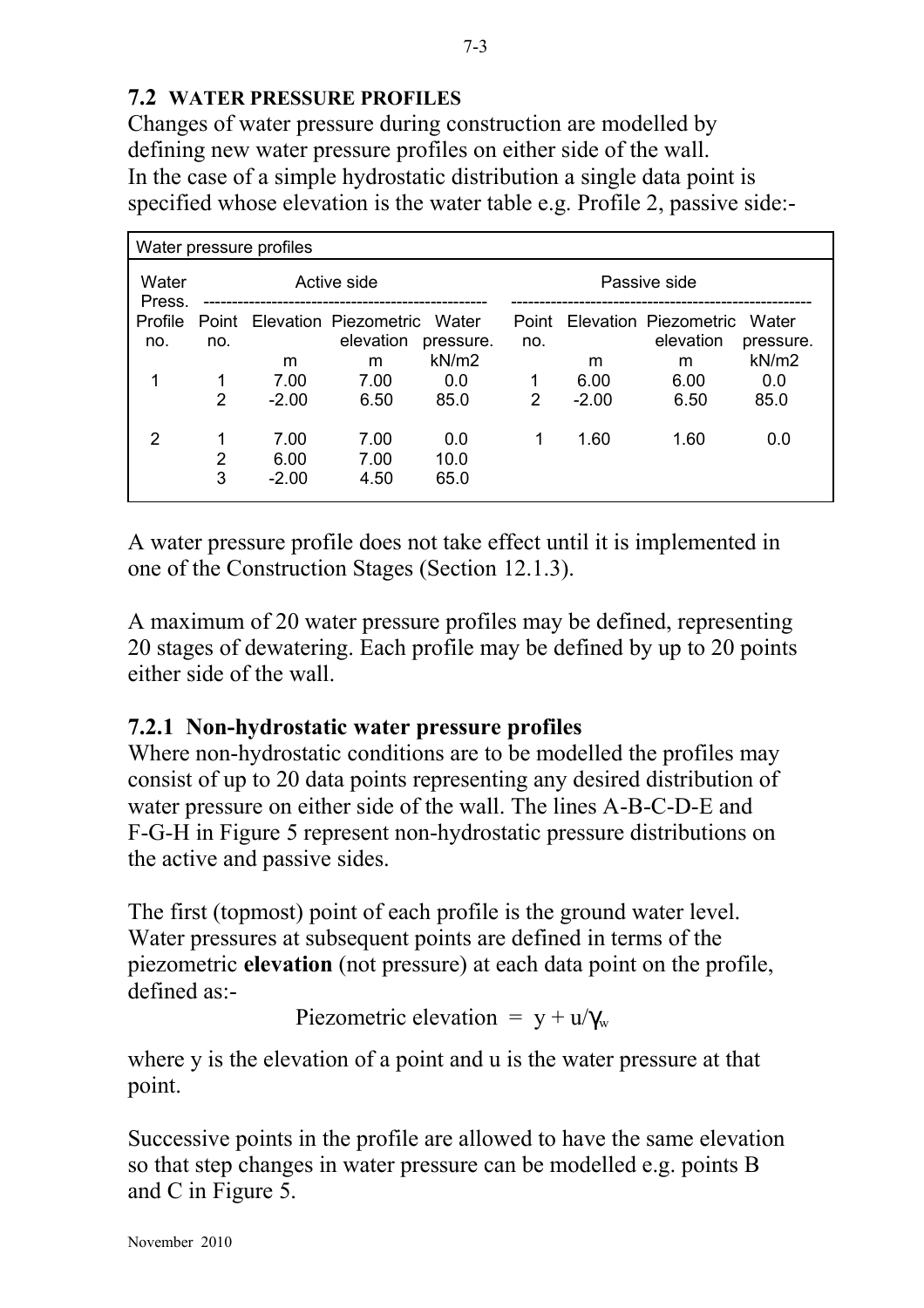The program assumes a linear distribution of water pressure between successive points on the water pressure profile.

### **Water pressures below the last profile data point**

Water pressures below the last data point, depend on the setting of the "Automatic Water Pressure Balancing" option. Without the Automatic Balancing option, the water pressures are determined hydrostatically by the last piezometric point on each side of the wall independently

With the Automatic Balancing option the piezometric head at the toe is determined by linear interpolation between the last piezometric points on either side of the wall.

#### **Negative effective stresses**

If water pressure exceeds total vertical stress at any point, there would be negative vertical effective stresses. The program prints a warning during the analysis and terminates the calculation if this situation arises.

## **7.3 WATER PRESSURES UNDER FOUNDATIONS**

When modelling uplift pressures on the underside of a deep basement, it is essential to provide a suitable reaction at excavation level to balance the uplift pressure. This reaction may consist of a combination of fill (representing the basement slab) and a surcharge representing the additional building weight.

Obviously if the uplift pressure is greater than the dead weight of the basement slab, the additional reaction will be transmitted to the ground surface by tying the slab in to the walls or holding it down with tension piles. However the reaction is provided in practice, a numerical surcharge of suitable magnitude must be provided at excavation level on the passive side of the wall.

The construction sequence is important:-

- 1. Place fill representing the weight of the basement slab (if any).
- 2. Apply the surcharge representing the additional reaction of the building to balance the uplift pressures but **do not analyse at this stage** (see Section 12.1.5).
- 3. Implement the water pressure profile representing the uplift water pressures.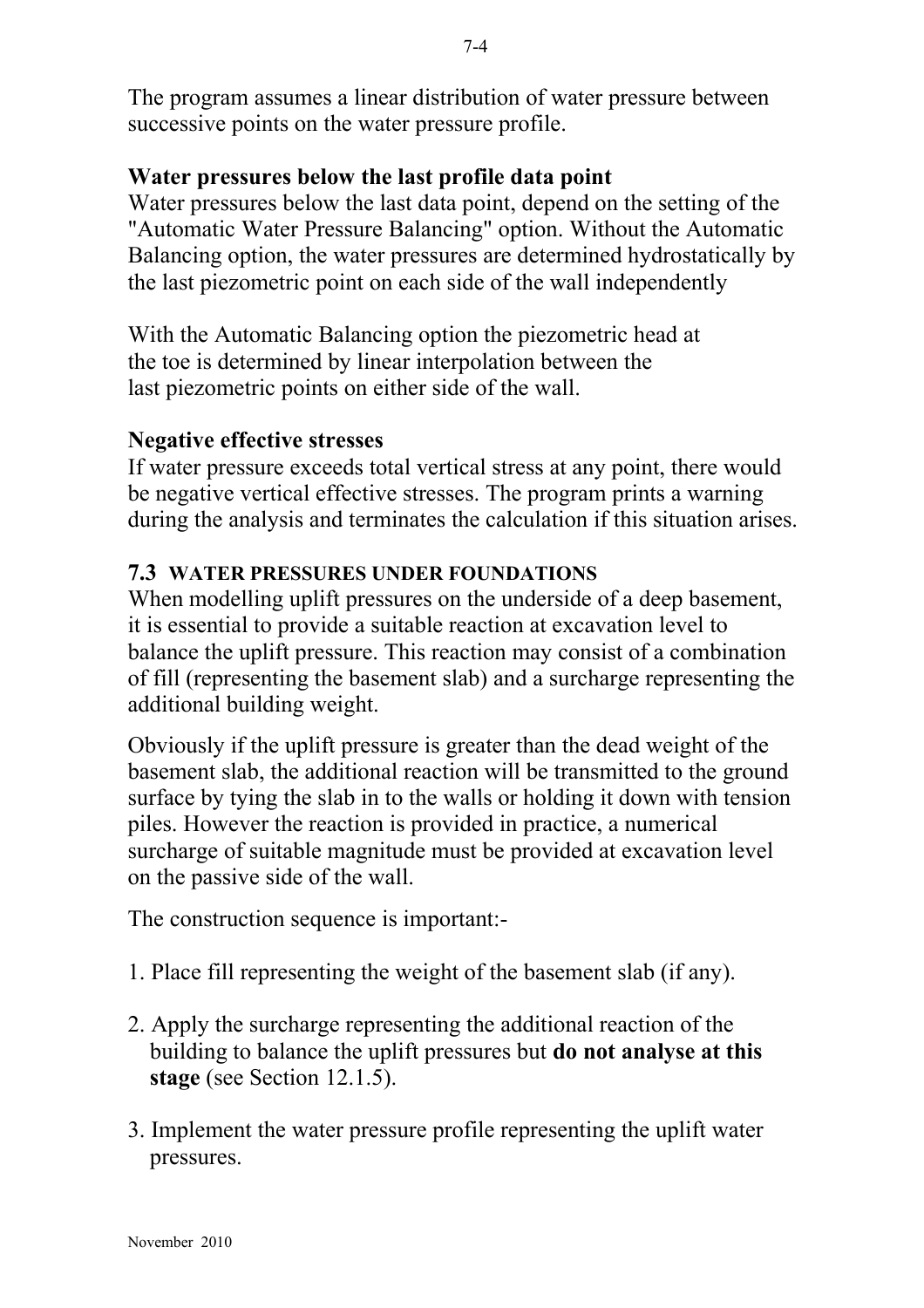| Water pressure profiles |                |             |                                   |           |               |              |                       |           |
|-------------------------|----------------|-------------|-----------------------------------|-----------|---------------|--------------|-----------------------|-----------|
| Water<br>press.         |                |             | Active side                       |           |               | Passive side |                       |           |
| profile                 |                |             | Point Elevation Piezometric Water |           | Point         |              | Elevation Piezometric | Water     |
| no.                     | no.            |             | elevation                         | pressure. | no.           |              | elevation             | pressure. |
|                         |                | m           | m                                 | kN/m2     |               | m            | m                     | kN/m2     |
| 1                       | 1              | 7.00        | 7.00                              | 0.0       | 1             | 6.00         | 6.00                  | 0.0       |
|                         | $\overline{2}$ | $-2.00$     | 6.50                              | 85.0      | 2             | $-2.00$      | 6.50                  | 85.0      |
| 2                       | 1              | 7.00        | 7.00                              | 0.0       | 1             | 1.60         | 1.60                  | 0.0       |
|                         | $\overline{2}$ | 6.00        | 7.00                              | 10.0      | $\mathcal{P}$ | $-2.00$      | 4.50                  | 65.0      |
|                         | 3              | $-2.00$     | 4.50                              | 65.0      |               |              |                       |           |
| 3                       |                | Not defined |                                   |           |               |              |                       |           |
| 4                       |                | Not defined |                                   |           |               |              |                       |           |

#### **7.4 DATA ENTRY and EDITING 7.4.1 Define a new Water Pressure Profile**

At the Water Pressure Profile edit menu select an undefined profile and:-

- Type **Ctrl+N**, or
- Click **Edit|New** on the main menu, or
- Right click and select **Insert at cursor** from the popup menu

When defining a new profile you are first requested to enter the Ground Water Levels on either side of the wall. Additional data points may then added in any order you choose.

To copy data from an existing profile use the WALLAP clipboard as described in Section 3.9.3.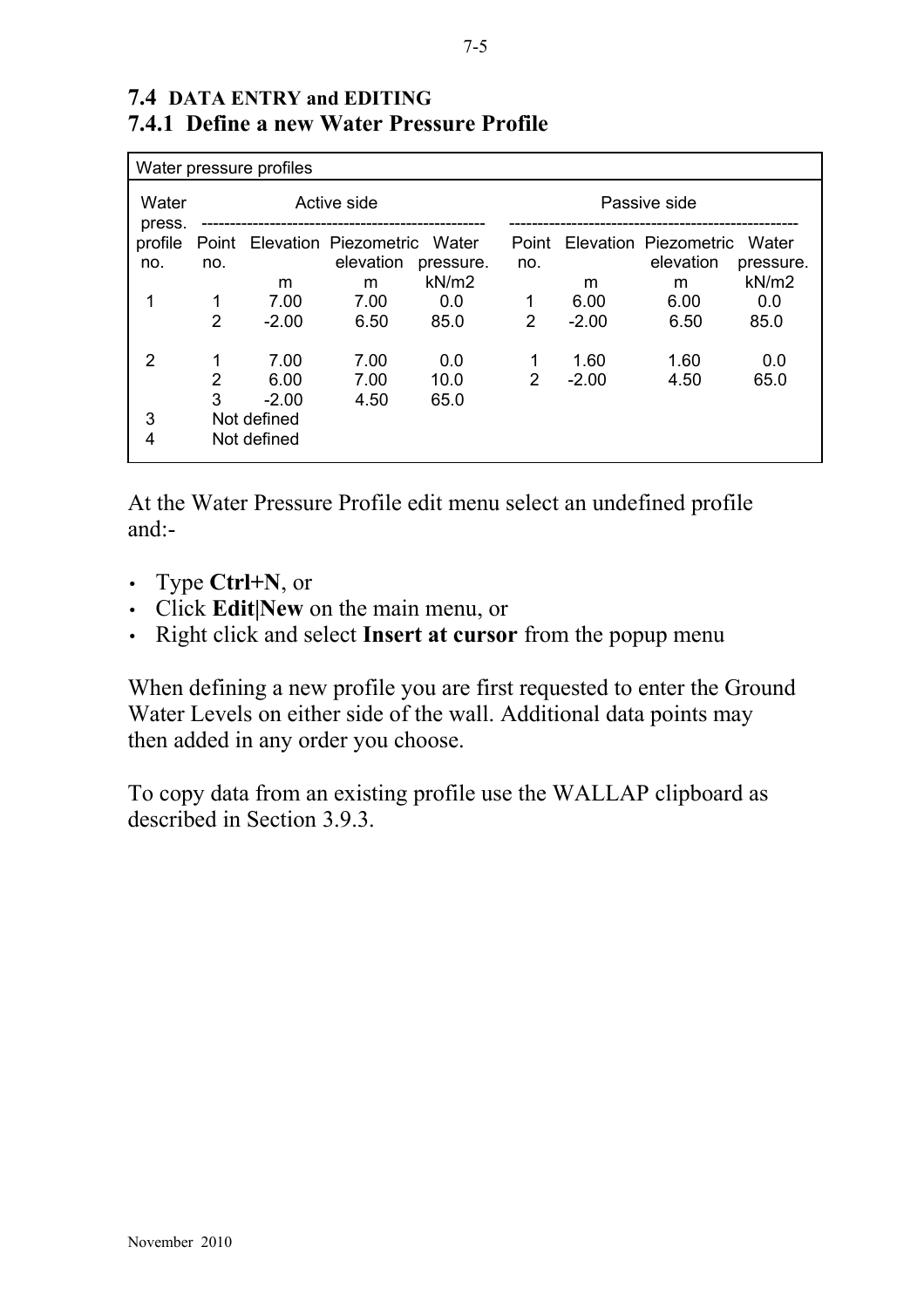## **7.4.2 Edit a Water Pressure Profile**

Double click or press  $\leq$  Enter $\geq$  to select the profile to be edited. To change existing values, select the Elevation or Piezometric elevation of any point and enter a new value:

| Water pressure profiles  Profile No.1 |             |         |                                                |           |     |              |                                                |           |  |
|---------------------------------------|-------------|---------|------------------------------------------------|-----------|-----|--------------|------------------------------------------------|-----------|--|
| Water<br>Press.                       | Active side |         |                                                |           |     | Passive side |                                                |           |  |
| profile<br>no.                        | no.         |         | Point Elevation Piezometric Water<br>elevation | pressure. | no. |              | Point Elevation Piezometric Water<br>elevation | pressure. |  |
|                                       |             | m       | m                                              | kN/m2     |     | m            | m                                              | kN/m2     |  |
|                                       |             | 7.00    | 7.00                                           | 0.0       | 1   | 6.00         | 6.00                                           | 0.0       |  |
|                                       |             | $-2.00$ | 6.50                                           | 85.0      | 2   | $-2.00$      | 6.50                                           | 85.0      |  |

The elevation of a point cannot be changed to a value beyond its upper and lower neighbours. If you do need to do this, then delete the point and insert a new one where needed.

To add a data point, move the cursor to the position in the profile where the point is to be added and:-

- Type **Ctrl+N**, or
- Click **Edit|New** on the main menu, or
- Right click and select **Insert at cursor** from the popup menu

Enter the Elevation and Piezometric elevation of the new point. The Water pressure is calculated from the Elevation and Piezometric elevation and is given for information only.

To delete a data point, move the cursor to the point to be deleted and:-

- Type **Ctrl+X**, or
- Click **Edit|Delete** on the main menu, or
- Right click and select **Delete at cursor** from the popup menu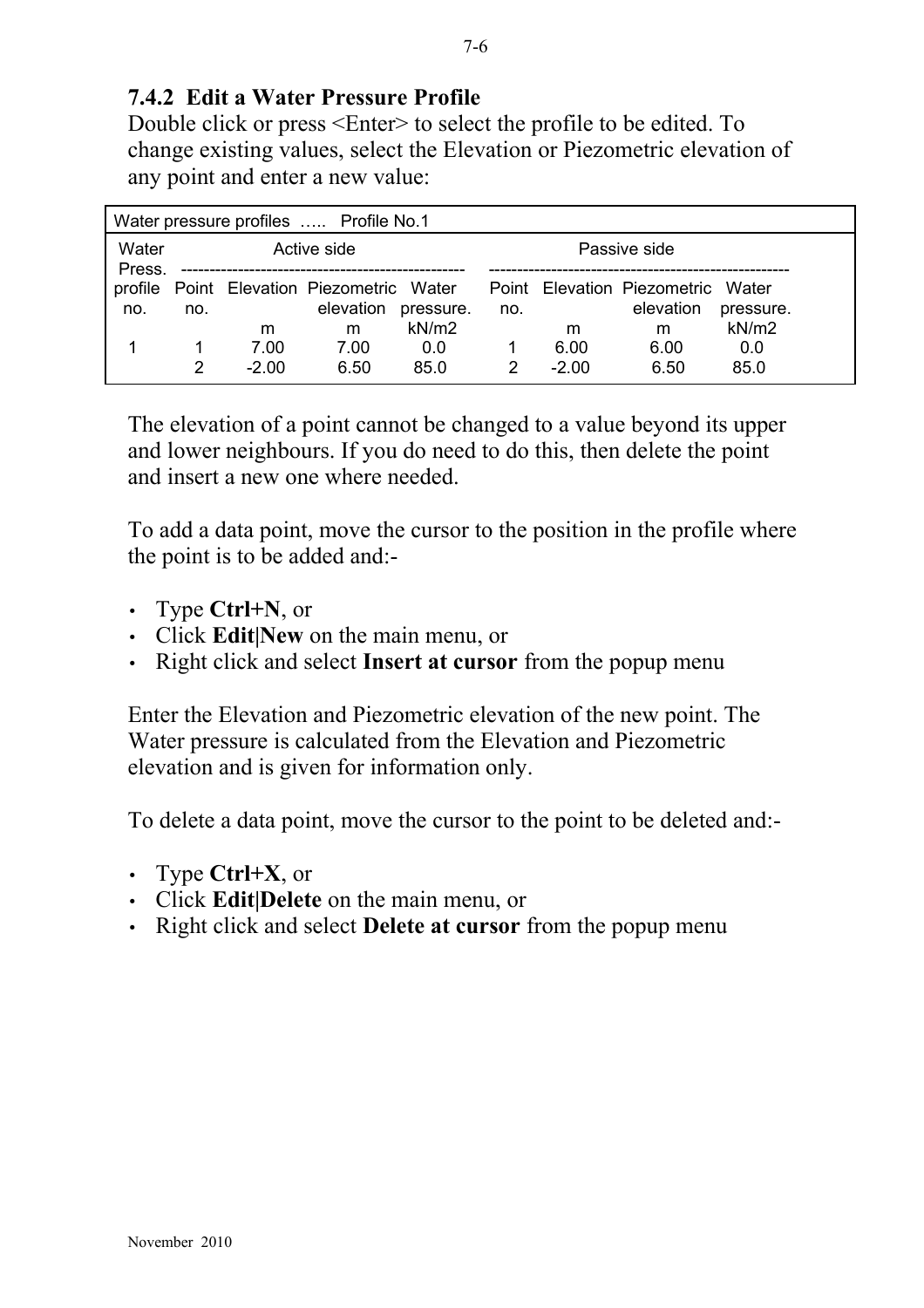#### **8.0 WALL / SINGLE PILE PROPERTIES**

This data block defines the type of structure (wall or single pile) the toe elevation and the properties of the wall/single pile.

#### **8.1 TYPE OF STRUCTURE - RETAINING WALL or SINGLE PILE**

WALLAP is applicable to both walls and single piles.

### **Retaining Walls**

Retaining Wall Analysis includes:

- Sheet pile walls
- Diaphragm walls
- Contiguous pile walls
- Soldier (or King) pile walls

# **Single Piles**

Single Pile Analysis is appropriate for isolated piles subjected to horizontal and moment loads at one or more elevations.

## **8.2 TOE ELEVATION**

The Toe Elevation which you enter here is used by the program when calculating the factor of safety (Case A, Sections 13.3.2, 15.1 and 15.2) and also for the Bending moment and Displacement analysis.

If you are starting a new design, you should make an initial estimate of the required toe elevation. The Factor of Safety calculation (for cantilever and single prop walls) will indicate the actual toe depth required to achieve the Factor of Safety given in the Analysis Options.

# **8.2.1 Determination of optimum wall depth**

For cantilever walls and walls with a single level of props, the depth of a wall is usually determined by considerations of overall stability. It will therefore save time to carry out preliminary runs with the Bending moment and Displacement analysis **switched off** ("Not Required", see Section 13.4.1) in order to find the minimum wall depth required for stability.

The finite element analysis should then be used to calculate strut forces, bending moments and displacements. It may of course prove necessary to increase the depth of the wall to reduce displacements or increase fixity. It is better to overestimate the depth of the wall initially and adjust it later to ensure that the final design fulfils all safety and performance requirements.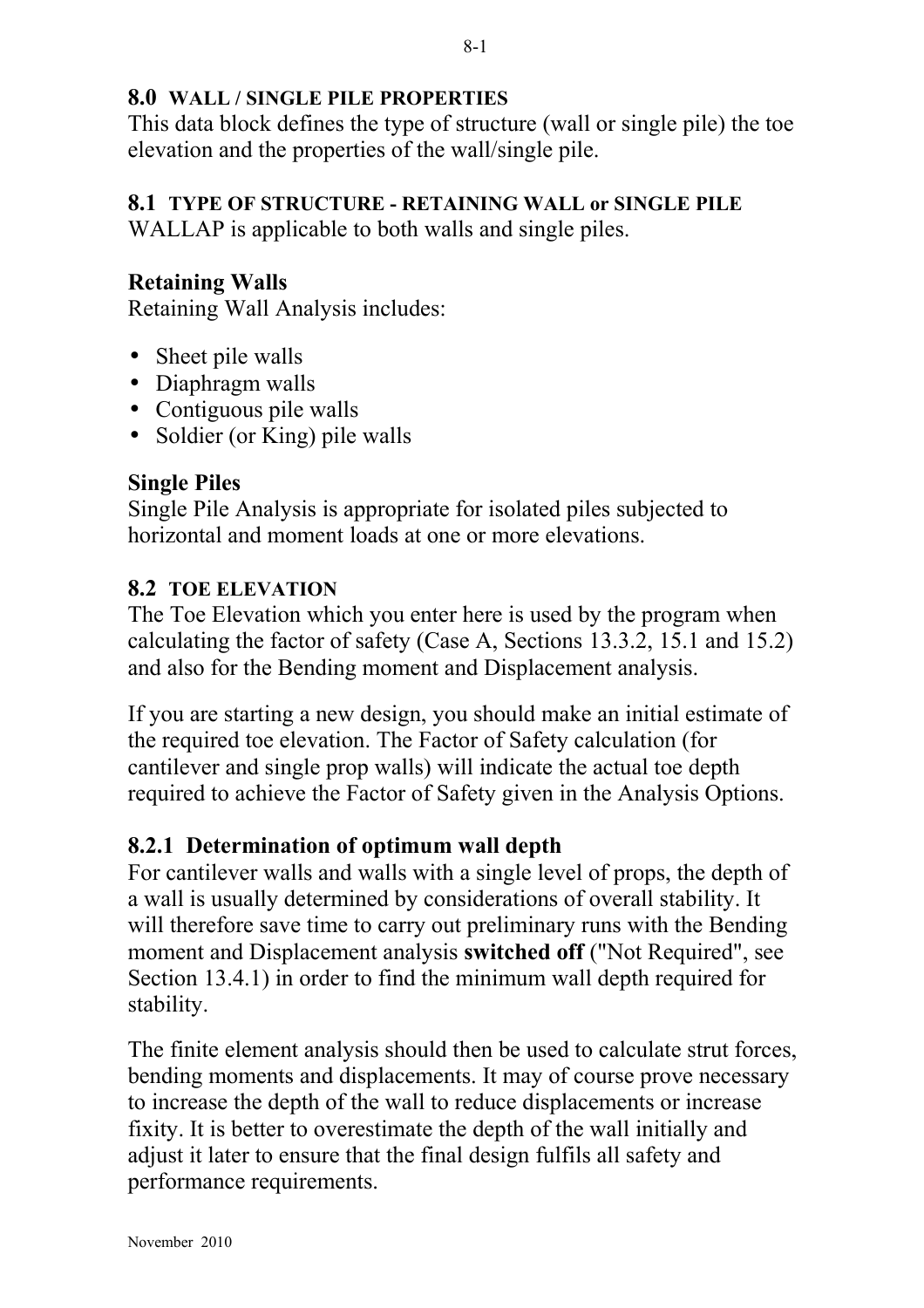### **8.3 MAXIMUM FINITE ELEMENT LENGTH**

The program automatically selects a suitable Finite Element Length. You may override the suggested value. If you specify too small an element length there will be too many elements (80 maximum) and the program will automatically use a larger value.

The wall is divided into beam elements for the finite element analysis. The subdivision is carried out in a way such that no element is longer than the value entered here.

#### **8.4 WALL SECTION PROPERTIES**

You should enter the values of Young's modulus,  $E_w$ , and Moment of Inertia,  $I_w$  of the wall, from which the program calculates the bending stiffness of the wall,  $E_w I_w$ . Care must be taken to enter values in the correct units as prompted by the program. If the values entered correspond to one of the pile sections mentioned in the help file then the section name is displayed in the data listing on screen and also in the printed output.

## **Changing the wall stiffness**

There is a facility for changing the wall stiffness  $(E_wI_w)$  at any stage in the calculation (see Section 12.1.8).

Change of wall stiffness may be used to model:

- a) Change of wall stiffness with time after the end of construction i.e. creep and relaxation effects
- b) Modelling of surcharges which were in place before the wall was installed.
- c) Walls made of more than one material e.g. Concrete piles with a steel H-section embedded in the top of the pile.

#### **Composite walls**

The wall is initially assumed to be of constant stiffness throughout its height. To model a composite wall, enter a single value for the whole wall under "wall properties" and use the above facility to modify the EI value of parts of the wall as necessary.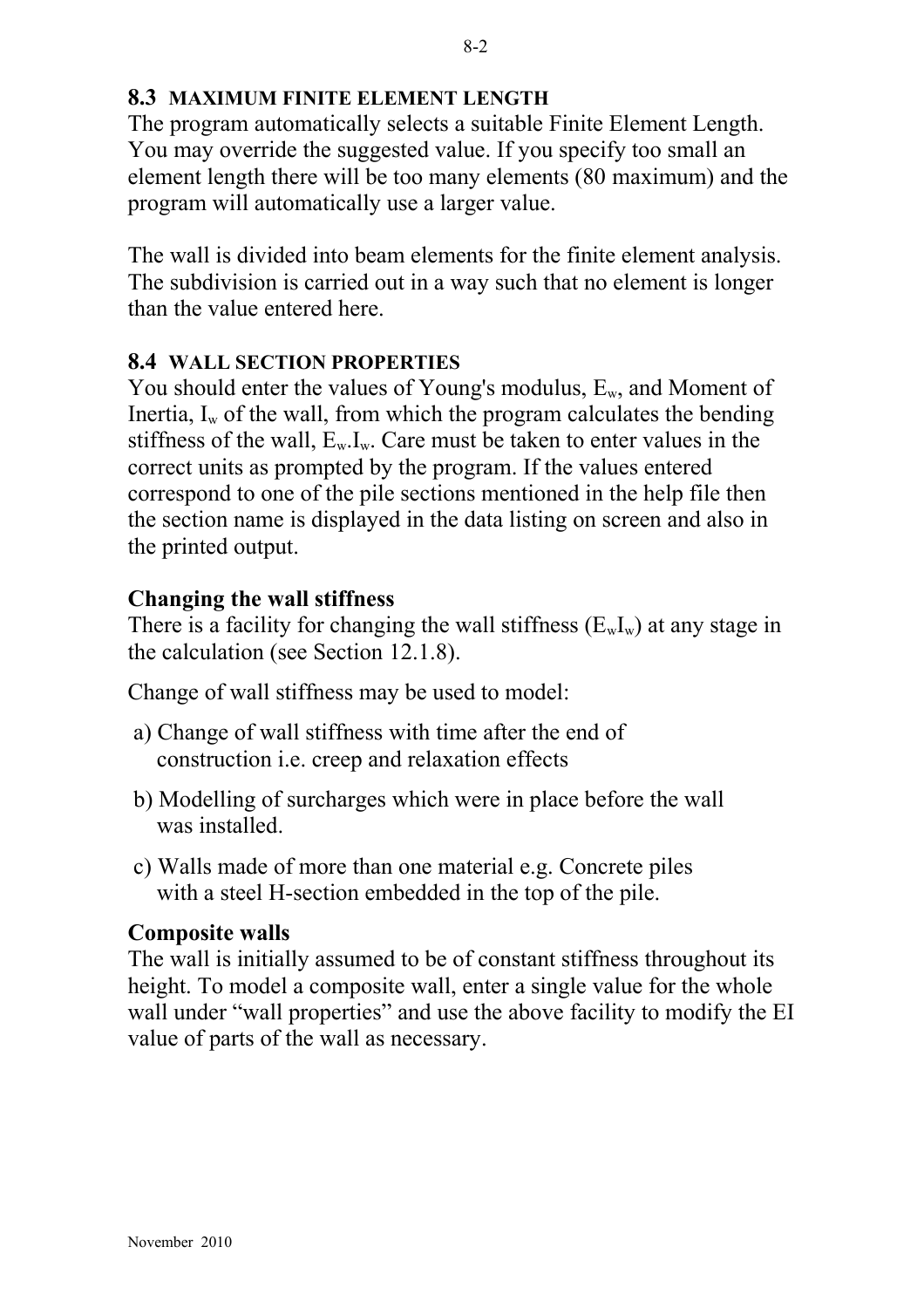### **Help with section properties**

Press **F1** while editing **Moment of Inertia of wall**. The Help facility offers values of  $I_w$  and moment capacity of standard steel sections:

| Moments of Inertia of pile sections from the BSC Piling Handbook. |                                                                                   |       |         |        |                 |  |  |  |
|-------------------------------------------------------------------|-----------------------------------------------------------------------------------|-------|---------|--------|-----------------|--|--|--|
|                                                                   | Moments capacities based on Grade 50B steel                                       |       |         |        |                 |  |  |  |
|                                                                   | Working stresses: Temporary, 215N/mm <sup>2</sup> Permanent, 170N/mm <sup>2</sup> |       |         |        |                 |  |  |  |
|                                                                   |                                                                                   |       |         |        | Moment capacity |  |  |  |
| Section                                                           | Combined Moment                                                                   |       | Section | Temp.  | Perm.           |  |  |  |
|                                                                   | of Inertia                                                                        |       | Modulus | Works  | Works           |  |  |  |
|                                                                   | m4/m                                                                              | cm4/m | cm3/m   | kN.m/m | $kN \cdot m/m$  |  |  |  |
|                                                                   |                                                                                   |       |         |        |                 |  |  |  |
| Larssen LX32                                                      | 0.00072028                                                                        | 72028 | 3201    | 688    | 544             |  |  |  |
| Frodingham 1BXN                                                   | 0.00004919                                                                        | 4919  | 688     | 148    | 117             |  |  |  |
| Frodingham 1N                                                     | 0.00006048                                                                        | 6048  | 713     | 153    | 121             |  |  |  |
| Frodingham 2N                                                     | 0.00013513                                                                        | 13513 | 1150    | 247    | 195             |  |  |  |
| Frodingham 3N                                                     | 0.00023885                                                                        | 23885 | 1688    | 363    | 287             |  |  |  |
| Frodingham 3NA                                                    | 0.00025687                                                                        | 25687 | 1690    | 363    | 287             |  |  |  |
| Frodingham 4N                                                     | 0.00039831                                                                        | 39831 | 2414    | 519    | 410             |  |  |  |
| Frodingham 5                                                      | 0.00049262                                                                        | 49262 | 3168    | 681    | 538             |  |  |  |
| Frodingham FX13                                                   | 0.00019693                                                                        | 19693 | 1313    | 282    | 223             |  |  |  |

After a preliminary analysis, you can check the maximum computed moment against moment capacity in the above table and adjust the section if necessary.

#### **8.5 PILE DIAMETER**

For a single pile analysis you must specify the diameter of the pile.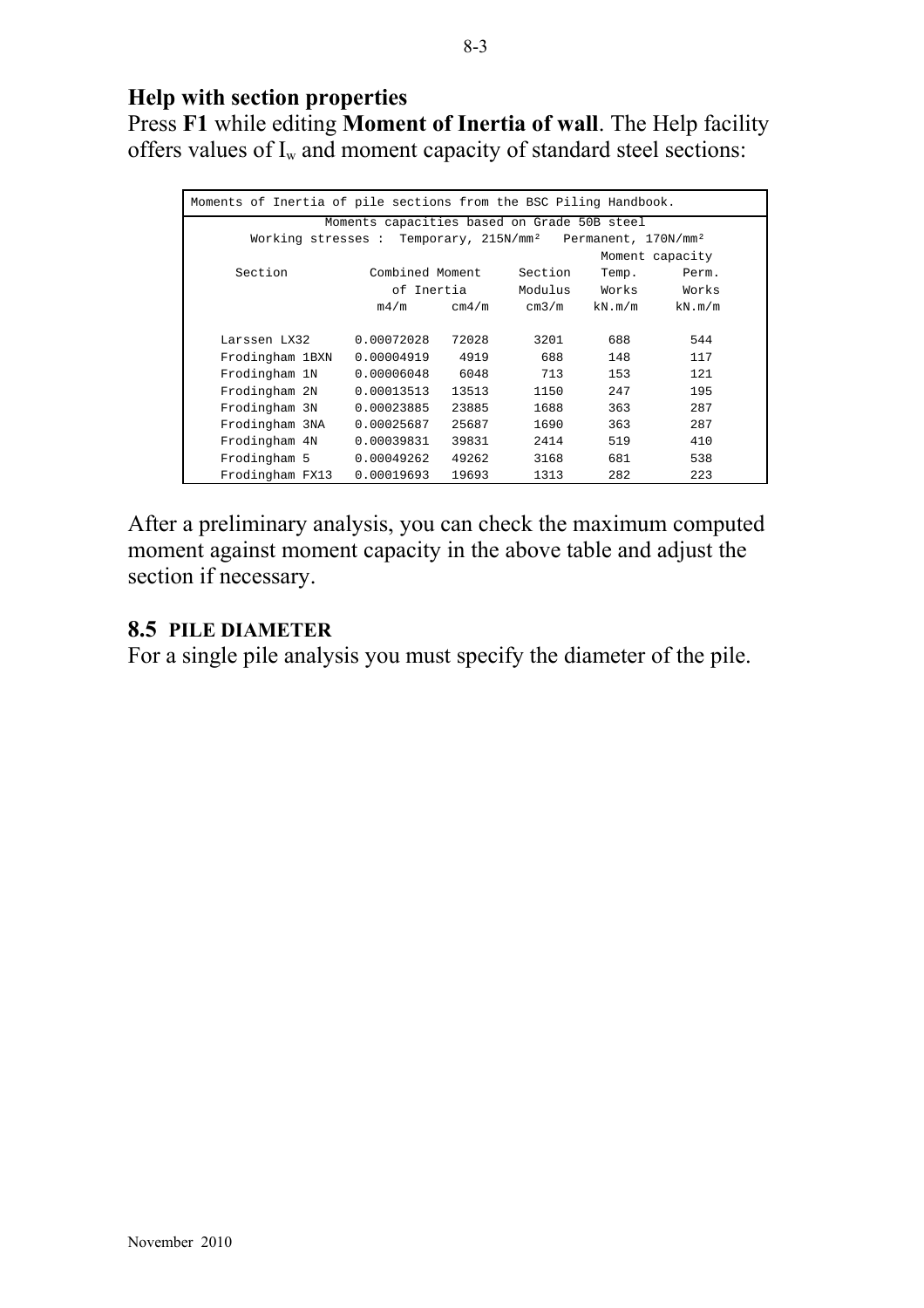#### **9.0 STRUTS and ANCHORS**

Rows of struts or anchors can be installed at any elevation. Struts, once installed, may subsequently be removed. Only one row of struts or anchors may be specified at any one elevation. The following data is required to define a row of struts or anchors:-

| • Elevation at which the wall is supported |           |
|--------------------------------------------|-----------|
| • Strut or anchor spacing                  | d         |
| • Cross-sectional area                     | A         |
| • Young's modulus                          | E         |
| • Free length                              | L         |
| • Inclination to the horizontal            | H         |
| • Pre-stressing force                      |           |
| • Tension option                           | Yes or No |

Struts and anchors are treated as mathematically equivalent. In the following discussion the term "strut" is used to refer to either a strut or an anchor.

Struts do not take effect until they are actually installed in one of the construction stages.

#### **9.1 STRUT STIFFNESS**

The program assumes that struts provide an elastic support with a spring constant per unit length of wall given by the expression:-

$$
S_{st} = \frac{A.E.co s^2 \theta}{L.d}
$$

#### **Allowance for the effect of waler stiffness.**

The strut/anchor model in WALLAP allows only for the stiffness of the struts/anchors without any allowance for waler flexibility. The assumption of infinite waler stiffness will produce reasonable results in most cases because of the tendency of the soil to redistribute load to the points of support (the struts or anchors). However the following approximate calculation can be used to make an estimate of the reduction in stiffness of the support system due to the flexibility of walers.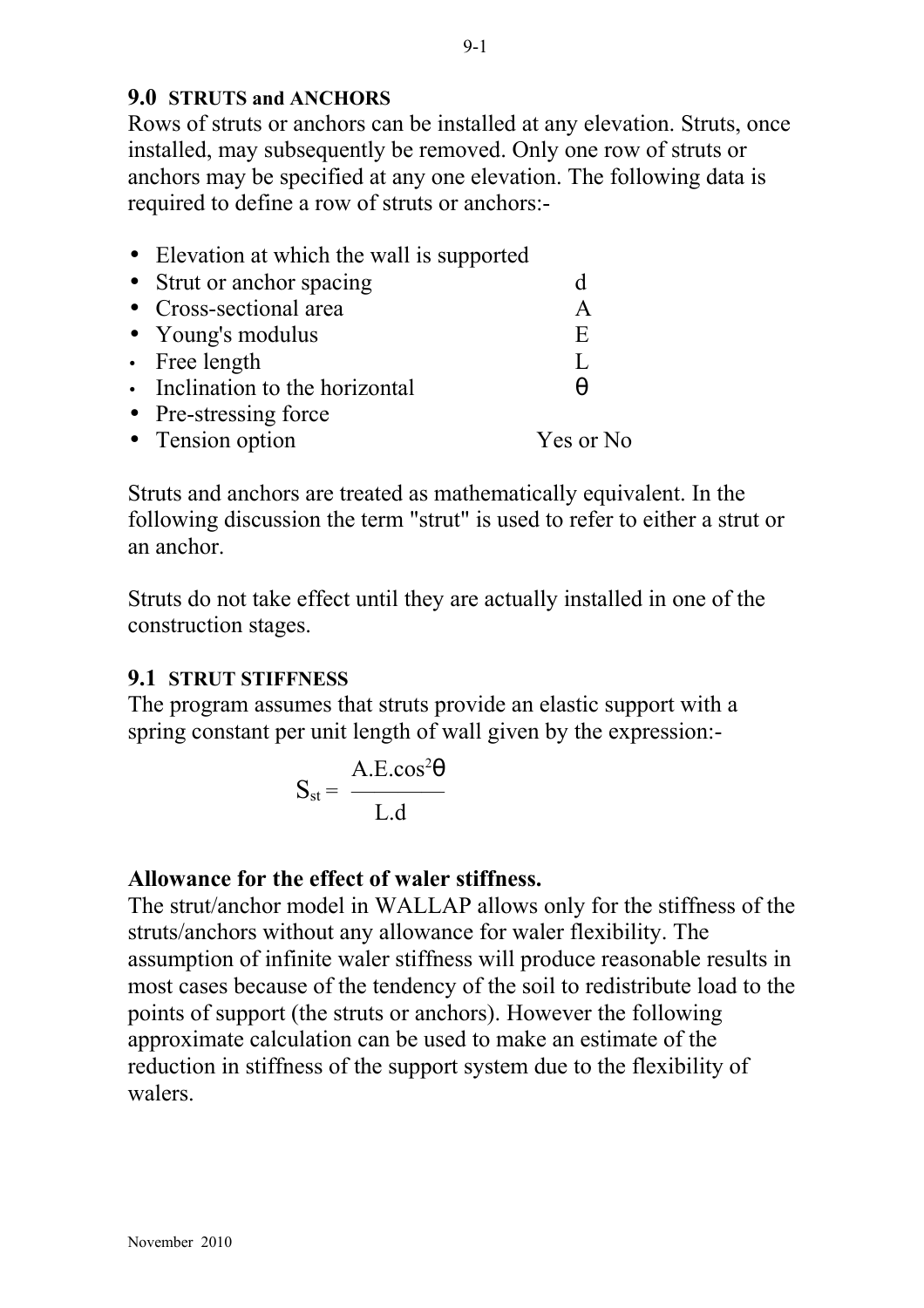We define:

 $S_{st}$  = Strut stiffness, as above  $E_{\text{wal}}$  = Young's modulus of waler  $I_{\text{wal}} = 2$ nd moment of area of waler  $S_{\text{wal}}$  = Equivalent waler stiffness,  $S_{\text{wal}} = 384 \text{ E}_{\text{wal}} I_{\text{wal}}/(d^4)$  for central spans of continuous walers  $S_{\text{wal}} = 192 \text{ E}_{\text{wal}} I_{\text{wal}}/(d^4)$  for end spans of continuous walers  $S_{\text{wal}} = 384 \text{ E}_{\text{wal}} I_{\text{wal}} / (5d^4)$  for simply supported walers

Combined stiffness of Struts and Walers =  $S_{st} / (1 + f_{red} S_{st} / S_{wal})$ 

From this formula you see that if the waler stiffness is infinite then the overall stiffness reduces simply to the strut stiffness. The factor  $f_{\text{red}}$  is an allowance for the redistribution of soil pressure from the walers to the strut positions. A factor of 0.5 or less is recommended unless most of the load is water pressure which cannot be redistributed.

To apply this result to your data you should calculate the bracketed quantity

$$
(1 + f_{\text{red}}. S_{\text{st}} / S_{\text{wal}})
$$

and apply this as a correction to your strut/anchor data by dividing the area of the strut/anchor by the bracketed value.

# **Free length**

The "free length" of a strut is the distance from the wall to the point at which the strut is rigidly supported. Where the other end of a strut supports a symmetrically placed wall, the "free length" is half the length of the strut. For a continuous floor slab the strut spacing should be entered as unit length, and the area is then the thickness x spacing.

#### **9.2 PRE-STRESSED STRUTS and ANCHORS**

Specify a value of Pre-stressing force in order to model a strut or anchor which is installed with an initial stress. A positive value represents compression in struts or tension in anchors.

A preliminary analysis should always be carried out with zero prestress in the struts or anchors. This will give minimum possible values for strut forces and an upper estimate of displacements. If it is then decided to pre-stress the struts it will be clear to what extent the prestress has succeeded in reducing displacements and at what cost in terms of increased strut forces. Pre-stressing the struts is often a rather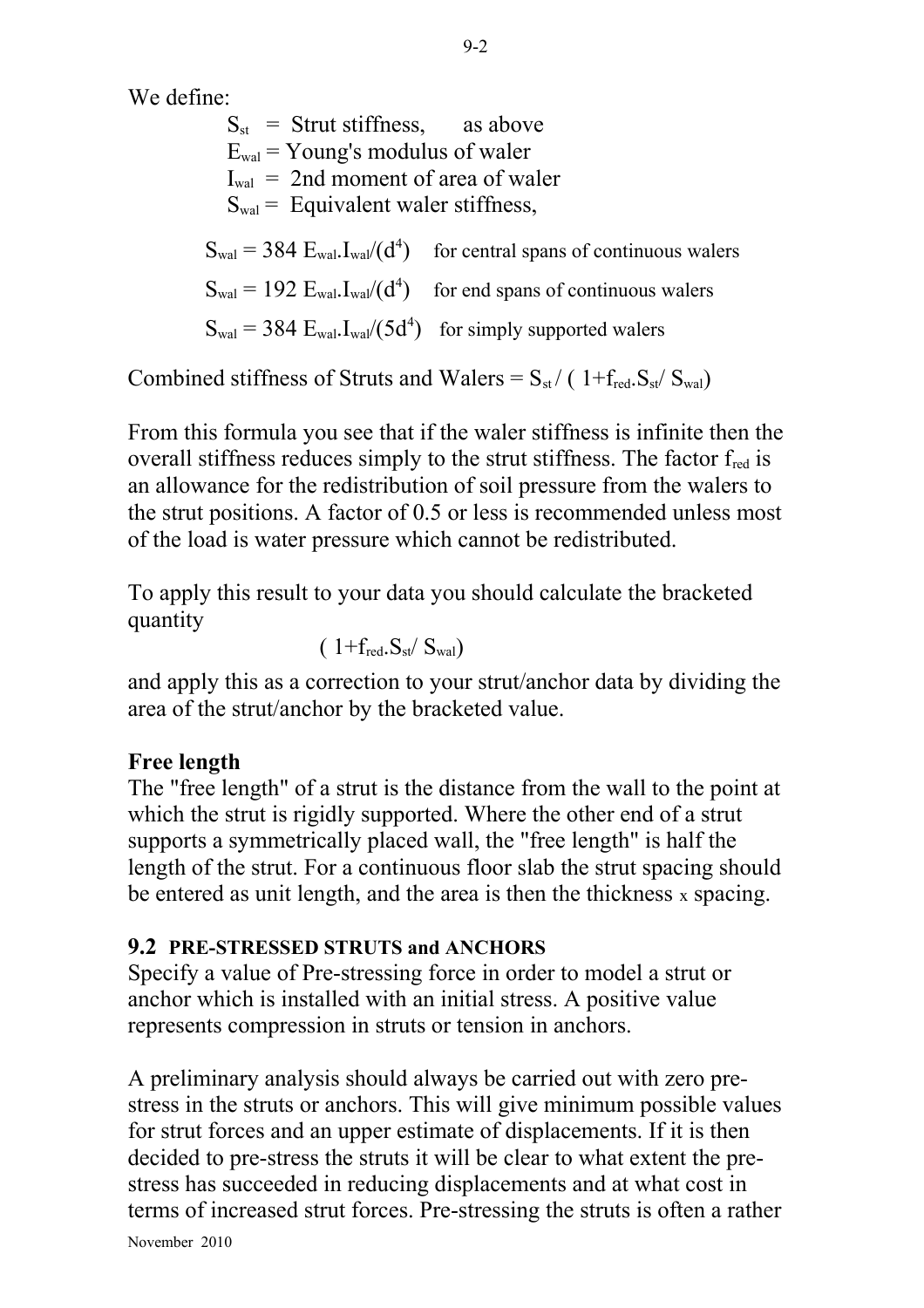inefficient way of limiting wall displacements and simply leads to excessively high strut loads.

# **9.3 TENSION IN STRUTS**

The Tension option allows the user to specify whether or not struts **can** take tension. Struts can only act in tension if they are fixed to the wall, e.g. floor slabs would normally be allowed to act in tension because they are tied into the wall. If a strut is specified as not being able to act in tension then it will go slack if the wall moves away from the strut.

This option is not applicable to anchors; for anchors select "No".

# **9.4 DATA ENTRY and EDITING**

# **9.4.1 Define a new Strut or Anchor**

|              | Struts and anchors |              |               |               |        |             |            |           |
|--------------|--------------------|--------------|---------------|---------------|--------|-------------|------------|-----------|
| <b>Strut</b> | Strut              | <b>Strut</b> | X-section     | Youngs        | Free   | Strut       | Pre-stress | Tension   |
| No.          | Elevation spacing  |              | area of strut | modulus       | length | inclination | per strut  | allowed?  |
|              |                    | m            | sq.m          | kN/m2         | m      | (degs)      | kN         |           |
|              | 10.00              | 3.00         | 0.000650      | 2.000E+08     | 10.00  | 0.00        | 0.0        | Yes       |
| 2            | 6.50               | 3.00         | 0.001300      | $2.000E + 08$ | 10.00  | 0.00        | 0.0        | <b>No</b> |
| 3            | Not defined        |              |               |               |        |             |            |           |

At the Strut or Anchor Properties edit menu select an undefined strut profile and

- Type **Ctrl+N**, or
- Click **Edit|New** on the main menu, or
- Right click and select **Insert at cursor** from the popup menu

To copy data from an existing strut or anchor use the WALLAP clipboard as described in Section 3.9.3.

# **9.4.2 Edit Strut or Anchor Properties**

Select the item to be edited and enter a new value.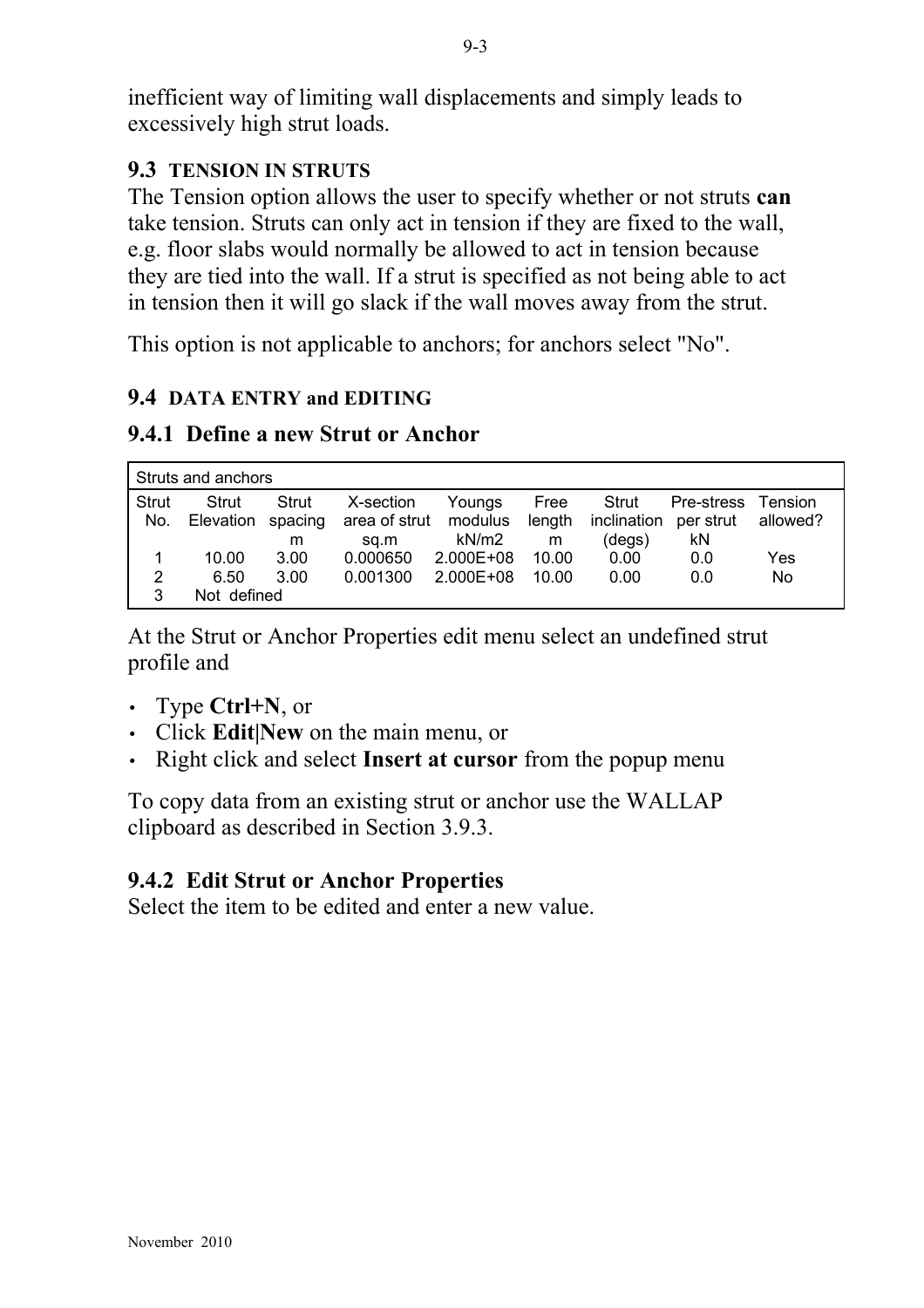#### **10.0 SURCHARGE LOADS APPLIED TO THE GROUND**

#### **10.1 DEFINITION OF SURCHARGES**

Surcharges can be applied at or below ground level on the active or passive side of the wall.

Surcharges may take any value positive or negative. A positive surcharge acts downwards; a negative surcharge acts upwards.

All surcharges are defined as rectangular loaded areas; see Figure 6. Ramp surcharges can be defined i.e. Surcharge magnitude may vary linearly with distance from the wall (see Figure 7).

The following parameters define a surcharge:

- Elevation at which the surcharge acts
- Length, L, parallel to the wall
- Width, B, perpendicular to the wall
- Distance, A, of its nearer edge to the wall
- Magnitude,  $Q_1$  per unit area at edge nearest to the wall
- Magnitude,  $Q_2$  per unit area at edge farthest from the wall
- Equivalent soil type (wedge analysis only)

Because the analysis is essentially two dimensional, the program calculates the effect of a surcharge at a point on the wall closest to the mid-length of the surcharge.

Surcharges do not take effect until they are actually applied in one of the construction stages. Surcharges may be applied and subsequently removed. Multiple applications and removals of surcharges are permitted but the number of removals must not exceed the number of applications at any stage.

#### **10.1.1 Surcharge elevation**

Surcharges can be applied at or below ground level on the active or passive side of the wall. An error will be reported if a surcharge is applied above ground level or if an Excavation stage undermines a surcharge (i.e. reduces ground level below the surcharge elevation).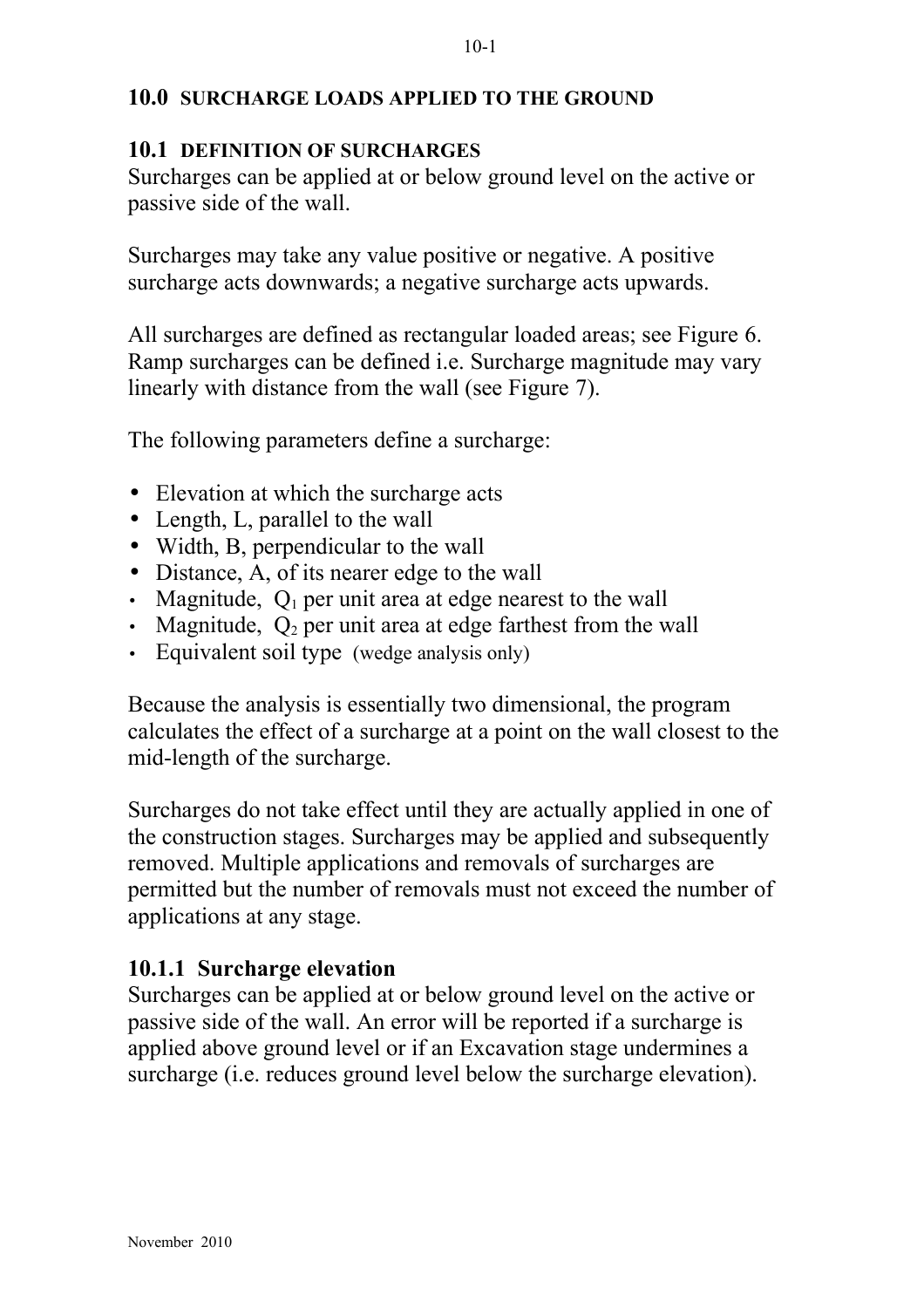# **10.1.2 Surcharge Distance from Wall**

A surcharge is applied over a rectangular area. "Distance from the wall" is the distance from the wall to the nearer edge of the surcharge (Figure 6a). A positive value defines a surcharge on the active side, a negative value on the passive side. For surcharges which are next to the wall, enter a zero value. The program will then ask a further question:

Is surcharge no.1 at elevation 12.34, on the Active or Passive side? Active . . . . . . Passive

The data listing shows (A) or (P) next to the distance to indicate which side of the wall the surcharge is on.

# **10.1.3 Surcharge Length Parallel to Wall**

A surcharge is applied over a rectangular area. "Surcharge Length Parallel to the Wall" is the length perpendicular to the plane of the analysis (Figure 6b).

Because the analysis is essentially two dimensional the program calculates the effect of a distributed surcharge at a point on the wall closest to the mid-length of the surcharge.

# **10.1.4 Surcharge Width**

"Surcharge Width" is the width perpendicular to the wall (Figure 6c).

Avoid specifying very narrow surcharges close to the wall i.e. width less than the element length. Widths less than 0.1 unit will cause a warning message.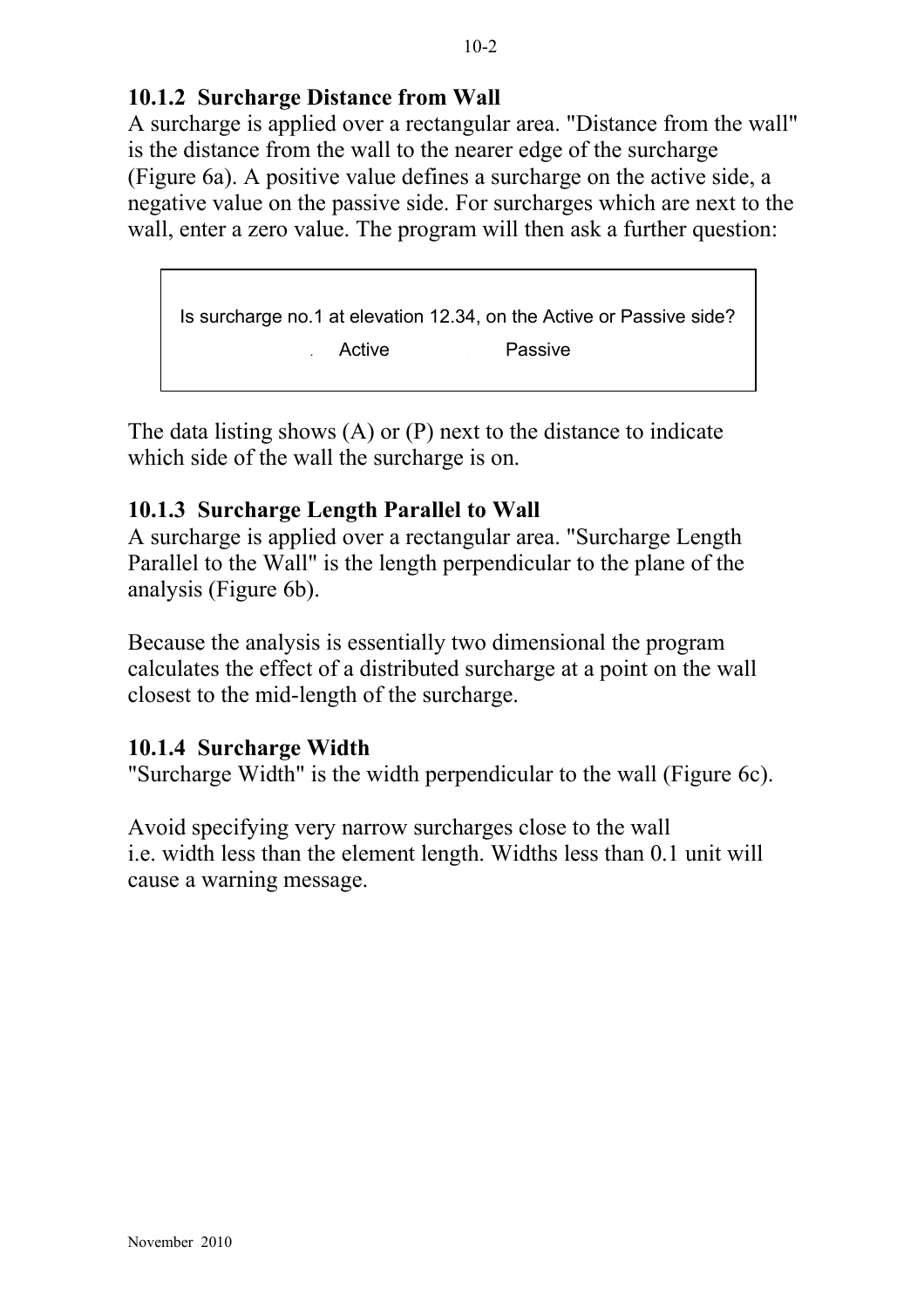| Surcharges     |       |                 |          |          |                |          |            |
|----------------|-------|-----------------|----------|----------|----------------|----------|------------|
|                |       | <b>Distance</b> | Length   | Width    | Surcharge      |          | Equivalent |
| Surcharge      |       | from            | parallel | perpend. | kN/m2          |          | soil       |
| no.            | Elev. | wall            | to wall  | to wall  | Near edge      | Far edge | type       |
| 1              | 11.00 | 0.00(A)         | 100.00   | 6.00     | 0.00           | 50.00    |            |
| $\overline{2}$ | 11.00 | 6.00(A)         | 100.00   | 30.00    | 50.00          | $=$      |            |
|                |       |                 |          |          | $\mathsf{Q}_1$ | $Q_{2}$  |            |

# **10.1.5 Surcharge Magnitude**

Surcharge Magnitude is specified in pressure units e.g. kN/m². Surcharges may take any value positive or negative. A positive surcharge acts downwards; a negative surcharge acts upwards.

Ramp surcharges can be defined i.e. Surcharge magnitude varying linearly with distance from the wall (Figure 7). For a ramp surcharge specify two values,  $Q_1$  and  $Q_2$  representing the load per unit area at the near and far edges of the surcharge respectively.

# **10.1.6 Equivalent Soil Type**

This is an optional parameter for surcharges (at ground level) which represent soil masses. This parameter is only meaningful if you select the option to calculate limiting active or passive soil pressures by the Wedge Stability method (Section 13.3.6). Surcharges which represent structural loads should be give the Equivalent Soil Type  $= 0$ 

The Equivalent Soil Type associates the surcharge with the appropriate soil properties (density, cohesion, friction) so that the wedge analysis takes full account of the properties of the sloping ground.

For buried surcharges this option has no effect. If the Wedge Stability option is not selected then this option is not applicable and is marked "N/A".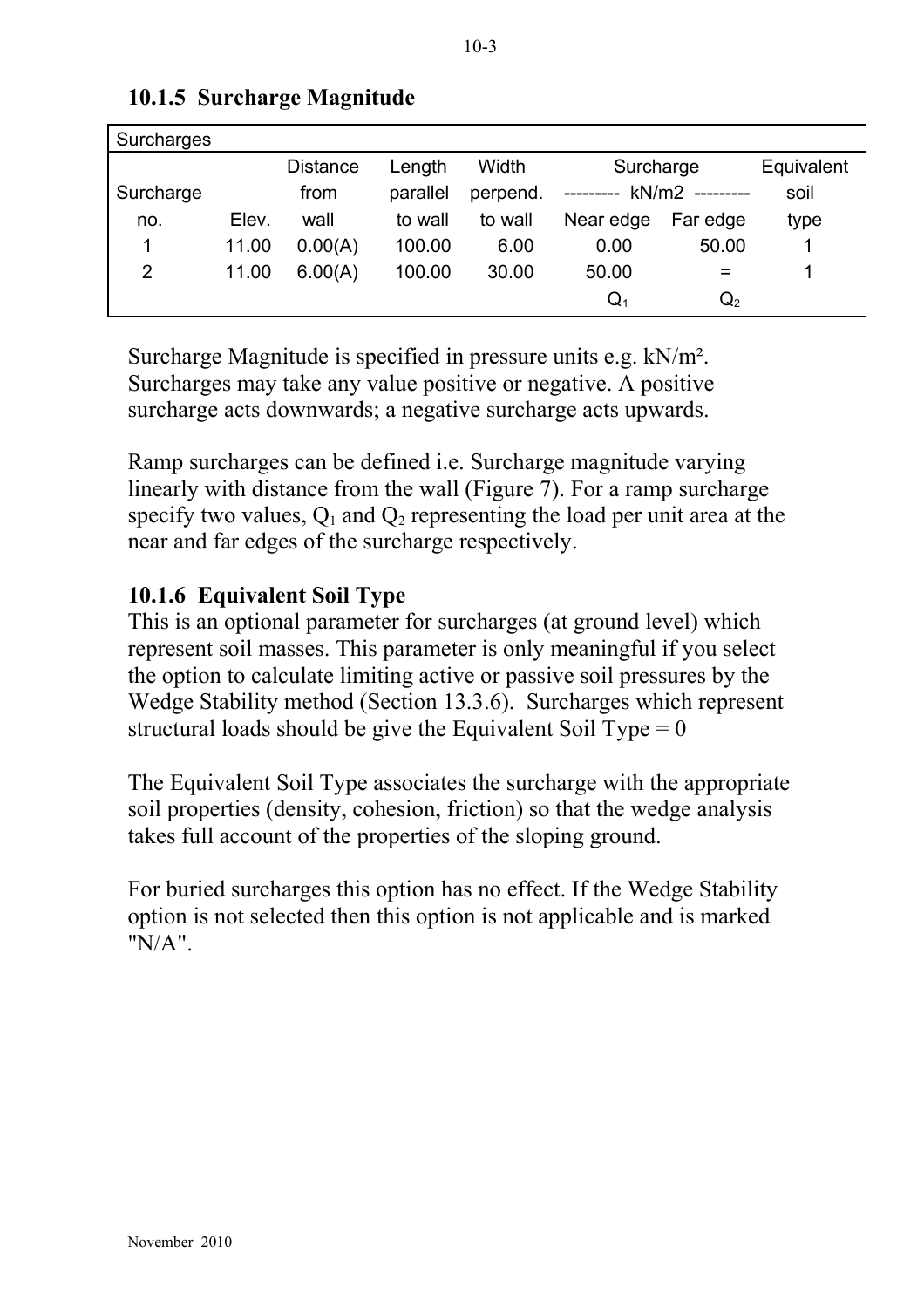#### **10.2 DATA ENTRY and EDITING**

| Surcharges |             |                 |          |          |           |          |            |
|------------|-------------|-----------------|----------|----------|-----------|----------|------------|
|            |             | <b>Distance</b> | Length   | Width    | Surcharge |          | Equivalent |
| Surcharge  |             | from            | parallel | perpend. | kN/m2     |          | soil       |
| No.        | Elev.       | Wall            | to wall  | to wall  | Near edge | Far edge | type       |
|            | 11.00       | 0.00(A)         | 135.00   | 50.00    | 20.00     | 40.00    |            |
| 2          | 9.50        | 1.00(A)         | 10.00    | 2.00     | 50.00     | $=$      | 0          |
| 3          | Not defined |                 |          |          |           |          |            |
| 4          | Not defined |                 |          |          |           |          |            |
| 5          | Not defined |                 |          |          |           |          |            |

#### **10.2.1 Define a new Surcharge**

At the Surcharge edit menu select an undefined Surcharge and

- Type **Ctrl+N**, or
- Click **Edit|New** on the main menu, or
- Right click and select **Insert at cursor** from the popup menu

To copy data from an existing surcharge use the WALLAP clipboard as described in Section 3.9.3.

#### **10.2.2 Edit Surcharges**

Move to the item to be edited and enter a new value.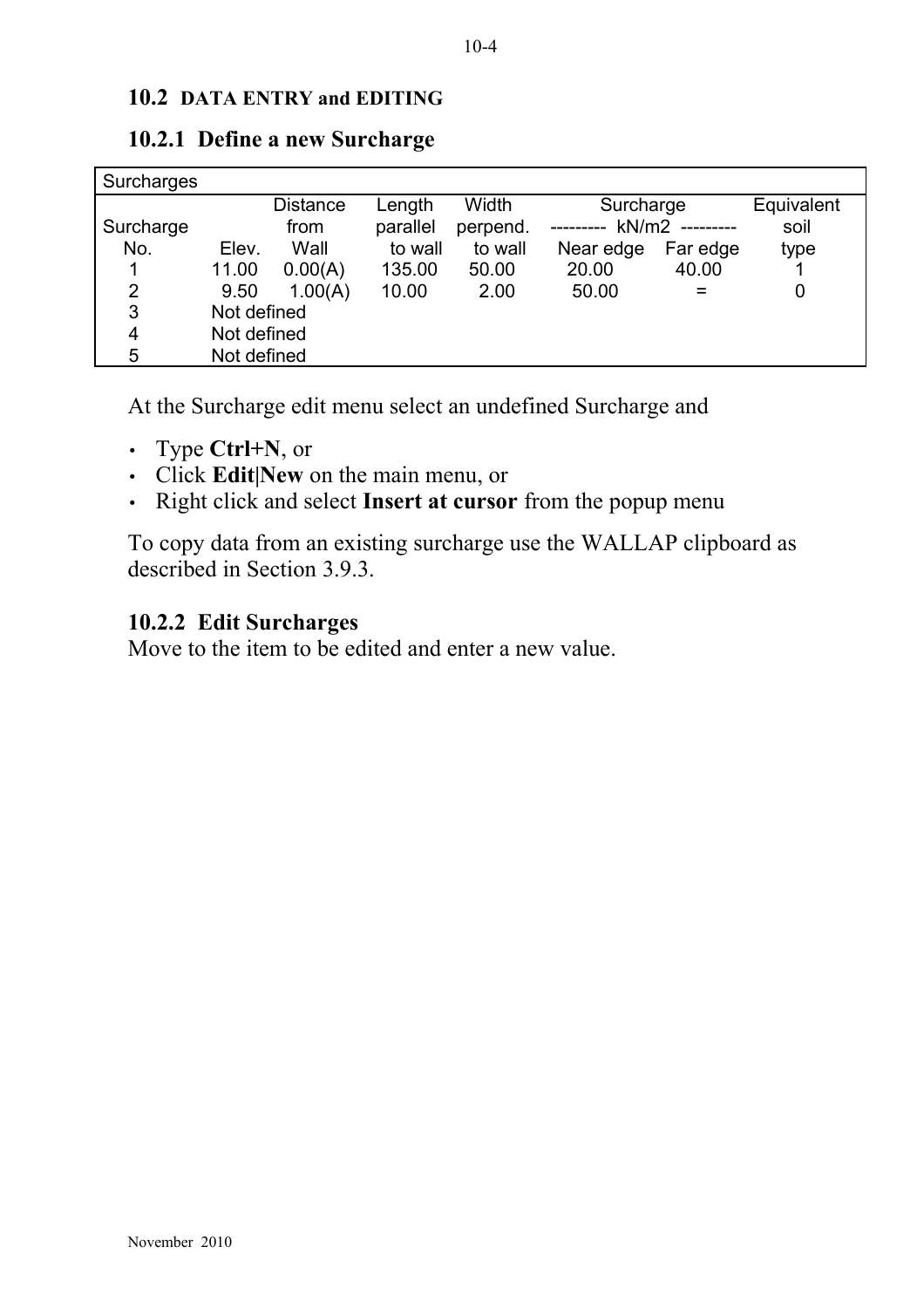### **11.0 HORIZONTAL AND MOMENT LOADS / RESTRAINTS APPLIED TO THE WALL**

#### **11.1 DEFINITION OF LOADS / RESTRAINTS**

Loads and Rotational Restraints can be applied to the wall at any elevation. A Load may be any combination of horizontal and moment loads. A Rotational Restraint may be applied on its own or in conjunction with loads.

The following parameters define a Load/Restraint:

- Elevation at which the Load/Restraint acts
- Horizontal Load component per unit length of wall
- Moment Load component per unit length of wall
- Rotational restraint per unit length of wall

Loads / Restraints do not take effect until they are actually applied in one of the construction stages. Multiple applications of Loads are permitted.

More than one Load can be applied at the same elevation. A Load or Rotational Restraint can be applied at the same elevation as a strut.

Only **one** value of Rotational Restraint can be applied at each elevation. A Rotational Restraint cannot be removed once it has been applied.

#### **11.1.1 Load/Restraint elevation**

Loads/Restraints can be applied to the wall at any elevation above or below ground level. An error will be reported if a Load/Restraint is applied below the toe of the wall.

#### **11.1.2 Horizontal load**

A horizontal load is defined by its magnitude, P per unit length of wall. The sign convention for applied loads is shown in Figure 8. i.e. a positive load acts from the active side towards the passive side.

Horizontal loads may be used to model the effects of structural loads not accounted for by the strut, soil or water pressures defined elsewhere in the data.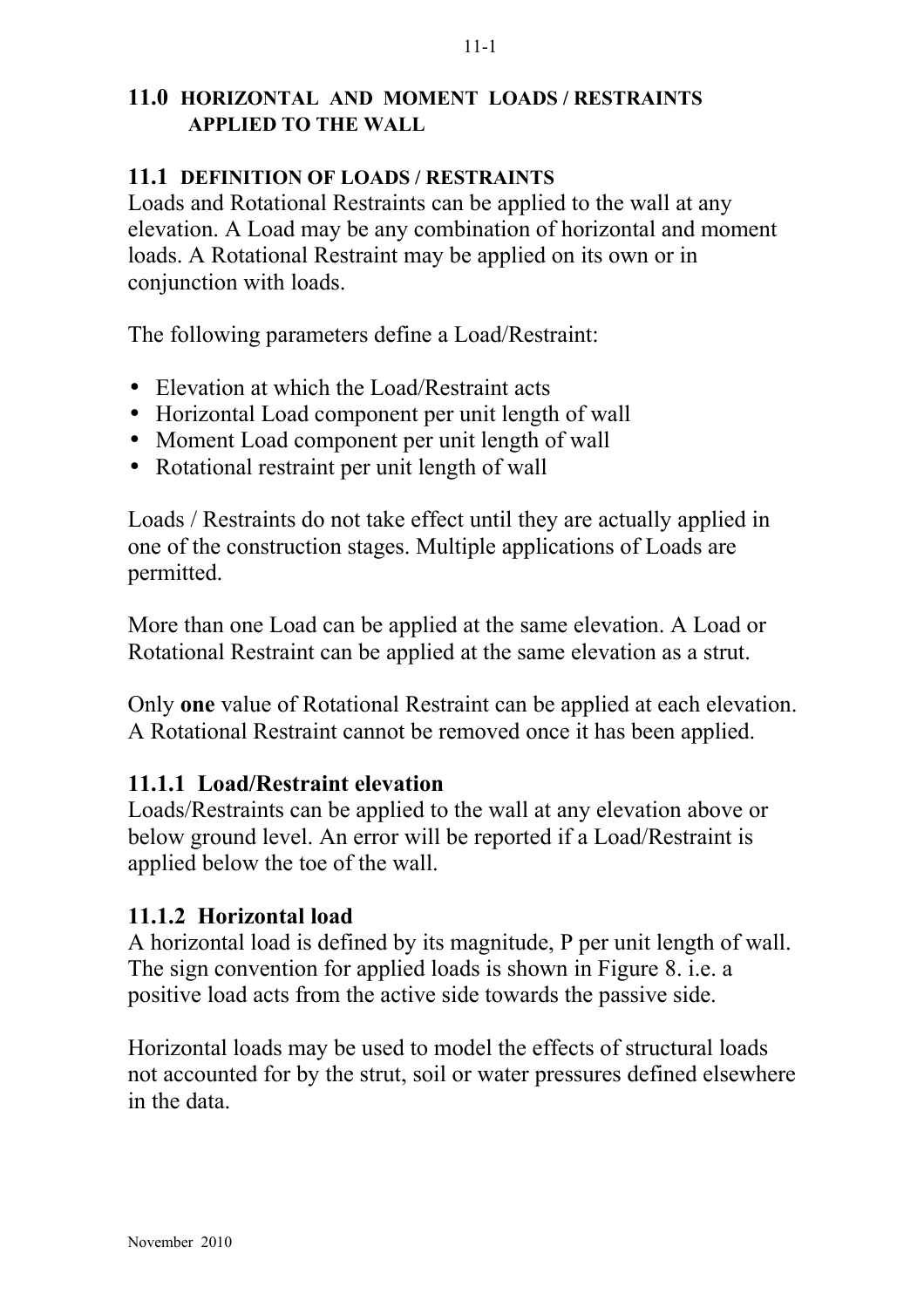# **11.1.3 Moment load**

A moment load is defined by its magnitude, M per unit length of wall. The sign convention for applied moments is shown in Figure 8. i.e. with the active side on the left a clockwise moment is positive.

Moment loads may be used to model the effects of structural loads transmitted to the top of the wall or through floor slabs.

# **11.1.4 Rotational restraint**

A Rotational restraint (moment spring) is defined by its rotational stiffness  $K_m$ . The magnitude of the restraint must (of course) be positive and its units are typically:-

| kN.m per m run per radian | for a wall        |
|---------------------------|-------------------|
| kN.m per radian           | for a single pile |

This facility may be used to model the effect of floor slabs which are built into the wall. To model complete rotational fixity, enter a very large value e.g.  $10^{30}$  units. A restraint cannot be removed once it has been applied.

# **11.1.5 Moment load applied in combination with a rotational restraint**

A special rule is imposed by the program when applying a moment load at a node where a rotational restraint is already acting. The effect of the rotational restraint is suspended during the stage in which the moment is applied but operates again as usual in subsequent stages.

The logic of this rule is as follows:

1. When a moment load is applied at the same elevation as an existing rotational restraint it is assumed that the moment load is applied via the structural member which exerts the rotational restraint. A typical construction sequence would be as follows:

| <b>Construction activity</b>              | <b>WALLAP</b> stage                   |
|-------------------------------------------|---------------------------------------|
| Construction of a slab at elevation $y_1$ | Application of rotational restraint   |
| which provides rotational restraint.      | at elevation $y_1$ .                  |
| Excavation below the slab.                | Excavation with resulting             |
|                                           | bending moment induced in the         |
|                                           | wall at $y_1$ due to the restraint of |
|                                           | the slab.                             |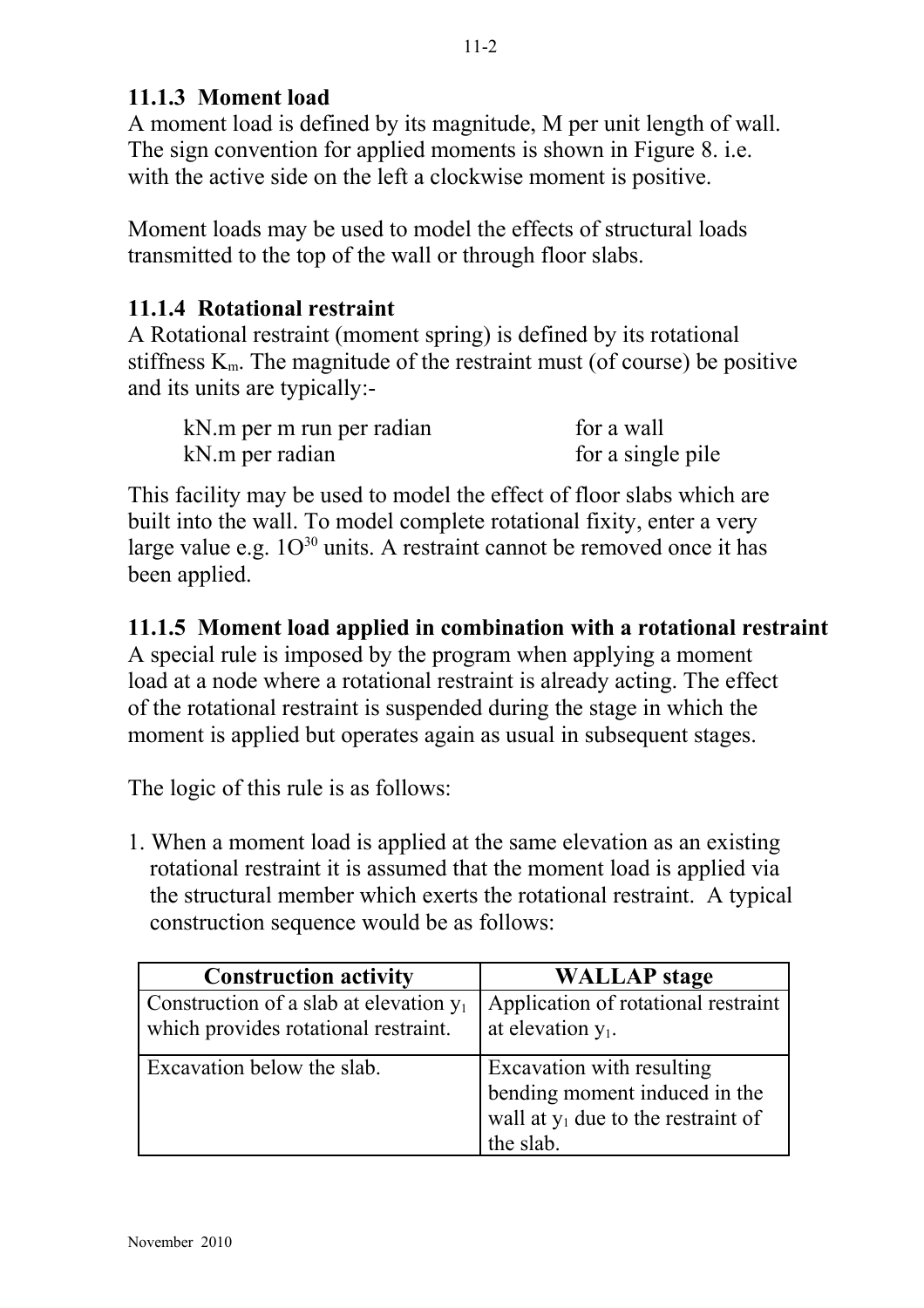| Imposition of a vertical load on the   Application of bending moment |  |
|----------------------------------------------------------------------|--|
| slab which causes a bending moment $\vert$ at $y_1$ .                |  |
| at its connection with the wall.                                     |  |

2. Since the applied bending moment originates in the slab, the rotational fixity at the connection between slab and wall is not to be taken into account in *this* stage. If it were, most of the applied bending moment would end up in the slab and not the wall and this would be quite inappropriate.

## **11.2 DATA ENTRY and EDITING**

| Applied loads and moment restraints |                                      |                                  |                                |                                   |  |  |
|-------------------------------------|--------------------------------------|----------------------------------|--------------------------------|-----------------------------------|--|--|
| Load<br>no.                         | Elevation                            | Horizontal<br>load<br>$kN/m$ run | Moment<br>load<br>$kN.m/m$ run | Moment<br>restraint<br>kN.m/m/rad |  |  |
| 2<br>3                              | 12.00<br>2.00<br>7.50<br>Not defined | 30.0<br>0.0<br>0.0               | 0.0<br>20.0<br>0.0             | 1.750E+10                         |  |  |

#### **11.2.1 Define a new Load/Restraint**

At the Load/Restraint edit menu select an undefined Load/Restraint and

- Type **Ctrl+N**, or
- Click **Edit|New** on the main menu, or
- Right click and select **Insert at cursor** from the popup menu

To copy data from an existing load/restraint, use the WALLAP clipboard as described in Section 3.9.3.

#### **11.2.2 Edit Loads/Restraints**

Move to the item to be edited and enter a new value.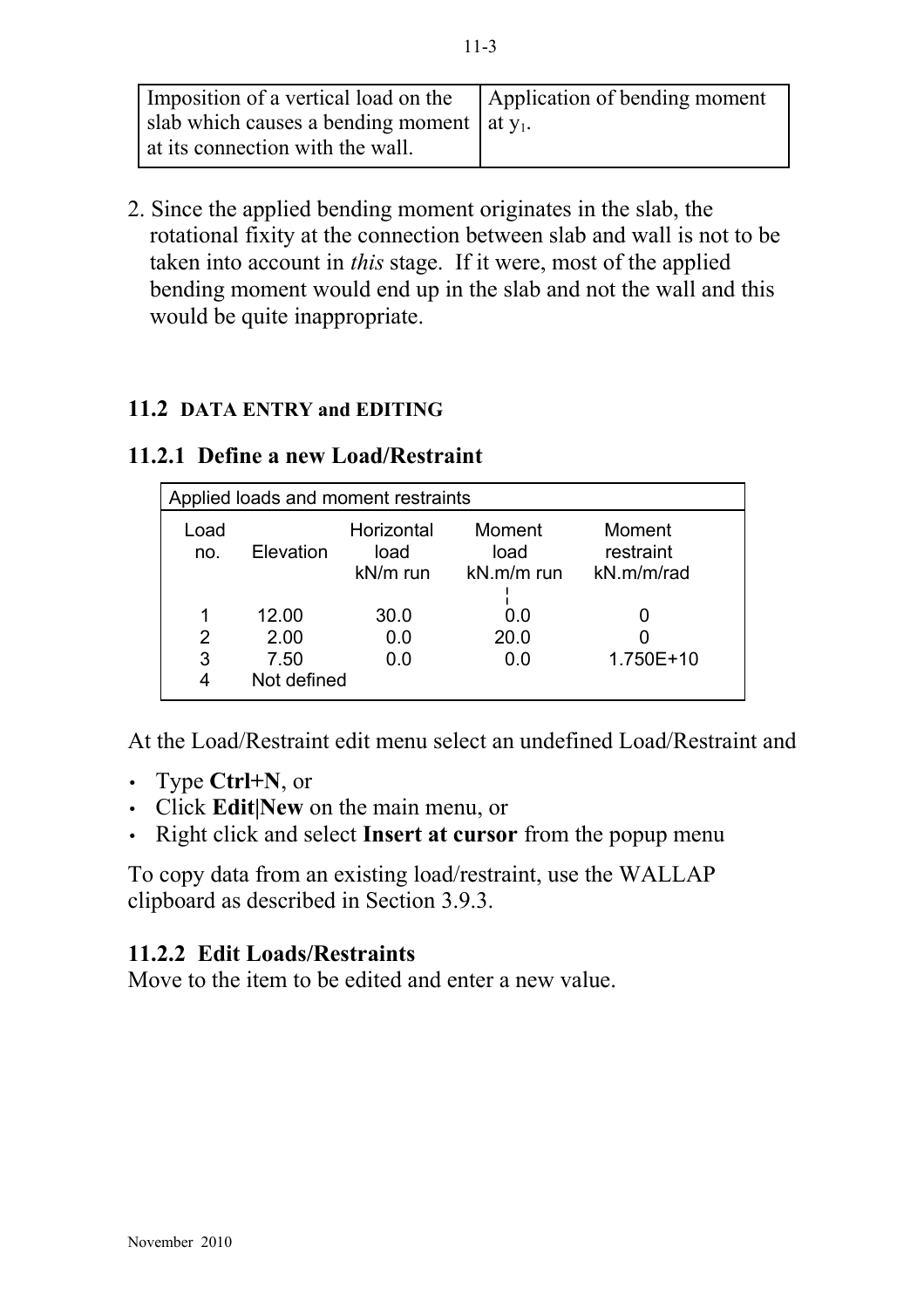#### **12.0 CONSTRUCTION STAGES**

#### **12.1 DEFINITION OF CONSTRUCTION STAGES**

WALLAP models the stage by stage construction of a wall. Calculations are carried out at each stage (unless otherwise requested). Bending moments and displacements are accumulated from stage to stage.

The following types of construction activities may be specified and combined in any order so as to model the actual construction of the wall:-

- Excavation
- Filling.
- Change water pressures.
- Installation / removal of struts or anchors.
- Application / removal of surcharges to the ground.
- Application of loads or rotational restraints to the wall.
- Change soil properties.
- Change wall stiffness.
- Seismic loading

A maximum of 80 stages may be defined.

The program normally carries out a full analysis (recalculation of bending moments and displacements) at each stage (regardless of whether output has been requested) in order to ensure that the final result reflects the exact construction sequence. In certain cases two or more activities can be combined by omitting the calculation of bending moments and displacements at a particular stage e.g.

- simultaneous excavation and dewatering
- simultaneous application of several surcharges
- simultaneous change of several soil types

Your attention is drawn to these possibilities in the following sections.

#### **12.1.1 Excavation and Berm formation**

Excavation can be carried out on either the active or the passive side of the wall. An excavation stage is defined by the elevation to which the ground is to be excavated.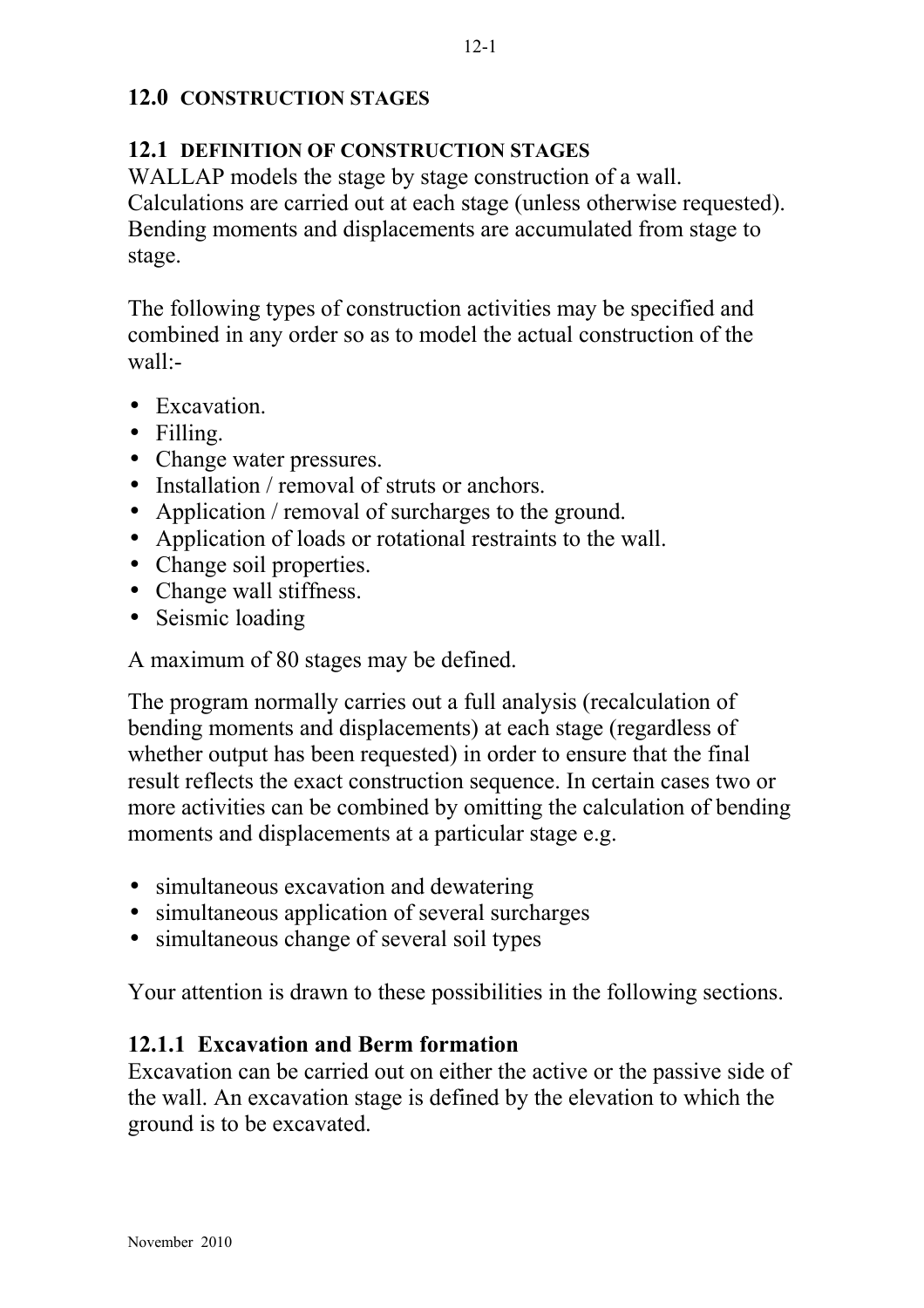# **Berms**

Berms are formed in a special type of Excavation Stage. Optional additional parameters define the dimensions of the berm as shown in Figure 11.

Berms may be created on the active and/or passive sides. Passive pressure limits are automatically adjusted to take account of the reduced passive resistance of the berm compared with a level excavation.

Once formed, a berm is removed either by filling or excavation. A subsequent Fill stage immediately removes the berm i.e. it is assumed that the berm is filled in.

A subsequent Excavation stage will either partially or totally remove the berm depending on the new excavation level.

See Data File DEMO6 for a worked example.

## **Passive resistance of berms**

Passive pressure limits are automatically adjusted to take account of the reduced passive resistance of the berm compared with a level excavation. Details of the calculation are given in Section 15.3.7.

# **12.1.2 Filling**

Fill can be placed on either the active or the passive side of the wall. A filling stage is defined by the elevation to which the ground is to be filled and the soil type to be used as fill.

# **12.1.3 Change water pressures**

Any of the previously defined water pressure profiles (Section 7.2) can be implemented. A Water Pressure stage is defined by the number of the Water Pressure Profile to be implemented.

It can happen that the change of water pressure occurs simultaneously with another activity such as excavation. In such a case the analysis should be postponed until the second activity is complete. The program offers this possibility by displaying the request:-

Analyse at this stage?

For most situations you should answer Y (yes). You should answer N (no) if the water pressure change will occur as a result of excavation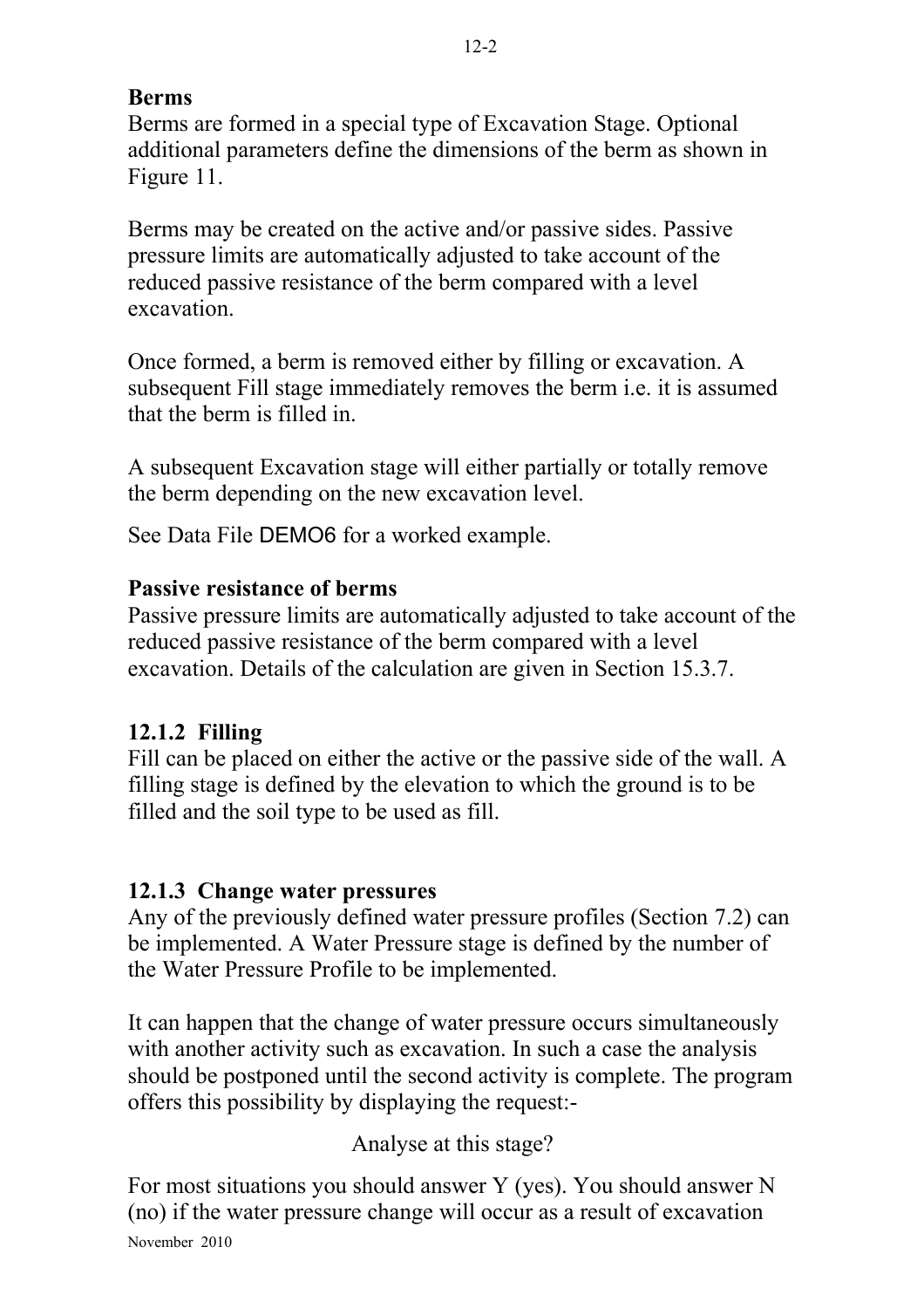rather than as a separate physical activity. The construction sequence is as follows:-

- 1. Implement the water pressure profile representing dewatering but **do not analyse at this stage**.
- 2. Excavate

## **12.1.4 Installation / removal of struts or anchors**

Any of the previously defined rows of struts or anchors (Section 9.0) can be installed or removed. A strut or anchor installation stage is defined by the number of the row of struts or anchors to be installed. The previously defined struts or anchors do not take effect until they are installed as part of the construction sequence.

## **12.1.5 Application / removal of surcharges**

Any of the previously defined surcharges (Section 10.0) can be applied or removed. A surcharge application stage is defined by the number of the surcharge to be applied. The previously defined surcharges do not take effect until they are applied as part of the construction sequence.

Multiple applications and removals of a surcharge are permitted, but the number of removals may not exceed the number of applications.

It can happen that several surcharges are applied/removed simultaneously or form part of a more complex activity e.g. uplift pressure under a foundation. In such a case the analysis should be postponed until the final activity is complete. The program offers this possibility by displaying the request:

Analyse at this stage?

Answer "Yes" except in the special cases described above.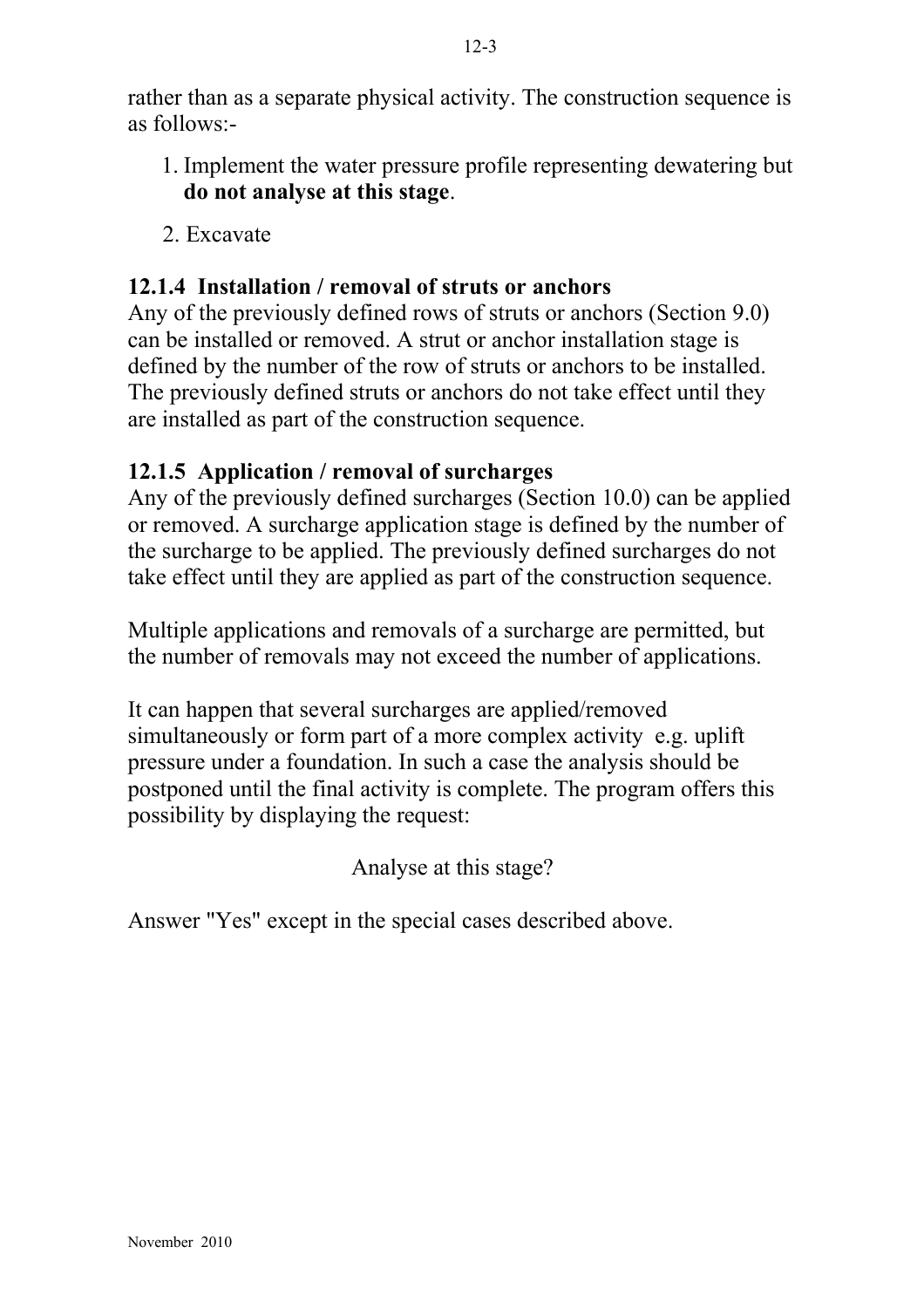# **12.1.6 Application of horizontal and moment loads or rotational restraints to the wall**

Any of the previously defined horizontal or moment loads (Section 11.0) can be applied to the wall. A load application stage is defined by the number of the load to be applied. The previously defined loads do not take effect until they are applied as part of the construction sequence.

Multiple applications of a Load are permitted.

Rotational Restraints may only be applied **once** at each elevation and cannot be removed. The value of a rotational restraint should not be changed once it has been applied.

# **12.1.7 Change soil properties**

The properties of a stratum (or strata) can be changed by allocating a new soil type to replace the original soil type. All strata of the original soil type will be changed simultaneously.

The program displays the menu:-

| <b>Construction Stage 2</b>                      |     |
|--------------------------------------------------|-----|
| Construction stage type   Change soil properties |     |
| Change strata of Soil Type                       | l 2 |
| to Soil Type $ 3$                                |     |
| Analyse at this stage?                           | Yes |
| Ko pressures in new Soil Type to be reset?   Yes |     |

This type of construction stage can be used to model various situations.

- a) Softening of ground following excavation; change the passive earth pressure coefficients (and soil stiffness on the passive side); do not reset Ko pressures.
- b) Change from Undrained to Drained conditions; do not reset Ko pressures.
- c) Build up of Ko pressures back to their original value in heavily overconsolidated clay over many years after the end of construction; change soil type A to soil type A(!) and reset Ko pressures.

The Ko pressures should not normally be reset except for case(c) above.

# **12.1.8 Change wall stiffness**

Change of wall stiffness may be used to model:

- a) Change of wall stiffness with time after the end of
- construction i.e. creep and relaxation effects November 2010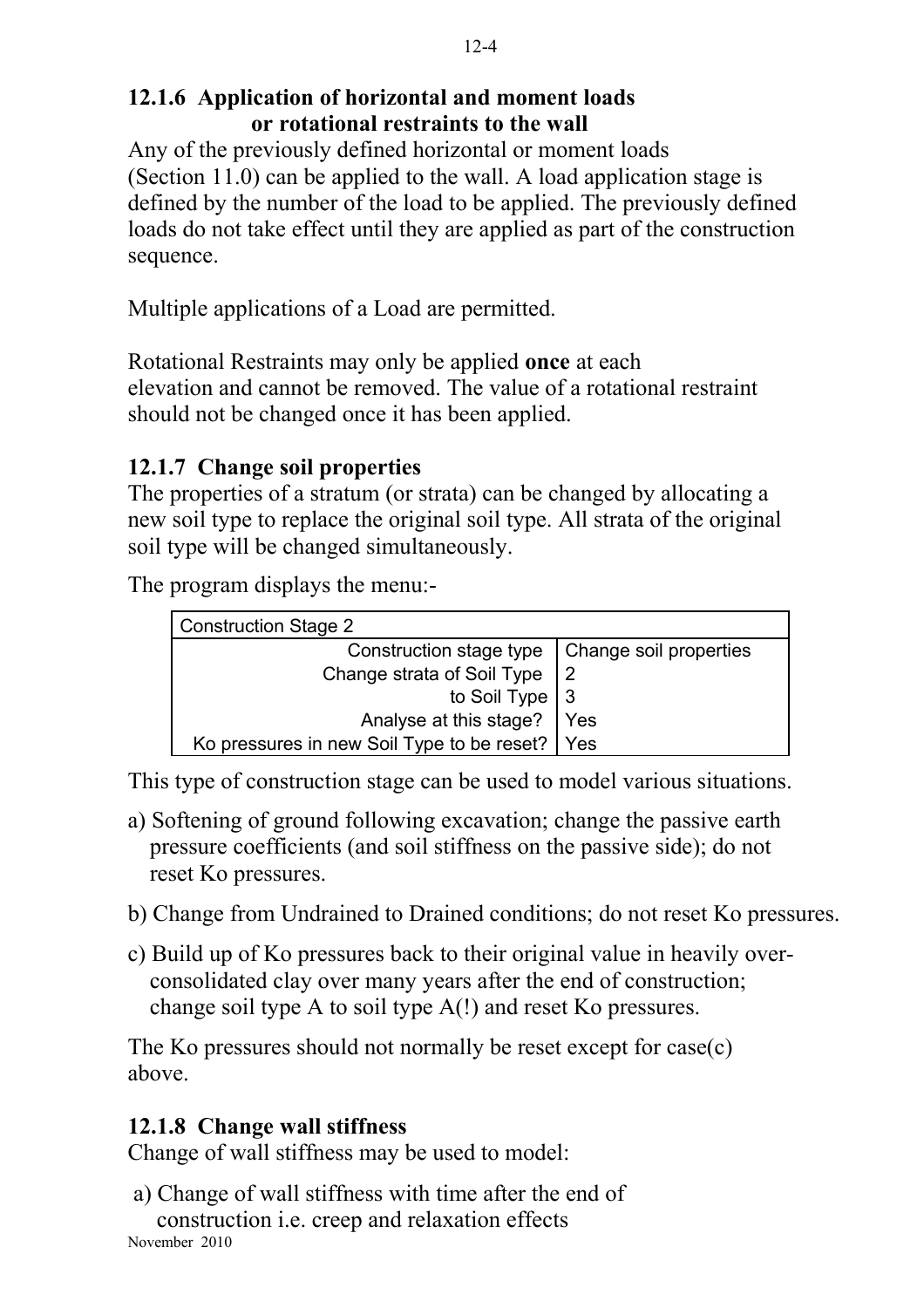- b) Modelling of surcharges which were in place before the wall was installed.
- c) Walls made of more than one material e.g. Concrete piles with a steel H-section embedded in the top of the pile.
- d) Excavation below the toe of the wall.

The parameters defined for this stage are:

- 1. The new EI value of the wall
- 2. Does the new EI value apply to a) the whole wall? or b) part of the wall?
- 3. The upper and lower limits of the section of the wall to which the new EI value applies (if option 2b was selected).
- 4. What adjustments are to be made to wall displacements as a result of applying the new EI value?
	- a) Allow the wall to relax with new modulus values. Choose this option to model Change of wall stiffness with time.
	- b) Reset displacements to zero at this stage. Choose this option to model surcharges which were in place before the wall was installed.
	- c) No adjustments to wall displacements. Choose this option to model Walls made of more than one material.

## **12.1.8a Change of wall stiffness with time**

CIRIA Publication C580 recommends that the flexural stiffness of reinforced concrete walls should be calculated using the appropriate Young's Modulus at each stage. Suggested values are:

- 0.7 x short term uncracked modulus during construction
- 0.5 x short term uncracked modulus for long term behaviour.

Short term uncracked modulus is typically 28,000 MPa

To comply with this recommendation you should set the Young's modulus initially to 19,600 MPa and define a Change of wall stiffness stage at the end of construction in which EI is redefined based on Young's modulus is 14,000 MPa. The I value is unchanged.

The stiffness change should be applied to the whole wall (unless part of it was already defined as being of a different material) and the Wall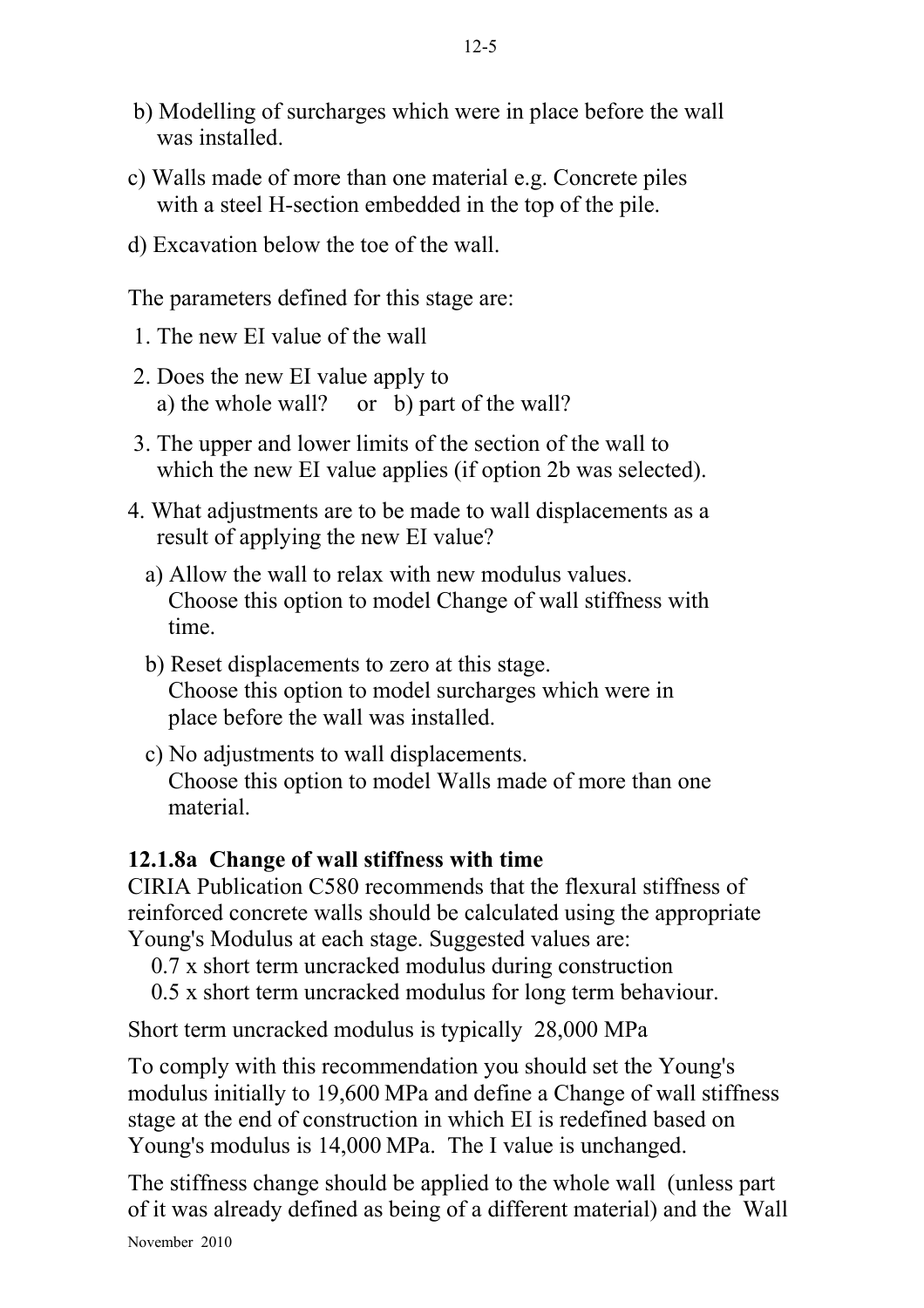displacement option should be selected as *Allow wall to relax with new modulus values*.

#### **12.1.8b Modelling of surcharges which were in place before the wall was installed.**

- 1. Specify the actual wall stiffness in the Wall Properties (see Section 8.3).
- 2. Define Construction Stage 1 as:- Change wall stiffness (EI) to a small value e.g.  $10^{-5}$  kN.m<sup>2</sup>/mrun (or whatever units you are working in).

3. Define Construction Stage 2, 3 etc as surcharge stages to model preconstruction surcharges.

4. Define Construction Stage 4 as:-

 Change wall stiffness (EI) back to its value given in the Wall Properties - the program will prompt you with the value previously entered.

Select "Reset displacements to zero" at this stage.

The surcharges imposed in stages 2, 3 etc.. will cause some displacements but negligible moments in the wall because the wall had negligible stiffness. If "Reset displacements to zero" is selected, as suggested above, the initial displacements up to this stage will be ignored and the final result will represent the nett displacements due to subsequent excavation etc...

# **12.1.8c Walls made of more than one material**

If your wall is composed of more than one material you model it as follows:

- 1) Under Wall properties enter the E and I values of the major part of the wall.
- 2) At stage 1 define a Change wall stiffness stage for that part of the wall which has different properties.
- 3) The Wall displacement option should be selected as *No adjustments to wall displacements*.

In the results for each stage the table of shear forces and bending moments contains an extra column showing the EI value at each elevation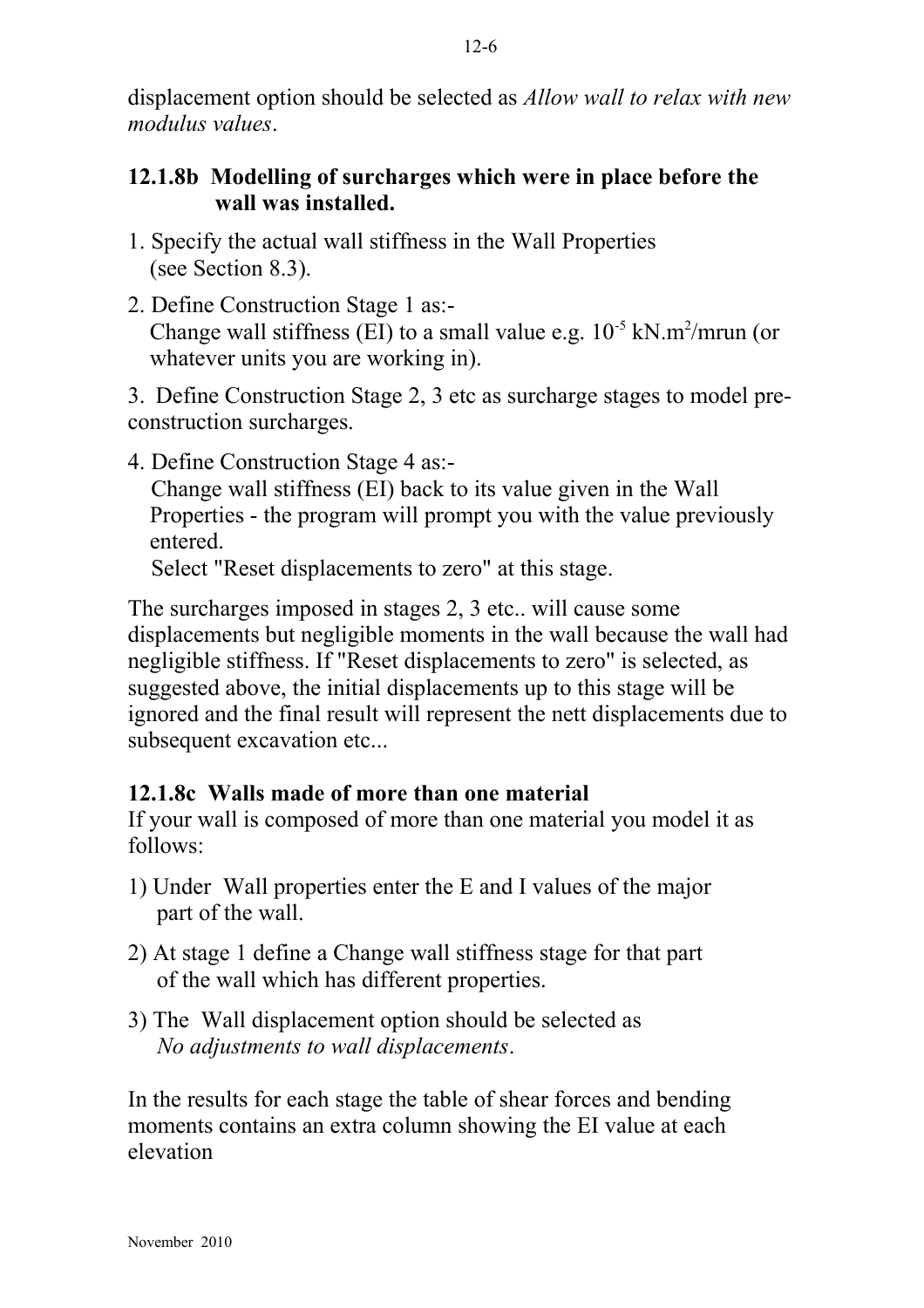## **12.1.8d Excavation below the toe of the wall**

It is not normally permitted to excavate below the toe of the wall. However you can overcome this restriction by specifying a toe level deeper than the true toe elevation and then changing the EI value of that extra bit of wall to a negligible value. The toe level used for calculating factors of safety will be adjusted automatically by the program to reflect the real behaviour of the wall. The adjusted value is shown in the printed output with a note of explanation.

## **12.1.9 Seismic loading**

Use this construction stage to model seismic accelerations, vertical and/or horizontal. Data files DEMO8.DAT and DEMO9.DAT illustrate the use of the seismic loading facility.

The Wedge Stability option (Section 13.3.6) must be selected for both active and passive pressures when using the Seismic Loading construction stage.

## **Parameters associated with a seismic loading stage**

#### **1. Horizontal earthquake factor, ah/g**

This is the Horizontal ground acceleration expressed as a proportion of 'g', the acceleration due to gravity. It is dimensionless. A positive value of Horizontal acceleration increases active limit pressures and decreases passive limit pressures. Values in the range 0.02 to 0.15 are typical.

The values entered in the data must take account of the following factors:

Regional seismicity Return period of the design earthquake Local soil conditions Category of structure Serviceability and Ultimate limit state criteria

#### **2. Vertical earthquake factor, av/g**

This is the Vertical ground acceleration expressed as a proportion of 'g', the acceleration due to gravity. It is dimensionless.

A positive value of Vertical acceleration increases both active and passive limit pressures. Values in the range 0.02 to 0.15 are typical.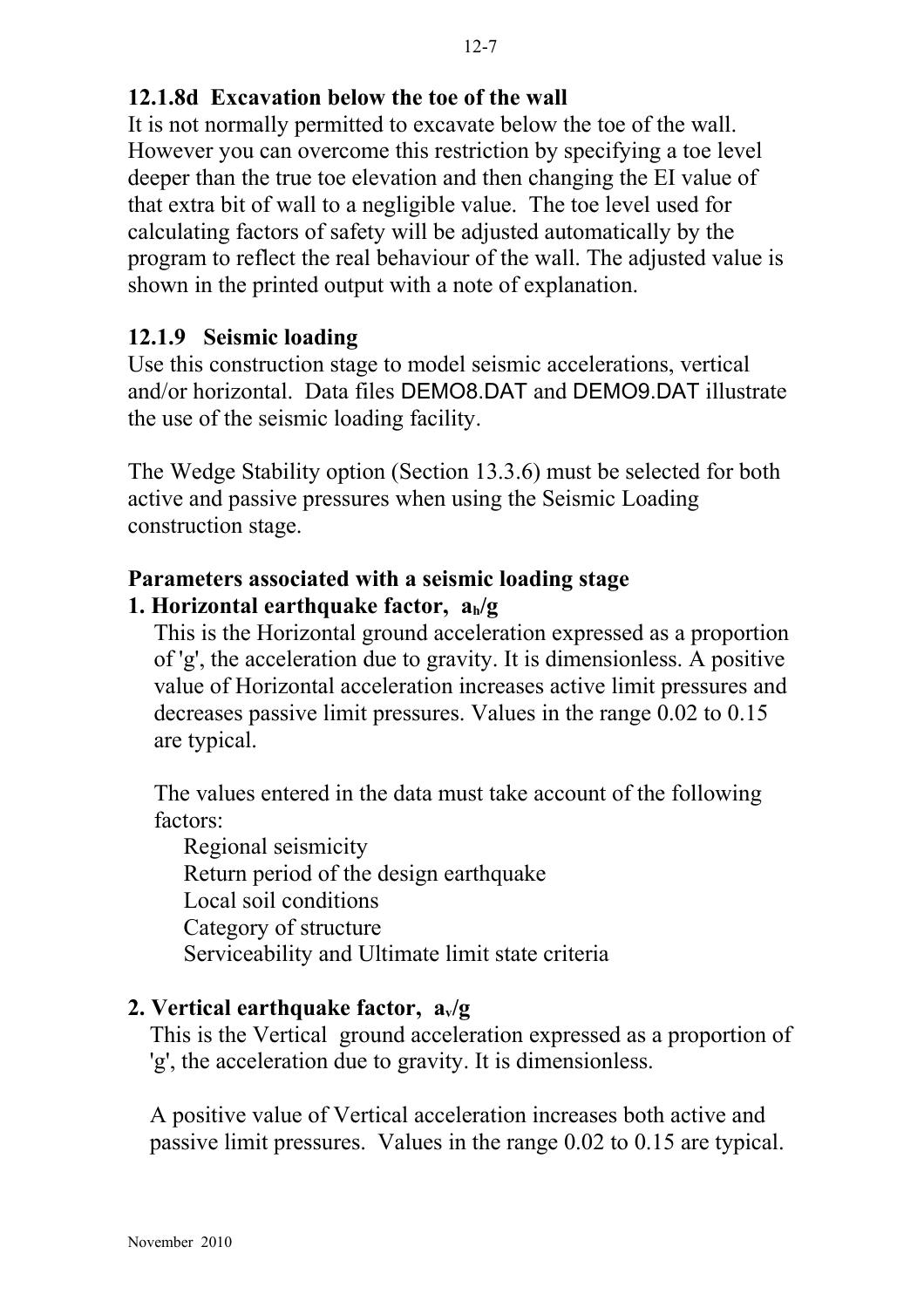**3. Line of action of quasi-static seismic component of limiting active earth pressure**

The line of action of the additional active seismic force due to the retained soil may act higher than the 1/3 point usually associated with static Coulomb pressures. This parameter allows you specify the elevation of the line of action as a proportion of the retained height. A maximum value of 0.66 is possible but values of 0.60 are typical in practice.

## **4. Seismic loading model**

Two alternative models are available:

# **Quasi-static loading**

Active and passive limit pressures are modified according to the specified acceleration. This model is suitable for flexible cantilever walls where it is possible to mobilise the fully active condition. The values of limiting earth pressure are calculated using the Wedge Stability option and not by a modified Coulomb formula.

# **Quasi-static and Pseudo-dynamic loading**

In addition to the adjustment of active and passive limit pressures, Seismic loads are applied directly to the wall. This pseudo-dynamic loading is important when modelling medium and stiff walls and walls with stiff props. The modelling of pseudo-dynamic requires two additional parameters, Dynamic thrust factor and the Line of action of the dynamic thrust.

# **5. Dynamic thrust factor**

The pseudo-dynamic thrust due to the retained soil is calculated as

 $\gamma H^2 \cdot (a_h/g) \cdot F_p$  where  $F_p$  is the Dynamic thrust factor

A value of about 1.0 is typical.

# **6. Line of action of pseudo-dynamic thrust**

The line of action of the pseudo-dynamic thrust may act higher than the 1/3 point usually associated with static Coulomb pressures. This parameter allows you specify the elevation of the line of action as a proportion of the retained height. A maximum value of 0.66 is possible but a value of 0.55 is typical in practice.

This information is taken from Geotechnical Earthquake Engineering by Steven L.Kramer (1996) who quotes the work of J.Wood (1973). See Appendix Q for further details of the seismic calculation as implemented in WALLAP.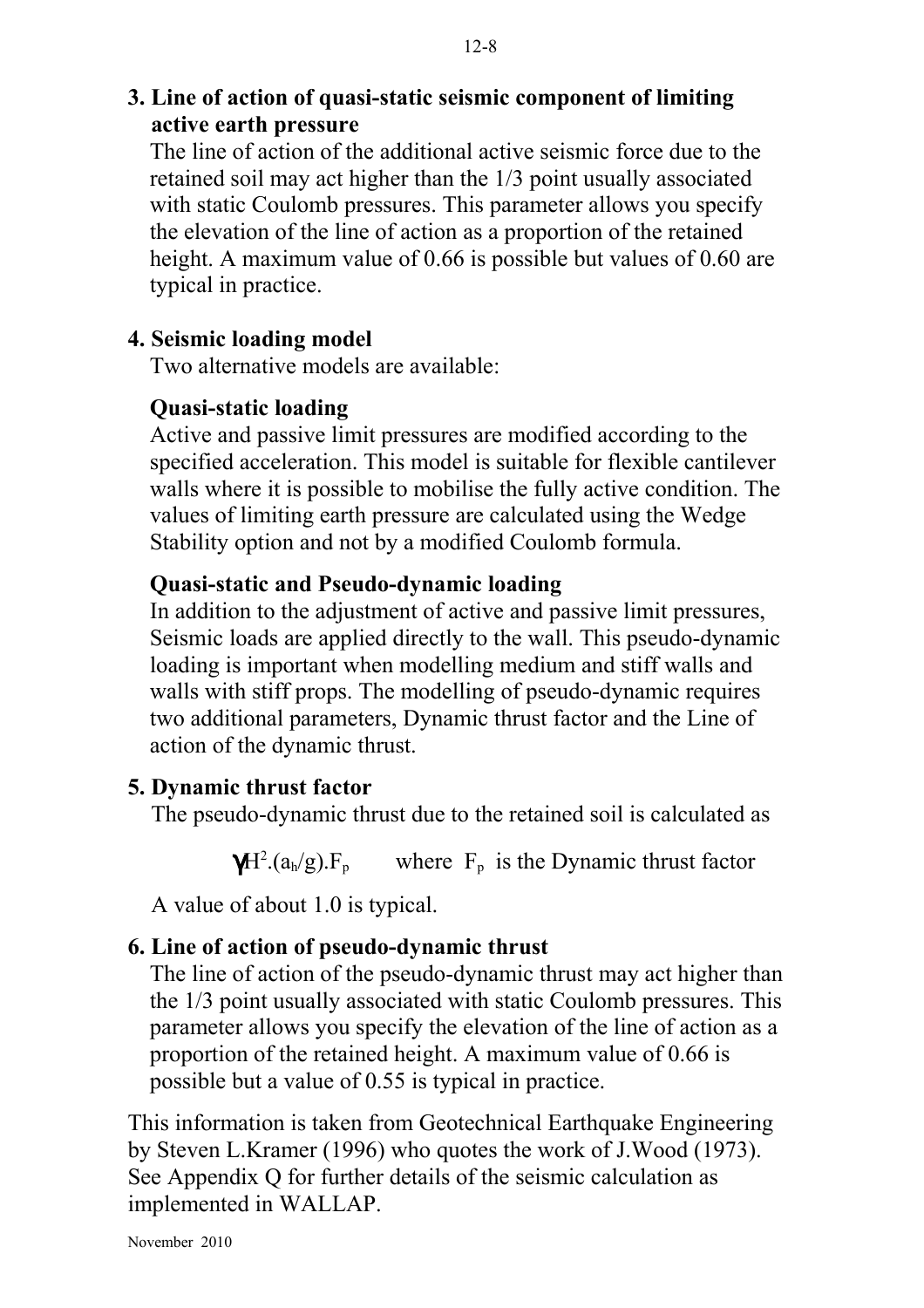#### **Water pressure**

The above parameters relate to dry or impermeable soil where any water present does not move relative to the soil. For additional advice on the modelling of dynamic pore pressures and the dynamic effects of free water please refer to Appendix Q.

## **Cyclic loading**

WALLAP may be used to examine the effects of cyclic loading. You can specify successive seismic loading stages with positive and negative horizontal accelerations. In most cases there will be little further movement or increase in wall pressure after 2 cycles of loading.

## **The effect of seismic loading in subsequent construction stages.**

Unlike other forces (surcharges etc..) applied in the construction sequence, earthquake accelerations do not persist in the subsequent construction stages. However, wall pressures generated during a seismic loading stage will not necessarily return to their pre-quake values. A certain amount of strut force may also get "locked in".

# **12.1.10 "Analyse at this stage?" option**

Each construction stage is normally regarded as a discrete activity which is completed before the next stage begins. Therefore the program re-establishes equilibrium after each stage. Certain activities such as Water pressure change, Surcharge application and Soil type changes may form part of a group of events or activities which are to be regarded as occurring simultaneously.

The "Analyse at this stage?" option permits the suppression of analysis at certain stages until the group of events is complete. The use of this option is described under the particular construction stages.

There are certain points in the construction sequence where this option is inappropriate, namely:-

• The first and last stages - these are always analysed.

• The stage before the installation of an unstressed strut (unless this stage is itself the installation of an unstressed strut) - this is always analysed.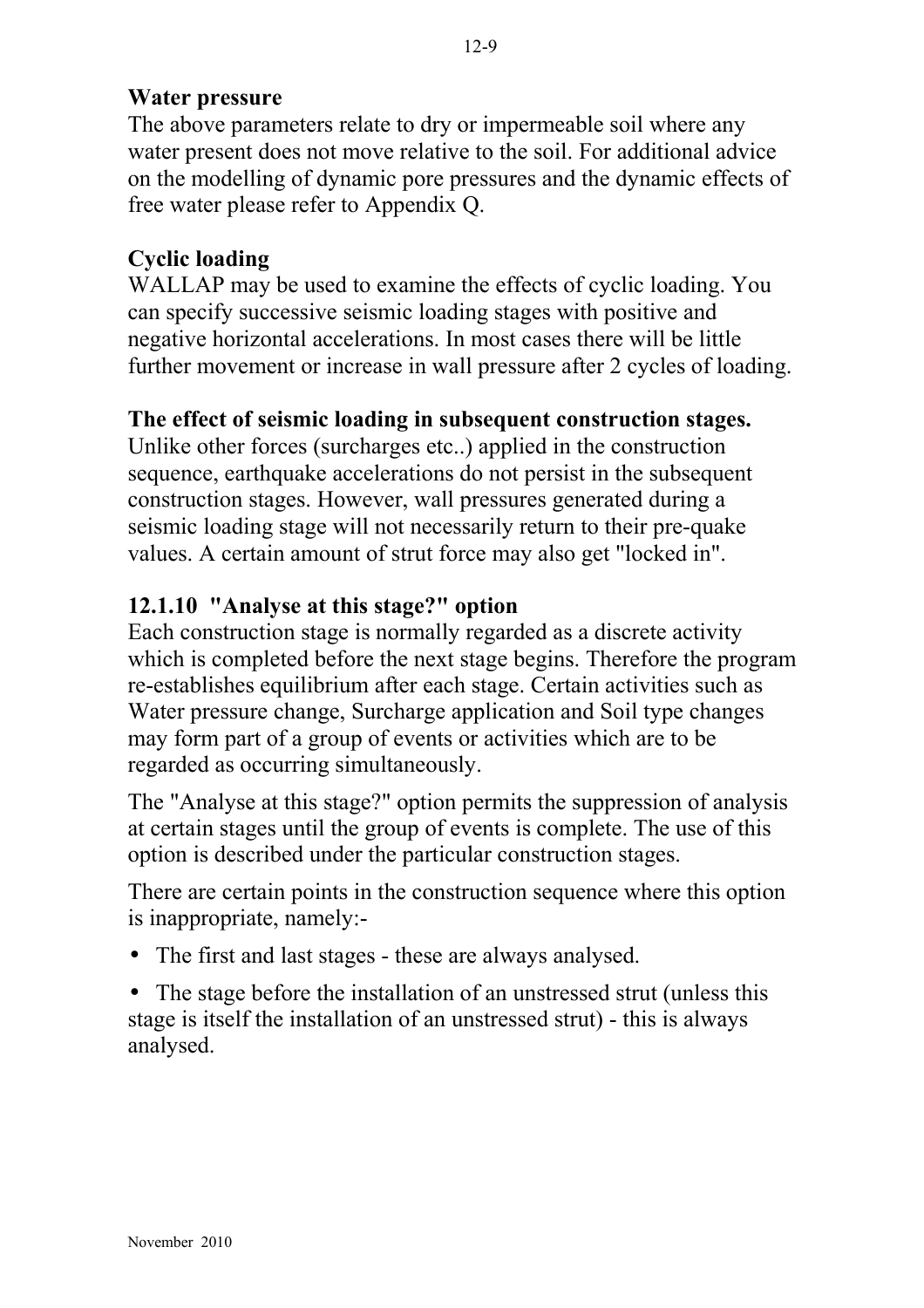#### **12.2 DATA ENTRY and EDITING 12.2.1 Define a new Construction Stage**

| <b>Construction Stages</b> |                                                 |  |  |  |
|----------------------------|-------------------------------------------------|--|--|--|
| Construction<br>stage no.  | Stage description                               |  |  |  |
|                            | Apply surcharge no.1 at elevation 11.00         |  |  |  |
| 2                          | Apply surcharge no.2 at elevation 9.50          |  |  |  |
| 3                          | Install strut or anchor no.1 at elevation 10.00 |  |  |  |
|                            | Apply water pressure profile no.1               |  |  |  |
| 5                          | Excavate to elevation 6.00 on PASSIVE side      |  |  |  |

At the Construction Stage edit menu move the cursor to the position of the new Construction Stage and

 Type **Ctrl+N**, or Click **Edit|New** on the main menu, or Right Click and select **Insert at cursor** from the popup menu

You are requested to confirm the position of the new stage in the construction sequence:



Now select the type of construction stage from the dropdown menu:-

- Fill on Active side of wall
- Excavate on Active side of wall
- Fill on Passive side of wall
- Excavate on Passive side of wall
- Change the Water Pressures
- Install or remove a Strut
- Apply or remove a Surcharge
- Apply a Load / Restraint to the wall
- Change Soil Properties
- Change Wall Stiffness
- Seismic loading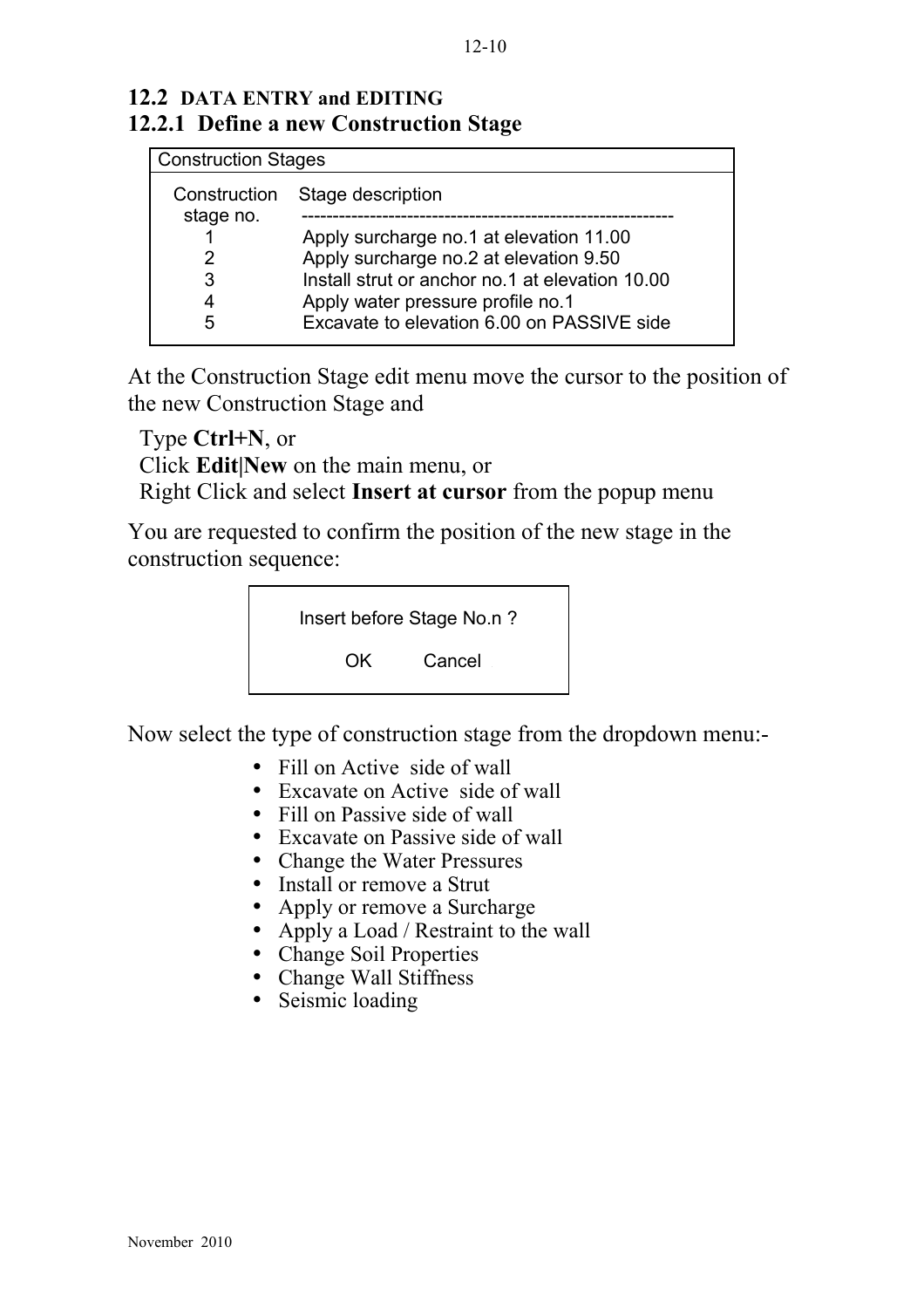| <b>Stage type</b>      | <b>Information required</b>                                                                                                                                            |
|------------------------|------------------------------------------------------------------------------------------------------------------------------------------------------------------------|
| Excavation             | <b>Excavation</b> level<br>Berm dimensions (optional)                                                                                                                  |
| Filling                | Fill level<br>Soil type of fill material                                                                                                                               |
| Change water pressures | Water pressure profile number<br>Analyse at this stage (Yes or No)                                                                                                     |
| <b>Struts</b>          | Strut number<br><b>Install or Remove</b>                                                                                                                               |
| Surcharges             | Surcharge number<br>Apply or remove<br>Analyse at this stage (Yes or No)                                                                                               |
| Loads / Restraints     | Load/Restraint number                                                                                                                                                  |
| Change soil properties | Old and New soil types<br>K <sub>o</sub> pressures to be reset (Yes or No)<br>Analyse at this stage (Yes or No)                                                        |
| Change wall stiffness  | New wall stiffness, EI<br>Whole or part of the wall to be changed?<br>Elevations of the changed part<br>Action on displacements                                        |
| Seismic loading        | Horizontal and vertical accelerations<br>Line of action of seismic force<br>Seismic model (quasi-static / pseudo-dynamic)<br>Pseudo-dynamic load parameters (optional) |

The information required for each type of stage is different:

To copy data from an existing construction stage, use the WALLAP clipboard as described in Section 3.9.3.

## **12.2.2 Edit Construction Stages**

Double click or press **Enter** to select the stage to be edited. The Construction Stage edit menu varies according to the type of stage. A typical menu is:

| Construction Stage 2                         |                                                       |
|----------------------------------------------|-------------------------------------------------------|
|                                              | Construction stage type   Apply or remove a Surcharge |
| Surcharge No                                 | $\vert$ 2                                             |
| Surcharge to be Applied or Removed   Applied |                                                       |
| Analyse at this stage?   Yes                 |                                                       |

Select an item and enter a new value.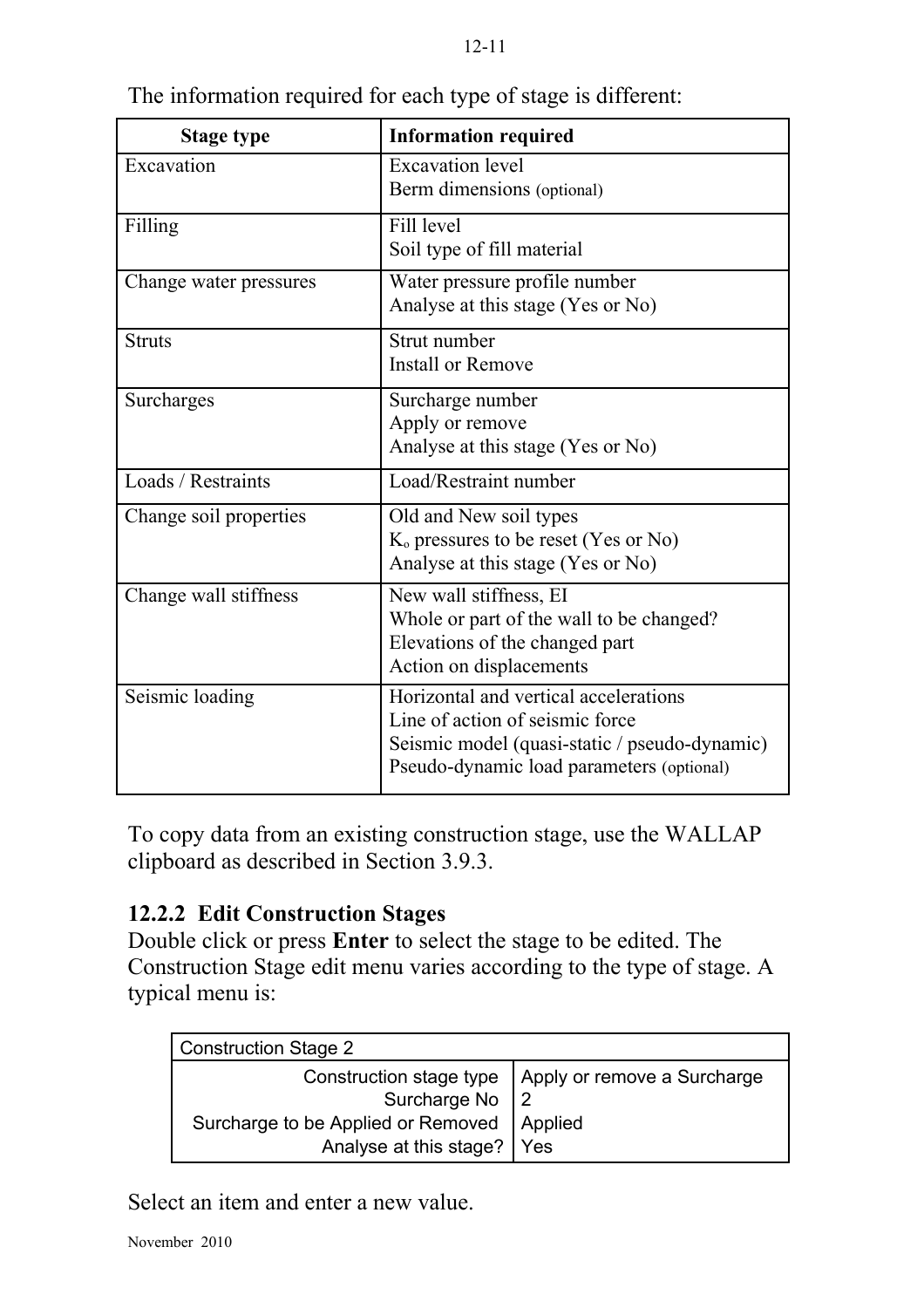# **13.0 FACTORS OF SAFETY and ANALYSIS OPTIONS**

## **13.1 TYPE OF STRUCTURE - RETAINING WALL or SINGLE PILE** WALLAP is applicable to both walls and single piles. See Section 8.1 for details.

## **13.2 TYPES OF ANALYSIS - FOS and BENDING MOMENT ANALYSIS**

WALLAP carries out two quite separate types of analysis within the one program:-

• **Factor of Safety** calculation for determining overall stability of a wall with one prop or no prop (cantilever). There is a choice of methods of calculation. The FoS calculation is a Limit Equilibrium Analysis

• **Bending Moment, Displacement and Strut Force** calculation. This is an elastic-plastic analysis using Subgrade Reaction or Finite Element methods to examine soil-structure interaction.

## **13.3 STABILITY ANALYSIS**

The stability analysis considers potential failure mechanisms.

For a cantilever wall the potential mechanism is forward rotation of the top of the wall. For walls with a single strut or anchor the potential mechanism is forward rotation of the toe of the wall about the prop.

The result of a stability analysis is a "factor of safety"; this is the factor by which disturbing forces exceed restoring forces. The stability analysis considers only the limiting values of wall pressures i.e. active and passive limits.

# **Toe Elevation and Factor of Safety**

The main purpose of the Factor of Safety calculation is to establish that the Toe Elevation is sufficiently deep to achieve an adequate factor of safety. To assist you in the design process, the program does two calculations

- a) Calculation of Factor of Safety for the given Toe Elevation (as specified in the Wall Properties)
- b) Calculation of required Toe Elevation for a given Factor of Safety,  $F_p$  (as specified in Section 13.3.2).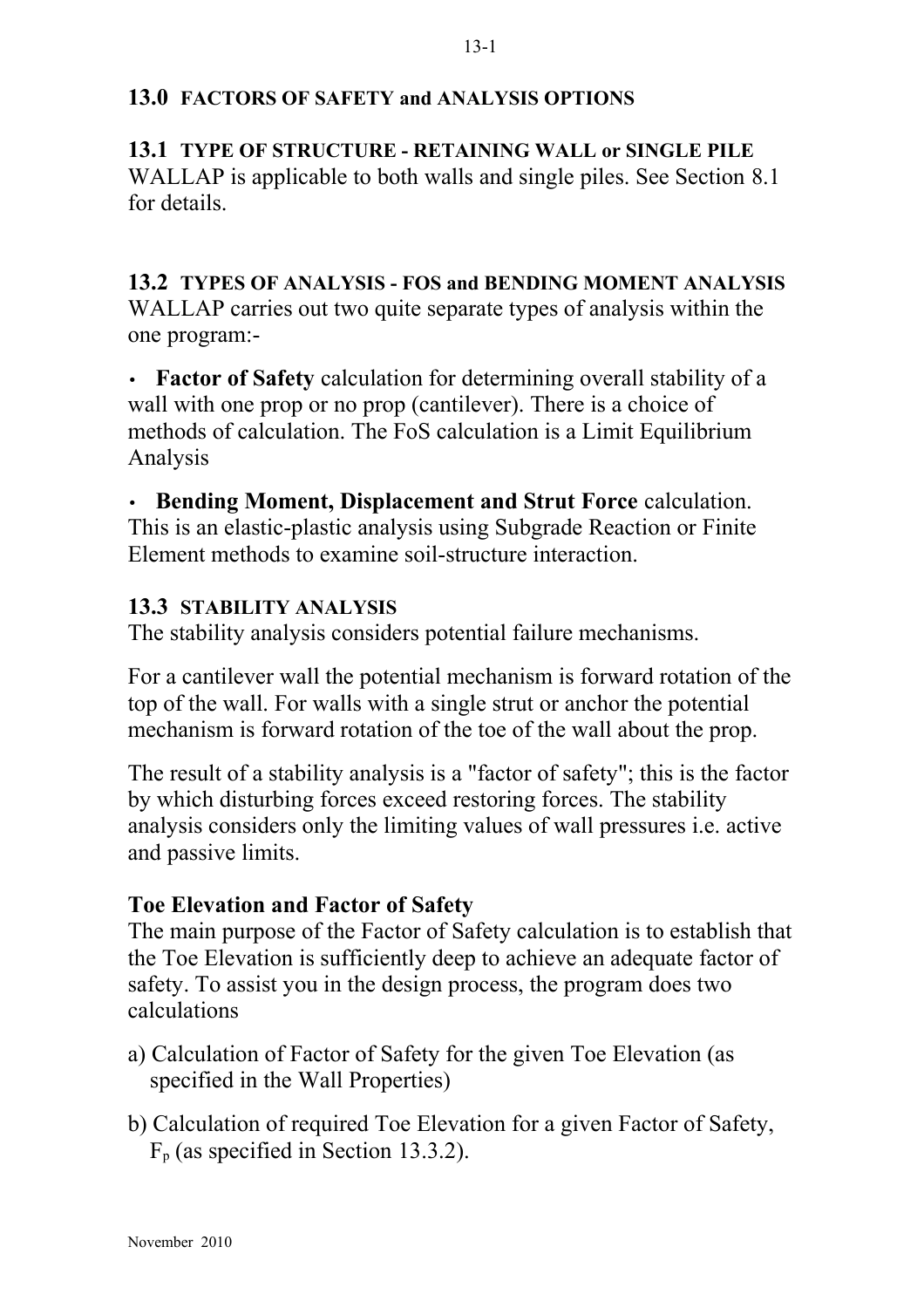## **Limitations**

The stability analysis is not carried out when the tendency to failure is from "right" to "left". If you want to calculate the Factor of Safety under these conditions you would have to reverse the data (see Section 13.3.7). The bending moment and displacement analysis is not affected unless you have struts which go slack.

There is no stability analysis at stages where there is more than one prop. There is no simple method of calculating Factors of Safety for multi-propped walls without making arbitrary assumptions about the distribution of prop forces. The Bending Moment and Displacement analysis provides all necessary results for multi-propped walls.

Initial stresses and elastic parameters (i.e.  $K_0$  pressures, soil modulus, Poisson's ratio, strut stiffness and strut pre-stress) do not enter into the factor of safety calculation.

The stability analysis takes no account of the construction sequence i.e. dewatering followed by excavation will give the same final Factor of Safety as excavation followed by dewatering. Only the current condition is analysed.

## **13.3.1 Factor of Safety - Method of Calculation**

There is a choice of methods for calculating the Factor of Safety:-

- Civil Engineering Code of Practice No.2 (1951)
- BSC Piling Handbook
- Burland-Potts method
- Strength Factor method

Method (c) is described by Burland et al. (1981) and also in CIRIA Report No.104 (1984).

Method (d) is the method prescribed by CIRIA Publication C580 and Eurocode7 and is the most rational and consistent method available.

All the methods are based on an assumed failure mechanism in which the wall rotates, causing the fully active condition to be mobilised on the active side of the wall and the fully passive condition on the passive side.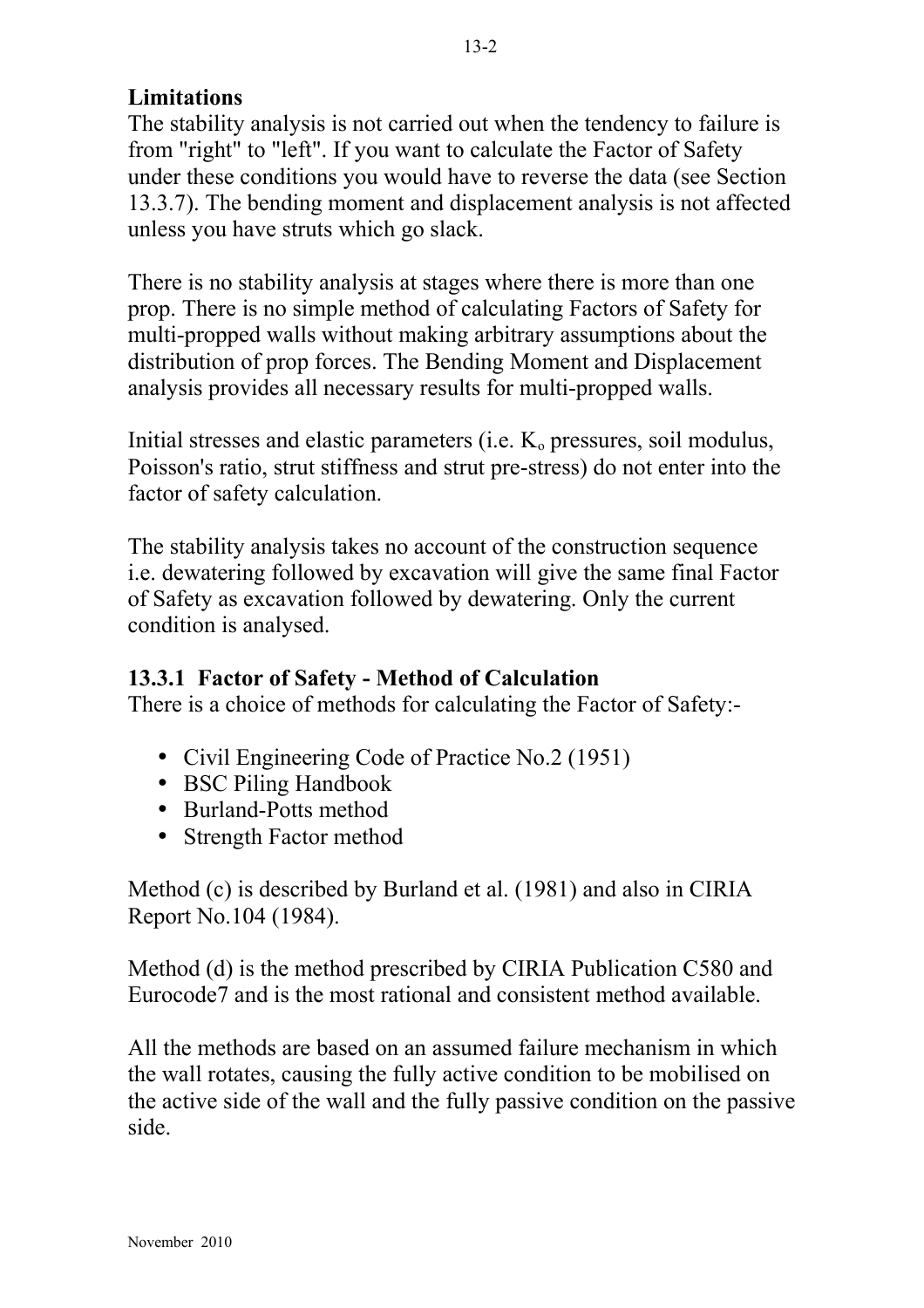In methods (a) (b) and (c) the "Factor of Safety" is the factor by which the "Nett Available" passive pressures must be reduced in order to bring about this failure mechanism. The definition of "Nett Available" passive pressures is different for each method.

In method (d) the "Factor of Safety" is the factor by which the soil strengths (c and tanφ) must be reduced in order to bring about failure.

The resulting pressure distributions are hypothetical and it is for this reason that these methods are only to be used for calculating Factors of Safety and not for bending moments or displacements.

The methods are compared and discussed briefly in BS8002(1994) Annex B.

#### **CP2 method of calculating Factor of Safety**

Details of the calculation and recommended factors of safety for design to be used with this method are given in:

Civil Engineering Code of Practice No.2 (1951) Earth Retaining Structures. Institution of Structural Engineers.

#### **BSC Piling Handbook method of calculating Factor of Safety**

Details of the calculation and recommended factors of safety for design to be used with this method are given in:

BSC Piling Handbook. 4th edition. British Steel Corporation (1984)

#### **Burland-Potts method of calculating Factor of Safety**

Details of the calculation and recommended factors of safety for design to be used with this method are given in:

Burland, J.B., D.M.Potts and N.M.Walsh (1981) The overall stability of free and propped embedded cantilever retaining walls. Ground Engineering, July 1981

#### **Strength Factor method for calculating Factor of Safety**

This method differs from all the above methods in that it does not rely on arbitrary definitions of nett active and nett passive pressures. The FoS is defined directly in terms of soil strength i.e. the factor by which all values of cohesion and tanφ must be reduced to bring about a state of limiting equilibrium (failure).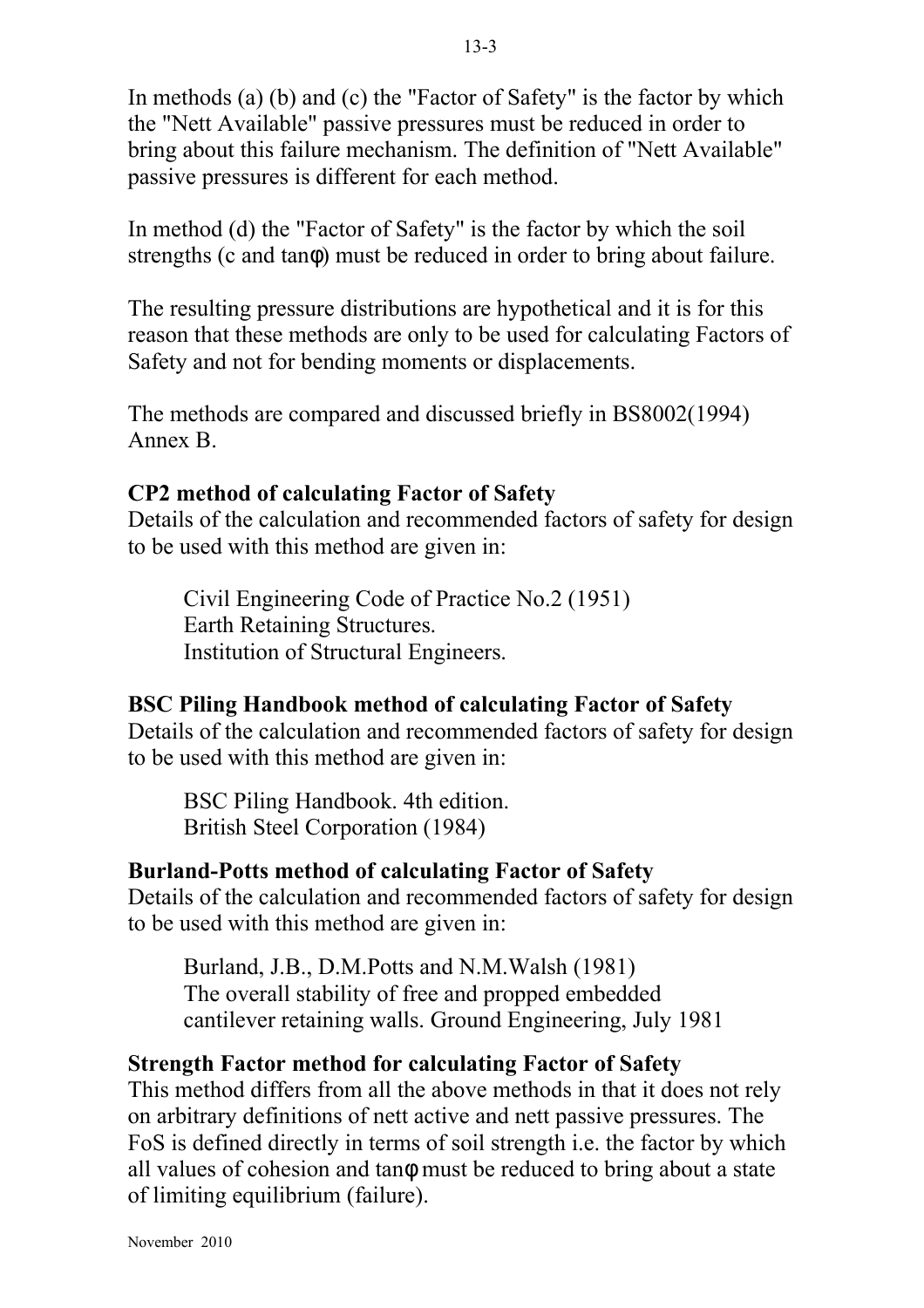The Strength Factor method gives consistent results for all types of soil strata including soft clays.

## **Wall friction and adhesion**

When using the Strength Factor method make sure that the Soil Friction angle and the Wall Friction (Adhesion) factor are consistent with the values of  $K_a$ ,  $K_{ac}$ ,  $K_p$ ,  $K_{pc}$  for each soil type.

Press **F1** when editing  $K_a$  (or  $K_p$ ) to use the online help facility for deriving earth pressure coefficients in terms of Soil Friction angle and Wall Friction (Adhesion) factor for each soil type.

Recommended factors of safety for design to be used with this method are given in CIRIA Publication C580 and Eurocode 7.

## **13.3.2 Factor of Safety for calculating Toe Elevation**

The program assesses stability from two points of view:

- a) Calculate a Factor of Safety for the given Toe Elevation.
- b) Calculate the Toe Elevation for a required Factor of Safety,  $F_p$ , specified by the user.

For calculation (b) you should specify a value of  $F<sub>p</sub>$  which is appropriate to the circumstances (SLS or ULS) and method of calculation as recommended in relevant codes of practice.

From the results of calculation (b) you can obtain the Toe Elevation which will provide the required minimum Factor of Safety at all stages of construction.

#### **13.3.3 Factor of Safety for calculation of tie force**

For single propped walls the program does an additional calculation:

Calculate the Prop Force for a given Factor of Safety,  $F_t$ , specified by the user (usually 1)

A Factor of Safety,  $F_t = 1$ , for calculating the prop force is suggested (in accordance with standard practice) because this usually gives a higher prop force than using  $F_p$ .

The prop force given by this analysis will not necessarily agree with that obtained from the Bending Moment and Displacement calculation. Good agreement may be obtained when wall displacements are sufficient to mobilise the fully active condition. The Bending Moment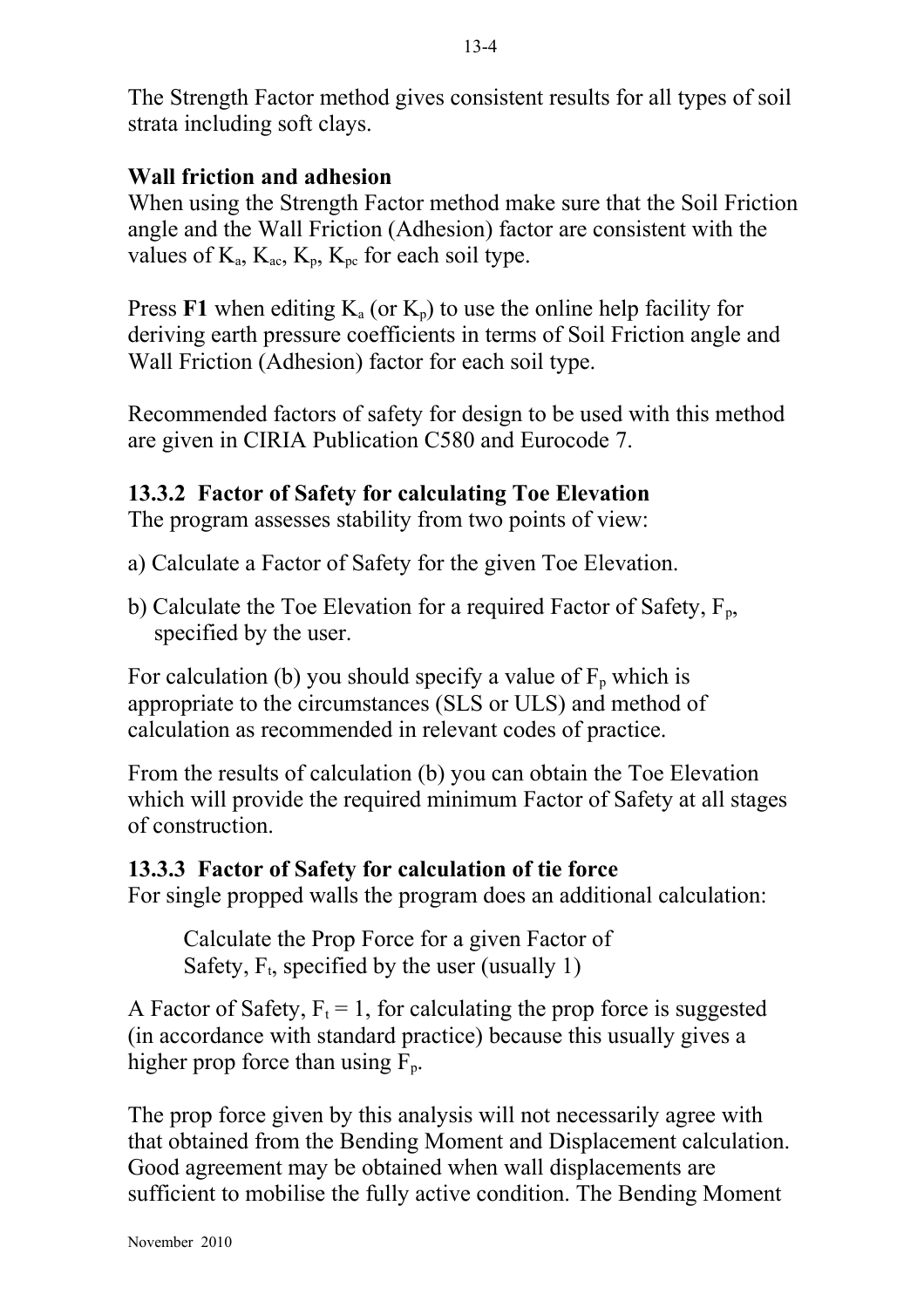and Displacement calculation will produce a higher prop force in the case of a stiff wall with a rigid support. This higher value should be used for design.

## **13.3.4 Minimum Equivalent Fluid Density**

When the theoretical active earth pressure in **undrained** cohesive soil is small or negative, the program will impose a minimum earth pressure calculated from the minimum equivalent fluid density.

This option allows designs to be carried out in accordance with codes of practice (e.g. CIRIA Publication C580, Section 5.5.1) which require retaining walls to be designed for a minimum equivalent fluid density of  $5kN/m^3$  in undrained conditions.

The specified minimum equivalent fluid density is applied by the program to all undrained strata. If a zero value is given no minimum pressure will be assumed.

The printed results are annotated to show which values of active limit pressure have been determined by the minimum equivalent fluid density rule.

## **13.3.5 Maximum Depth of Water-filled Tension Crack**

In some design codes it is assumed that where the theoretical active pressure in **undrained** cohesive soil is less than zero, that the wall will be subjected to full water pressure down to a depth of  $2c_y/\gamma$ . In practice this may be a rather severe assumption where the theoretical depth of tension crack is very great.

The program allows a flexible approach in permitting the user to specify the maximum depth,  $Z_t$ , below (current) ground level to which full water pressure will be taken. The actual depth to which tension cracks develop in practice is rarely greater than 3m or 4m. The action of struts at lower levels limits the possible movement of the wall away from the soil.

A large value of  $Z_t$  will ensure that full water pressure is taken to the full depth of any **theoretical** tension crack (but this may be excessively conservative). A zero value of  $Z_t$  will result in zero water pressure in tension cracks, which may be excessively optimistic.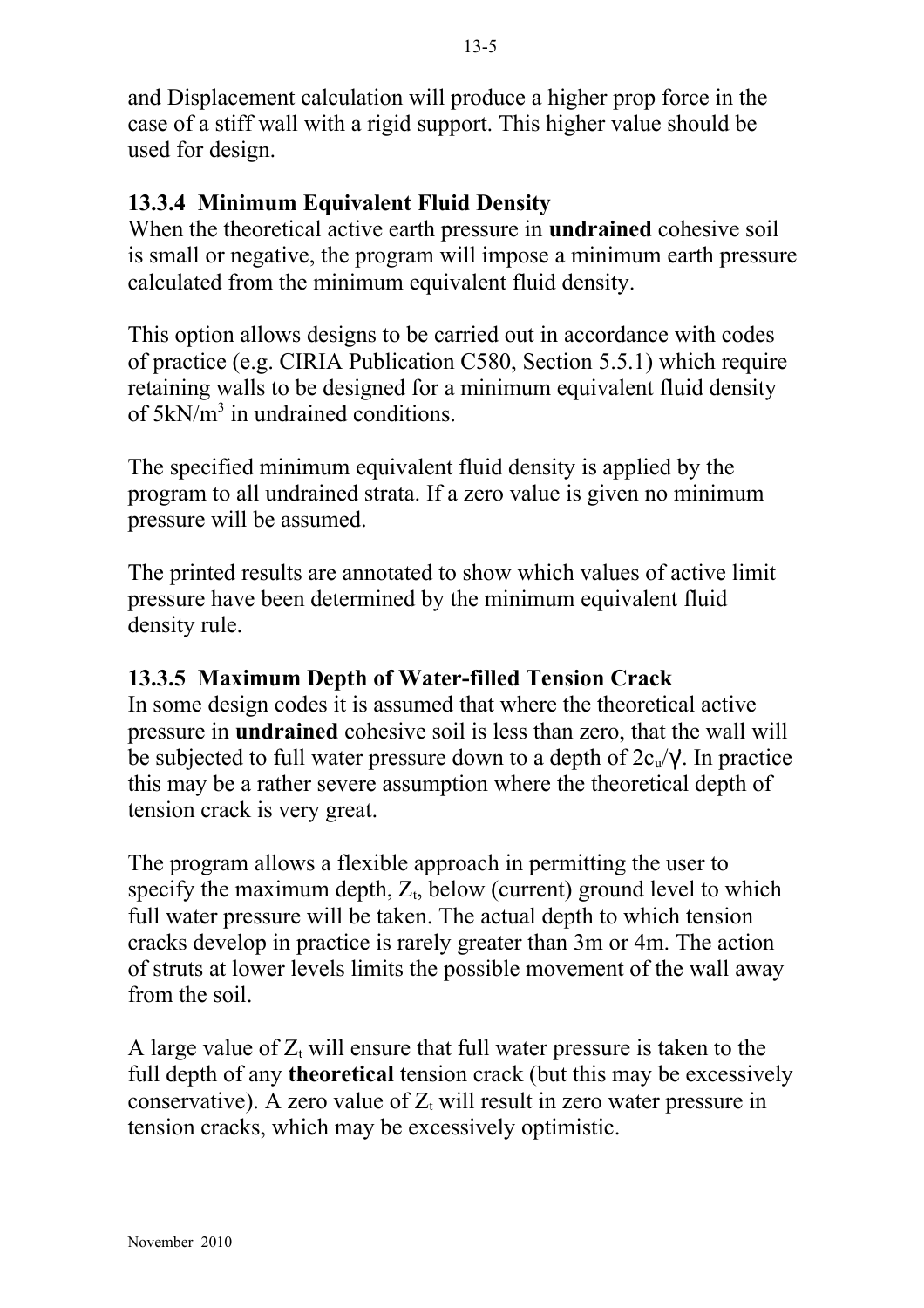The water pressure in a tension crack is calculated with respect to a water table which is the higher of

- a) the specified ground water level,
- or b) the top of the undrained stratum.

This rule is based on the reasonable assumption that the water table defined in a drained stratum overlying an undrained stratum is the highest water level which will occur i.e. it is not automatically assumed that the water table is at ground level. It is up to the user to specify an appropriate water level in any such overlying drained strata.

The specified maximum depth of water filled tension crack is applied by the program to all undrained strata.

# **13.3.6 Calculate active and passive limit pressures by Wedge Stability**

This option causes the program to calculate Active (and/or Passive) Limit Pressures in a more rigorous way than the conventional use of earth pressure coefficients,  $K_a$  and  $K_{ac}$ . (or  $K_p$ ,  $K_{pc}$ ). This option is appropriate for certain cases where the usual assumptions of earth pressure theory are not strictly applicable, such as:

- Sloping backfill with cohesion (for which the usual earth pressure coefficients are not applicable)
- A berm or uneven ground on the active (or passive) side
- Intense surcharges over a limited width
- Ramp surcharges
- Weak soil layers at depth
- Non hydrostatic water pressures
- Seismic loading (earthquakes)

The following points should be noted:

## **Berms**

The existing berm excavation option is perfectly adequate for simple berms on the passive side. The new facility becomes relevant when there are additional passive surcharges or other complicating factors.

## **Soil strength parameters**

The wedge stability analysis makes use of the phi and wall friction parameters defined for each soil type. The values of phi and delta defined in the data (see help screens for  $K_a$  etc...) must be appropriate and "compatible" with the earth pressure coefficients.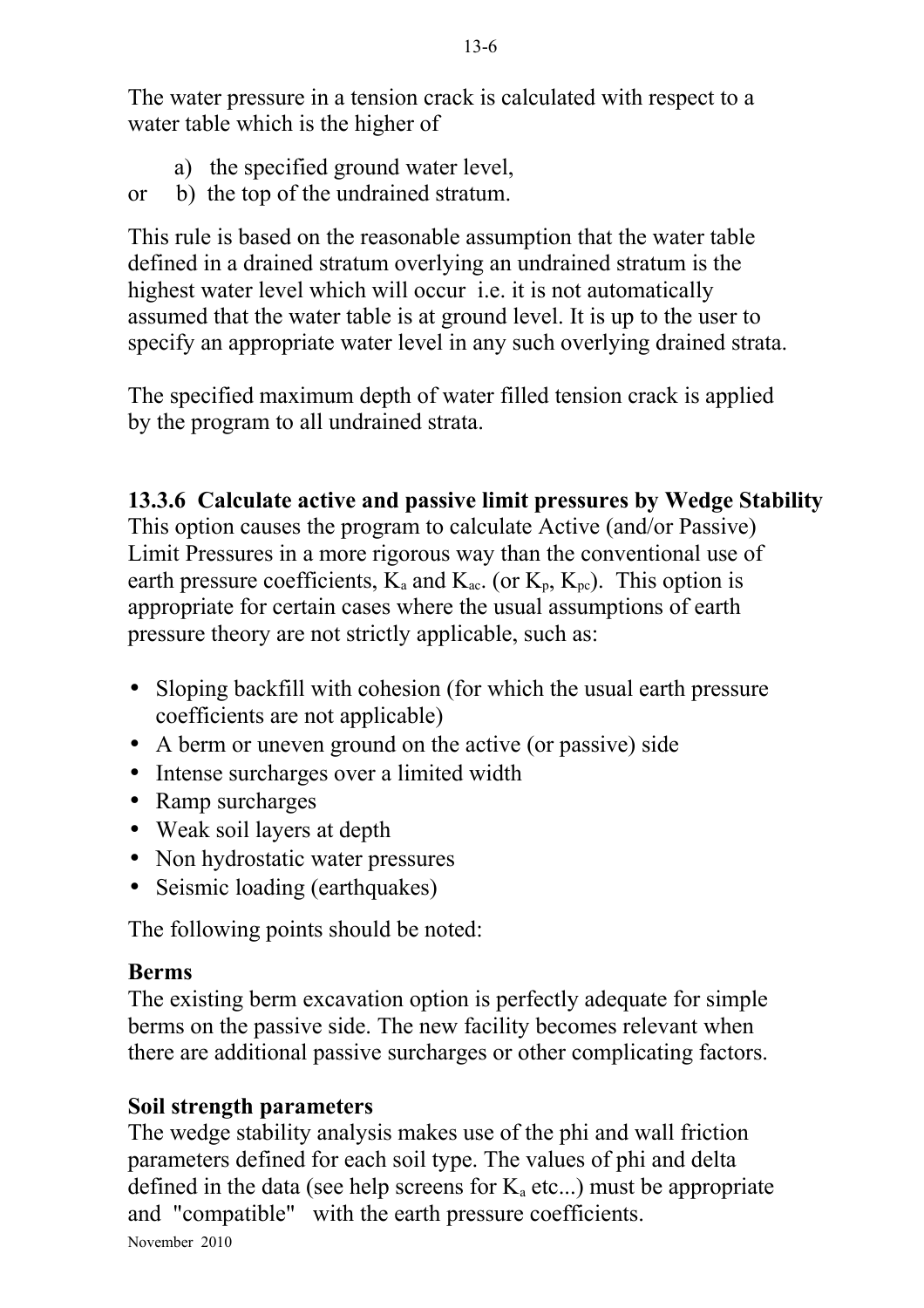The limiting earth pressures calculated by wedge stability include the effects of wall friction (if defined). However please note that the effects of **wall friction** on **passive pressures** is somewhat underestimated and leads to slightly conservative results. Unless there are special circumstances (unusual surcharges or sloping ground) on the **passive side** you are advised to use the wedge stability option mainly for active pressures. This will also save time as the calculation of passive pressures by wedge stability takes longer than active pressures.

## **Tension cracks**

The wedge analysis of cohesive soils ignores any part of the wedge (shaded area below) which lies up hill of a potential tension crack (as estimated from the cohesion of the soil).



Nevertheless the results of wedge analyses cannot be expected to give identical results to the traditional methods of calculating earth pressures for cohesive soils. Limited tests done so far indicate that wedge analyses give slightly (but not significantly) lower earth pressures which can be used with confidence.

# **Sloping ground**

Do not introduce values of β (backfill angle) into the calculation of  $K_a$ or  $K_p$  for sloping ground. Sloping ground is modelled by the use of surcharges or berms. All β angles must be zero.

## **Surcharges**

Surcharges (at ground level) which represent soil masses have an additional parameter - the Equivalent Soil Type (see Section 10.1.6) which associates the surcharge with the appropriate soil properties (density, cohesion, friction) so that the wedge analysis takes full account of the properties of the sloping ground. Surcharges which represent structural loads should be give the Equivalent Soil Type  $= 0$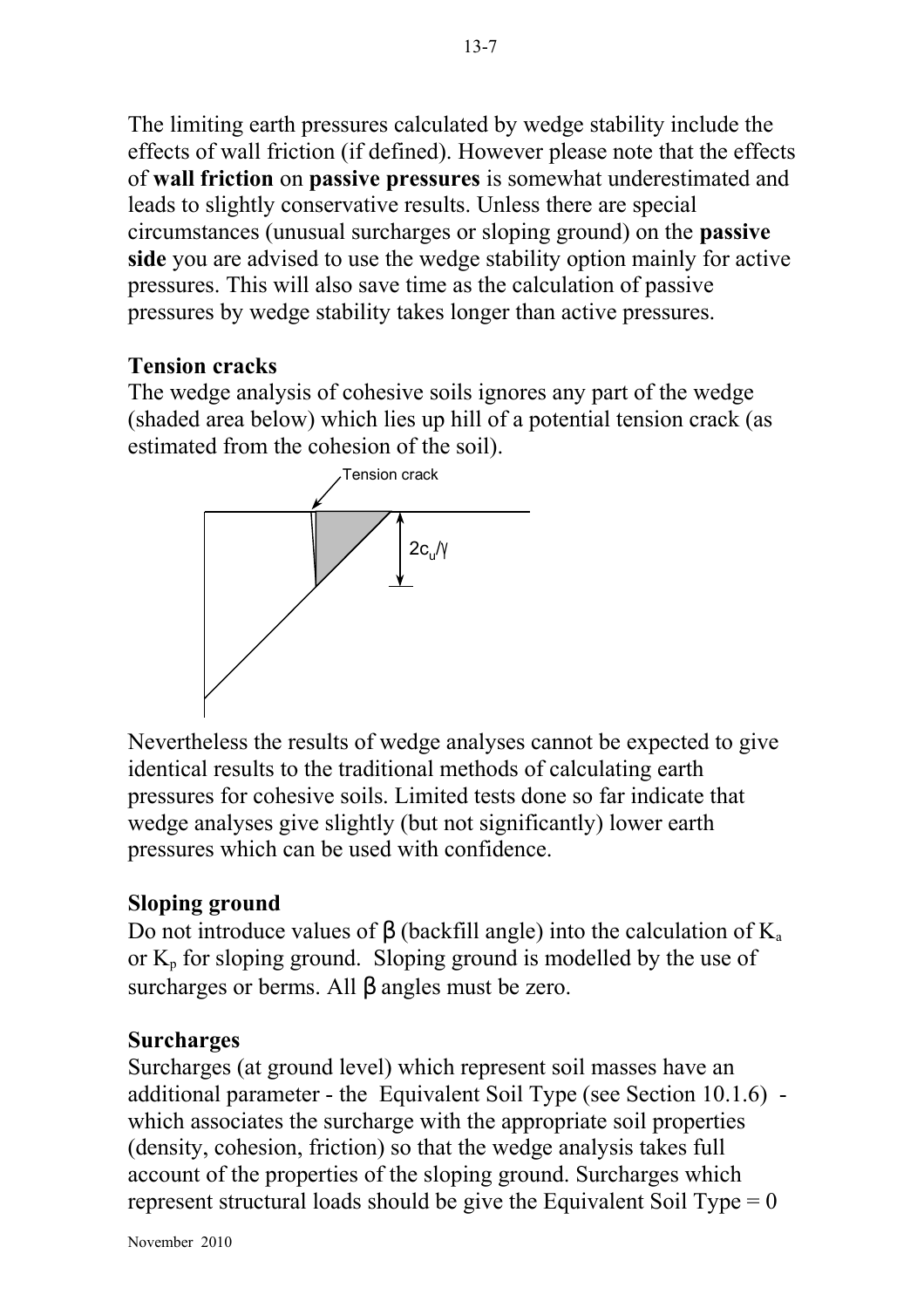The Wedge Stability Analysis is strictly 2-dimensional and takes no account of the length of the surcharge (parallel the wall). The effect of very short surcharges may be over-estimated. A warning message is issued if the error is likely to be significant.

# **Factor of Safety calculations**

All the usual methods of calculating Factors of Safety can be used in conjunction with this Wedge Stability option but please note that the Strength Factor method will take significantly longer because of the repeated calculation of limiting earth pressures each time the strengths are factored by a different value.

# **Efficiency of the Wedge Analysis**

Certain data choices will significantly increase the time taken for the wedge analysis. They are :

- Use of the Strength Factor method for FoS calculations,
- Wall friction
- Passive limits by wedge analysis.

# **Checking**

You are advised to carry out some parallel calculations, with and without the wedge stability option as a check on the wedge analysis. Dramatic differences between results should be regarded with suspicion.

The wedge analysis is carried internally within Wallap using a module of the Geosolve Slope program. Here follows a typical result for one wedge, showing how the presence of an intense surcharge results in a critical active wedge which is not the simple wedge assumed by Coulomb. A tabulated summary of the wedge calculations is given in the "Messages" panel on the Results page. You do not normally have access to the temporary slope stability analysis files generated by WALLAP<sub>.</sub>

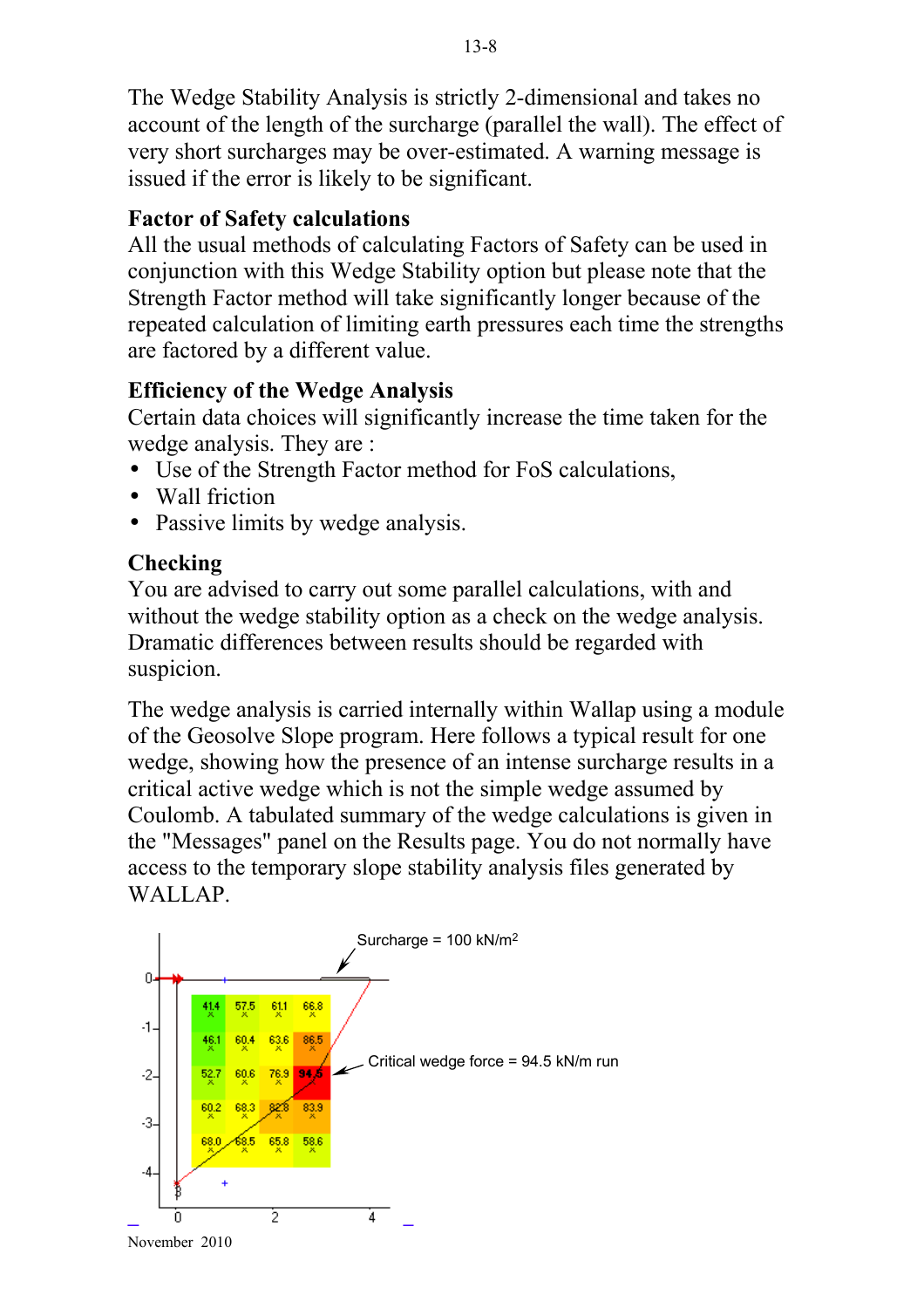**13.3.7 Reverse the data for walls tending to move from right to left** WALLAP only calculates factors of safety for conditions where the active side is on the left and the passive side on the right. Where the direction of movement of the wall alternates during construction you will have to do separate analyses to obtain factors of safety for all stages.

When the wall is tending to move from right to left, the program may print the message:-

Conditions not suitable for factor of safety calculation or Wall tending to move from right to left

You will also see the message

 Note: To obtain a Factor of Safety for the case of wall failing from right to left you should reverse the data (Ctrl+K) and re-analyse.

You should save your current data before making the reversal. Then from the Main menu select Edit | Reverse Coordinates or type **Ctrl+K.** The data set will be renamed, adding "**\_Rev**" to the filename. Full symmetrical reversal of the data can only be made if either

a) there are no struts

or

b) all struts are defined as able to take tension.

If this is not the case you will be prompted with the question

There are some "No Tension" struts; do you want to Allow tension Remove Cancel Help

The options are explained as follows:

**Allow tension** All "No Tension" struts are converted to struts which can take tension.

**Remove** All stages in which a "No Tension" strut is installed or removed are modified to a neutral activity (changing soil type 1 to soil type 1). The strut definitions are left unchanged but the struts do not get installed. There will be warnings that certain struts are defined but not used.

**Cancel** The Data Reversal is abandoned. **Help** Displays this help screen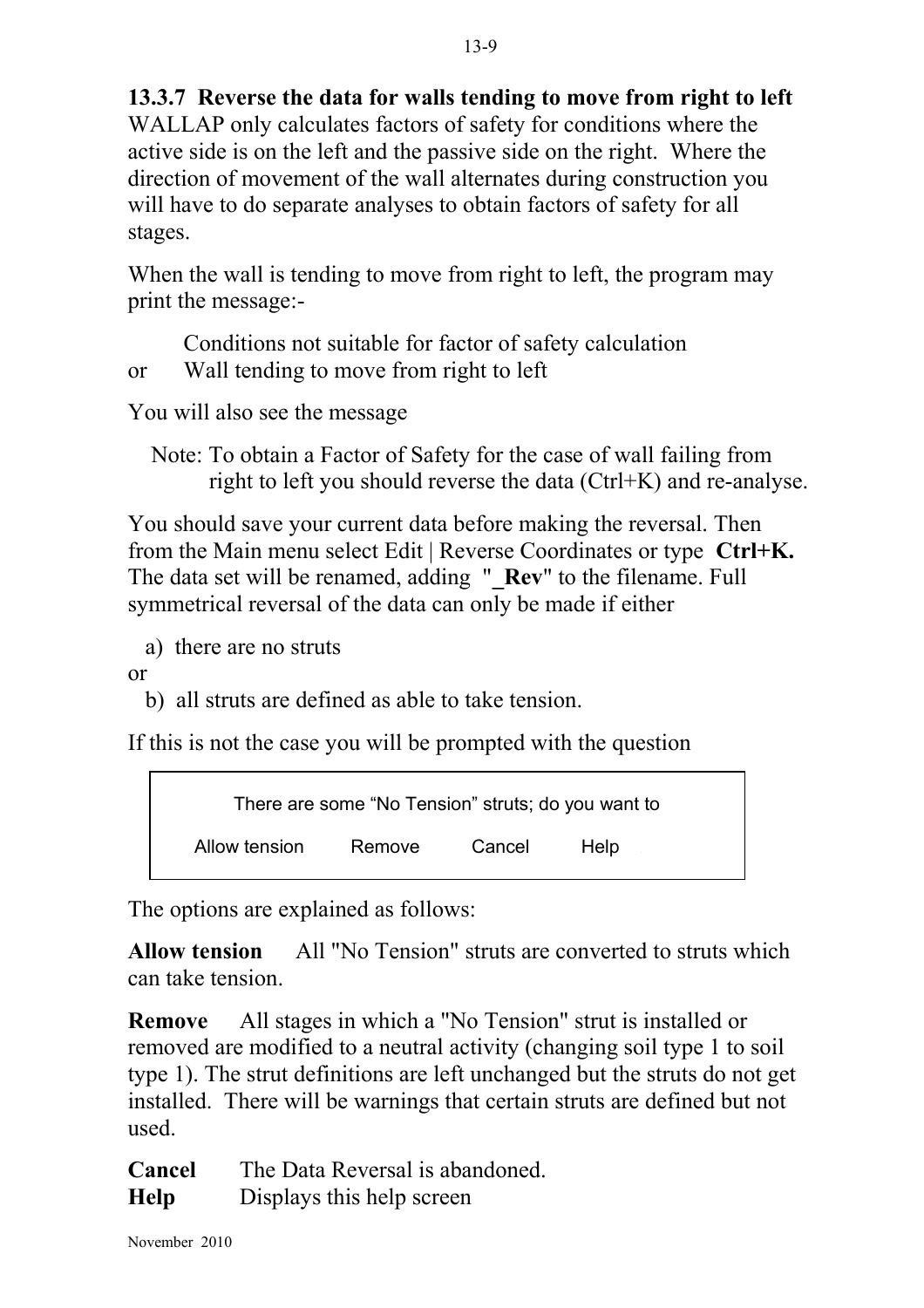#### **13.4 BENDING MOMENT and DISPLACEMENT CALCULATION**

The bending moment and displacement analysis models the actual behaviour of the wall during construction as closely as possible. A factor of safety is not calculated, but collapse of the wall will be detected if the factor of safety is less than unity.

The wall and soil are modelled as a beam and springs. Wall displacements, bending moments and strut forces are calculated at each stage of the construction sequence. Active and passive soil pressures are checked to ensure that limiting values are not exceeded.

#### **Prop strength**

The stability of multi-propped walls (for which there is no stability analysis) depends on the strength of the props. The props in WALLAP are assumed to be elastic but infinitely strong. It is up to you to ensure that props are designed to take the calculated loads.

#### **Symmetry**

The program behaves symmetrically with respect to the left ("active") and right ("passive") sides of the wall except in respect of struts which have been defined as Non-tension struts (see Section 9.2).

The bending moment and displacement analysis produces an economical design which automatically takes account of any moment reduction due to fixed earth support.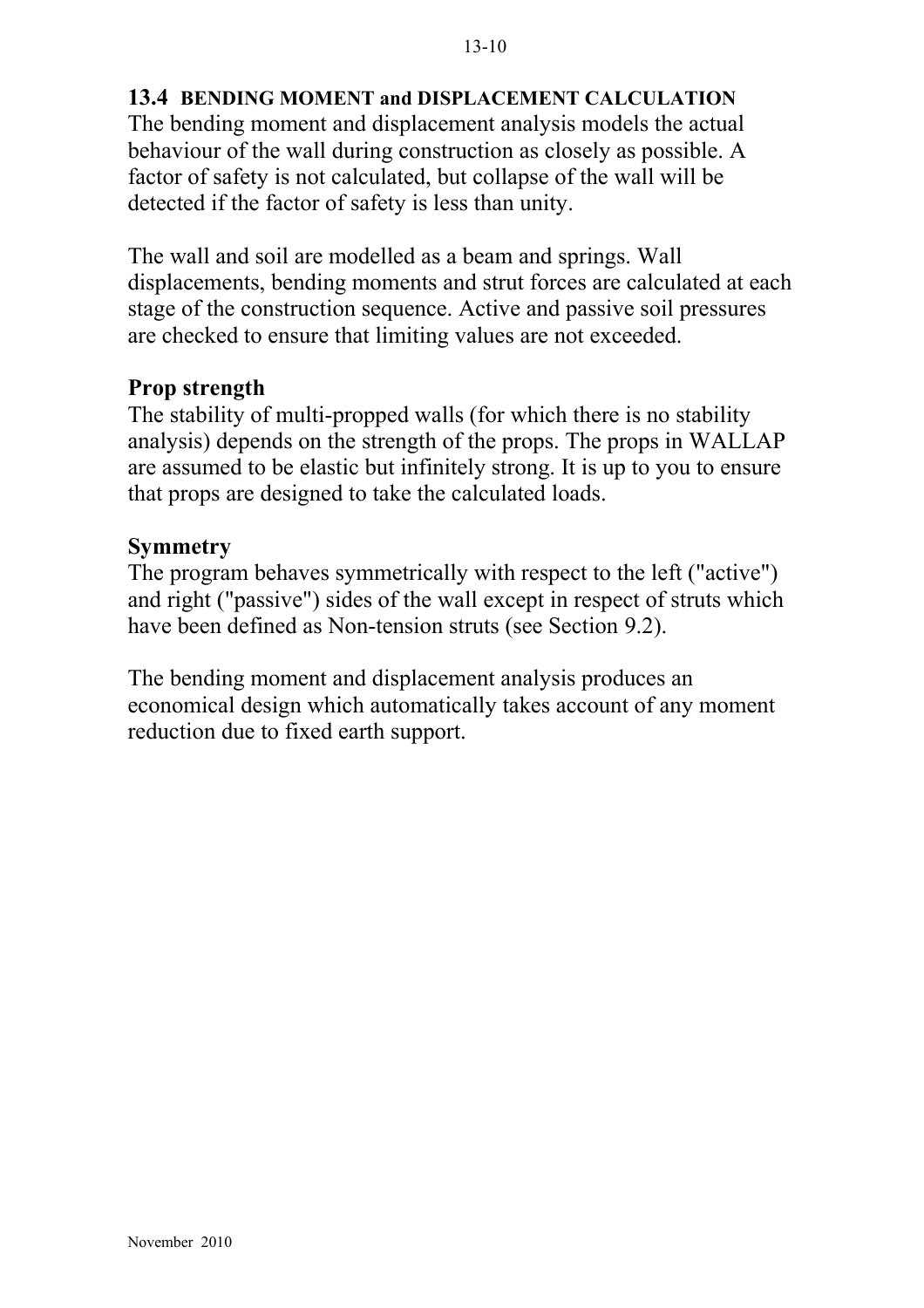## **13.4.1 Subgrade Reaction or 2-D Finite Element model**

WALLAP offers two soil models for the bending moment calculation. Alternatively the bending moment calculation can be switched off altogether ("NOT required"). The following menu is displayed:

| B.M. and displacement calculation method                            |  |
|---------------------------------------------------------------------|--|
| Subgrade reaction model<br>2-D Finite element model<br>Not required |  |

## **Subgrade Reaction model**

The soil springs are non-interactive. The Subgrade Reaction model is suitable for all routine work. The main limitation compared with the 2-D F.E. model is that it does not model Soil Arching.

## **2 Dimensional Finite Element model**

The soil springs are interactive and are derived from a 2-D finite element mesh representing the actual soil layers on either side of the wall.

The 2-D F.E. model provides a more rigorous approach which offers the possibility of modelling soil arching and the effect of soil layers below the toe of the wall.

The 2-D Finite Element model should only be used for more detailed investigation where the quality of site investigation and knowledge of the ground conditions justify the additional analytical complexity.

## **'NOT required'**

The bending moment calculation is omitted altogether so that the program simply calculates factors of safety (for those stages where there is one strut or no strut).

This option is useful in order to establish the depth of the wall required to satisfy factor of safety criteria, before going on to calculate bending moments and strut forces.

# **13.4.2 Open Tension Crack analysis**

The development of tension cracks and their possible closure during reverse wall movements is traced rigorously throughout the construction sequence. After a crack has opened, positive soil pressure can only develop again if the there is sufficient reverse wall movement.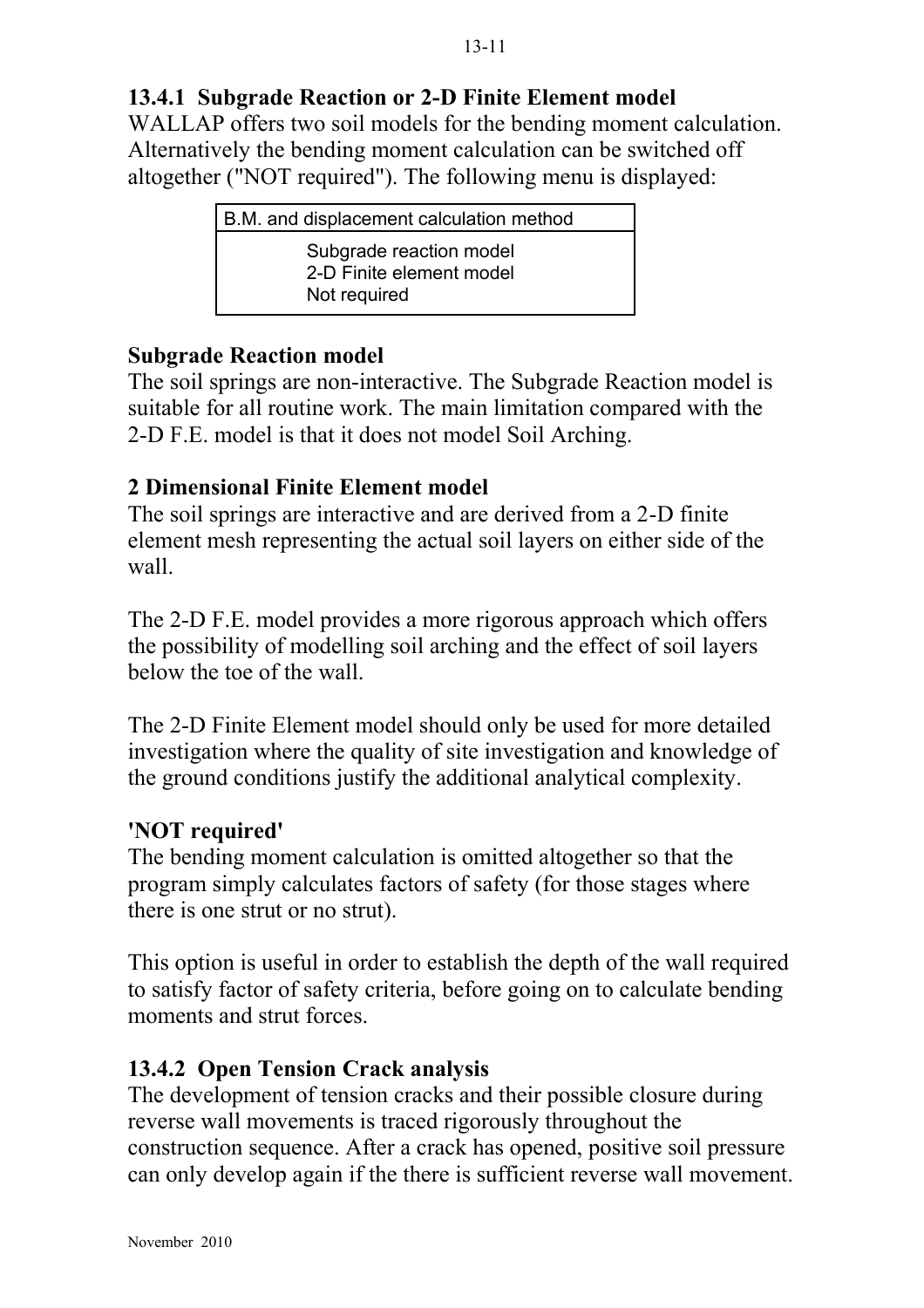If this option is switched **off**, then soil is deemed to remain in contact with the wall when it reaches zero active pressure. Positive soil pressure develops again immediately there is any reverse wall movement.

#### **Water Pressure in Tension Crack**

At present it is not permitted to specify "Maximum depth of water filled tension crack" (for undrained soils) in conjunction with the Open Tension Crack analysis. There is no fundamental reason why these options should not be combined, it is just that the program can't cope with them.

#### **Minimum Equivalent Fluid Pressure**

It is not permitted to specify "Minimum Equivalent Fluid Pressure" (for undrained soils) in conjunction with the Open Tension Crack analysis. The two concepts are clearly incompatible i.e. there cannot be a minimum soil pressure if a crack has formed. If the Minimum Equivalent Fluid Pressure is required for factor of safety calculations then switch off the Open Tension Crack analysis and do a separate run to calculate factors of safety.

#### **13.4.3 Soil Arching option (2-D F.E. analysis only)**

Arching is the ability of soil to find support where it is available and relieve pressures at points of lesser support. Arching behaviour can be modelled when using the 2-D F.E. analysis. It is not available during subgrade reaction analysis.

## **Definition of arching**

The arching rule allows active **pressures** to fall to values below the Coulomb active limiting pressure, provided the total active **force** on each potential active wedge mechanism is not less than the Coulomb active limiting force.

A full description of the active arching calculation method is given by Pappin, Simpson, Felton and Raison (1986).

#### **Effect of arching**

With arching, the program can predict the sort of trapezoidal pressure distribution which Peck (1943) observed in strutted excavations in sand. Instead of the usual triangular pressure diagram based on Coulomb active limit pressures, soil pressures near ground level were well in excess of the active limit while active pressures near excavation level were significantly below Coulomb active limiting pressure.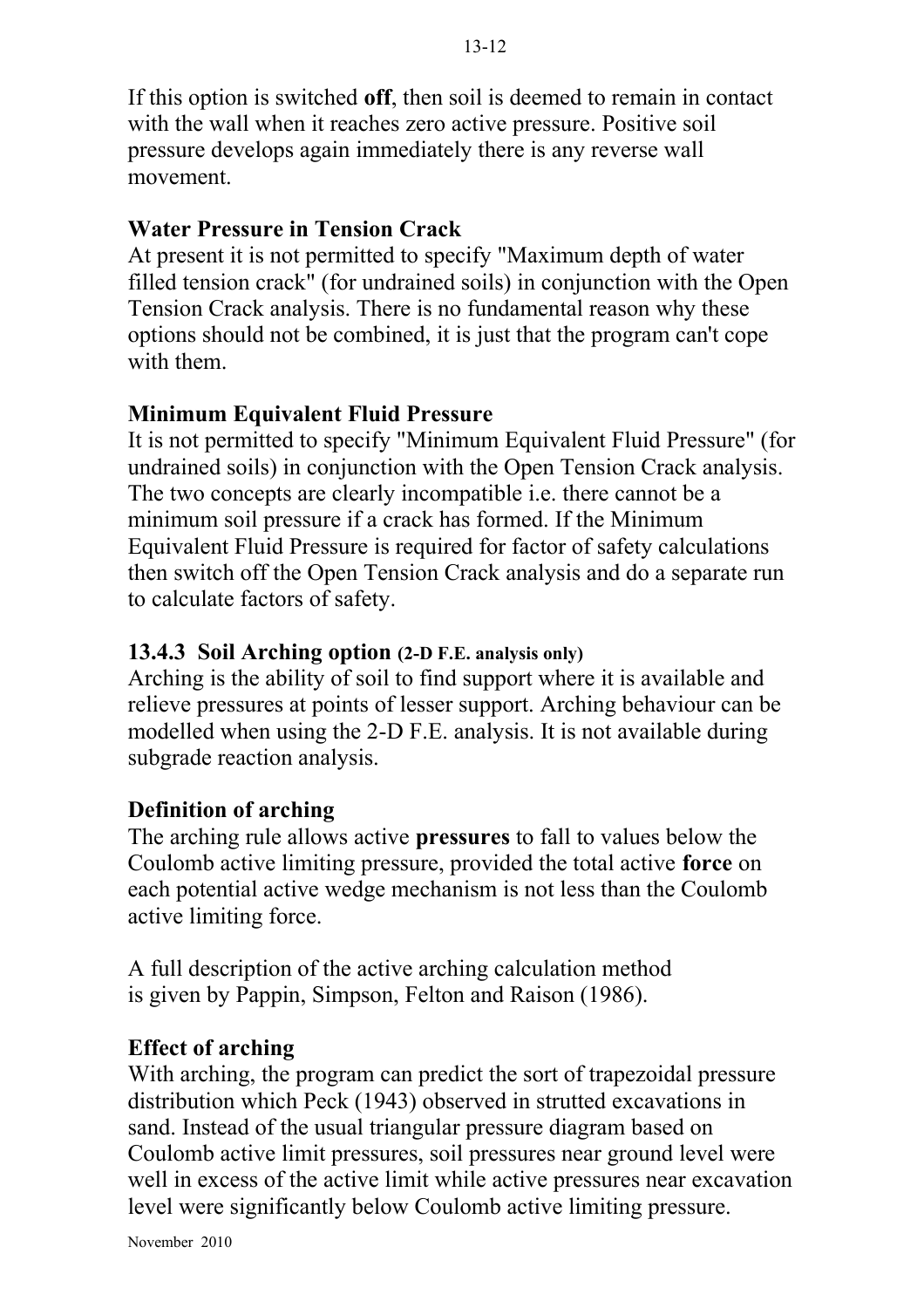The inclusion of arching tends to increase strut forces and decrease bending moments. A cautious approach would be to carry out analyses with and without arching to obtain reasonably conservative estimates of both strut forces and bending moments.

You may wish to consider whether arching action might be reduced under long term conditions due to vibration or other cyclic loading such as varying ground water level.

## **13.4.4 Non-linear soil modulus parameter**

This is the parameter L in the approximate non-linear elastic soil model illustrated in Figure 10 and discussed in Appendices B.2.2. and C.2.2. The increase of soil stiffness with distance from the wall is assumed to be exponential:-

$$
E=E_{\rm o.}2^{(x/L)}
$$

where  $E_0 =$  Modulus adjacent to the wall,

- $E =$  Modulus at distance x from the wall
- $L =$  Distance from the wall where the modulus is double its given value,  $E_0$ .

The same value of L is applied to all soil layers.

Enter a zero for L to model constant modulus with distance from the wall.

In reality the zone of maximum strain is probably confined to the soil mass within a horizontal distance equal to the total wall depth. A reasonably conservative approach would therefore be to use a value of L equal to the total wall depth.

A more precise value for L could be obtained by calibrating the program against a full finite element analyses with a strain hardening soil model.

## **Warning**

If the "rigid boundaries" are very far from the wall and L is set to 0 (no increase of stiffness with distance) the analysis will produce unrealistically large wall displacements.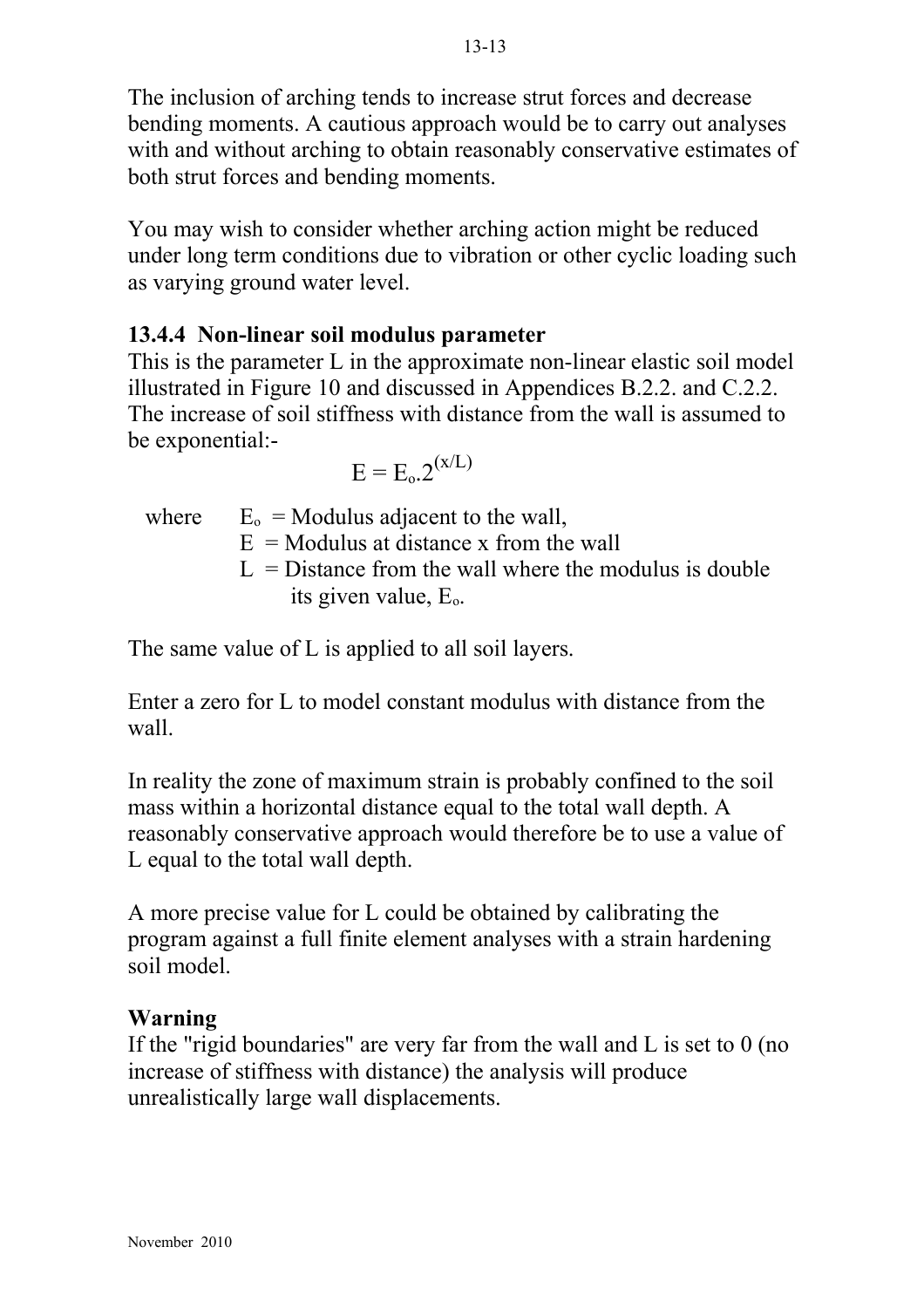## **13.4.5 Wall length perpendicular to the plane of analysis**

Specify the actual wall length (perpendicular to the plane of analysis). The influence of this parameter is not significant except for very short walls.

The length of the wall is taken into account in making a plane strain approximation to what is actually a three dimensional problem. Soil stiffness coefficients are increased compared with theoretical values for an infinitely long wall.

## **13.4.6 Excavation (Fill) width**

This parameter defines the width of the excavated (filled) area in Excavation and Filling construction stages - see Figure 9a. WALLAP models the actual width of excavation and does **not** assume an infinitely wide excavation.

**Excavation and Fill** - The same parameter defines the widths of the Excavation **and** Fill.

**Active and passive sides** - Different widths of excavation/fill can be defined for the two sides of the wall.

#### **Symmetrical excavation**

In the case of a symmetrical excavation you should still enter the full excavation width, even when the rigid boundary on the passive side is set at half the excavation width because of symmetry as shown in Figure 9b.

**Graphical output** - The actual width of excavation is shown on the graphical output.

## **13.4.7 Distance from wall to rigid vertical boundaries**

This parameter defines the lateral limit of the soil block which is included in the analysis - see Figure 9a. All strains and displacements beyond this distance will be ignored.

On the active (non-excavation) side this distance should be between one and three times the wall depth.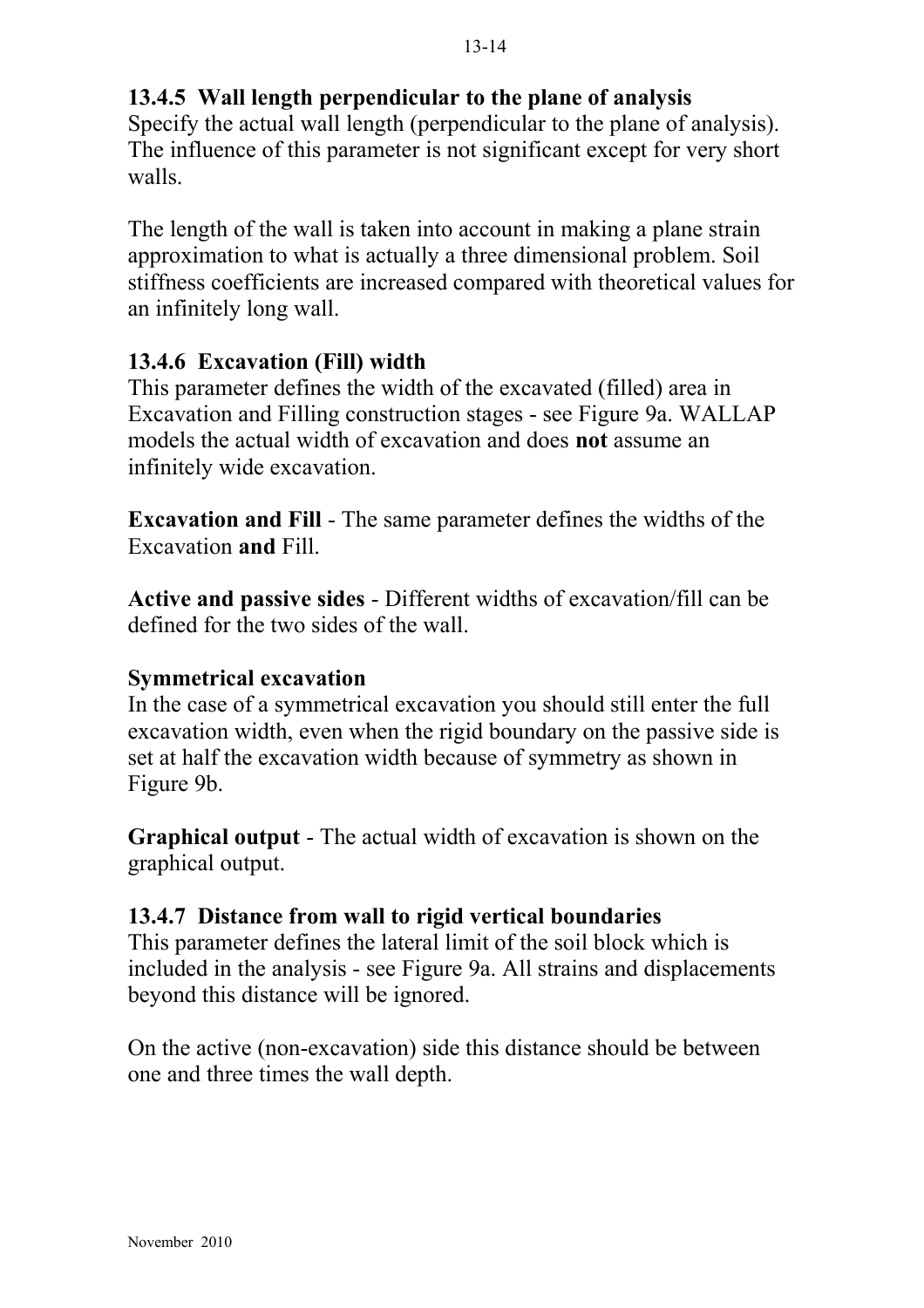On the passive (excavation) side, there are two situations which commonly exist:

- 1. Very wide or asymmetrical excavation see Figure 9a. As for the active side this distance should be between one and three times the wall depth.
- 2. Symmetrical excavation see Figure 9b. Set the rigid vertical boundary at a distance equal to half the excavation width, on the assumption that the excavation behaves symmetrically and the centre line is a line of zero horizontal displacement.

# **13.4.8 Elevation of rigid lower (horizontal) boundary (2-D F.E. analysis only)**

This is the elevation of the rigid lower boundary of the finite element mesh in the 2-D F.E. analysis. All strains and displacements below this elevation will be ignored.

A reasonable depth in many problems would be half the wall depth below the toe of the wall.

# **13.4.9 Boundary conditions at rigid lower boundary**

**(2-D F.E. analysis only)**

The rigid lower boundary can be defined as Smooth (i.e. frictionless) or Rough. It should normally be taken as Rough. The displaced soil shape will indicate if the lower boundary is influencing the analysis unduly.

# **13.4.10 Boundary conditions at rigid vertical boundaries**

**(2-D F.E. analysis only)**

The vertical rigid boundaries can be defined as Smooth (i.e. frictionless) or Rough.

# **Active side**

On the active side, the rigid vertical boundary should normally be taken as Rough.

# **Passive side**

On the passive (excavation) side, there are two situations which commonly exist:

1. Very wide or asymmetrical excavation. The boundary should be taken as Rough (Figure 9a).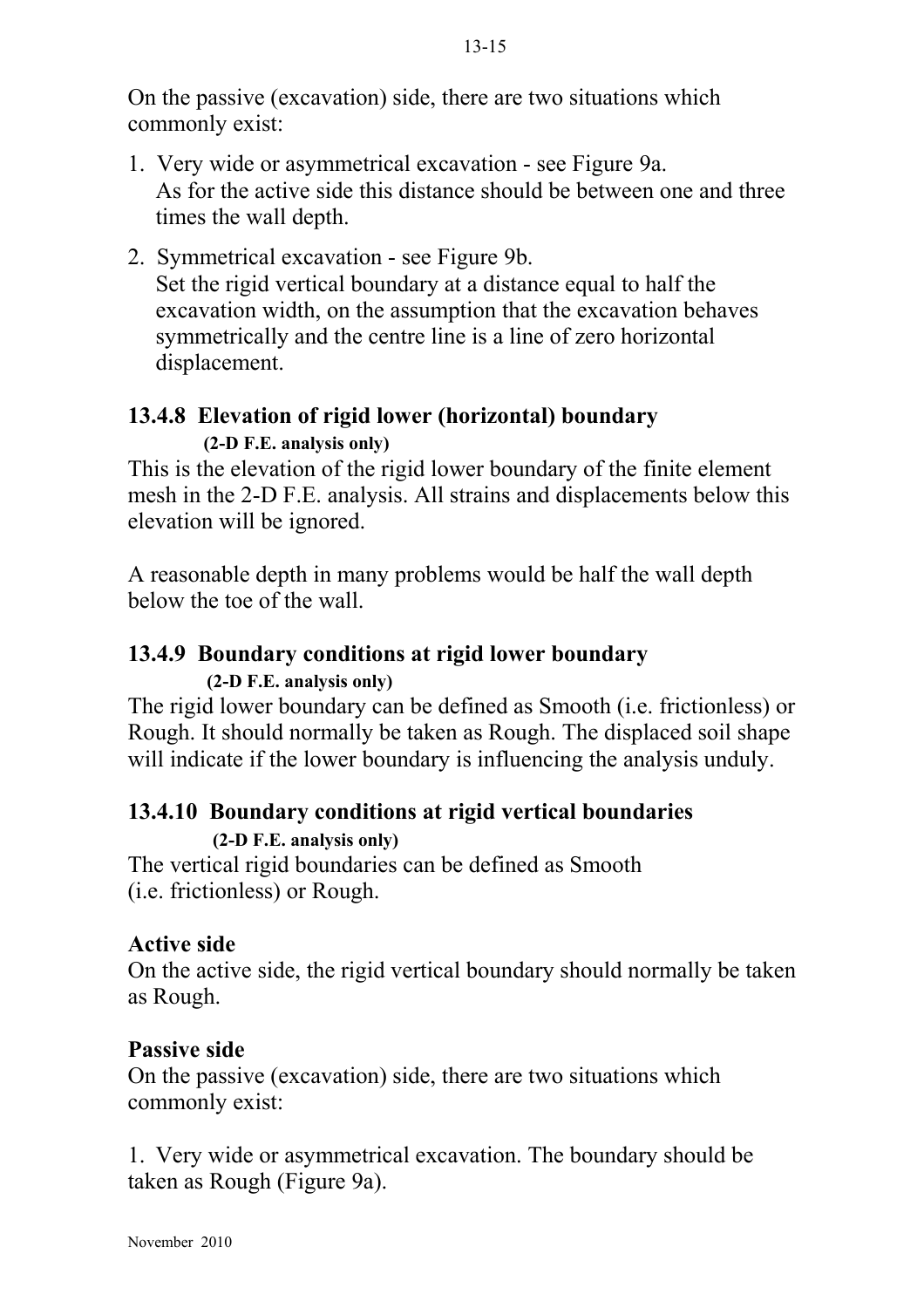2. Symmetrical excavation. The rigid vertical boundary is usually on the centre line of a symmetrical excavation and should therefore be taken as Smooth (Figure 9b).

## **13.4.11 Boundary conditions between soil and wall (2-D F.E. analysis only)**

You may specify rough (full adhesion) or smooth (no adhesion) between soil and wall.

This condition is applied to the formulation of the elastic Finite Element mesh, independently of the value of d used in the derivation of  $K_a$  and  $K_p$  given in the soil properties.

The values of  $K_a$  and  $K_p$  given in the soil properties must include their own allowance for wall friction (if required).

# **13.4.12 Iteration limits**

The calculation of bending moments and displacements is iterative due to the need to satisfy active and passive limits as well as the elastic properties of wall and soil. The number of iterations allowed per construction stage is normally fixed by the program at 200 iterations for the Subgrade Reaction method and 2000 iterations for the 2D FE method.

Convergence failure, if it occurs, is most likely due to one of the reasons mentioned in Section 15.8.2. and not because of the program allowing too few iterations. However you can, if necessary, adjust the iteration limit by inserting an instruction in the form of a special text anywhere in the Sub-title (see Section 4.1). The text is of the form

# [IL=nnnn]

where 'IL' stands for 'iteration limit' and nnnn is the number iterations required.

# **13.5 SINGLE PILE ANALYSIS**

WALLAP may be used to calculate deflections, bending moments and shear forces in a single pile subject to horizontal and moment loads and rotational restraints.

The pile may be subjected to horizontal and moment loads or rotational restraints at one or more elevations. Piles in submerged ground (e.g.mooring dolphins) can be analysed.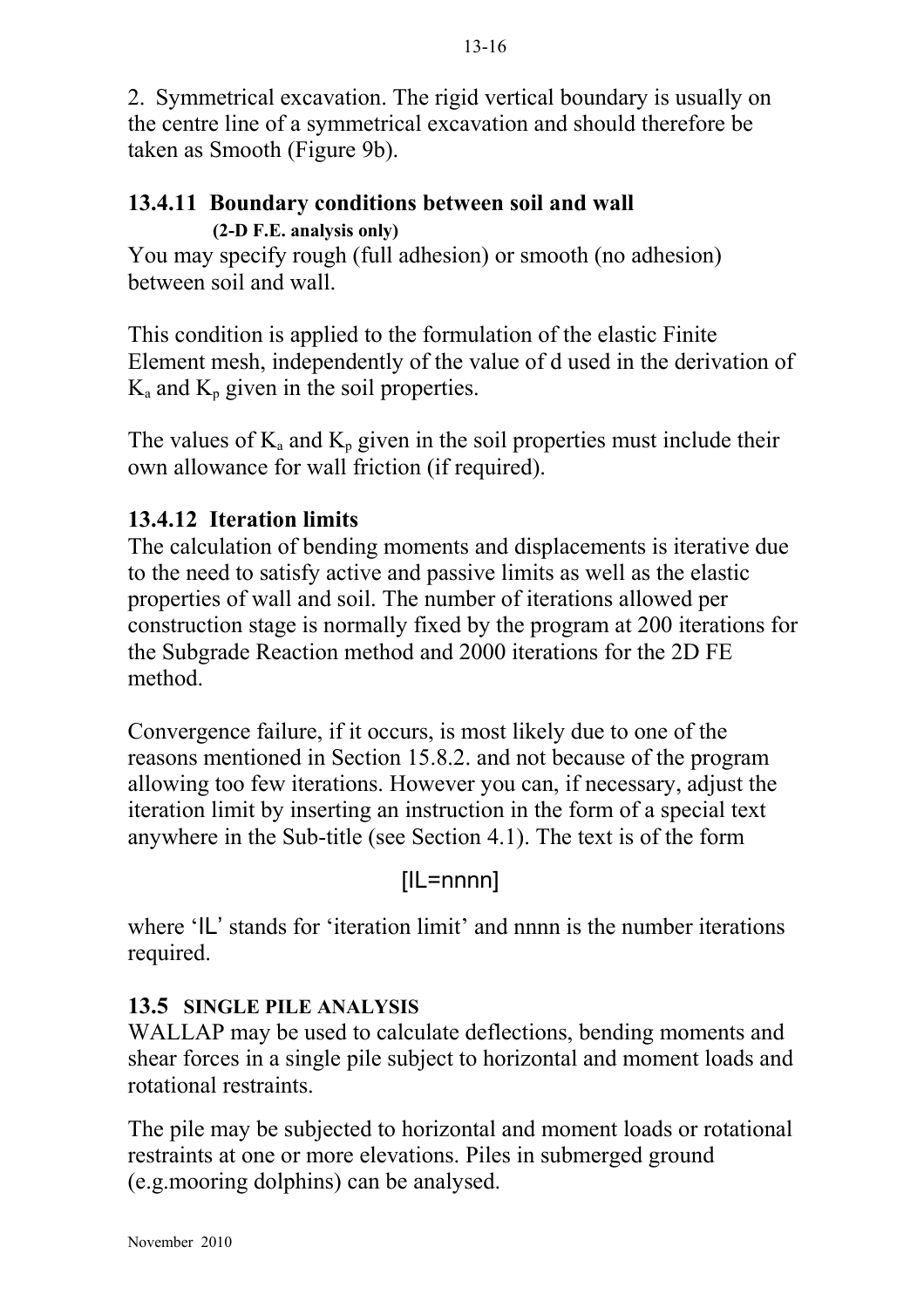## **13.5.1 Limitations of single pile analysis**

The following differences in operation should be noted:-

• Only the bending moment analysis is carried out. A factor of safety is not calculated explicitly but a low factor of safety would be indicated by excessive displacements.

- The only permitted construction activities are:
	- Application of horizontal and moment loads to the pile.
	- Application of rotational restraints to the pile.
	- Equal changes of water level on active and passive sides of the wall.

• Excavation, filling and the application of surcharges to the ground are not permitted.

## **13.5.2 Earth pressure coefficients for single piles**

#### **Active pressure coefficients**

The program always assumes the limiting active pressure to be zero due to arching. Non-zero values of  $K_a$  and  $K_{ac}$  specified by the user will be ignored.

## **Passive pressure coefficients**

You should enter the usual values of  $K_p$  and  $K_{pc}$  for retaining walls. The program uses these values to calculate the limiting passive pressure in accordance with Equation 6.10 and then multiplies the result by a factor of 3 to allow for the three dimensional nature of the single pile problem compared with a wall.

## **13.5.3 Analysis method for single piles**

WALLAP uses the subgrade reaction method for single pile analysis. Soil moduli are the same as for a wall analysis.The finite element model is not available for single piles.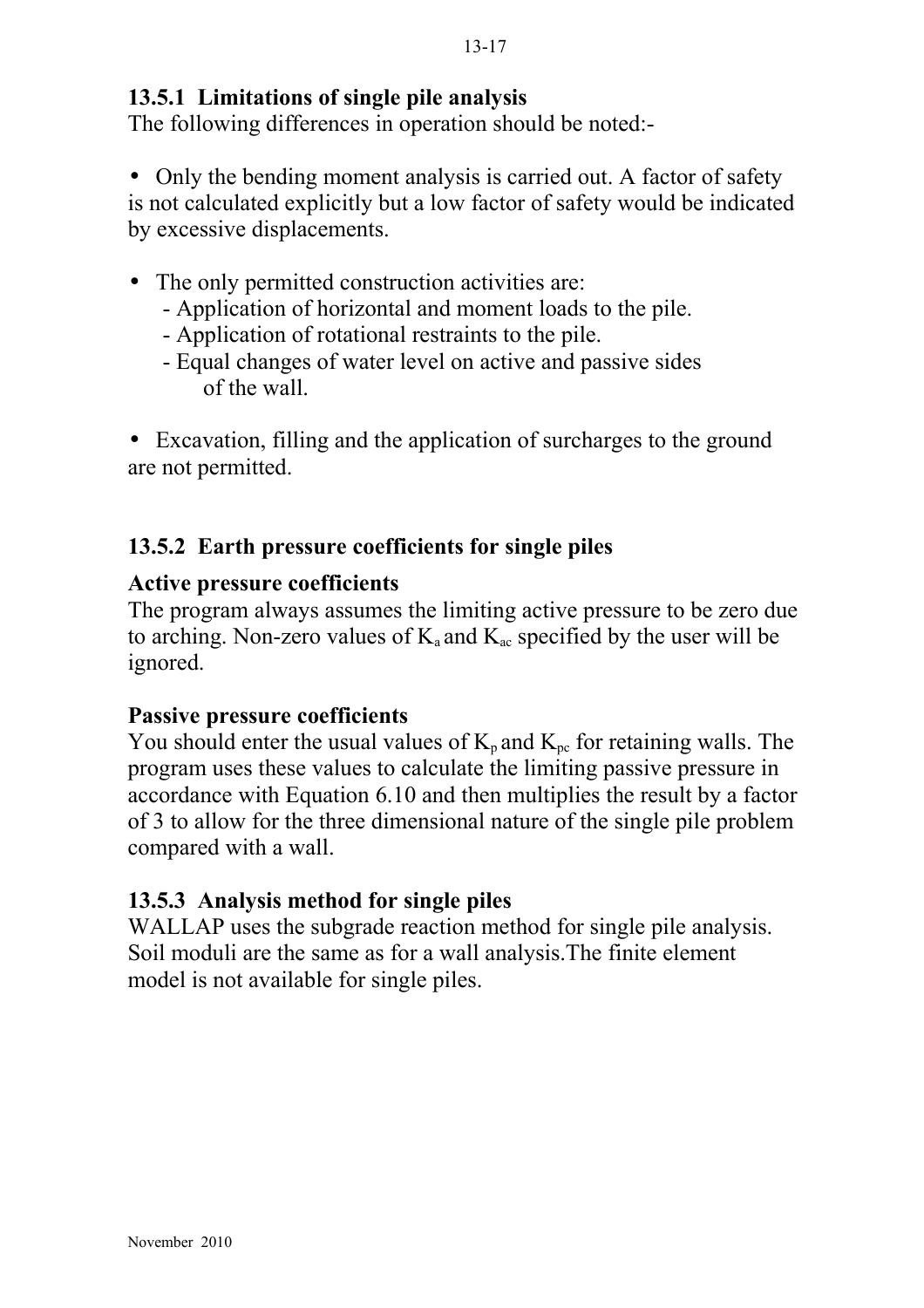#### **14.0 OUTPUT OPTIONS**

During an analysis the program creates output files, xxxxx.OUT and xxxxx.BIN, containing all the information required to generate reports (RTF files).

The generation of reports is carried out as a post-processing operation after you have had a chance to view the results of an analysis on the screen. There is considerable freedom to select the amount of output actually included in a report. Section 3.11 gives full details.

Some of the report options are selected during the generation of the report, other options are included in the input data. This section deals with **Custom stage selection** i.e. the stage output selections which can be made as part of the input data. If you do not make specific choices here you can still generate reports using the **Automatic stage selection** option (Section 3.11.1)

#### **14.1 CUSTOM STAGE SELECTION**

The basic output for a construction stage consists of:

- Factor of Safety (if applicable)
- Displacements,
- Shear forces,
- Bending moments
- Strut forces.

Additional output for any stage is available:

- Active and passive pressures (optional)
- Graphical output. (optional)

The following menu allows you to select more or less detailed output for each stage:-

|              | Stage output options                 |                             |                           |                |
|--------------|--------------------------------------|-----------------------------|---------------------------|----------------|
| Stage<br>no. | -------Stage description ---------   | Displacement                | Output options<br>Active. | Graphical      |
|              |                                      | Bending mom.<br>Shear force | Passive<br>pressures      | output         |
| 1            | Apply surcharge no.1 at elev. 11.00  | No.                         | No                        | No.            |
| 2            | Apply surcharge no.2 at elev. 9.50   | No.                         | No                        | No.            |
| 3            | Install strut no.1 at elev. 10.00    | No.                         | No.                       | No             |
| 4            | Apply water pressure profile no.1    | No                          | No                        | No.            |
| 5            | Excav. to elev. 6.00 on PASSIVE side | Yes                         | No                        | No             |
| 6            | Install strut no.2 at elev. 6.50     | No.                         | No.                       | No             |
| 7            | Apply water pressure profile no.2    | No                          | Nο                        | N <sub>0</sub> |
| 8            | Excay, to eley, 3.00 on PASSIVE side | Yes                         | Yes                       | Yes            |

Select an item for editing and press **Y** or **N** or <Space bar> to toggle a setting.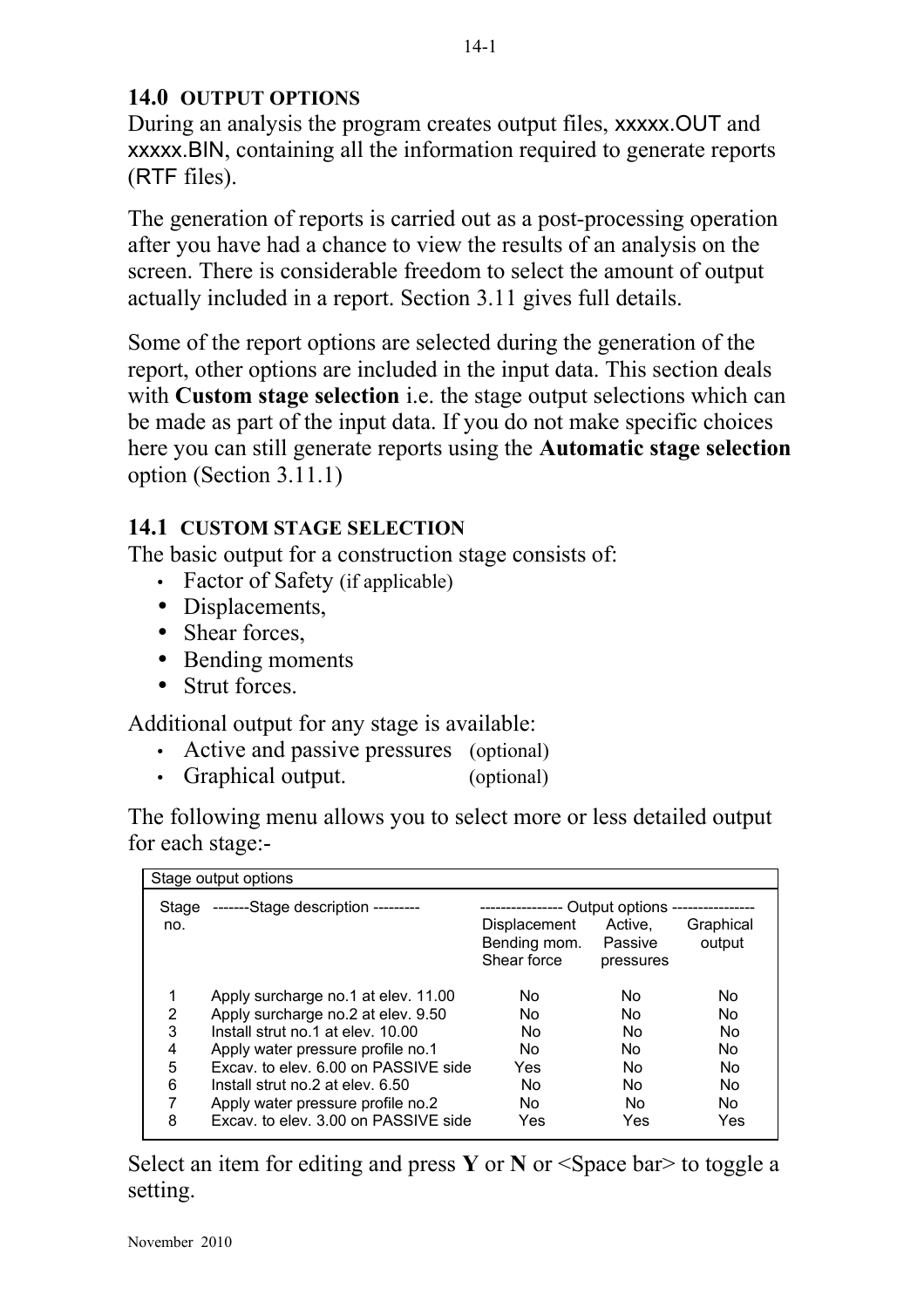## **14.1.1 Displacements and bending moments**

This is the basic output giving shear forces, bending moments, wall displacements, and strut forces at each node elevation, in addition to the factor of safety (if calculated). If this option is not selected then the resulting report will not contain any output for the relevant stage.

#### **14.1.2 Active and passive pressures**

This optional extra output includes the following information at each node elevation for both sides of the wall:-

- Water pressure
- Vertical pressure
- Active limit pressure
- Passive limit pressure
- Actual soil pressure

#### **14.1.3 Graphical output**

The report will include diagrams of displacements, shear forces bending moments and wall pressures. Graphical output on the screen include some colour. Graphics in report files are in monochrome.

#### **14.2 SUMMARY OUTPUT**

All reports include Summary output (text). The optional inclusion of Summary graphical output is decided during report creation - see Section 3.11

See Chapter 15 for a full description of the tables and graphs.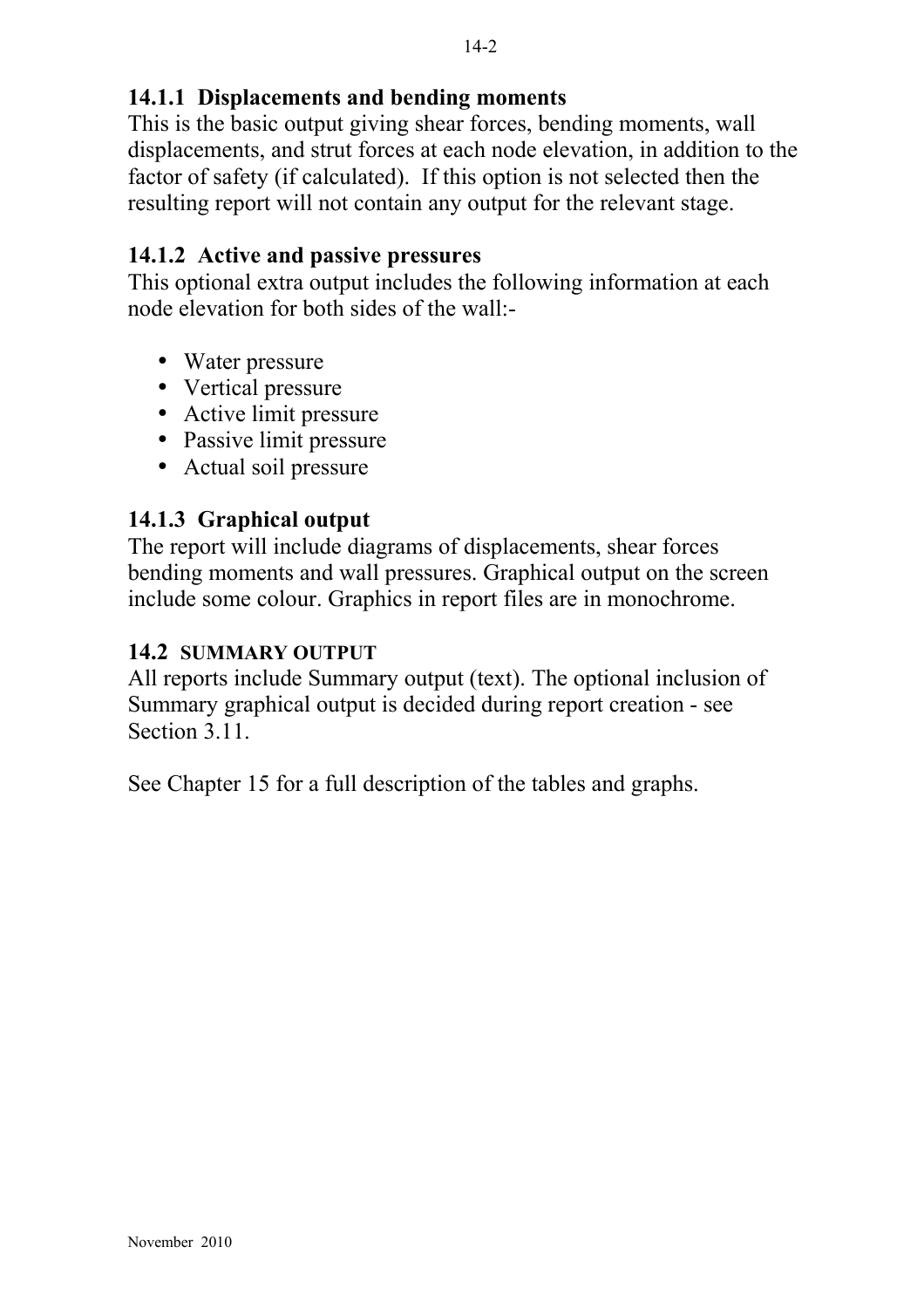# **15.0 INTERPRETATION OF RESULTS**

Reports include output for all stages for which output was requested. If more than one strut has been installed at a particular stage, there will be no stability analysis and therefore a Factor of Safety will not be output for that stage.

The output for each stage begins on a new page with the title block and the stage description (Fill, excavate etc..). The results of the stability analysis are output first followed by the bending moment and displacement results.

#### **15.1 STABILITY ANALYSIS OF CANTILEVER WALLS**  Typical results for a cantilever wall:-

```
Stage No. 3 Excav. to elev. 6.00 on PASSIVE side
STABILITY ANALYSIS according to Strength Factor method
 Factor of safety on soil strength
FoS for toe Toe elev. for Strut force
 elev. = -2.00 FoS = 2.000 for F=1.000
 --------------- ------------- -----------
Stage --- G.L. --- Strut Factor Moment Toe Wall Strut
Stage --- G.L. --- Strut Factor Moment Toe Wall Strut<br>No. Act. Pass. Elev. of equilib. elev. Penetr force<br>Safety at elev. -ation kN/m run
Safety at elev. The action of N/m run
 2 11.00 6.00 Cant. 2.553 -0.90 0.20 5.80 -----
 3 11.00 6.00 10.00 3.104 n/a 1.30 4.70 90.12 
                         Case A Case B Case C
```
The depth of the wall, either assumed (case A) or calculated (case B), is taken in all cases to include the extra depth required to generate reverse passive resistance at the toe of the wall. Thus no additional penetration should be added to these depths to achieve the corresponding factor of safety.

In WALLAP, the extra depth required to generate reverse passive resistance is actually *calculated* (using the same factor of safety) rather than estimated as a fixed percentage of the wall penetration.

# **Case A**

The program may print the message:-

Conditions unsuitable for FoS calc.

This may be because:-

- a) There is no nett overturning moment; the active pressures are small or zero, possibly due to the presence of cohesive soil.
- b) The wall is tending to move from right ("passive") to left ("active"). If you want to calculate the **factor of safety** under these conditions you would have to reverse the data (see Section 13.3.7).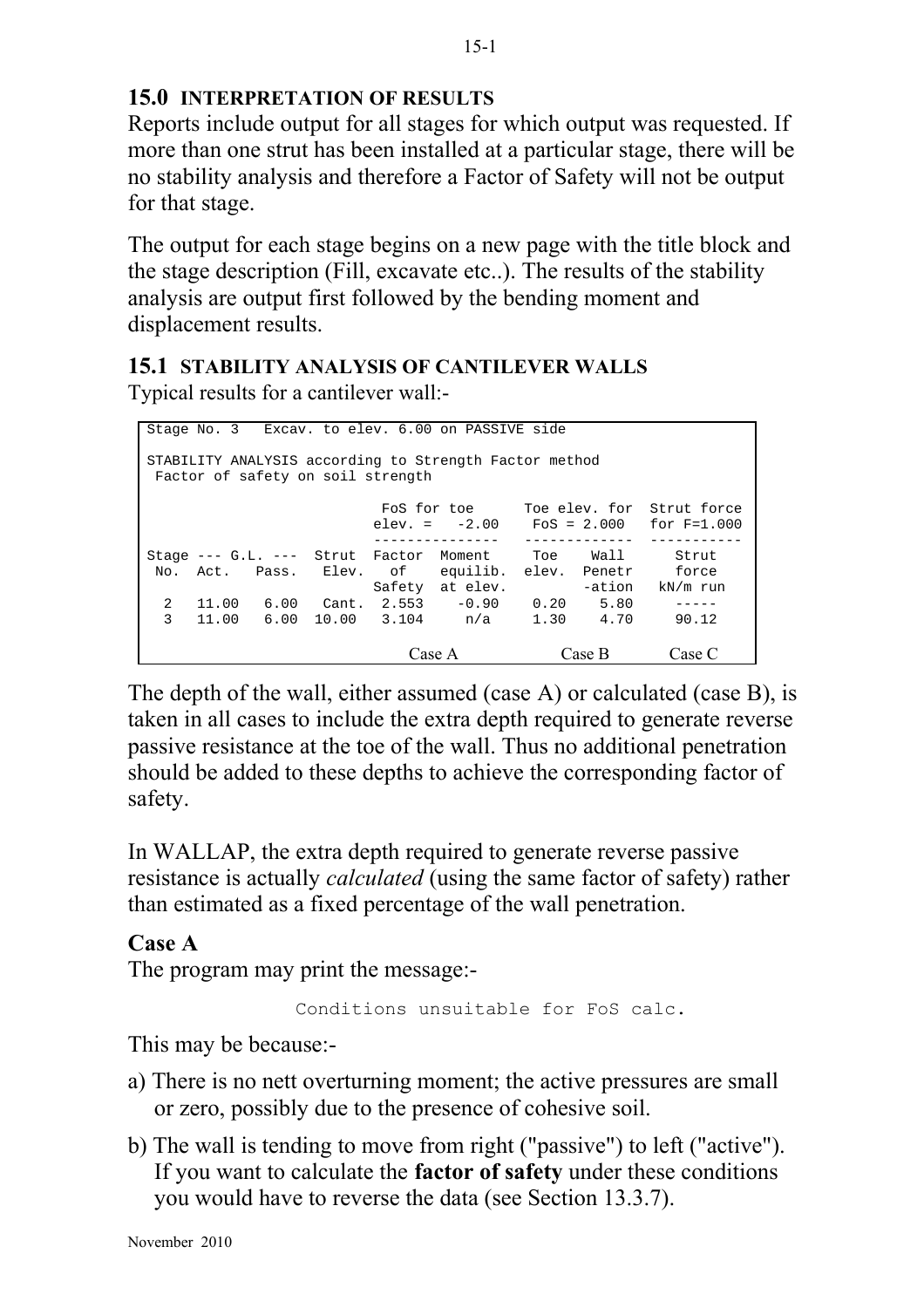# **Case B**

This result is useful at the preliminary stages of design when you are selecting the toe elevation of the wall. WALLAP only calculates the required toe elevation for Case B if it is **above** the specified toe elevation given in the wall properties (Section 8.2). To ensure that a result is calculated for Case B you should specify a suitably low toe elevation under wall properties. The toe elevation calculated in Case B is not used anywhere else in the calculations. The toe elevation used in the Bending Moment analysis is always the value which you entered under wall properties.

| <b>Heading</b>                        | Interpretation                                                                                                                                                                                  |  |  |  |
|---------------------------------------|-------------------------------------------------------------------------------------------------------------------------------------------------------------------------------------------------|--|--|--|
| G.L. Act.                             | Ground level, active side, at this stage.                                                                                                                                                       |  |  |  |
| G.L. Pass.                            | Ground level, passive side, at this stage.                                                                                                                                                      |  |  |  |
| Strut Elev.                           | Not applicable. "Cant" indicates a cantilever wall<br>(i.e. no strut).                                                                                                                          |  |  |  |
| FoS for toe<br>$e$ lev. $=$ xxxx      | <b>Case A</b><br>Calculated Factor of Safety for the toe elevation<br>given in the data under "Wall Properties". If the FoS<br>is not adequate at any stage, the wall should be<br>made deeper. |  |  |  |
| Moment<br>equilib.<br>at elev.        | The elevation at which overturning moments<br>balance restoring moments for a cantilever wall.                                                                                                  |  |  |  |
| Toe elev. For<br>$Fos = yyyyy$        | <b>Case B</b><br>Toe elevation required to achieve the Factor of<br>Safety given in the data under "Analysis Options".                                                                          |  |  |  |
| Wall penetration                      | Wall penetration below GL on the passive side<br>(corresponding to the above toe elevation).                                                                                                    |  |  |  |
| <b>Strut force</b><br>For $F = zzzzz$ | Case C<br>Not applicable to cantilever walls.                                                                                                                                                   |  |  |  |

|  | Stability analysis; cantiliver wall – description of results |  |  |
|--|--------------------------------------------------------------|--|--|
|  |                                                              |  |  |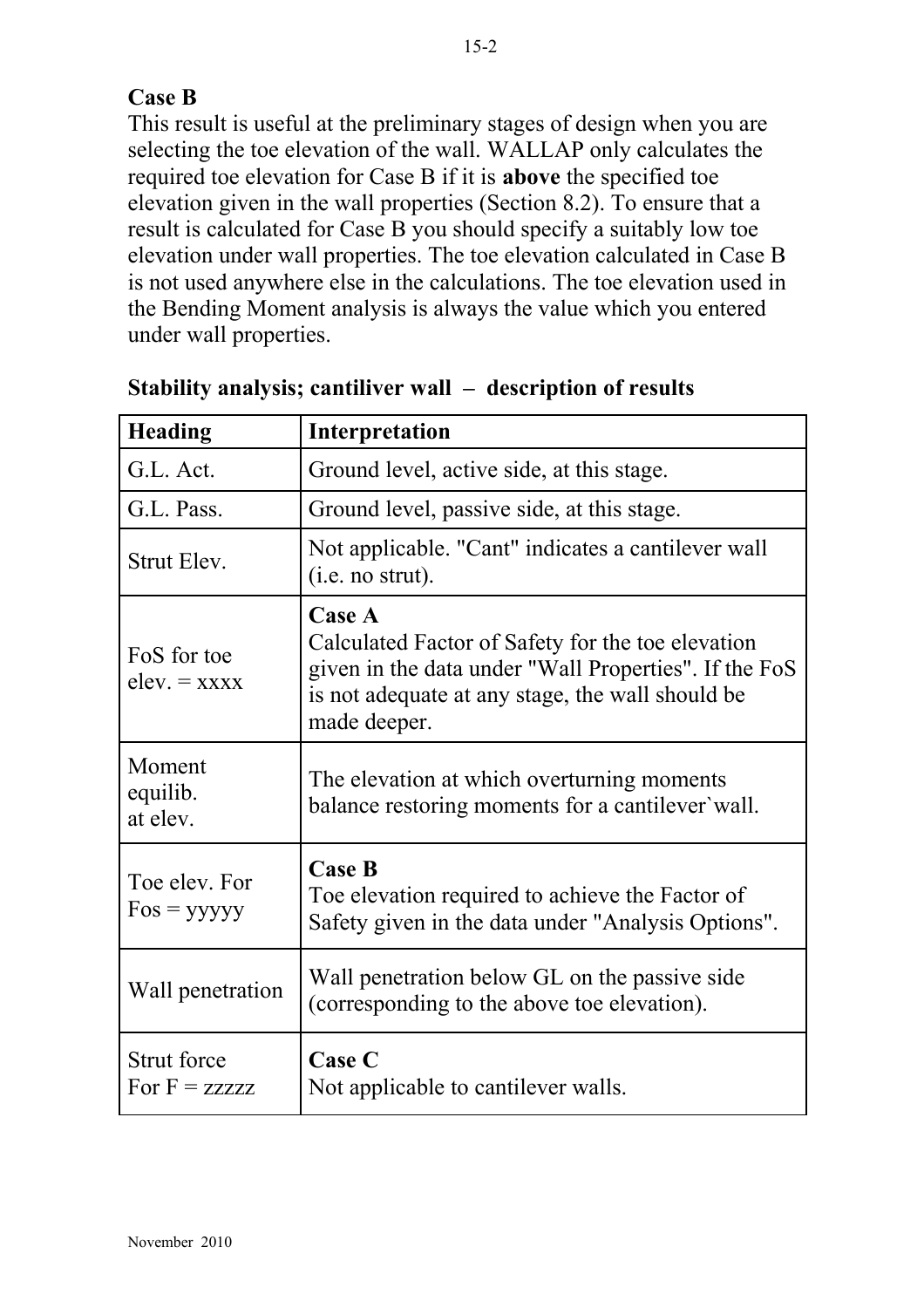## **15.2 STABILITY ANALYSIS OF PROPPED/ANCHORED WALLS**  Typical results for a propped / anchored wall:-

|                | Stage No. 3 Excav. to elev. 6.00 on PASSIVE side |      |                                 |                                   |                                                        |  |        |                                           |
|----------------|--------------------------------------------------|------|---------------------------------|-----------------------------------|--------------------------------------------------------|--|--------|-------------------------------------------|
|                |                                                  |      |                                 |                                   |                                                        |  |        |                                           |
|                |                                                  |      |                                 |                                   | STABILITY ANALYSIS according to Strength Factor method |  |        |                                           |
|                |                                                  |      |                                 |                                   |                                                        |  |        |                                           |
|                |                                                  |      |                                 | Factor of safety on soil strength |                                                        |  |        |                                           |
|                |                                                  |      |                                 |                                   |                                                        |  |        |                                           |
|                |                                                  |      |                                 |                                   |                                                        |  |        | FoS for toe Toe elev, for Strut force     |
|                |                                                  |      |                                 |                                   |                                                        |  |        | elev. = $-2.00$ FoS = $2.000$ for F=1.000 |
|                |                                                  |      |                                 |                                   |                                                        |  |        |                                           |
|                |                                                  |      |                                 |                                   |                                                        |  |        |                                           |
|                |                                                  |      | Stage --- G.L. --- Strut Factor |                                   | Moment Toe Wall                                        |  |        | Strut                                     |
|                |                                                  |      |                                 |                                   | No. Act. Pass. Elev. of equilib.                       |  |        | elev. Penetr – force                      |
|                |                                                  |      |                                 |                                   | Safety at elev.                                        |  | -ation | kN/m run                                  |
| $\overline{2}$ | 11.00                                            | 6.00 |                                 |                                   | Cant. 2.553 -0.90 0.20 5.80                            |  |        | $   -$                                    |
| $\mathcal{L}$  |                                                  |      |                                 |                                   | $11.00$ 6.00 10.00 3.104 n/a 1.30 4.70                 |  |        | 90.12                                     |
|                |                                                  |      |                                 |                                   |                                                        |  |        |                                           |
|                |                                                  |      |                                 |                                   |                                                        |  |        |                                           |
|                |                                                  |      |                                 |                                   | Case A                                                 |  | Case B | Case C                                    |

| Heading                      | Interpretation                                                                                                                                                                                  |
|------------------------------|-------------------------------------------------------------------------------------------------------------------------------------------------------------------------------------------------|
| G.L. Act.                    | Ground level, active side, at this stage.                                                                                                                                                       |
| G.L. Pass.                   | Ground level, passive side, at this stage.                                                                                                                                                      |
| Strut Elev.                  | Strut or anchor elevation.                                                                                                                                                                      |
| FoS for toe<br>$Elev = XXXX$ | <b>Case A</b><br>Calculated Factor of Safety for the toe elevation<br>given in the data under "Wall Properties". If the FoS<br>is not adequate at any stage, the wall should be<br>made deeper. |
| Moment                       |                                                                                                                                                                                                 |

**Stability analysis; propped wall – description of results**

| Equilib.<br>At elev.           | Not applicable to propped walls.                                                                                                   |
|--------------------------------|------------------------------------------------------------------------------------------------------------------------------------|
| Toe elev. For<br>$Fos = yyyyy$ | <b>Case B</b><br>Toe elevation required to achieve the Factor of<br>Safety given in the data under "Analysis Options".             |
| Wall penetration               | Wall penetration below GL on the passive side<br>(corresponding to the above toe elevation).                                       |
| Strut force<br>For $F = zzzzz$ | <b>Case C</b><br>The strut force corresponding to an assumed<br>Factor of Safety (usually 1) as given under<br>"Analysis Options". |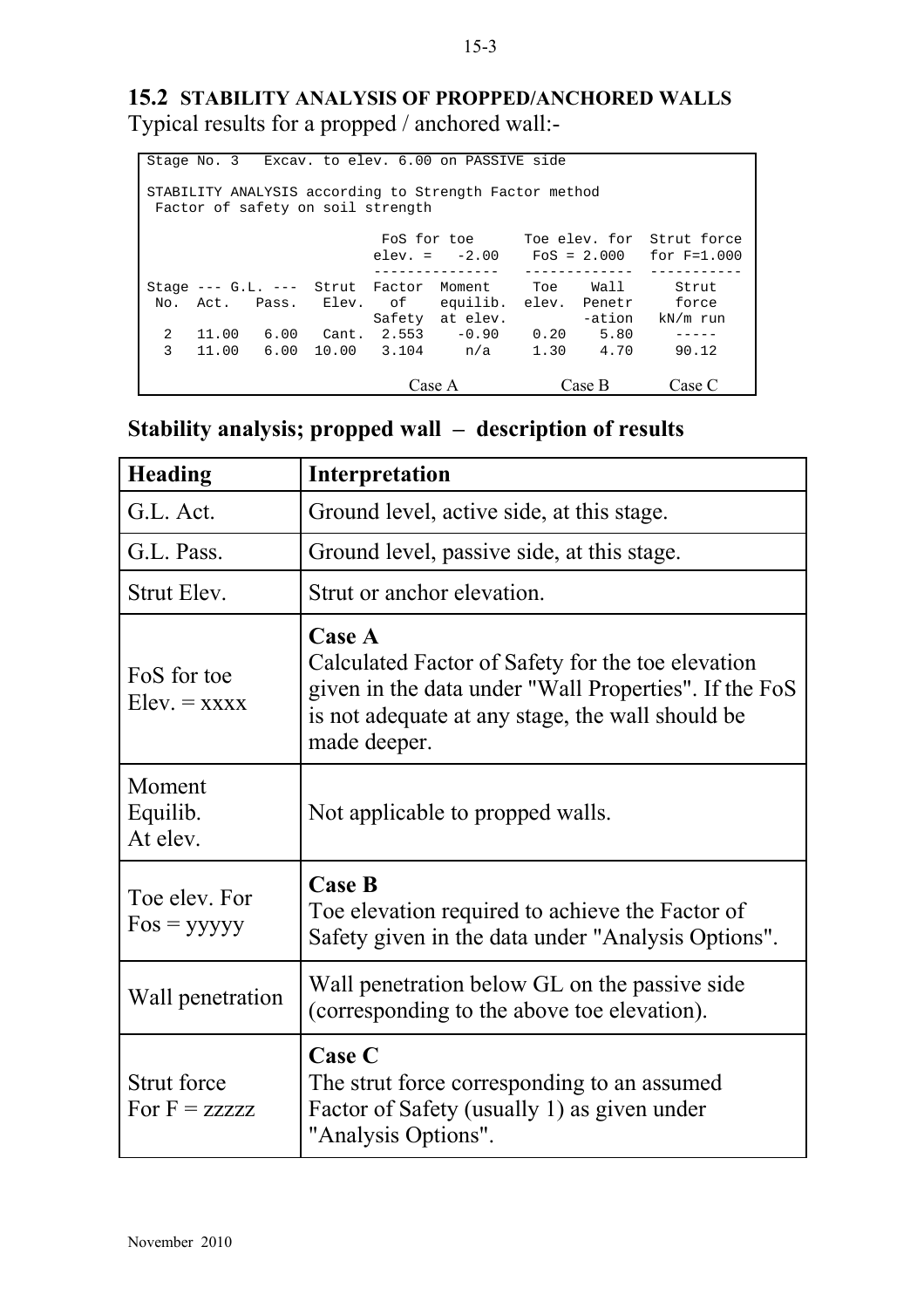#### **Case A**

The program may print the message:-

```
Conditions not suitable for factor of safety calculation
```
This may be because:-

- a) The prop force is negative i.e. the resultant of the active pressures acts at a lower elevation than the resultant of the passive pressures!
- b) The prop is so low that there is no nett overturning moment.
- c) There is no nett overturning moment; the active pressures are small or zero, possibly due to the presence of cohesive soil.

The wall is trying to fail from right ("passive") to left ("active"). If you want to calculate the **factor of safety** under these conditions you would have to reverse the data (see Section 13.3.7).

**Case B -** See comments for Case B in Section 15.1.

**Case C -** See comments in Section 15.5.

**15.3 BENDING MOMENT and DISPLACEMENT CALCULATION** Details of the bending moment and displacement calculation are described in:

|              | Topic                   |
|--------------|-------------------------|
| Section 13.4 | Analysis options        |
| Appendix B   | Subgrade reaction model |
| Appendix C   | 2D finite element model |
| Appendix D   | Matrix solution         |

## **Subdivision into elements**

The program creates a node at every elevation at which data has been defined e.g. strata, strut, surcharge, excavation, fill and water table (but not every point on the water pressure profiles).

The larger element lengths are automatically subdivided by the program.

For the Subgrade Reaction option the bottom node is at the toe of the wall. For the Finite Element option the bottom node is at the lower rigid boundary. Node spacings below the toe of the wall are generally larger than above the toe. Results are output for all node levels.

The bending moment and displacement results are presented in three tables described in Sections 15.3.1/2/3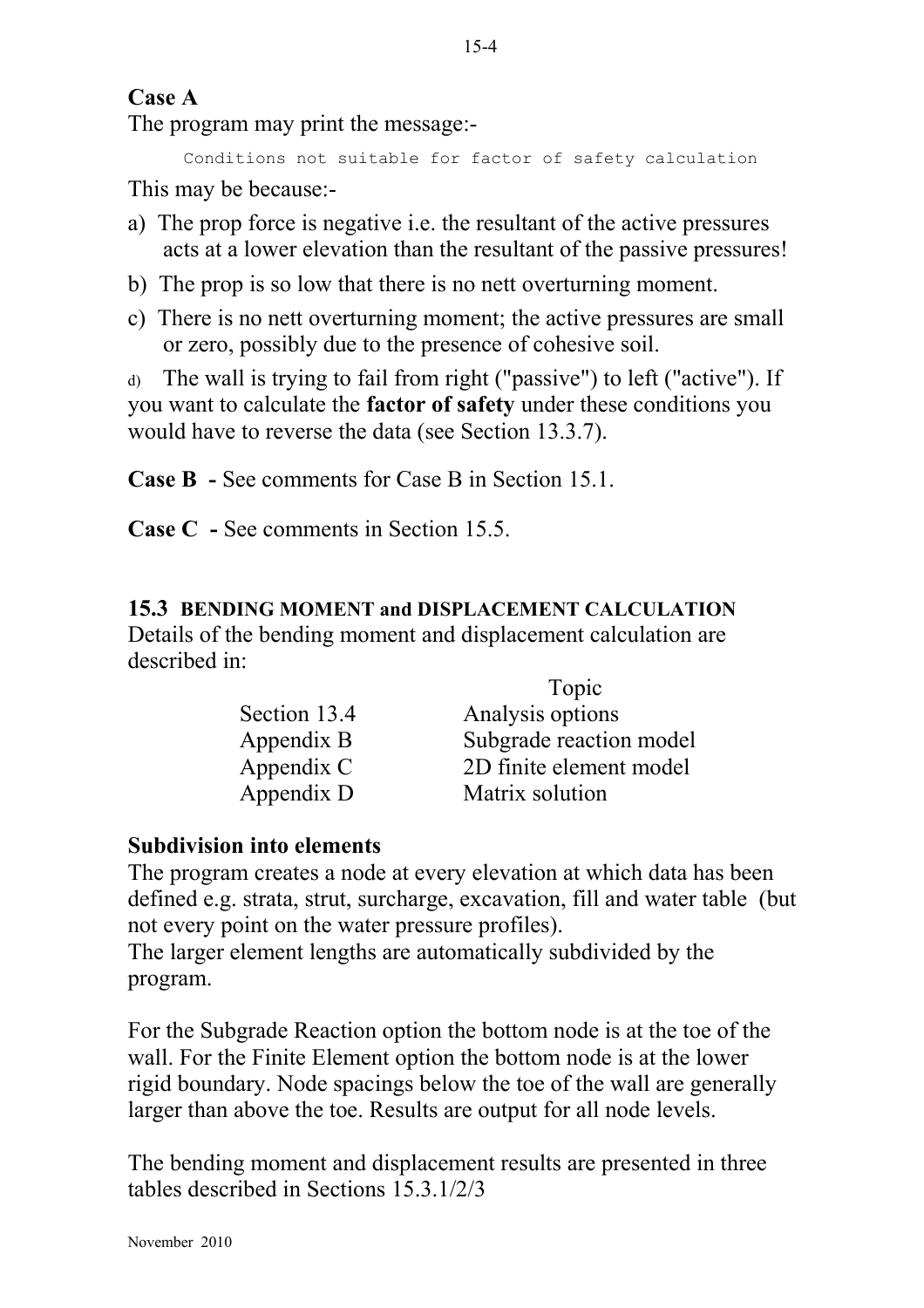|              |           |             |       |                         |         |         |             | Toloh Table I Displacements, benuing moments and structures |
|--------------|-----------|-------------|-------|-------------------------|---------|---------|-------------|-------------------------------------------------------------|
| Node         | Y         | Nett        | Wall  | Wall                    | Shear   | Bending |             | Strut Applied                                               |
|              | no. coord | pressure    | disp. | Rotation                | force   | moment  |             | forces moments                                              |
|              |           | kN/m2       | m     | rad.                    | kN/m    | kN.m/m  | kN/m kN.m/m |                                                             |
| $\mathbf{1}$ |           | 11.00 5.54  |       | $0.031 -2.34E-03$ 0.0   |         | 0.0     |             |                                                             |
| 2            |           | 10.00 10.49 |       | $0.033 -2.41E-03 8.0$   |         | 5.6     | 82.61       |                                                             |
|              |           | 10.49       |       |                         | $-74.6$ | 5.6     |             |                                                             |
| 3            | 9.50      | 12.97       | 0.034 | -2.26E-03               | $-68.7$ | $-29.9$ |             |                                                             |
| 4            | 8.25      | 39.92       | 0.036 | $-3.78E-04$ $-35.7$     |         | $-90.5$ |             |                                                             |
| 5            | 7.00      | 45.62       | 0.035 | 2.537E-03 17.8          |         | $-96.1$ | $-0.00$     |                                                             |
| 6            | 6.50      | 31.26       | 0.033 | 3.648E-03 37.0          |         | $-81.7$ |             |                                                             |
| 7            | 6.00      | 37.16       | 0.031 | 4.525E-03               | 54.1    | $-58.6$ |             |                                                             |
| 8            | 4.50      | $-17.05$    | 0.023 | 5.671E-03               | 29.2    | $-2.5$  |             |                                                             |
| 9            | 3.00      | $-2.91$     | 0.015 | $5.280E - 03$           | 14.3    | 23.4    |             |                                                             |
| 10           | 1.60      | 15.00       | 0.008 | $4.251E - 03$           | 22.7    | 35.4    |             |                                                             |
| 11           | 1.00      | 18.08       |       | $0.006$ 3.600E-03       | 32.6    | 51.3    |             |                                                             |
|              |           | $-47.35$    |       |                         | 32.6    | 51.3    |             |                                                             |
| 12           | $-0.50$   | $-16.09$    |       | $0.002$ 1.866E-03 -14.9 |         | 41.2    |             |                                                             |

13 -2.00 35.99 -0.000 1.095E-03 0.0 0.0

#### **15.3.1 Table 1 - Displacements, bending moments and strut forces**

| The strut at elev.  | Strut force at elev. $10.00 = 82.6$ kN/m run = 247.8 kN per strut (horiz.)<br>= 251.6 kN per strut (incl.)<br>7.00 is slack                                                                                                                                                                                                                    |  |  |  |  |
|---------------------|------------------------------------------------------------------------------------------------------------------------------------------------------------------------------------------------------------------------------------------------------------------------------------------------------------------------------------------------|--|--|--|--|
| <b>Heading</b>      | Interpretation                                                                                                                                                                                                                                                                                                                                 |  |  |  |  |
| Y coordinate        | Elevation at which results are given. Where there is a<br>step change in shear force or bending moment, one<br>y coordinate refers to two lines of results.                                                                                                                                                                                    |  |  |  |  |
| Nett pressure       | Nett total pressure, including water pressure;<br>(active - passive)                                                                                                                                                                                                                                                                           |  |  |  |  |
| Wall disp.          | Total horizontal wall displacement.<br>A "g" next to the wall displacement indicates a gap has<br>formed between soil and wall. See additional note below                                                                                                                                                                                      |  |  |  |  |
| Wall rotation       | Total rotation of the wall (radians)                                                                                                                                                                                                                                                                                                           |  |  |  |  |
| Shear force         | Shear force in the wall (per unit length of wall)<br>Note: Step changes at strut levels and at applied<br>horizontal forces                                                                                                                                                                                                                    |  |  |  |  |
| Bending moment      | Bending moment in the wall (per unit length of wall)<br>Note: Step changes at applied moments and rotational<br>restraints.                                                                                                                                                                                                                    |  |  |  |  |
| <b>Strut forces</b> | Strut force / Applied horizontal load (per unit length of<br>wall). For an inclined strut the value given here is the<br>horizontal component. If a strut and an applied load<br>exist at the same elevation (as when modelling<br>temperature stresses in struts) then the printed value is<br>the sum of the strut load and the applied load |  |  |  |  |
| Applied moments     | Applied moment load (per unit length of wall). This can<br>be a moment applied as a fixed value or the reaction due<br>to a rotational restraint.                                                                                                                                                                                              |  |  |  |  |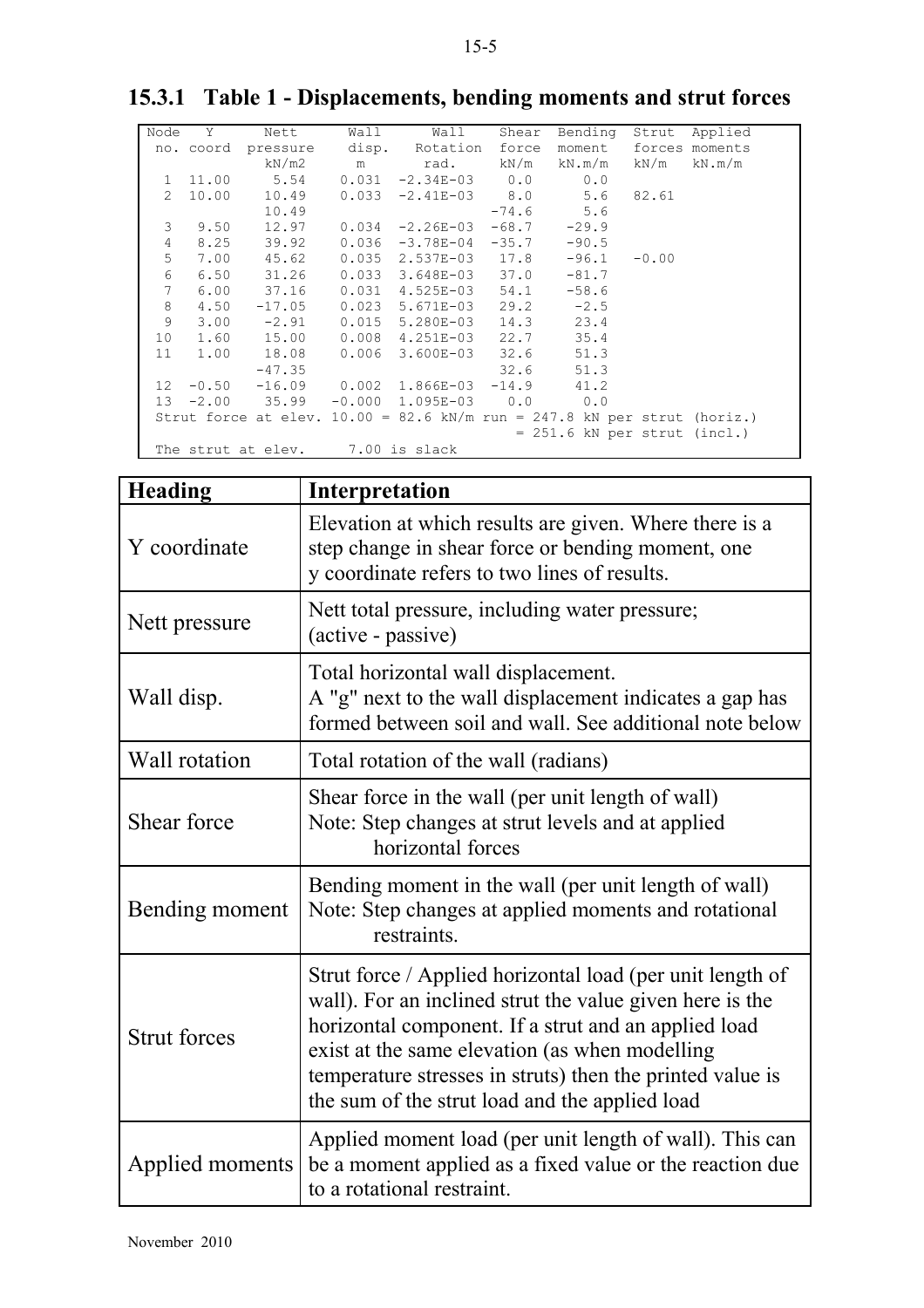# **Equilibrium check**

The shear force and bending moment at the toe of the wall should be zero. If Convergence failure occurs there may be an out of balance shear force and/or bending moment at the toe of the wall (see Section 15.8.2).

| Node              | Y        | Nett     | Wall        | Wall                                  | Shear   | Bending |           | Strut Applied  |  |
|-------------------|----------|----------|-------------|---------------------------------------|---------|---------|-----------|----------------|--|
| no.               | coord    | pressure | disp.       | rotation                              | force   | moment  |           | forces moments |  |
|                   |          | kN/m2    | m           | rad.                                  | kN/m    | kN.m/m  | kN/m      | kN.m/m         |  |
| 1                 | 0.00     | $-80.00$ | $q_{0.022}$ | $6.66E - 03$                          | 200.0   | 0.0     | $-200.00$ |                |  |
| 2                 | $-0.75$  | $-89.00$ | $q_{0.017}$ | $6.41E - 03$                          | 136.6   | 134.3   |           |                |  |
| 3                 | $-1.50$  | -74.94   | $q_{0.013}$ | 5.77E-03                              | 75.1    | 211.0   |           |                |  |
| $\overline{4}$    | $-2.25$  | $-63.59$ | $q_{0.009}$ | $4.91E - 03$                          | 23.2    | 245.6   |           |                |  |
| 5                 | $-3.00$  | $-50.82$ | 0.005       | $3.98E-03$                            | $-19.7$ | 247.2   |           |                |  |
| 6                 | $-3.75$  | $-25.86$ | 0.003       | $3.11E-03$                            | $-48.5$ | 218.2   |           |                |  |
| 7                 | $-4.50$  | -6.61    | 0.001       | $2.38E - 03$                          | $-60.6$ | 174.5   |           |                |  |
| 8                 | $-5.25$  | 5.95     | $-0.001$    | $1.81E-03$                            | $-60.9$ | 127.2   |           |                |  |
| 9                 | $-6.00$  | 14.30    | $-0.002$    | 1.42E-03                              | $-53.3$ | 83.2    |           |                |  |
| 10                | $-6.75$  | 20.98    | $-0.003$    | 1.17E-03                              | $-40.1$ | 47.3    |           |                |  |
| 11                | $-7.50$  | 18.35    | $-0.004$    | $1.04E - 03$                          | $-25.3$ | 23.6    |           |                |  |
| $12 \overline{ }$ | $-8.25$  | 13.47    | $-0.005$    | $9.77E - 04$                          | $-13.4$ | 9.1     |           |                |  |
| 13                | $-9.00$  | 8.48     | $-0.005$    | $9.55E - 04$                          | $-5.1$  | 2.2     |           |                |  |
| 14                | $-9.50$  | 5.14     | $-0.006$    | $9.52E - 04$                          | $-1.7$  | 0.4     |           |                |  |
| 15                | $-10.00$ | 1.80     | $-0.006$    | $9.52E - 04$                          | $-0.0$  | 0.0     |           |                |  |
|                   |          |          |             |                                       |         |         |           |                |  |
| Note:             |          |          |             | $q-1.00$ soil/wall gap on active side |         |         |           |                |  |
|                   |          |          |             | -1.00q soil/wall gap on passive side  |         |         |           |                |  |

**15.3.2 Soil - wall gaps; Open tension crack option**

A gap can develop between soil and wall where the active limit is equal to zero in cohesive soil i.e. the soil is strong enough to be self supporting. The Gap may close in subsequent stages if the direction of wall movement is reversed.

A "g" before the displacement value indicates a gap on the left (active side of the wall; a "g" after the displacement indicates a gap on the right (passive) side of the wall. Further details of the gap size are given in the Active pressure tables (Section 15.3.5).

Gaps are only computed if the Open Tension Crack option is selected (Section 13.4.2). If the Open Tension Crack option is **not** selected then cohesive soil is assumed to stay in contact

with the wall even when the active pressure has fallen to zero.

## **15.3.3 Strut force summary**

|                                  | Strut force at elev. $10.00 = 82.6$ kN/m run = 247.8 kN per strut (horiz.) |
|----------------------------------|----------------------------------------------------------------------------|
|                                  | $= 251.6$ kN per strut (incl.)                                             |
| The strut at elev. 7.00 is slack |                                                                            |

At the end of Table 1 (Section 15.3.1) the strut loads are summarised in terms of load per unit length of wall **and** load per strut. In the case of inclined struts, the total strut load (inclined) and the horizontal component are given.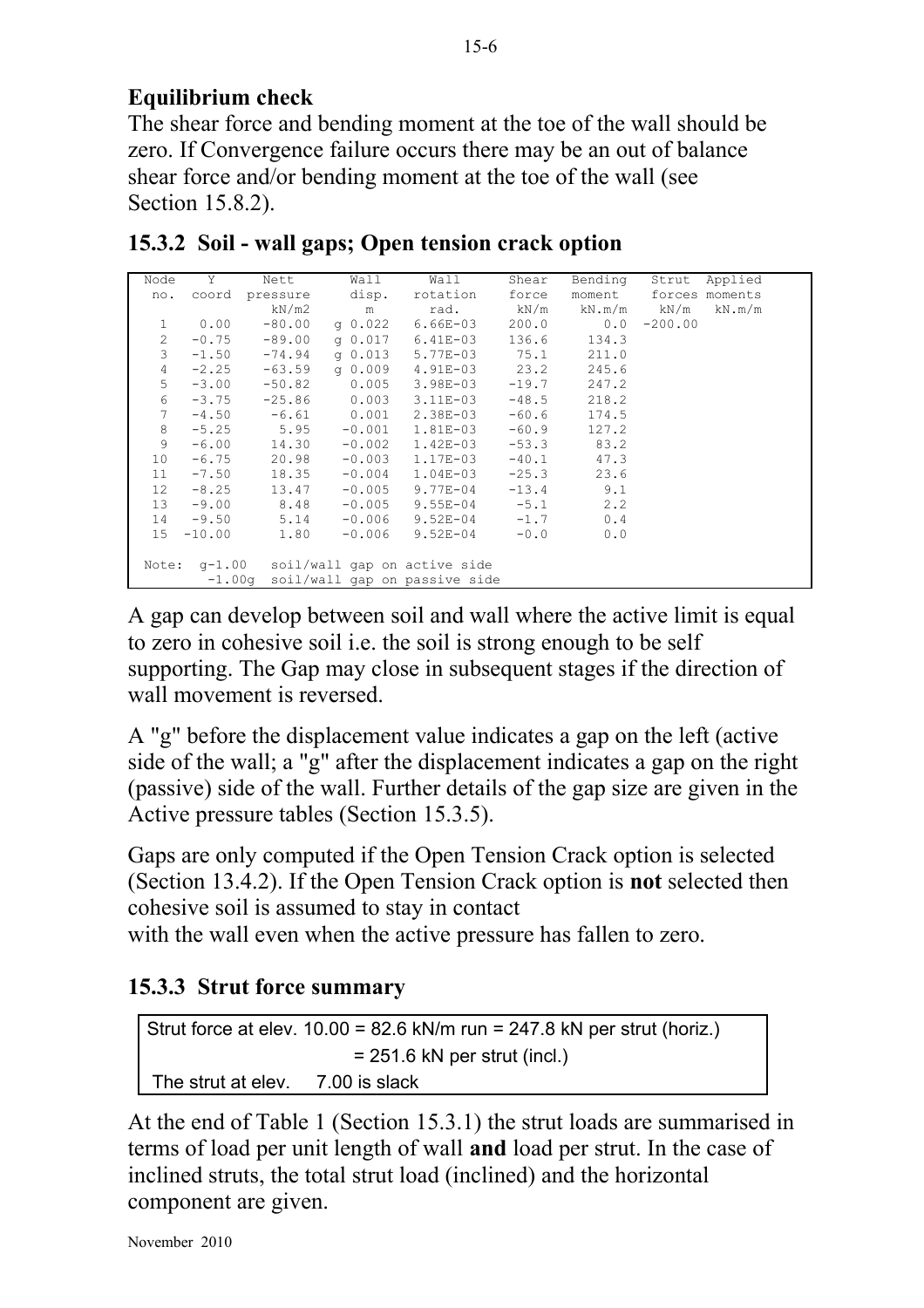The "slack" message indicates that the strut at this elevation has no load in it. This can only happen if the "No tension" option has been selected in the strut properties.

#### **15.3.4 Derivation of incremental displacements**

Total wall displacements are output in Table 1. Incremental displacements can be found manually as the difference between displacements in two successive stages.

**15.3.5 Table 2 - Earth pressures on the Active side of the wall**

| Node                                             | Y       |        |                     |                      | ---- ACTIVE side ----          |                                                   |          |                  |  |
|--------------------------------------------------|---------|--------|---------------------|----------------------|--------------------------------|---------------------------------------------------|----------|------------------|--|
| no.                                              | coord   |        |                     |                      | Effective stresses -------     |                                                   | Total    | Soil             |  |
|                                                  |         | Water  | Vertic              | Active               | Passive                        | Earth                                             | earth    | stiffness        |  |
|                                                  |         | press. | -al                 | limit                | limit                          | pressure                                          | pressure | coeff.           |  |
|                                                  |         | kN/m2  |                     | kN/m2 kN/m2          | kN/m2                          | kN/m2                                             | kN/m2    | kN/m3            |  |
| 1                                                | 11.00   | 0.00   |                     | 20.00 5.54           | 100.00                         | 20.31                                             | 20.31    | 1154.2           |  |
| $\overline{2}$                                   | 10.00   | 0.00   | 37.87               | 10.49                | 189.37                         | 15.19                                             | 15.19    | 6925.1           |  |
| 3                                                | 9.50    | 0.00   | 46.83               | 16.28                | 234.16                         | 12.97                                             | 12.97A   | 942.2            |  |
| 4                                                | 8.25    | 0.00   | 144.12              | 45.81                | 720.58                         | 39.92                                             | 39.92A   | 1727.4           |  |
| 5                                                | 7.00    | 0.00   | 164.68              | 45.62                | 823.38                         | 45.62                                             | 45.62a   | 2512.6           |  |
| 6                                                | 6.50    | 5.00   | 95.54               | 26.47                | 477.72                         | 26.47                                             | 31.47a   | 2826.7           |  |
| 7                                                | 6.00    | 10.00  | 99.49               | 27.56                | 497.47                         | 27.56                                             | 37.56a   | 3140.8           |  |
|                                                  |         |        | Total> 109.49       | 29.49                | 189.49                         | 29.49                                             | 29.49a   | 2153.7           |  |
| 8                                                | 4.50    |        | Total> 139.50       | 59.50                | 219.50                         | 59.50                                             | 59.50a   | 2153.7           |  |
| 9                                                | 3.00    |        | Total> 169.50 89.50 |                      | 249.50                         | 89.50                                             | 89.50a   | 2153.7           |  |
| 10                                               | 1.60    |        | Total> 197.50       | 117.50               | 277.50                         | 119.64                                            | 119.64   | 2153.7           |  |
| 11                                               | 1.00    |        | Total> 209.50       | 129.50               | 289.50                         | 136.62                                            | 136.62   | 2153.7           |  |
|                                                  |         |        | Total> 209.50       | 50.00m               | 306.81                         | 154.14                                            | 154.14   | 7178.9           |  |
| 12 <sup>°</sup>                                  | $-0.50$ |        |                     | Total> 241.00 57.50m | 329.43                         | 238.69                                            | 238.69   | 7178.9           |  |
| 13                                               | $-2.00$ |        | Total> 272.50       | 65.00m               | 354.76                         | 354.76                                            |          | 354.76p 141643.1 |  |
| Soil pressure at active limit<br>45.62a<br>Note: |         |        |                     |                      |                                |                                                   |          |                  |  |
|                                                  | 154.12p |        |                     |                      | Soil pressure at passive limit |                                                   |          |                  |  |
|                                                  |         |        |                     |                      |                                | 12.97A Arching - soil pressure below active limit |          |                  |  |
|                                                  |         |        |                     |                      |                                |                                                   |          |                  |  |

Active pressures with soil arching

| ACTIVE side ----<br>Y<br>Node<br>Effective stresses -------<br>Soil<br>Total<br>coord<br>no.<br>Active<br>Vertic<br>Passive<br>Earth<br>stiffness<br>earth<br>Water<br>limit<br>limit<br>-al<br>coeff.<br>pressure<br>pressure<br>press.<br>kN/m2<br>kN/m2<br>kN/m2<br>kN/m2<br>kN/m2<br>kN/m2<br>kN/m3<br>0.00<br>0.00<br>Soil/wall $qap = 0.022 m$<br>Total><br>4701<br>1<br>0.00<br>$\mathfrak{D}$<br>4701<br>$-0.75$ |  |
|--------------------------------------------------------------------------------------------------------------------------------------------------------------------------------------------------------------------------------------------------------------------------------------------------------------------------------------------------------------------------------------------------------------------------|--|
|                                                                                                                                                                                                                                                                                                                                                                                                                          |  |
|                                                                                                                                                                                                                                                                                                                                                                                                                          |  |
|                                                                                                                                                                                                                                                                                                                                                                                                                          |  |
|                                                                                                                                                                                                                                                                                                                                                                                                                          |  |
|                                                                                                                                                                                                                                                                                                                                                                                                                          |  |
|                                                                                                                                                                                                                                                                                                                                                                                                                          |  |
| 15.00<br>0.00<br>Soil/wall gap = $0.016$ m<br>Total>                                                                                                                                                                                                                                                                                                                                                                     |  |
| 3<br>30.00<br>Soil/wall gap = $0.010$<br>4701<br>$-1.50$<br>Total><br>0.00<br>m                                                                                                                                                                                                                                                                                                                                          |  |
| 4<br>45.00<br>0.00<br>Soil/wall gap = $0.004$ m<br>4701<br>$-2.25$<br>Total>                                                                                                                                                                                                                                                                                                                                             |  |
| 5<br>140.00<br>4.59<br>$-3.00$<br>Total><br>60.00<br>0.00<br>4.59<br>4701                                                                                                                                                                                                                                                                                                                                                |  |
| 6<br>0.00<br>155.00<br>24.57<br>24.57<br>$-3.75$<br>75.00<br>4701<br>Total>                                                                                                                                                                                                                                                                                                                                              |  |
| 7<br>90.00<br>10.00<br>170.00<br>41.70<br>41.70<br>4701<br>$-4.50$<br>Total>                                                                                                                                                                                                                                                                                                                                             |  |
| 8<br>Total> 105.00<br>55.48<br>55.48<br>$-5.25$<br>25.00<br>185.00<br>3478                                                                                                                                                                                                                                                                                                                                               |  |
| 9<br>200.00<br>67.15<br>Total> 120.00<br>40.00<br>67.15<br>3478<br>$-6.00$                                                                                                                                                                                                                                                                                                                                               |  |
| 77.99<br>Total> 135.00<br>215.00<br>77.99<br>3478<br>10<br>$-6.75$<br>55.00                                                                                                                                                                                                                                                                                                                                              |  |
| 11<br>Total> 150.00<br>70.00<br>230.00<br>88.35<br>88.35<br>3478<br>$-7.50$                                                                                                                                                                                                                                                                                                                                              |  |
| 12<br>245.00<br>98.47<br>Total> 165.00<br>85.00<br>98.47<br>3478<br>$-8.25$                                                                                                                                                                                                                                                                                                                                              |  |
| 13<br>Total> 180.00<br>108.48<br>108.48<br>3478<br>$-9.00$<br>100.00<br>260.00                                                                                                                                                                                                                                                                                                                                           |  |
| 14<br>Total> 190.00<br>110.00<br>270.00<br>115.14<br>115.14<br>3478<br>$-9.50$                                                                                                                                                                                                                                                                                                                                           |  |
| 15<br>Total> 200.00<br>280.00<br>121.80<br>121.80<br>$-10.00$<br>120.00<br>3478                                                                                                                                                                                                                                                                                                                                          |  |

Active pressures with soil-wall gap

Note: The active and passive limits both refer to the left ("active") side of the wall. The actual earth pressure will always lie between the active and passive limits, except in the case of arching active pressures - see below.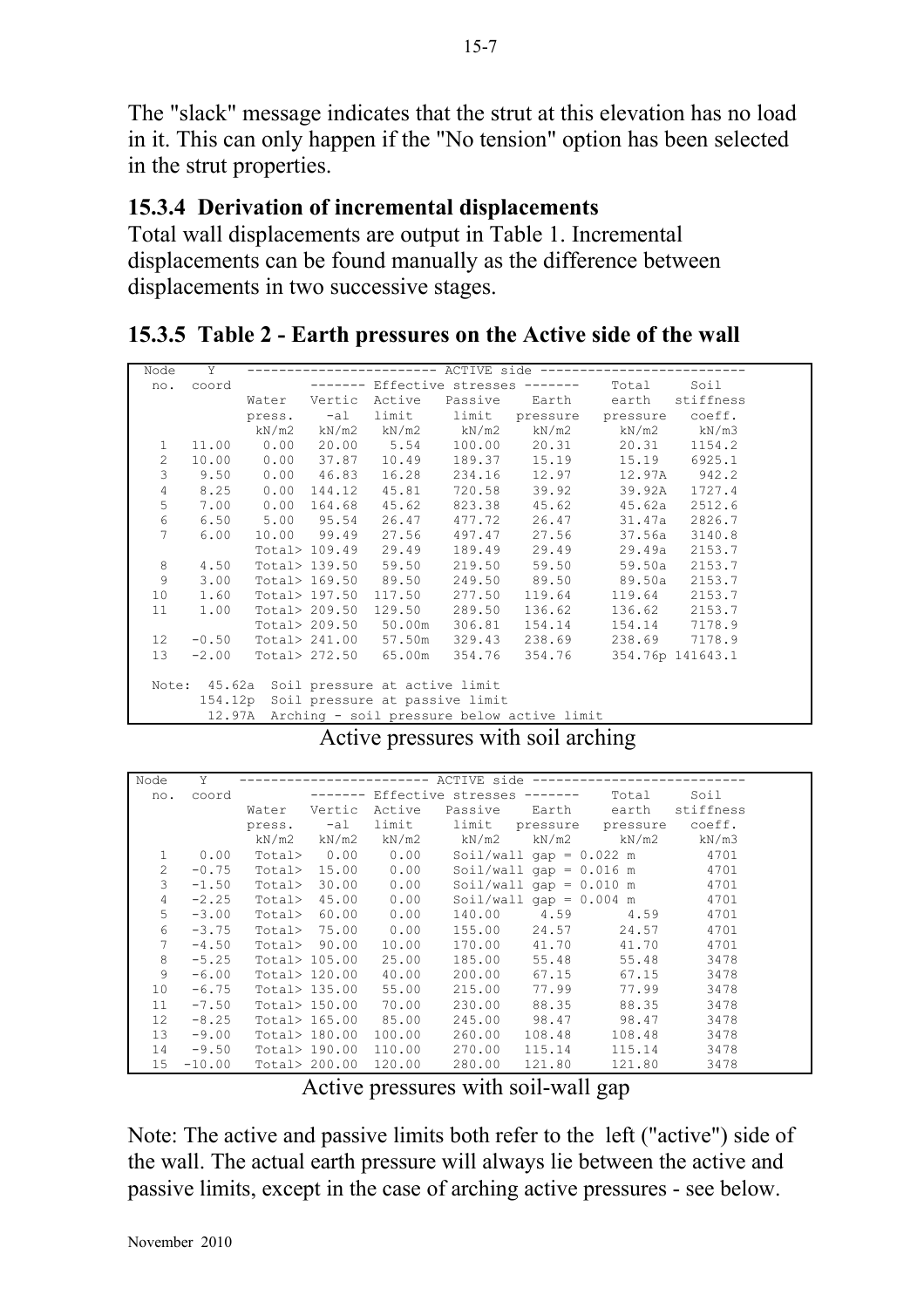| <b>Heading</b>                | Interpretation                                                                                                                                                                                                                    |
|-------------------------------|-----------------------------------------------------------------------------------------------------------------------------------------------------------------------------------------------------------------------------------|
| Y coord                       | Elevation at which results are given. Where there is a<br>step change any of the pressures, one y coordinate refers<br>to two lines of results.                                                                                   |
| Water press.                  | In drained strata the water pressure is given. In<br>undrained strata the message "TOTAL>" is printed to<br>indicate that soil pressures at this elevation are given as<br>total stresses.                                        |
| Vertical                      | <b>Vertical stress</b><br>(effective stress in drained soil)<br>(total stress in undrained soil)                                                                                                                                  |
| <b>Active limit</b>           | Limiting active pressure<br>(effective stress in drained soil)<br>(total stress in undrained soil)<br>'m' indicates Minimum Equivalent Fluid Pressure.<br>'w' indicates water pressure in tension crack                           |
| Passive limit                 | Limiting passive pressure<br>(effective stress in drained soil)<br>(total stress in undrained soil)                                                                                                                               |
| Earth pressure                | Actual wall pressure<br>(effective stress in drained soil)<br>(total stress in undrained soil)                                                                                                                                    |
| Soil/wall gap                 | The soil is self supporting and a gap has formed<br>between soil and wall. See Section 15.3.2 for details.                                                                                                                        |
| Total earth<br>pressure       | Actual wall pressure (total stress)<br>'a' indicates soil at active limit<br>'A' indicates sub-active soil pressure due to arching<br>(only if Arching option selected with 2D F.E. model)<br>'p' indicates soil at passive limit |
| Soil stiffness<br>Coefficient | Soil spring value (Subgrade reaction model) or<br>Diagonal component of soil stiffness matrix (2D-FE)<br>model)                                                                                                                   |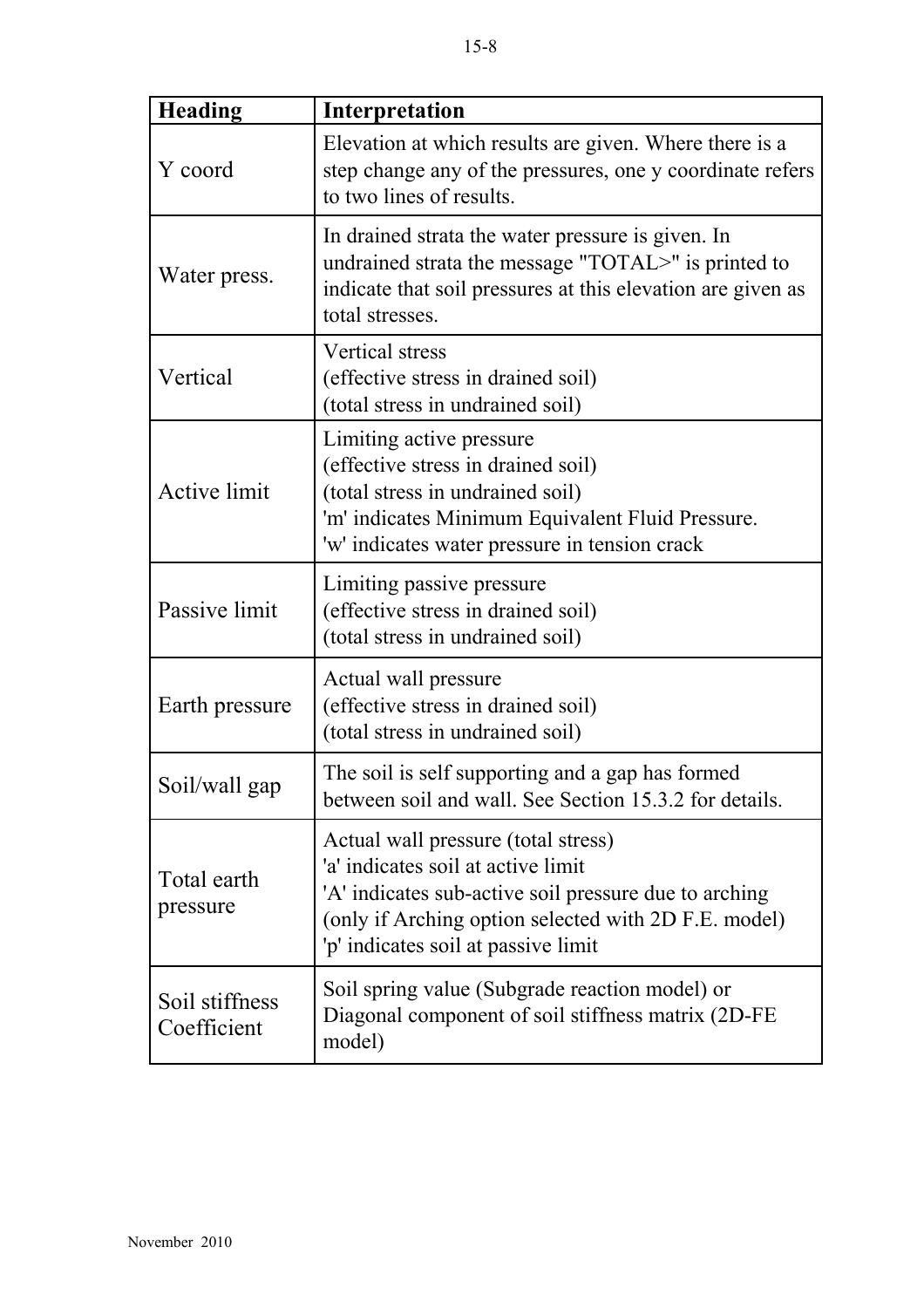**15.3.6 Table 3 - Earth pressures on the Passive side of the wall** The headings are as for Table 2 but all results refer to the right ("passive") side of the wall.

| Node            | Y        |        |               |       |                     |                                    |          |           |
|-----------------|----------|--------|---------------|-------|---------------------|------------------------------------|----------|-----------|
| no.             | coord    |        |               |       |                     | ------- Effective stresses ------- | Total    | Soil      |
|                 |          | Water  |               |       |                     | Vertic Active Passive Earth        | earth    | stiffness |
|                 |          | press. | -al           | limit | limit               | pressure                           | pressure | coeff.    |
|                 |          | kN/m2  | kN/m2         |       | kN/m2 kN/m2         | kN/m2                              | kN/m2    | kN/m3     |
| $\mathbf{1}$    | 0.00     | 0.00   | 0.00          | 0.00  | 0.00                | 0.00                               | 0.00     | 0.0       |
| 2               | $-1.00$  | 0.00   | 0.00          | 0.00  | 0.00                | 0.00                               | 0.00     | 0.0       |
| 3               | $-2.00$  | 0.00   | 0.00          | 0.00  | 0.00                | 0.00                               | 0.00     | 0.0       |
| $\overline{4}$  | $-3.00$  | 0.00   | 0.00          | 0.00  | 0.00                | 0.00                               | 0.00     | 0.0       |
|                 |          | 0.00   | 0.00          | 0.00  | 0.00                | 0.00                               | 0.00     | 2008      |
| 5               | $-4.00$  | 0.00   | 20.00         | 6.66  | 28.87 <b>b</b>      | 28.87                              | 28.87p   | 2008      |
|                 |          | 0.00   | 20.00         | 6.66  | 21.16 <b>b</b>      | 21.16                              | 21.16p   | 2008      |
| 6               | $-5.00$  | 0.00   | 40.03         | 13.33 | 42.35 <sub>b</sub>  | 42.35                              | 42.35p   | 2008      |
|                 |          | 0.00   | 40.03         | 13.33 | 39.24 <b>b</b>      | 39.24                              | 39.24p   | 2008      |
| $7\phantom{.0}$ | $-6.00$  | 0.00   | 60.08         | 20.01 | 58.91 <sub>b</sub>  | 58.91                              | 58.91p   | 2008      |
|                 |          | 0.00   | 60.08         | 20.01 |                     | $75.30b$ $75.30$                   | 75.30p   | 2008      |
| 8               | $-7.00$  | 0.00   | 80.19         | 26.70 | 100.50 <sub>b</sub> | 100.50                             | 100.50p  | 2008      |
|                 |          |        | Total> 80.19  | 15.86 |                     | 15.87 <b>b</b> 15.87               | 15.87p   | 2865      |
| 9               | $-8.00$  |        | Total> 100.37 | 18.52 |                     | 18.53 <b>b</b> 18.53               | 18.53p   | 2865      |
|                 |          | 0.00   | 100.37        | 33.42 | $290.40$ b          | 157.31                             | 157.31   | 2008      |
| 10 <sub>1</sub> | $-9.00$  | 0.00   | 120.62        | 40.17 | 348.99 <b>b</b>     | 121.05                             | 121.05   | 2008      |
|                 |          | 0.00   | 120.62        | 40.17 | 248.87 <b>b</b>     | 121.05                             | 121.05   | 2008      |
| 11              | $-10.00$ | 0.00   | 140.95        | 46.94 | 290.81 <sub>b</sub> | 102.59                             | 102.59   | 2008      |

Passive pressures with berm correction

Note: The active and passive limits both refer to the right ("passive") side of the wall. The actual earth pressure will always lie between the active and passive limits.

# **15.3.7 Passive resistance of berms**

Passive pressure limits are automatically adjusted to take account of the reduced passive resistance of the berm compared with a level excavation. The calculation is carried out in 3 main steps:

# **Step 1**

The limiting passive resistance at each elevation within or below a berm is taken as the least of the following values.

- 1) The resistance calculated from Equation A.1a or A.2a (Appendix A) as if ground level were horizontal at the top of the berm.
- 2) Sliding resistance along a horizontal plane within the berm.
- 3) Sliding resistance on an inclined plane passing through the toe of the berm.
- 4) Sliding on a horizontal plane below the toe of the berm in conjunction with a passive wedge beyond the toe of the berm (see Figure 11)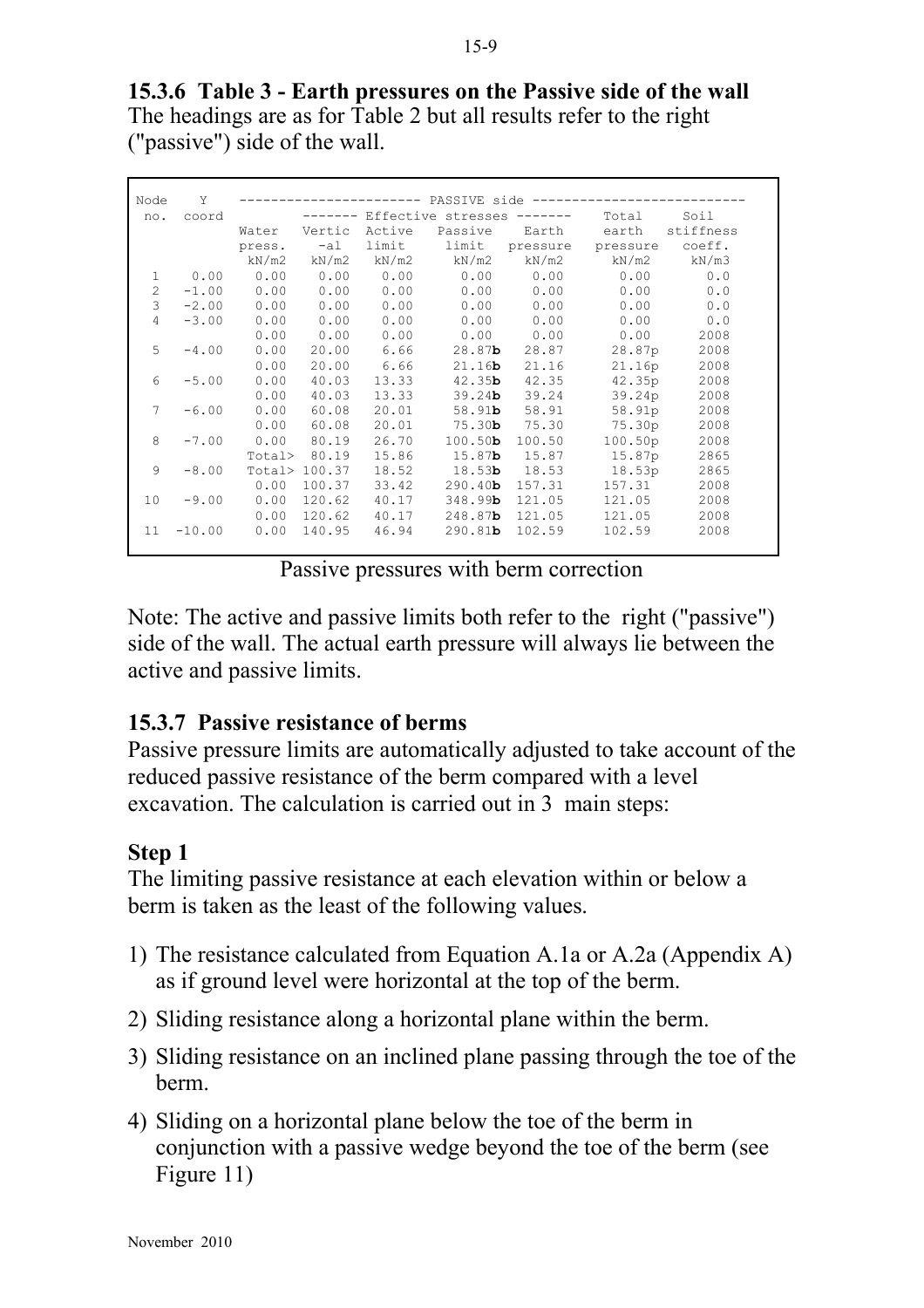Limitation of the passive resistance calculation

As described above, Wallap **does** consider a wide range of slip surfaces **within** the berm but only ones that pass through the wall. So it does not look at the stability of the berm face itself unless the berm face is very close to the wall. So - it is up to the user to make sure that the face of the berm itself is stable. To put it another way Wallap assumes that the shape of the berm is stable as it stands (without resisting passive forces) but does calculate its passive resistance quite rigorously.

# **Step 2**

The above calculation produces a profile of available (passive) force at each elevation. In normal circumstances (increasing strength with depth) the available passive resistance increases steadily with depth. In special cases however e.g. a buried soft layer, there may be a sudden drop off in total resistance at the soft layer.

As each successive node is examined it may prove necessary to reduce the passive limit pressure not only at the node under consideration but at the node above or the node above that (even up to the top of the berm) in order to ensure that the total force rule is obeyed. This algorithm ensures that the effect of a weak layer beneath a strong berm material is fully taken account of. To summarise : the force profile is adjusted so that available force at higher elevations is never greater than that at lower elevations

# **Step 3**

So far we have a profile of available force but not pressures. The profile of available force is now differentiated with respect to depth to produce a profile of available passive pressures. Where these pressures are lower than the passive pressure for level ground (no berm) the values shown in the tabulated output are annotated with a "b" to denote "berm". Some of the values may be very low or even zero where limit forces had to be reduced in accordance with Step 2.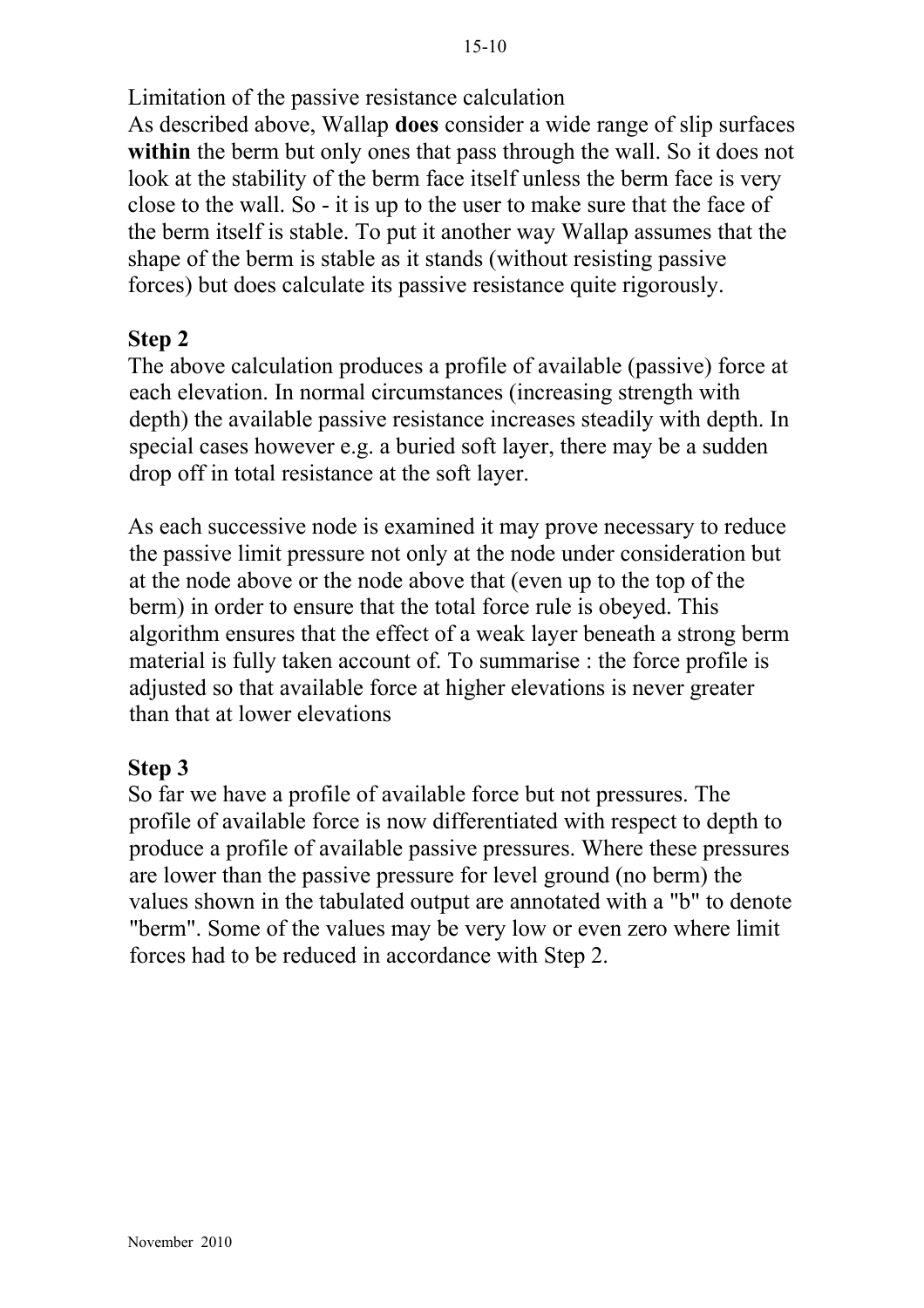# **15.4 SUMMARY OUTPUT**

|  |  | 15.4.1 Bending moment, shear force and displacement envelopes |  |
|--|--|---------------------------------------------------------------|--|
|  |  |                                                               |  |

|               |         |              |          | Bending moment, shear force and displacement envelopes |          |             |         |
|---------------|---------|--------------|----------|--------------------------------------------------------|----------|-------------|---------|
| Node          | Υ       | Displacement |          | Bending moment                                         |          | Shear force |         |
| no.           | coord   | maximum      | minimum  | maximum                                                | minimum  | maximum     | minimum |
|               |         | m            | m        | kN.m/m                                                 | kN.m/m   | kN/m        | kN/m    |
| 1             | 11.00   | 0.031        | 0.000    | 0.0                                                    | 0.0      | 0.0         | 0.0     |
| $\mathcal{L}$ | 10.00   | 0.033        | 0.000    | 8.0                                                    | 0.0      | 11.2        | $-74.6$ |
| 3             | 9.50    | 0.036        | 0.000    | 6.1                                                    | $-29.9$  | 4.1         | $-68.7$ |
| 4             | 8.25    | 0.043        | 0.000    | 10.1                                                   | $-90.5$  | 1.3         | $-35.7$ |
| 5             | 7.00    | 0.048        | 0.000    | 9.2                                                    | $-96.1$  | 23.3        | $-10.1$ |
| 6             | 6.50    | 0.049        | 0.000    | 7.3                                                    | $-81.7$  | 42.6        | $-90.8$ |
|               | 6.00    | 0.049        | 0.000    | 4.4                                                    | $-100.6$ | 54.1        | $-73.5$ |
| 8             | 4.50    | 0.047        | 0.000    | 0.0                                                    | $-168.5$ | 29.2        | $-6.8$  |
| 9             | 3.00    | 0.036        | 0.000    | 23.4                                                   | $-102.9$ | 105.0       | 0.0     |
| 10            | 1.60    | 0.021        | 0.000    | 48.0                                                   | $-2.1$   | 119.7       | 0.0     |
| 11            | 1.00    | 0.015        | 0.000    | 121.1                                                  | 0.0      | 128.2       | 0.0     |
| $12^{1}$      | $-0.50$ | 0.005        | 0.000    | 122.4                                                  | 0.0      | 0.0         | $-44.0$ |
| 13            | $-2.00$ | 0.000        | $-0.000$ | 0.0                                                    | 0.0      | 0.0         | $-0.0$  |

| <b>Heading</b>    | Interpretation                                                                                 |  |  |  |  |
|-------------------|------------------------------------------------------------------------------------------------|--|--|--|--|
| Y coord           | Elevation at which results are given                                                           |  |  |  |  |
| Displacements     | Maximum and minimum Displacements at this<br>Elevation during the whole construction sequence  |  |  |  |  |
| Bending<br>moment | Maximum and minimum Bending Moment at this<br>elevation during the whole construction sequence |  |  |  |  |
| Shear force       | Maximum and minimum Shear Force at this<br>elevation during the whole construction sequence    |  |  |  |  |

# **15.4.2 Maximum and minimum bending moment, shear force and displacement at each stage**

|                |                                                |                                                | Stage -------- Bending moment -------- ---------- Shear force --------- |           |               |               |
|----------------|------------------------------------------------|------------------------------------------------|-------------------------------------------------------------------------|-----------|---------------|---------------|
| no.            |                                                |                                                | maximum elev. Minimum elev. maximum elev. minimum elev.                 |           |               |               |
|                |                                                | $kN \cdot m/m$ $kN \cdot m/m$                  |                                                                         |           | $kN/m$ $kN/m$ |               |
| $\mathbf{1}$   |                                                |                                                | $10.1$ 8.25 -5.7 3.00 11.2 1.00 -7.2 6.00                               |           |               |               |
| 2              |                                                |                                                | $24.4$ $-0.50$ $-18.5$ $4.50$ $31.3$ $1.00$ $-13.6$ $6.00$              |           |               |               |
| 3              |                                                | No calculation at this stage                   |                                                                         |           |               |               |
| $\overline{4}$ |                                                |                                                | 41.4 $-0.50$ $-48.1$ 4.50 $50.1$ 1.00 $-19.7$ 6.00                      |           |               |               |
| 5              |                                                | $51.3$ $1.00$ $-96.1$ $7.00$                   |                                                                         | 54.1 6.00 |               | $-74.6$ 10.00 |
| 6              |                                                | No calculation at this stage                   |                                                                         |           |               |               |
| $7^{\circ}$    |                                                |                                                | $45.5$ $-0.50$ $-84.8$ $7.00$ $64.2$ $1.00$ $-71.9$ $10.00$             |           |               |               |
| 8              | $122.4$ $-0.50$ $-168.5$ $4.50$ $128.2$ $1.00$ |                                                |                                                                         |           |               | $-90.8$ 6.50  |
|                |                                                |                                                |                                                                         |           |               |               |
|                |                                                |                                                |                                                                         |           |               |               |
|                |                                                | Maximum and minimum displacement at each stage |                                                                         |           |               |               |
|                |                                                |                                                | Stage ------- Displacement --------- Stage description                  |           |               |               |
|                |                                                | no. maximum elev. minimum elev.                |                                                                         |           |               |               |
|                | m                                              | m                                              |                                                                         |           |               |               |
| 1              |                                                | $0.003$ 11.00 -0.000 -2.00                     | Apply surcharge no.1 at elev. 11.00                                     |           |               |               |
| $\overline{2}$ |                                                | $0.015$ $11.00$ $-0.000$ $-2.00$               | Apply surcharge no.2 at elev. 9.50                                      |           |               |               |
| 3              |                                                | No calculation at this stage                   | Install strut no.1 at elev. 10.00                                       |           |               |               |
| $\overline{4}$ |                                                | $0.020$ $6.50$ $-0.000$ $-2.00$                | Apply water pressure profile no.1                                       |           |               |               |
| 5              |                                                | $0.036$ $8.25$ $-0.000$ $-2.00$                | Excav. to elev. 6.00 on PASSIVE side                                    |           |               |               |
| 6              |                                                |                                                | No calculation at this stage Install strut no.2 at elev. 6.50           |           |               |               |
| 7              |                                                | $0.037$ $8.25$ $0.000$ $11.00$                 | Apply water pressure profile no.2                                       |           |               |               |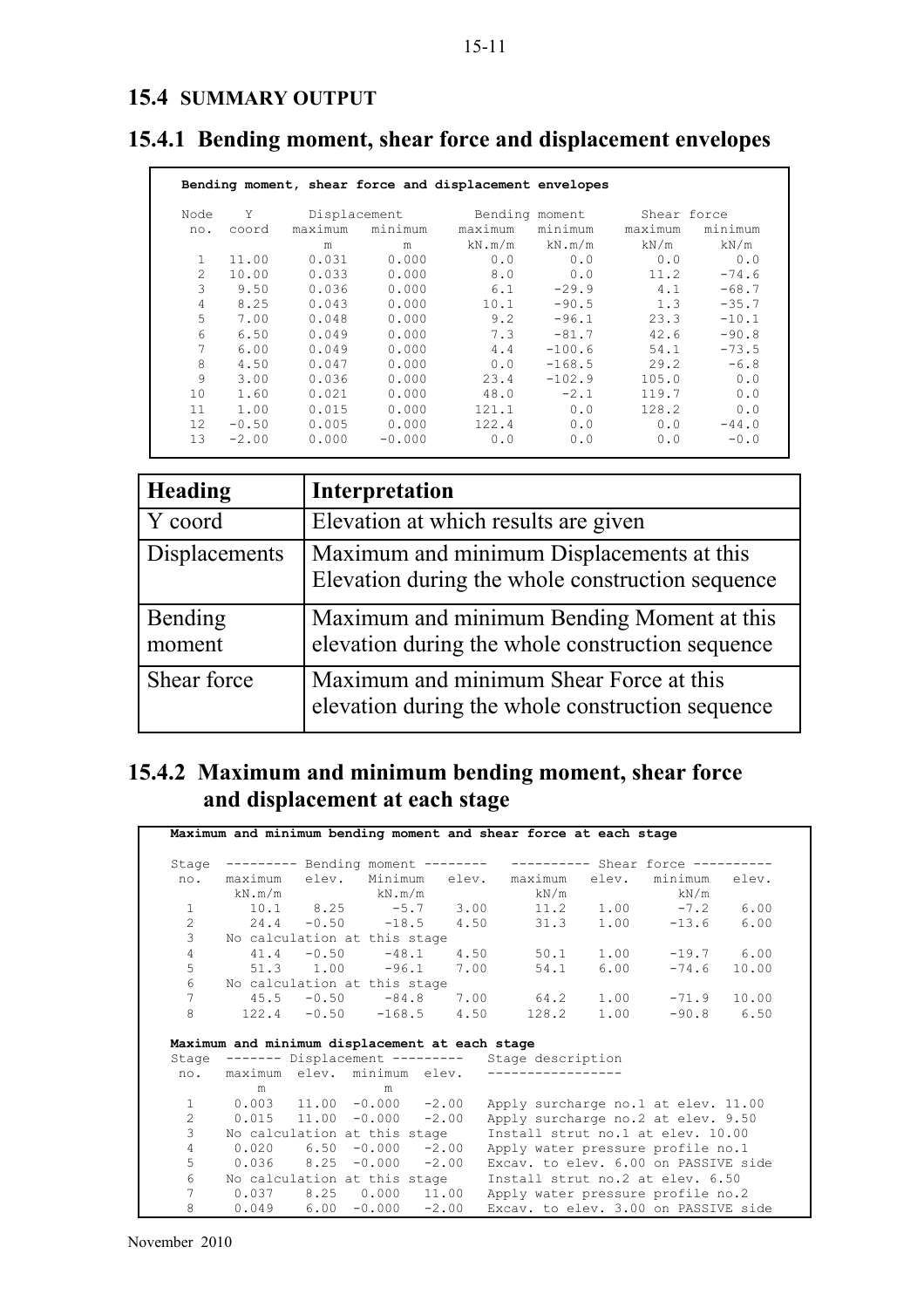# **'No calculation at this stage'**

The bending moments, shear forces and displacements are the same as at the end of the previous stage.

No calculation is carried at the installation of a strut which is **not prestressed**. The introduction of such a strut does not cause any immediate change in soil or wall stresses.

No calculation is carried for water pressure or surcharge stages where calculation was not requested.

# **15.4.3 Strut forces at each stage**

|              | Strut forces at each stage (horizontal components) |                   |                                      |       |  |
|--------------|----------------------------------------------------|-------------------|--------------------------------------|-------|--|
| Stage<br>no. | $---$ Strut no. 1 $---$<br>at elev. 10.00          |                   | --- Strut no. 2 ---<br>at elev. 6.50 |       |  |
|              |                                                    | kN/m run kN/strut | kN/m run kN/strut                    |       |  |
| 4            | 10.5                                               | 31.5              |                                      |       |  |
| 5            | 82.6                                               | 247.8             |                                      |       |  |
|              | 80.9                                               | 242.7             | 16.7                                 | 50.1  |  |
| 8            | 80.7                                               | 242.2             | 133.4                                | 400.2 |  |

Blanks indicate that the strut was not installed at that stage.

## **15.5 STRUT FORCES**

Both the stability and the finite element analyses will give a value of the prop force for singly propped walls. The results of the analyses will not necessarily agree and may in some instances diverge widely.

The reason for the disagreement is that the stability analysis assumes that all soil pressures on the active side of the wall are at the active limit and takes no account of the sequence of construction operations or pre-stressing of the struts. The finite element analysis will generally yield a higher strut force which should be used as the basis for design.

# **15.6 GRAPHICAL OUTPUT**

**Shear force and bending moment** are plotted on one diagram with shear force shown in dashed lines. There is no legend on this diagram as everyone knows that zero shear force corresponds to maximum bending moment.

**Active pressures** (left) and **passive pressures** (right) are plotted on one diagram. Total pressure (soil + water) is shown in solid lines and water pressure in dashed lines.

**Displacements** and **Nett wall pressures** are plotted on separate diagrams.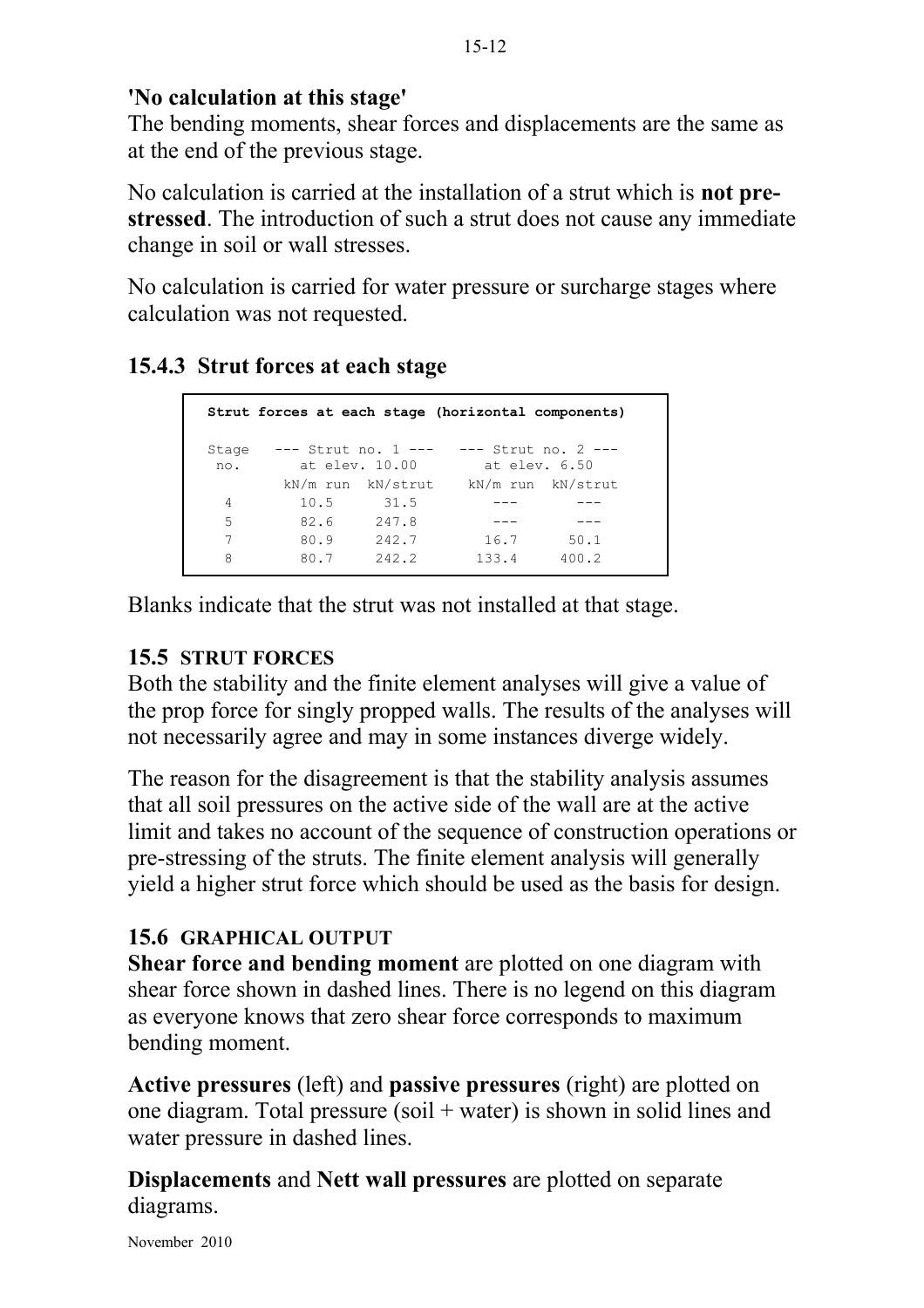### **15.7 DESIGN CRITERIA**

### **15.7.1 Factor of safety**

Each method of Factor of Safety calculation must be used in conjunction with the design factors of safety recommended for that method and the relevant design conditions e.g. permanent or temporary works; SLS or ULS; level of risk etc.

The Strength Factor method is the method prescribed by CIRIA Publication C580 and Eurocode 7, and is the most rational and consistent method available. It has the advantage that factors of safety are specified directly in terms of soil strength (c and  $\phi$ ) and fit into the overall structural design philosophy.

The Burland-Potts method is also rational and consistent but the relevant design factors are not embodied in a code of practice.

The CP2 and BSC Piling handbook method should only be used in circumstances familiar to the user and one should on no account extrapolate to unfamiliar soil types or structural geometries. These methods should not be used for undrained analysis of propped walls in soft clay.

# **15.7.2 Multi-propped walls**

Multi-propped walls (for which there is no stability analysis) depend on the strength of the props for overall stability. The props in WALLAP are assumed to be elastic but infinitely strong. It is up to the user to ensure that props are designed to take the calculated loads and that the wall is capable of sustaining the calculated bending moments.

### **15.7.3 Bending moments**

In selecting a design bending moment profile it should be remembered that the maximum bending moment may be rather sensitive to the degree of fixity at the toe of the wall. If fixity has been obtained by toeing into a very stiff stratum it would be prudent to consider the minimum likely penetration, bearing in mind the difficulty of achieving the design penetration in dense strata.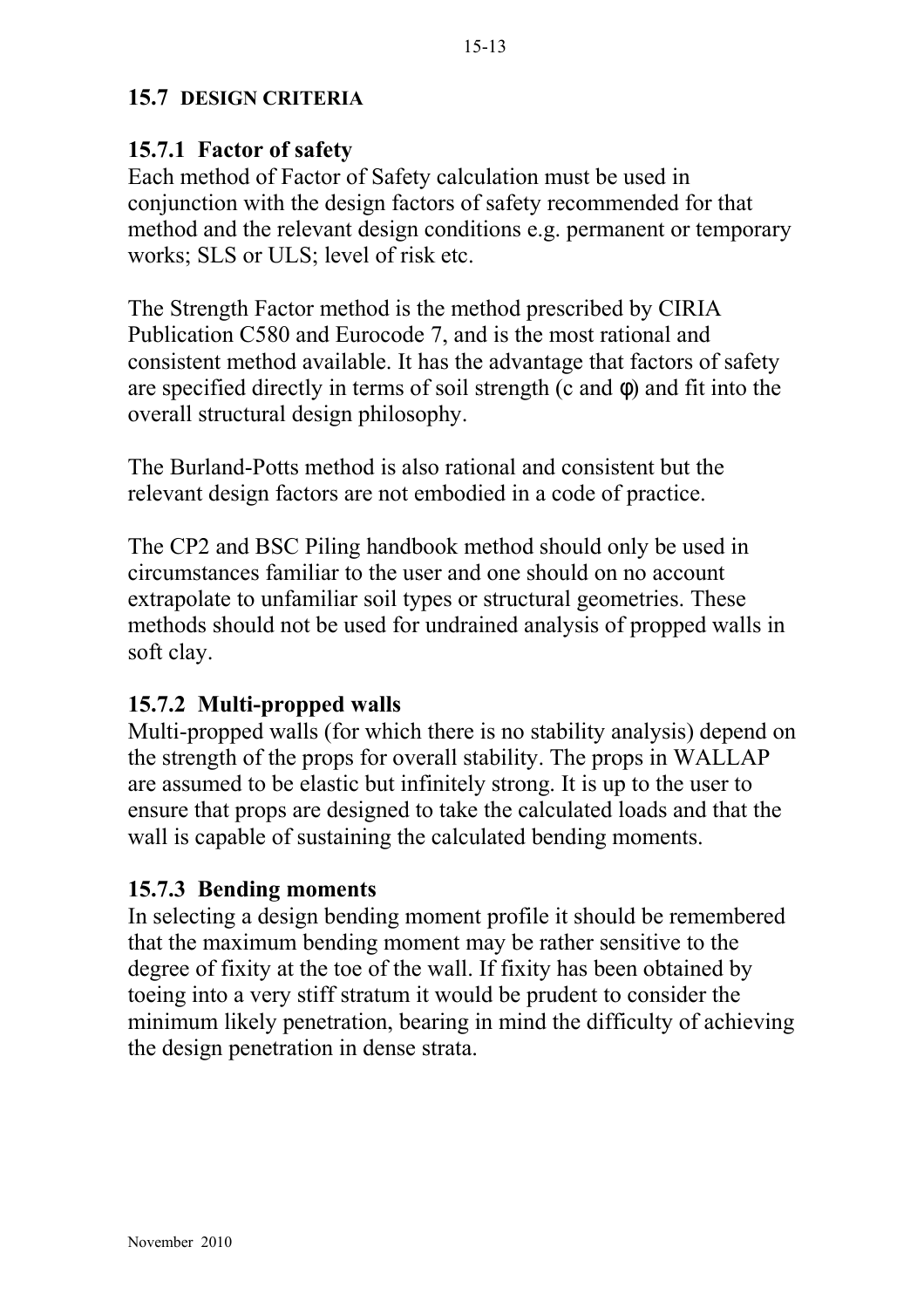# **15.7.4 Displacements**

The number and position of temporary struts may have a significant effect on wall displacements. Small amounts of over excavation can have a large effect on displacements. Calculations should be carried out for worst possible cases as well as for the anticipated construction sequence.

Anchors are normally pre-stressed to a high proportion of their working load. The **strut force summary** should be examined to see to ensure that anchors are not overstressed at any stage and the pre-stress should be adjusted accordingly. On the other hand you should avoid putting too little pre-stress in the anchors as this may lead to excessive wall movements.

# **15.8 ERROR MESSAGES**

# **15.8.1 \*\*\* Conditions unsuitable for factor of safety calculation** See Section 15.1

# **15.8.2 \*\*\* Convergence failure; Out of balance forces.**

The equilibrium bending moment and displacement solution at each stage is obtained using an iterative procedure. Some ill-conditioned problems fail to converge and the result is a non-equilibrium force distribution.

"Convergence failure" is easily identified by an out of balance shear force at the toe of the wall. The degree of non-convergence and the extent to which the results may be in error can be gauged directly from the value of shear force at the toe of the wall.

An out of balance force in one construction stage will show up in all subsequent construction stages, even if the calculations in all subsequent stages are convergent. This is because the forces are calculated cumulatively.

In rare cases the iterative procedure may diverge wildly. The analysis is interrupted with the message "ill-conditioned problem".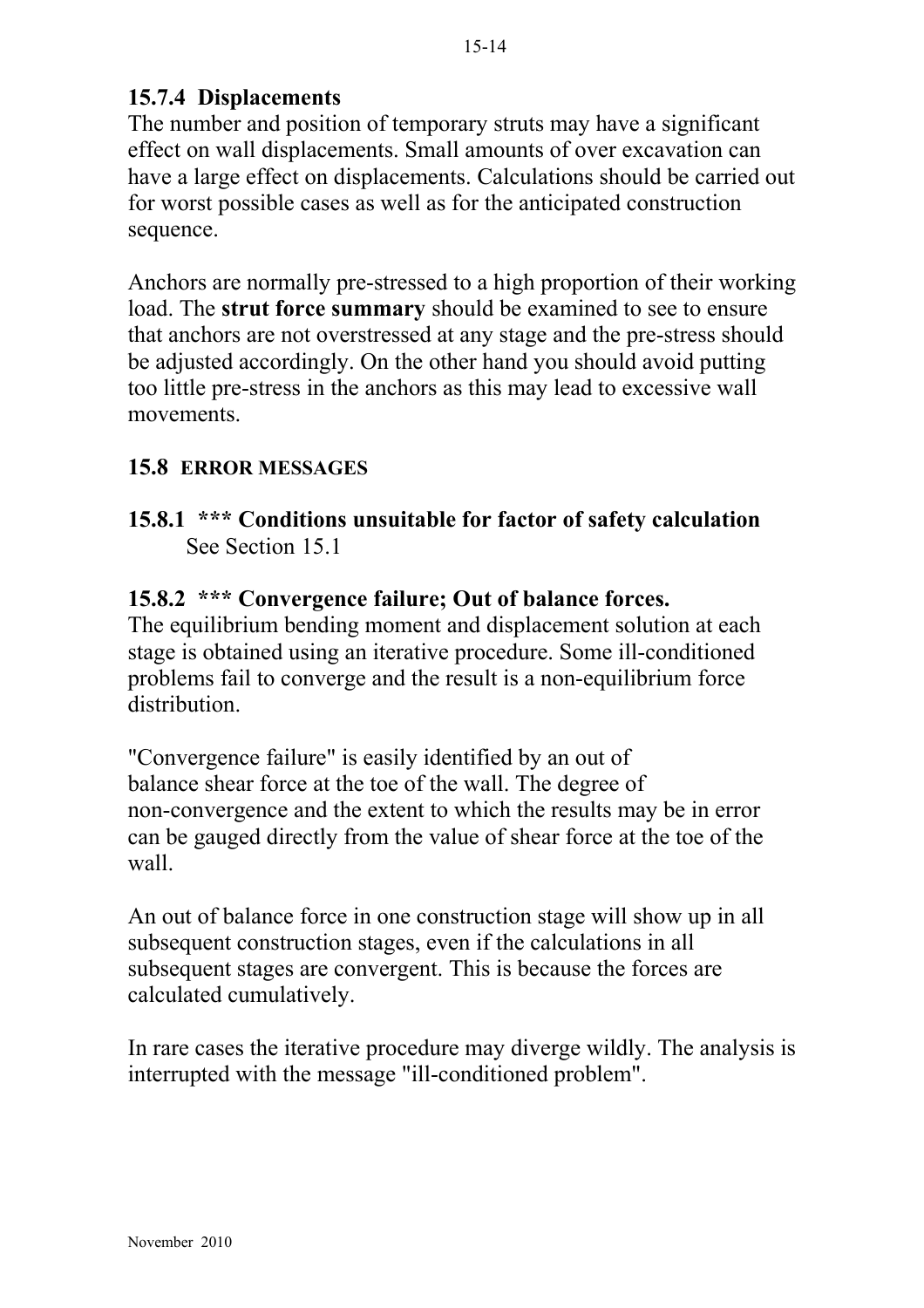Convergence failure is most likely to occur in one of the following circumstances:

- An extreme ratio of soil to wall stiffness.
- An extreme ratio of strut to wall stiffness (Realistic values of strut stiffness should always be used).
- A very great contrast between one soil stiffness and another.
- 2D F.E. analysis with Open Tension Crack analysis switched **on.**

The following messages are displayed:

# **Warning message with stage output**

```
*** Convergence failure - Out of balance shear force 
       at elevation -12.34 is 5.67% of the maximum 
       shear force. see Note.
or
*** Convergence failure - ill-conditioned problem
```
### **Explanatory Note with summary output**

The following note is printed at the end of the summary output:-

Convergence errors have occurred in at least one Construction Stage. The errors are cumulative, and the results of all stages must be inspected for significant out of balance moment or shear at the toe of the wall.

Failure of the iterative procedure to converge to an equilibrium solution may be due to a very high ratio of soil stiffness to wall stiffness. The data should be reviewed to see if realistic values have been specified.

> **Out of balance shear forces. Percentage Error** ¦ **Interpretation** ----------------------------------- < 2% ¦ Generally acceptable 2% to 4% ¦ Use with caution > 4% ¦ Should not be used

It is unlikely that convergence failure will occur due to the program allowing too few iterations. However you can, if necessary, adjust the iteration limit. For details see Section 13.4.12.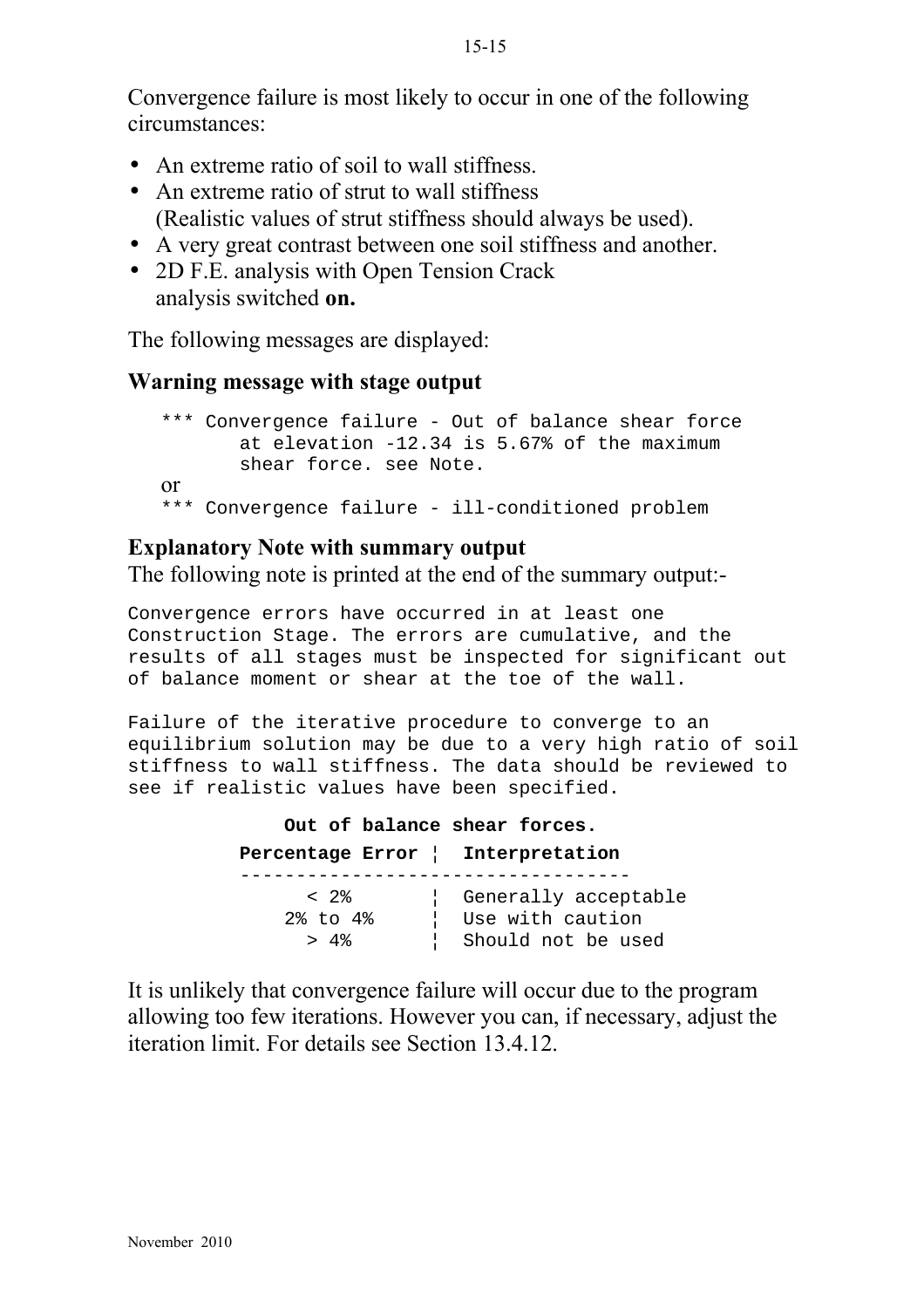## **15.8.3 \*\*\* Passive failure**

This message indicates that a mechanism has formed and that no further calculation can be carried out. There is no indication about the actual factor of safety except that it is, presumably, less than unity.

Failure cannot usually occur when there is more than one strut since even when all the soil has failed, two struts are enough to prevent a mechanism forming. However a mechanism can form if one or more struts goes "slack". This would suggest that the struts should be repositioned.

# **15.8.4 \*\*\* Data error - Negative vertical effective stresses**

This condition arises due to excessively high water pressures. The water pressure at all elevations must be less than the total vertical pressure i.e. the weight of all soil layers plus any surcharges.

When modelling water pressures under foundations, be sure to follow the construction sequence described in Section 7.3.

### **15.8.5 \*\*\* Weak stratum below toe of wall**

The combination of weak soil and vertical pressure difference (between the two sides of the wall) means that the active limit on one side can exceed the passive limit on the other side of the wall. Where the wall terminates in such a stratum there is a potential failure mechanism in which soil flows under the wall.

This will not show up directly in the Factor of Safety or Bending Moment calculations (unless the 2-D FE method is used). The appearance of the warning message means that the design is inadequate and that the toe of the wall should be deeper.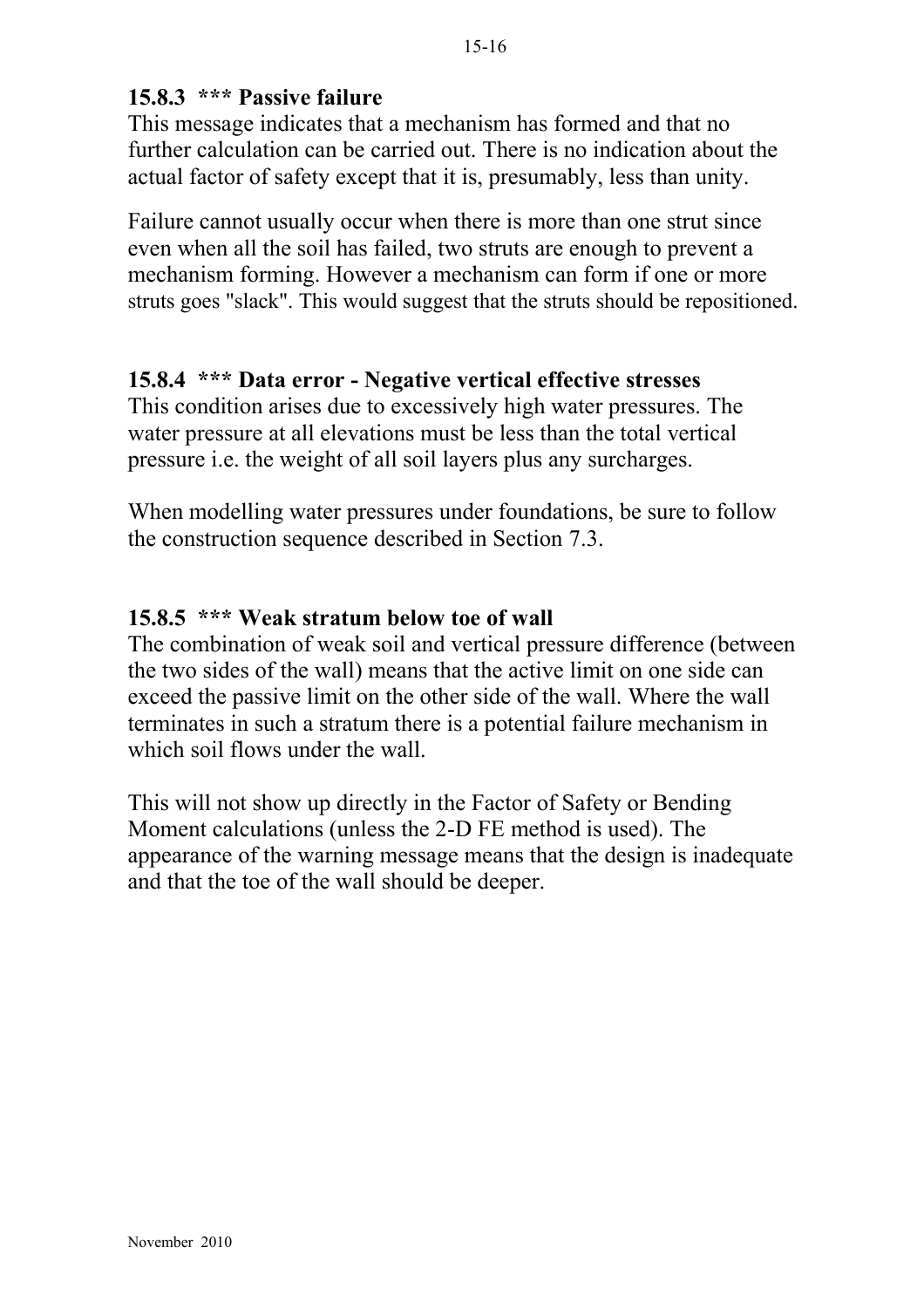# **15.8.6** \*\*\* Incompatible values of  $K_a$ ,  $K_p$  or  $K_{ac}$ ,  $K_{pc}$

The program needs values of  $\phi$  (soil friction angle) and  $\delta$  (wall friction angle) for certain types of analysis:

- 1. Berm analysis
- 2. Factor of Safety on soil strength
- 3. Calculation of  $K_a$  and  $K_p$  by Wedge Analysis

You should use the Help facility (**F1**) when editing  $K_a$ ,  $K_p$ ,  $K_{ac}$  and  $K_{pc}$ , to ensure that their values are consistent with each other and correspond to your known values of φ and wall friction coefficient which you should enter in the Help menu:-

| Soil properties  Soil type 3  Help for Ka, Kac values                         |            |
|-------------------------------------------------------------------------------|------------|
| Soil friction angle, $\phi$ (degrees)                                         | 35.00      |
| Backfill slope angle, $\beta$ , rising +ve (degrees)   5.00                   |            |
| Wall friction(adhesion) coefficient (tan $\delta$ /tan $\phi$ , or a/c) 0.333 |            |
| Horizontal earthquake acceleration factor   0                                 |            |
| Vertical earthquake acceleration factor (+ve Downwards)   0                   |            |
| Formula for calculating Ka, Kac values                                        | Eurocode 7 |
| Suggested value of Ka                                                         | 0.256      |
| Type "A" to accept suggested value(s) or Click here $\rightarrow$ Accept      |            |

# **For cohesive soil**

The values of  $\phi$  and wall friction/adhesion (needed for the analysis) are backfigured from the  $K_a$ ,  $K_{ac}$  (or  $K_p$ ,  $K_{pc}$ ) values for the active and passive sides respectively.

### **For cohesionless soil**

The value of  $\phi$  is backfigured from the K<sub>a</sub> (or K<sub>p</sub>) and wall friction values.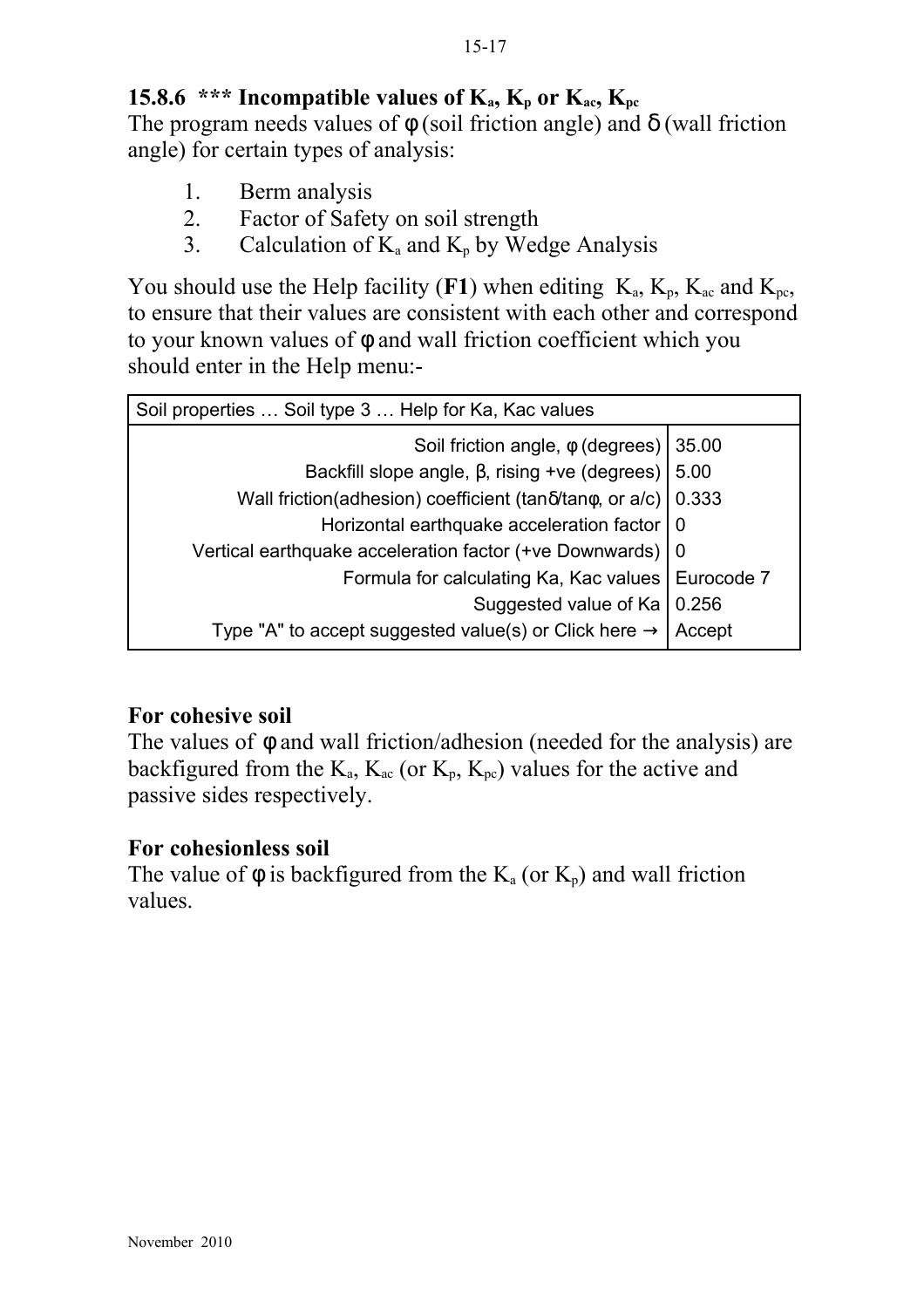### **REFERENCES**

# **Bishop, A.W., and D.J.Henkel (1962).**

The Measurement of Soil Properties in the Triaxial Test, Edward Arnold, London.

# **Bowles J.E. (1982)**

Foundation analysis and design. 3rd edition. Mc-Graw Hill

## **BS8002 : 1994**

British Standard Code of Practice for Earth Retaining Structures. British Standards Institute.

## **British Steel Corporation (1984)**

BSC Piling Handbook. 4th edition.

# **Broms B. (1964<sup>1</sup>)**

Lateral resistance of piles in cohesive soils. ASCE Journal, Vol.90 SM2 March 1964 pp.27-63

## **Broms B. (1964<sup>2</sup>)**

Lateral resistance of piles in cohesionless soils. ASCE Journal, Vol.90 SM3 May 1964 pp.123-156

# **Burland, J.B., B.Simpson and H.D.StJohn (1979)**

Movements around excavations in London Clay. Proc. 7th European Conf. SMFE. Vol.1.

# **Burland, J.B., D.M.Potts and N.M.Walsh (1981)**

The overall stability of free and propped embedded cantilever retaining walls. Ground Engineering, July 1981

# **Butler, F.G. (1975)**

Review paper: Heavily overconsolidated soils. Conference on Settlement of Structures (April 1974). British Geotechnical Society.

# **Caquot, A. and J.Kerisel (1956)**

Traite de mechanique des sols. Gauthier Villars, Paris.

# **CIRIA Report No.104. (1984)**

Design of retaining walls in stiff clay. Construction Industry Research and Information Association.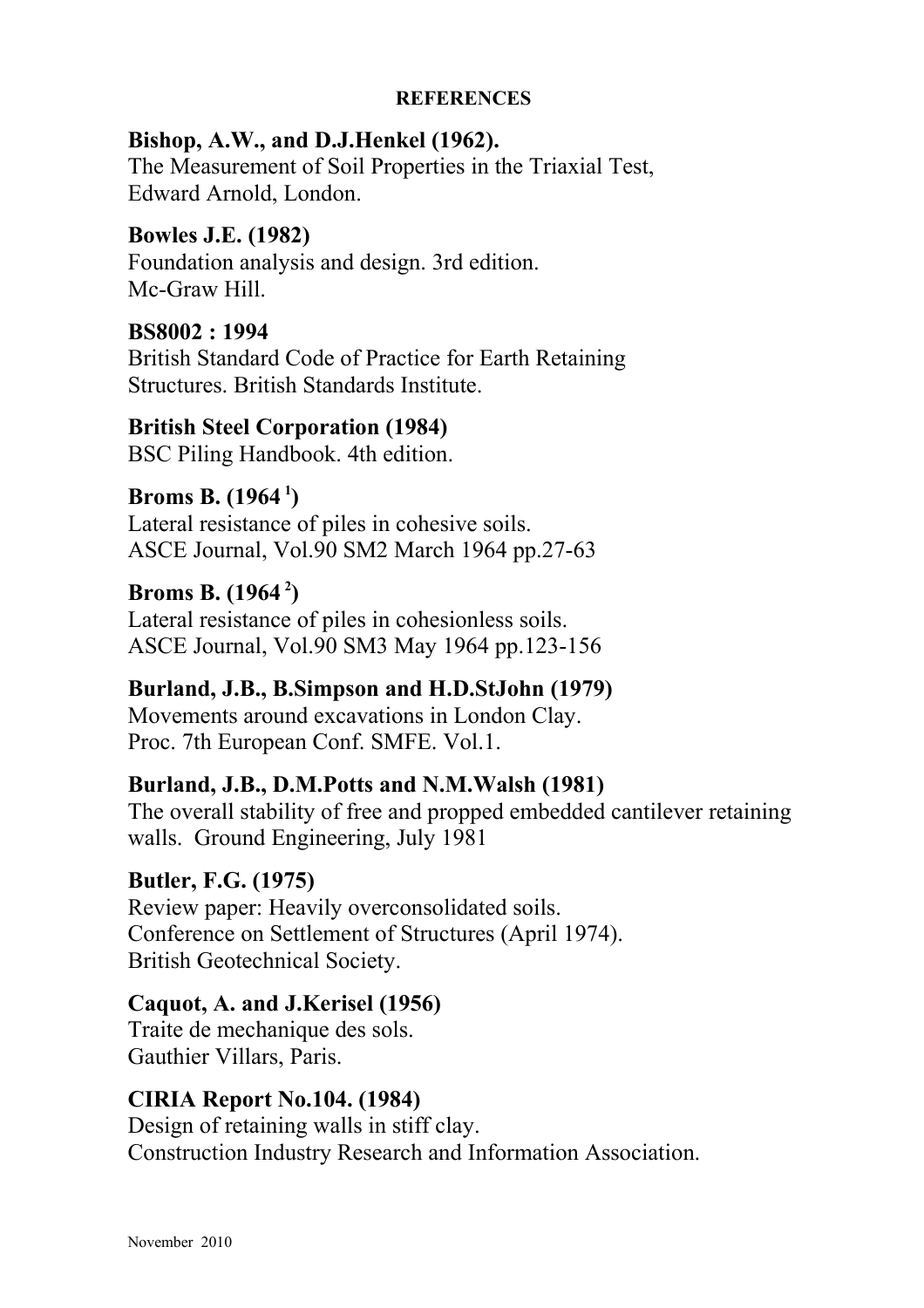# **References (cont.)**

## **CIRIA Publication C580 (2003)**

Embedded retaining walls: guidance for economic design. Construction Industry Research and Information Association.

## **Civil Engineering Code of Practice No.2 (1951)**

Earth Retaining Structures. Institution of Structural Engineers.

### **Clayton, C.R.I., J.Milititsky and R.I.Woods (1993)**

Earth Pressure and Earth Retaining Structures. 2nd edition. Blackie.

### **EN 1997-1. Eurocode 7 Part 1, Annex C**

Sample procedures to determine limit values of earth pressures on vertical walls

### **Henkel, D.J. (1972)**

The relevance of laboratory measured parameters in field studies. Proc. Roscoe Memorial Symposium.

### **Lambe, T.W. and R.V.Whitman (1969)**

Soil Mechanics (p.178). Wiley.

### **Mononobe and Okabe**

Earthquake Earth Pressures in Cohesionless Soil as quoted in New Zealand Ministry of Works and Development Retaining Wall Design Notes (1973)

#### **Kramer, Steven L. (1996)**

Geotechnical Earthquake Engineering. Prentice Hall

### **Pappin, J.W., B.Simpson, P.J.Felton and C.Raison (1986)**

Numerical Analysis of flexible retaining walls. Midland Geotechnical Society. Symposium on computer applications in geotechnical engineering.

### **Peck, R.B.(1943)**

Earth pressure measurements in open cuts. Chicago subway. Transactions ASCE 108, pp. 1008-1036.

#### **Steinbrenner, W. (1934)**

Tafeln zur Setzungsberechnung. Die Strasse, Vol. 1, October, pp.121- 124.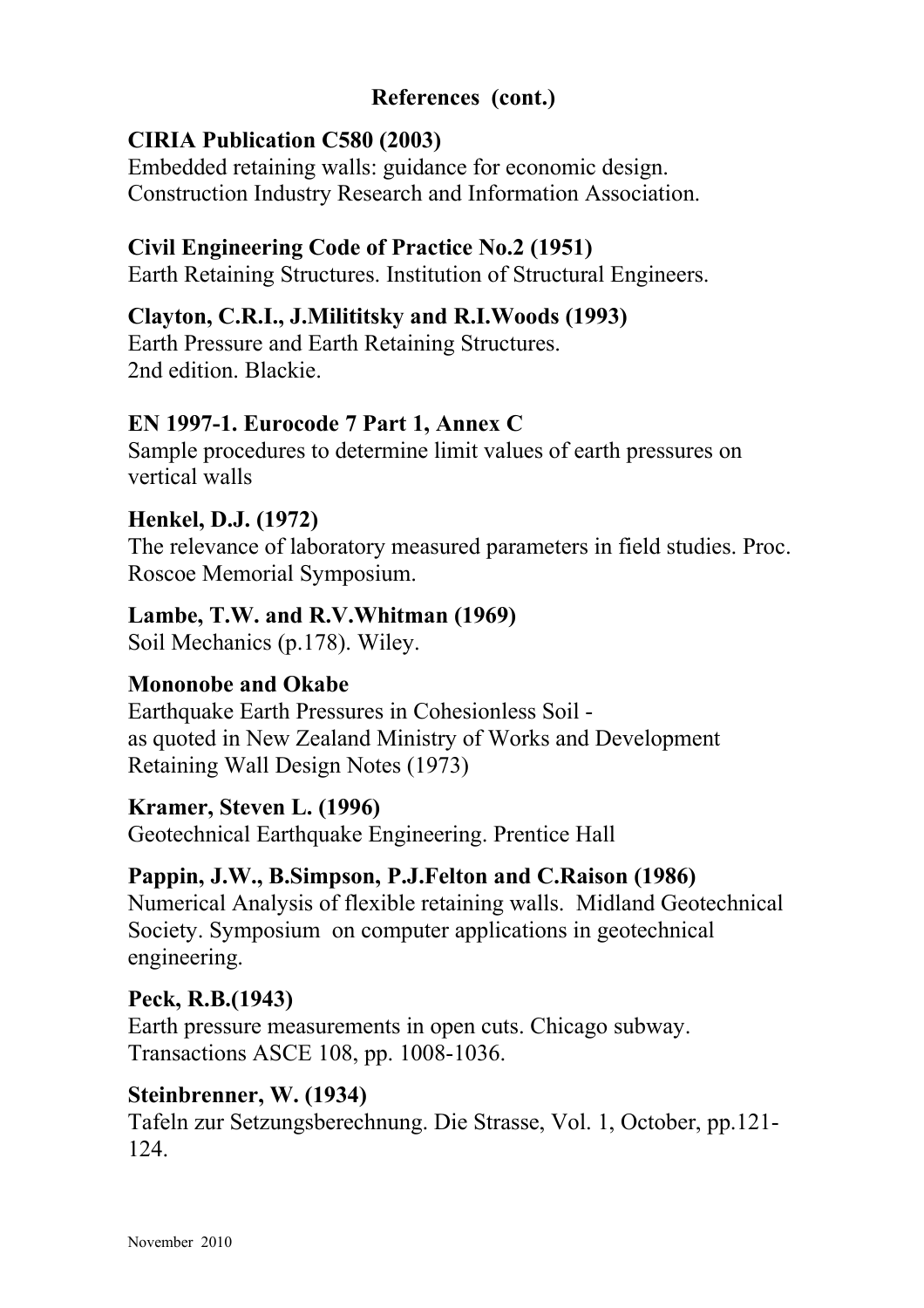# **References (cont.)**

### **Stroud, M.A. and F.G.Butler (1975)**

The Standard Penetration Test and the Engineering Properties of Glacial Materials. Proc. Symposium on the Engineering Behaviour of Glacial Materials. University of Birmingham.

### **Terzaghi, K. (1954)**

Evaluation of coefficients of subgrade reaction. Geotechnique, Vol.5, pp.297-326.

#### **Tomlinson, M.J. (1994)**

Pile Design and Construction Practice. 4th edition. Spon.

#### **Wood, J (1973)**

Earthquake-induced soil pressures on structures. EERL Report73-05. California Institute of Technology.

### **Wroth, C.P. (1972)**

Some aspects of the elastic behaviour of overconsolidated clay. Proc. Roscoe Memorial Symposium.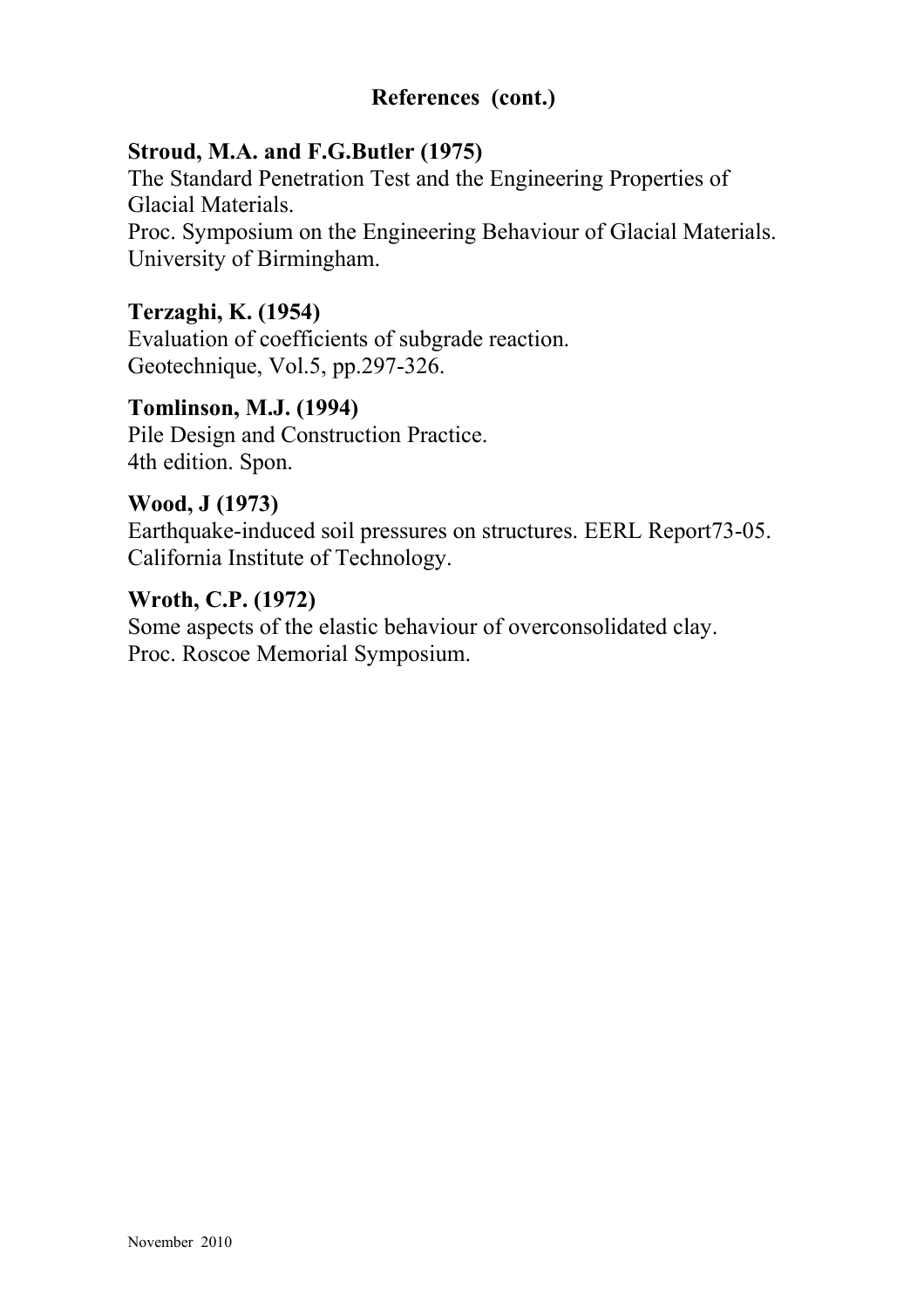## **NOTATION and GLOSSARY**

| $\beta$                                       | Backfill angle                                             |
|-----------------------------------------------|------------------------------------------------------------|
| $\gamma$                                      | Unit weight of soil                                        |
| $\gamma_{\rm w}$                              | Unit weight of water                                       |
| $\delta$                                      | Angle of wall friction                                     |
| φ                                             | Angle of soil friction                                     |
| $\mathsf{V}$                                  | Poisson's Ratio                                            |
| $\theta$                                      | Inclination of strut or anchor to the horizontal           |
| a <sub>h</sub>                                | Horizontal earthquake acceleration                         |
| $a_h/g$                                       | Horizontal earthquake acceleration factor                  |
| $a_{v}$                                       | Vertical earthquake acceleration                           |
| $a_v/g$                                       | Vertical earthquake acceleration factor                    |
| $c_{\rm u}$                                   | Undrained shear strength of cohesive soil                  |
| $\mathbf{c}^{\prime}$                         | Drained shear strength of cohesive soil                    |
| D                                             | Equivalent footing width for calculation of coefficient of |
|                                               | horizontal subgrade reaction                               |
| $E_{u}$                                       | Young's modulus of cohesive soil (undrained)               |
| E'                                            | Young's modulus of cohesive soil (drained)                 |
| $E_w.I_w$                                     | Bending stiffness of retaining wall                        |
| $F_p$                                         | Factor of safety on passive for calculating wall depth     |
| $F_p$                                         | Dynamic thrust factor (seismic loading)                    |
| $F_t$                                         | Factor of safety on passive for calculating tie force      |
| g                                             | Acceleration due to gravity                                |
|                                               | $K_a$ , $K_{ac}$ Active earth pressure coefficients        |
|                                               | $K_p$ , $K_{pc}$ Passive earth pressure coefficients       |
| $K_{o}$                                       | At rest earth pressure coefficient                         |
| $k_h$                                         | Coefficient of horizontal subgrade reaction                |
|                                               | Non-linear modulus parameter                               |
| $p_v$ , $p_h$                                 | Vertical and horizontal total stress                       |
| $p^\prime_{\,\rm v} \,,\, p^\prime_{\,\rm h}$ | Vertical and horizontal effective stress                   |
| $\Delta p$                                    | Incremental wall pressure                                  |
| $P_{eq}$                                      | Additional active force due to earthquake acceleration     |
| u                                             | Water pressure                                             |
| X                                             | Wall displacement                                          |
| $\Delta x$                                    | Incremental wall displacement                              |
| y                                             | Elevation                                                  |

# **Glossary**

| SLS | Serviceability Limit State |  |
|-----|----------------------------|--|
|-----|----------------------------|--|

ULS Ultimate Limit State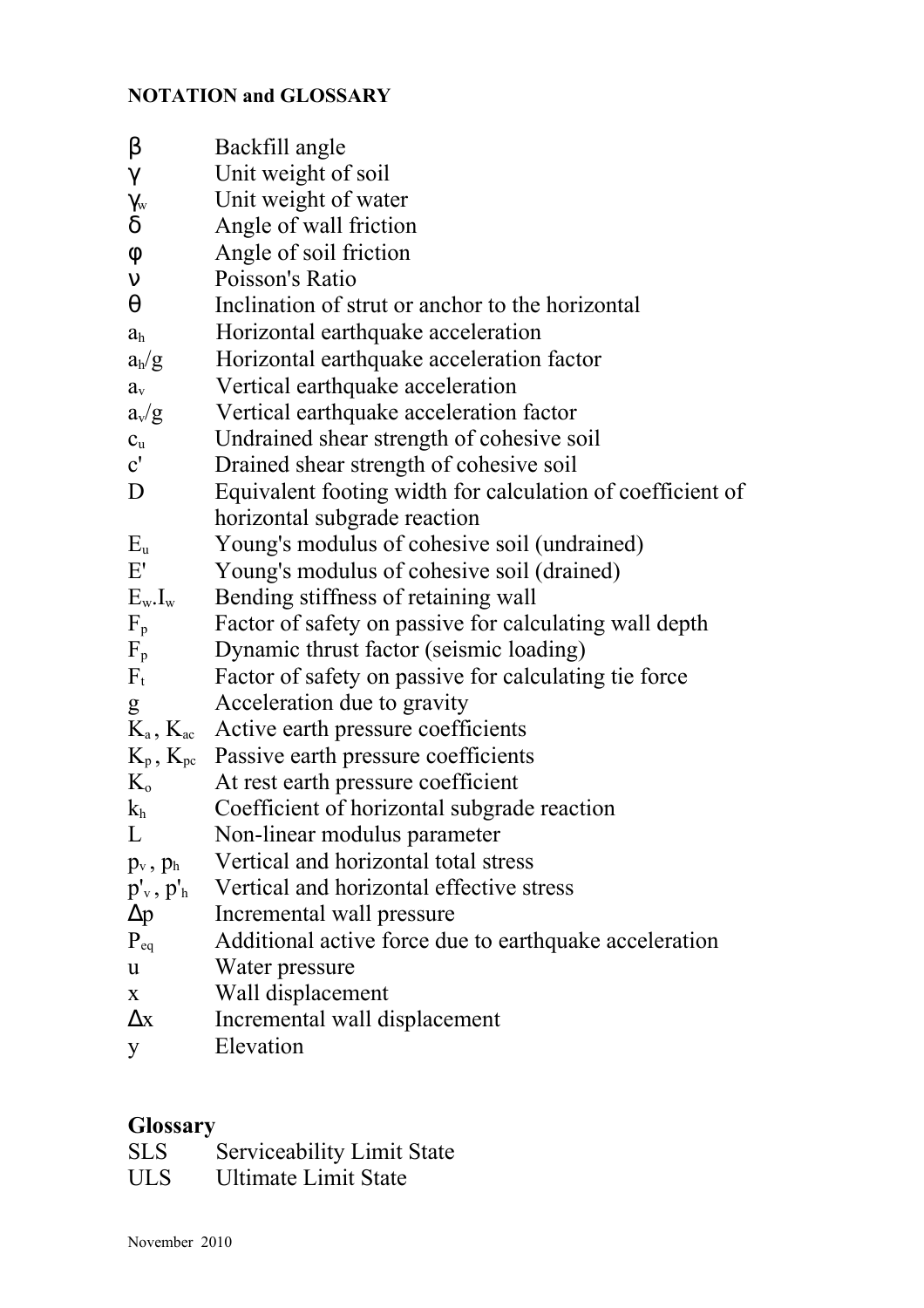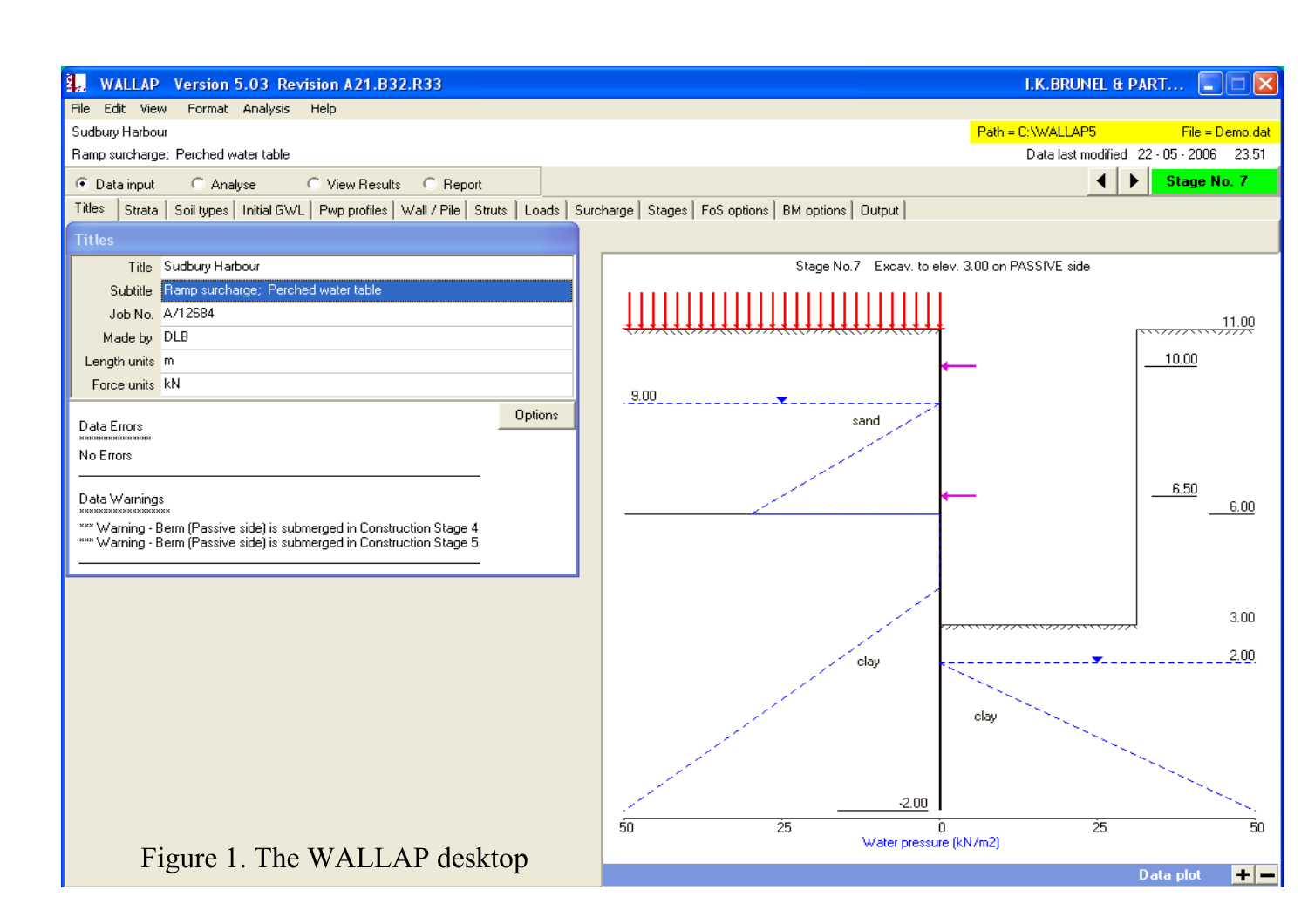Soil types

| Boundary<br>no. | <b>Stratum</b><br>no. | 'Active<br>side   | Passive<br>side   |
|-----------------|-----------------------|-------------------|-------------------|
|                 |                       |                   |                   |
|                 |                       | $1 =$ sand        | $2 = \text{clay}$ |
| 2               | $\overline{2}$        | $2 = \text{clay}$ | $2 = \text{clay}$ |
| 3               | 3                     | $1 =$ sand        | $1 =$ sand        |
| 4               |                       | $3 =$ gravel      | $3 =$ gravel      |

Figure 2. Initial strata profile. Numbering of strata and soil types



Figure 3. Variation of cohesion with depth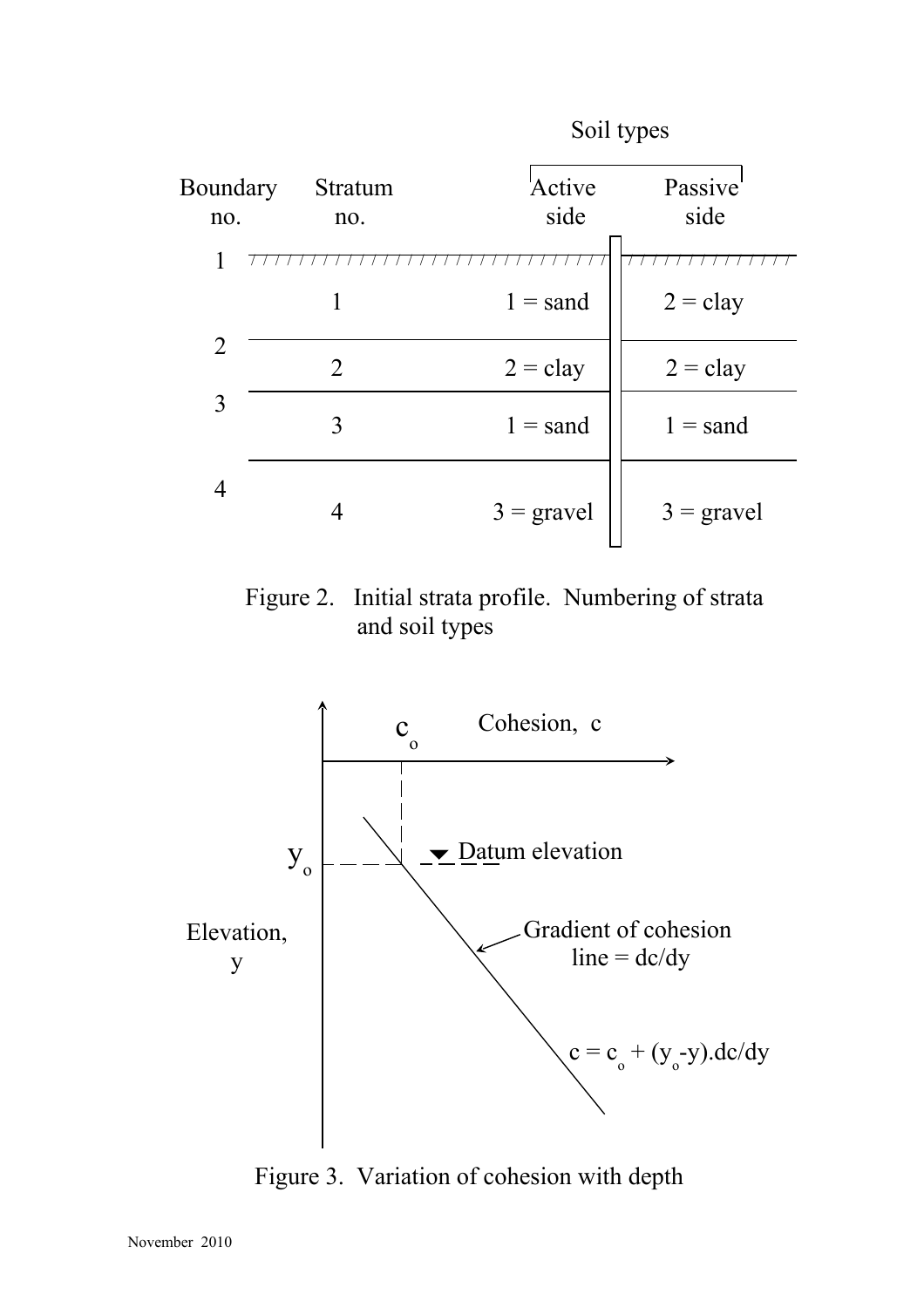

Figure 4. Automatic Water Pressure Balancing at toe of wall



Figure 5. Non-hydrostatic water pressure profiles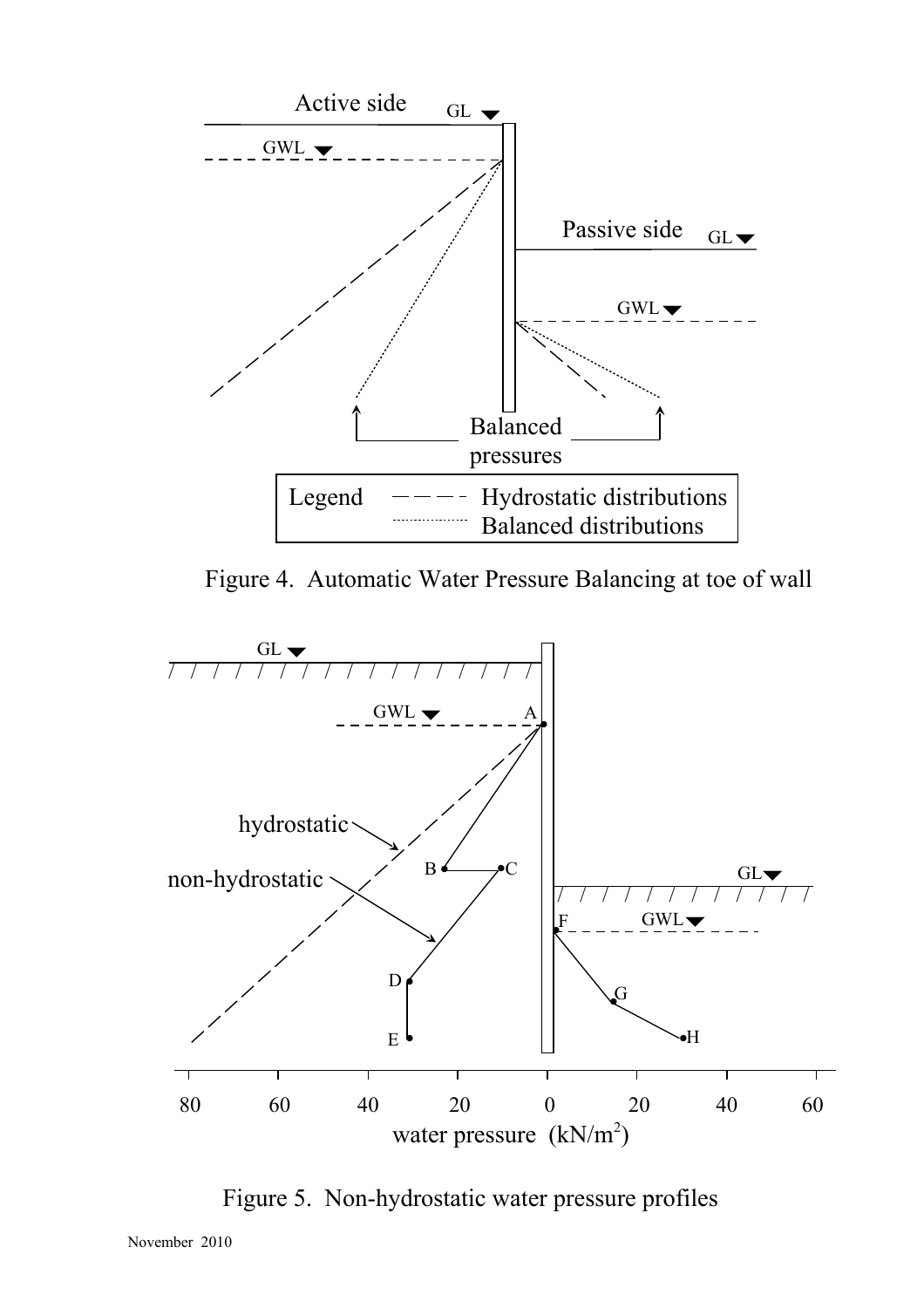

Figure 6a. Distance of surcharge from wall - plan view



Figure 6b. Surcharge length parallel to wall - plan view



Figure 6c. Surcharge width perpendicular to wall - plan view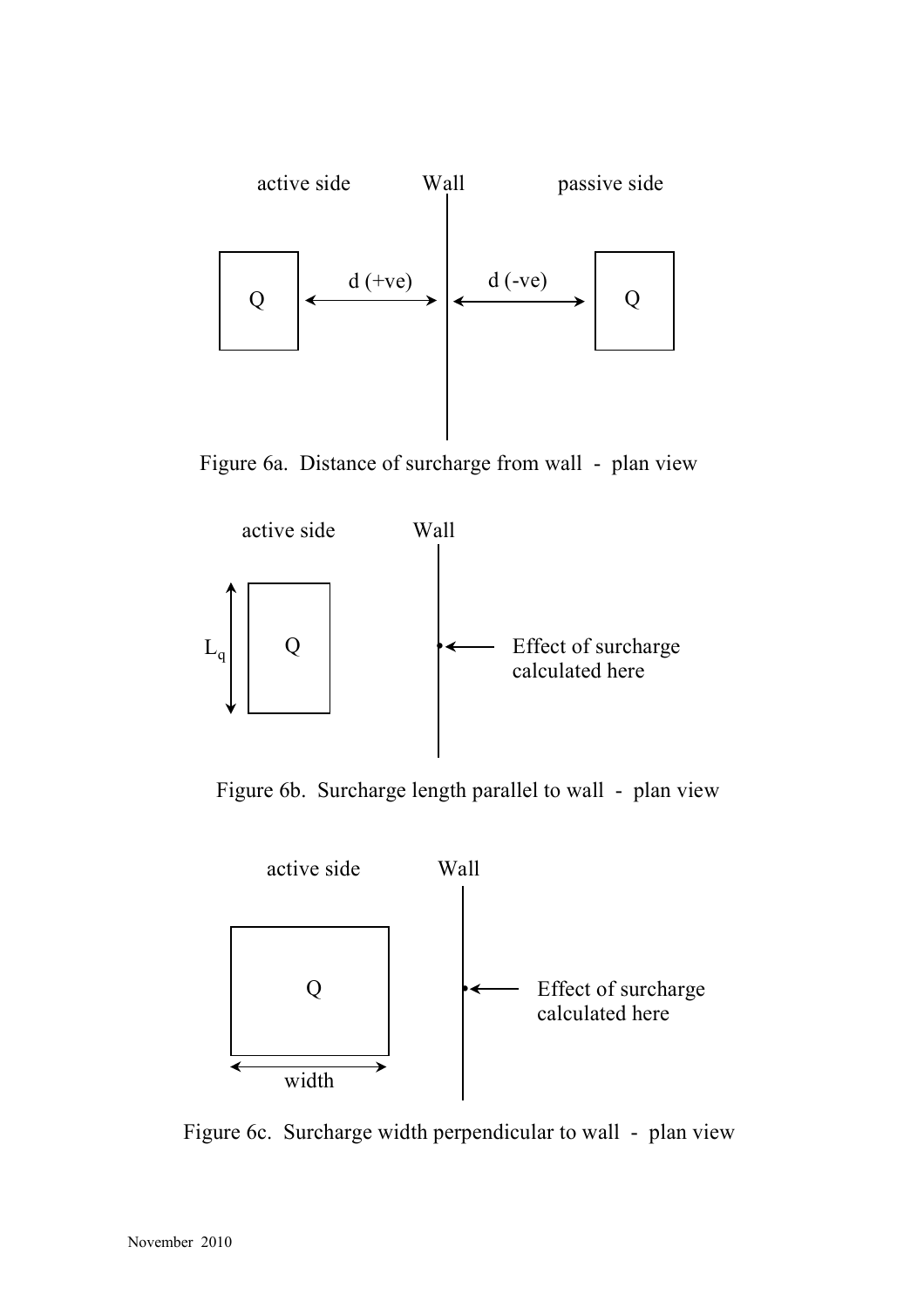

Figure 7. Ramp surcharge - magnitude varying with distance from wall



Figure 8. Sign conventions for wall displacements, rotations and loads applied to the wall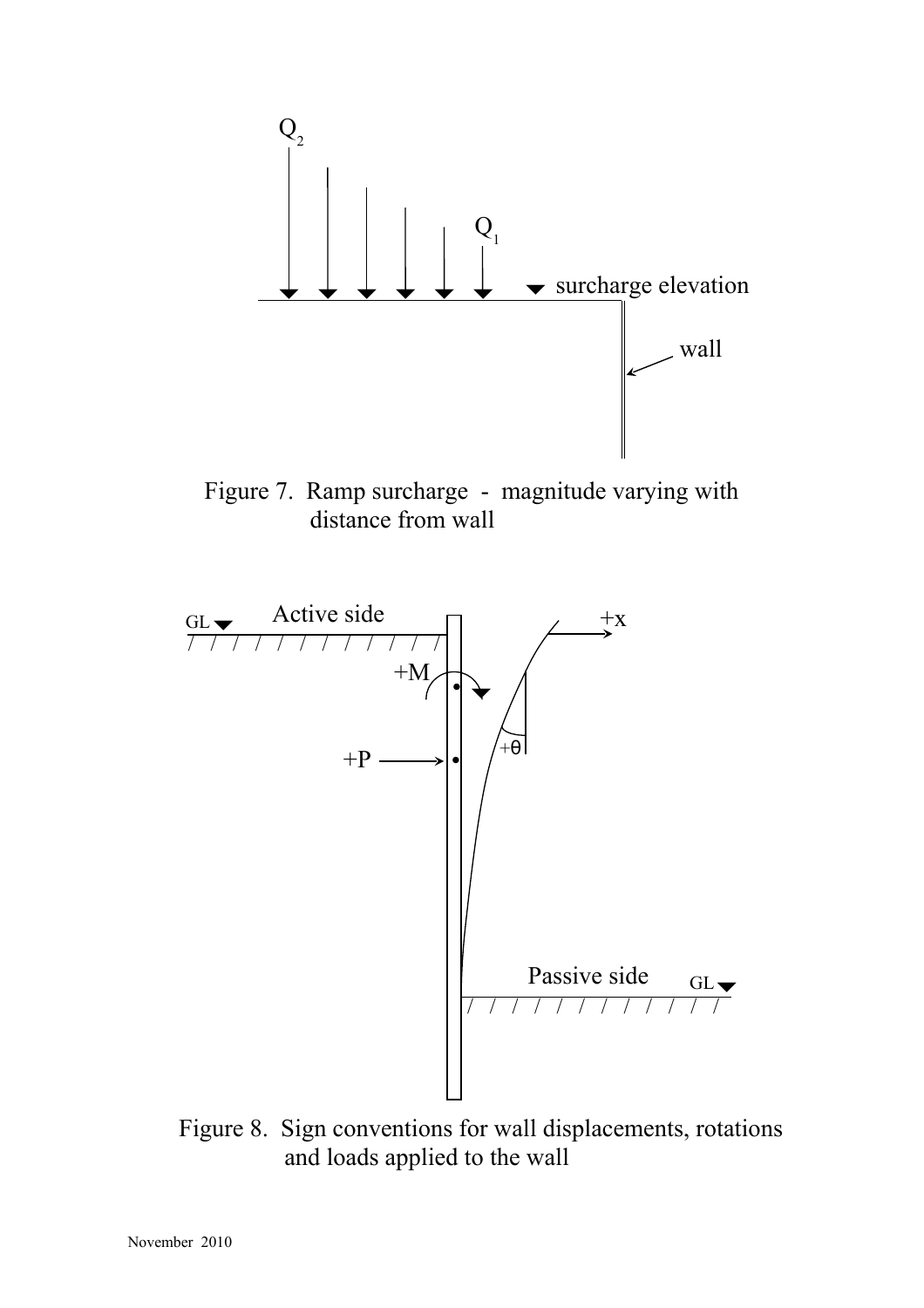

Figure 9a. Boundary conditions for very wide or asymmetrical excavation



Figure 9b. Boundary conditions for typical

symmetrical excavation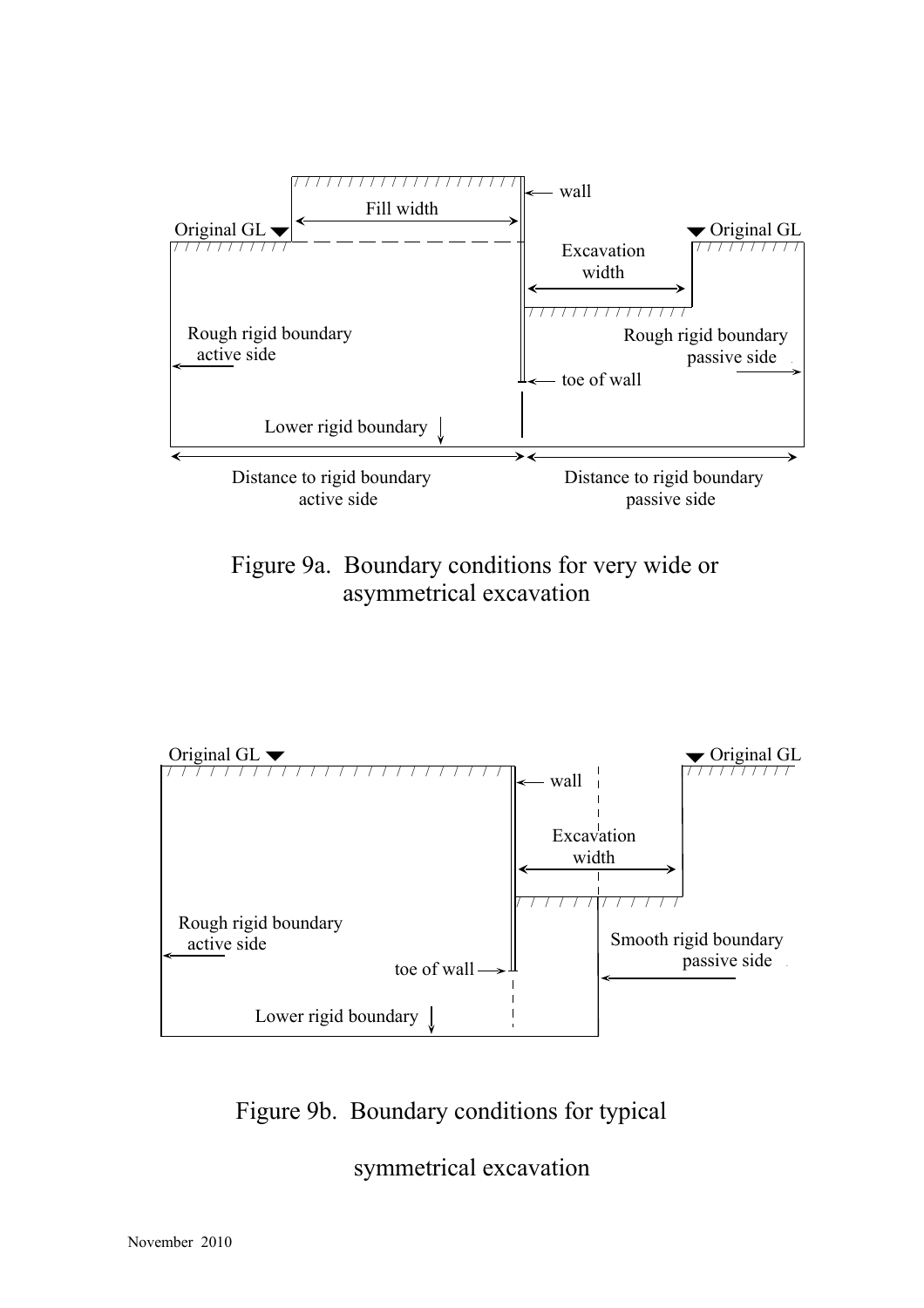

Figure 10. Non-linear modulus parameter, "L". Variation of Young's Modulus with distance from the wall



Figure 11. Berm parameters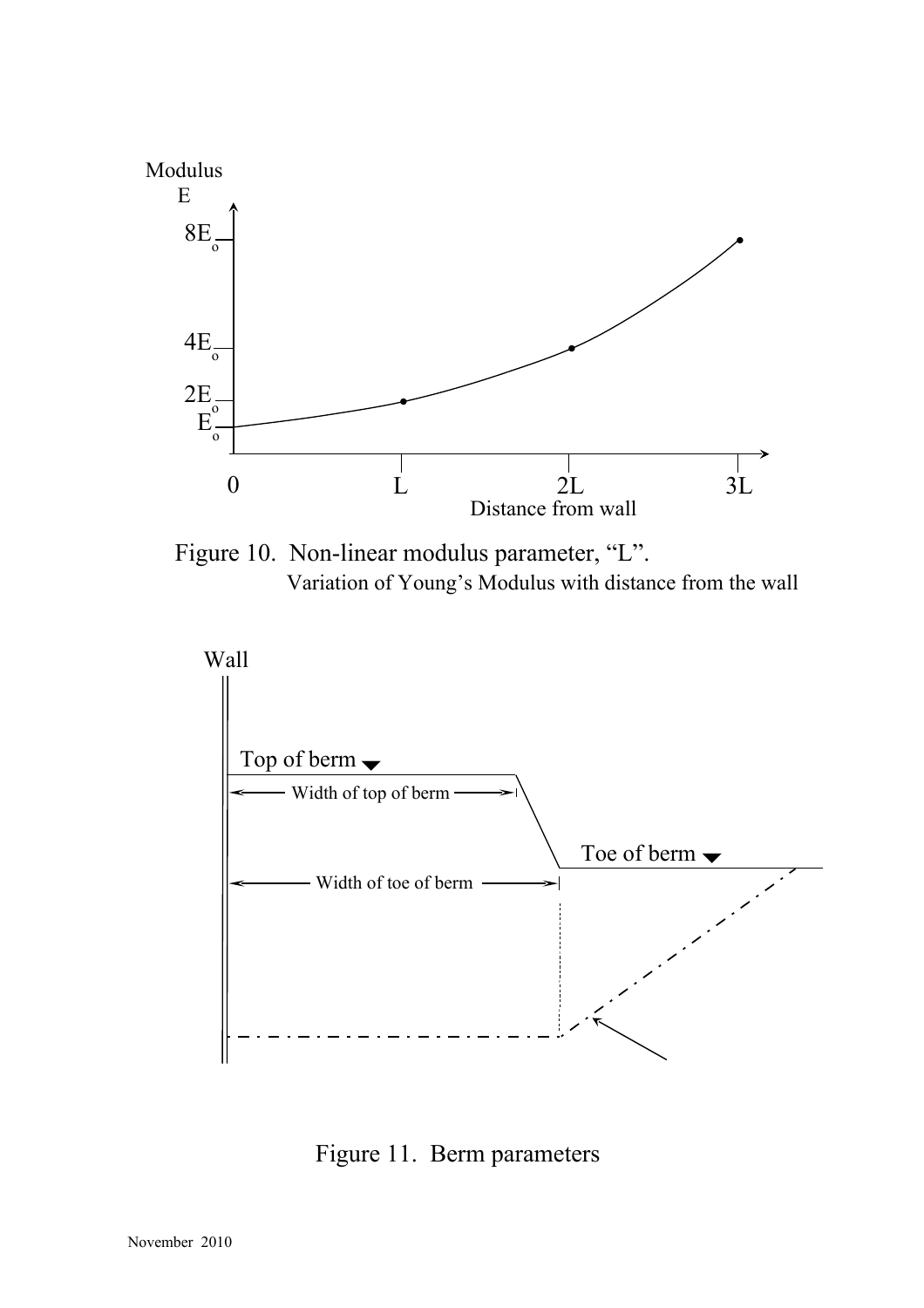#### APPENDIX A

# EARTH PRESSURE COEFFICIENTS A.1 SIGN CONVENTION FOR ANGLE OF WALL FRICTION AND BACKFILL ANGLE



The total active force inclined at an angle  $\delta$  to the normal is given by

$$
P_a = \frac{1}{2}\gamma h^2 . K_a
$$

The horizontal component of  $P_{\text{a}}$  is given by

$$
P_a = \frac{1}{2} \gamma h^2 . K_a \cos \delta
$$

The help facility within WALLAP calculates values of  $K_a$ .cos $\delta$ so that they can be entered directly into the data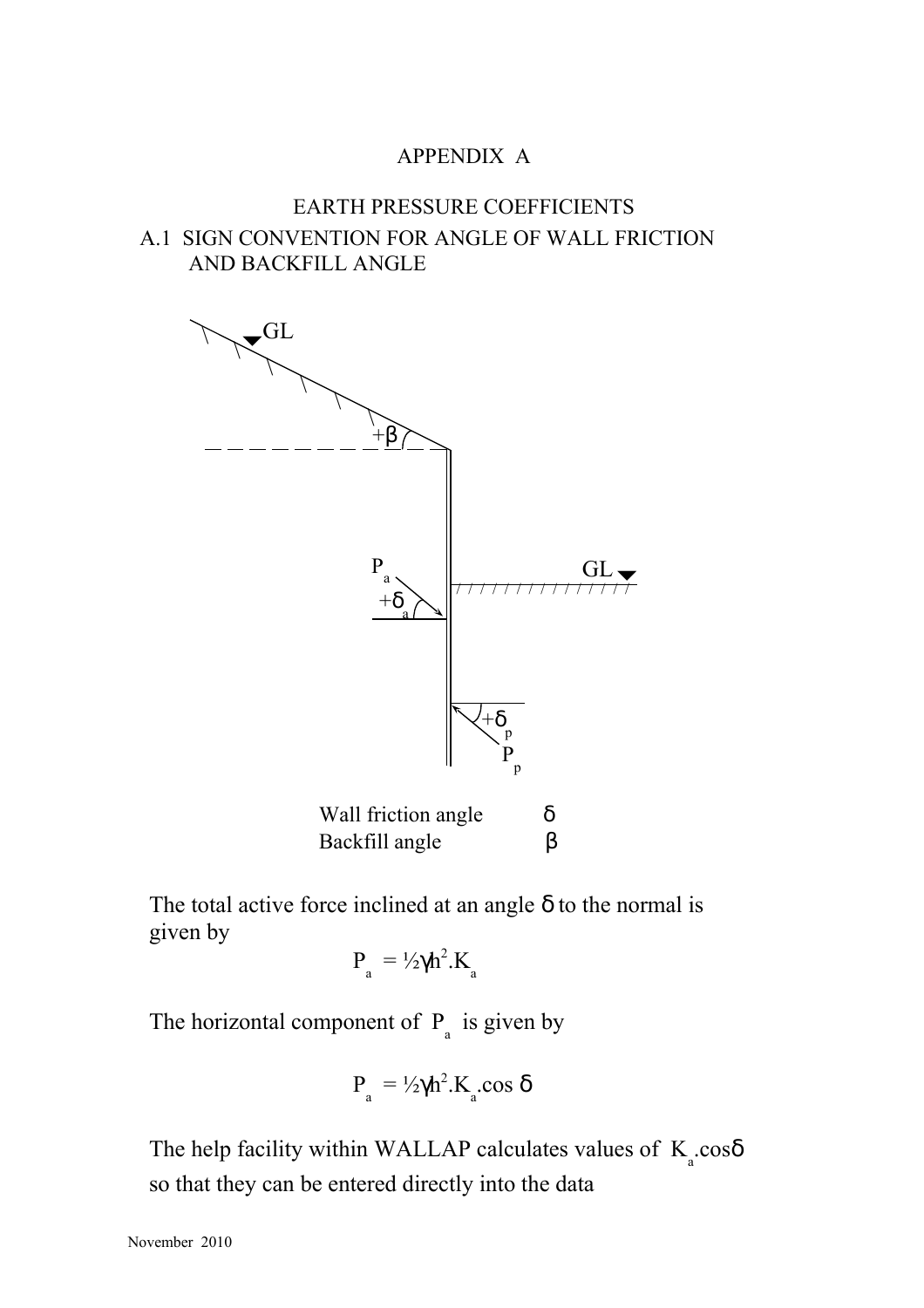#### **A.2 CALCULATION OF LIMITING EARTH PRESSURES**

#### **A.2.1 Drained soil - Active pressure**

For drained soil the program calculates limiting active (effective) pressures according to the equation:-

$$
p_a' = p_v'.K_a - K_{ac}.c'
$$
 A.1a

where  $p_v$  is the vertical effective stress, c' is the drained cohesion. The limiting total pressure is:-

$$
p_a = p_a' + u \qquad A.1b
$$

where u is the water pressure. When the value of  $p_a$ ' (in cohesive soil) calculated from equation 6.8a is negative, the program takes  $p_a$ ' as zero and the minimum wall pressure is taken as equal to u in accordance with the recommendations of CP2.

#### **A.2.2 Drained soil - Passive pressure**

The program calculates limiting passive (effective) pressures according to the equation:-

$$
p_p' = p_v'.K_p + K_{pc}.c'
$$
 A.2a

where  $p_v$  is the vertical effective stress, c' is the drained cohesion. The limiting total pressure is:-

$$
p_p = p_p' + u \qquad \qquad A.2b
$$

where u is the water pressure.

#### **A.2.3 Undrained soil - Active pressure**

For undrained soil the program calculates limiting active total pressures according to the equation:-

$$
p_a = p_v.K_a - K_{ac}.c_u
$$
 A.3

where  $p_v$  is the total vertical stress and  $c_u$  is the undrained cohesion.

When the value of  $p_a$  calculated from equation 6.9 is less than the minimum equivalent fluid pressure (Section 13.3.4) the program takes  $p_a$  to be equal to the minimum equivalent fluid pressure, in accordance with the recommendations of CP2.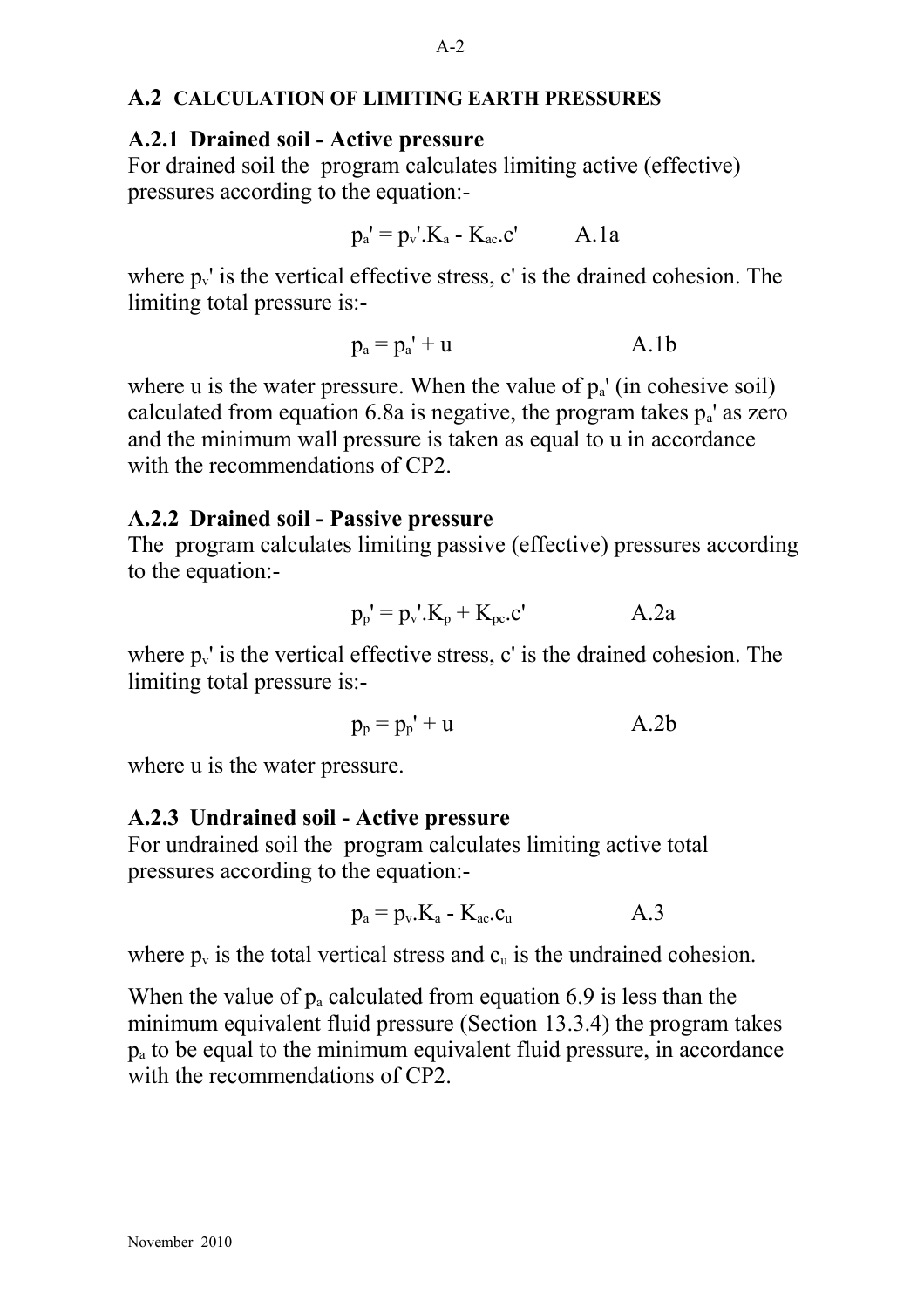Within the tension crack zone (Section 13.3.5) the program takes  $p_a$  to be not less than the water pressure, in accordance with the recommendations of CP2.

### **A.2.4 Undrained soil - Passive pressure**

The program calculates limiting passive total pressures according to the equation:-

$$
p_p = p_v.K_p + K_{pc}.c_u
$$

where  $p_v$  is the total vertical stress and  $c_u$  is the undrained cohesion.

### **A.3 Table of values of horizontal component of Kp based on Caquot and Kerisel (1949)**

| Soil<br>Friction   | Wall friction angle (degrees) |              |              |              |              |              |              |              |  |  |
|--------------------|-------------------------------|--------------|--------------|--------------|--------------|--------------|--------------|--------------|--|--|
| Angle<br>(degrees) | $\overline{0}$                | $+5$         | $+10$        | $+15$        | $+20$        | $+25$        | $+30$        | $+35$        |  |  |
| 10                 | 1.42                          | 1.55         | 1.62         |              |              |              |              |              |  |  |
| 15                 | 1.70                          | 1.88         | 2.05         | 2.12         |              |              |              |              |  |  |
| 20<br>25           | 2.04<br>2.46                  | 2.28<br>2.85 | 2.55<br>3.21 | 2.77<br>3.57 | 2.83<br>3.85 | 3.89         |              |              |  |  |
| 30<br>35           | 3.00<br>3.69                  | 3.56<br>4.48 | 4.07<br>5.30 | 4.63<br>6.14 | 5.16<br>6.99 | 5.53<br>7.83 | 5.56<br>8.41 | 8.36         |  |  |
| 40<br>45           | 4.60<br>5.83                  | 5.78<br>7.58 | 7.03<br>9.58 | 8.37<br>11.8 | 9.75<br>14.3 | 11.3<br>16.9 | 12.7<br>19.7 | 13.8<br>22.5 |  |  |
| 50                 | 7.55                          | 10.2         | 13.5         | 17.4         | 21.9         | 26.9         | 32.6         | 38.9         |  |  |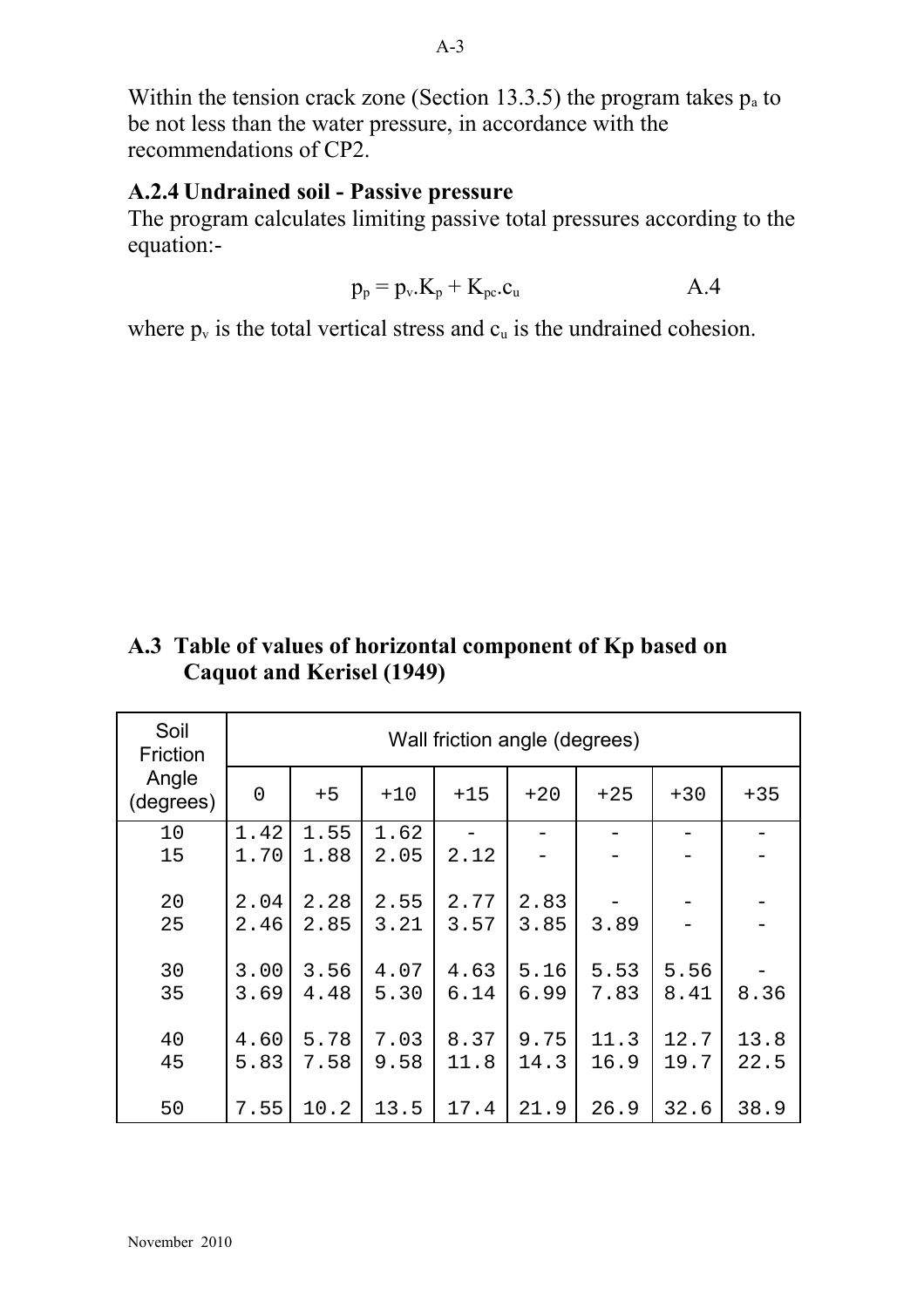| Wall<br>Friction | Wall<br>adhesion | Soil friction angle, $\phi$ (degrees) |              |              |              |              |              |
|------------------|------------------|---------------------------------------|--------------|--------------|--------------|--------------|--------------|
| angle            | ratio<br>$C_w/C$ |                                       | 5            | 10           | 15           | 20           | 25           |
|                  |                  | 2.00<br>2.83                          | 1.83<br>2.60 | 1.68<br>2.38 | 1.54<br>2.16 | 1.40<br>1.96 | 1.29<br>1.76 |
| phi<br>phi       | 0.5              | 2.45<br>2.83                          | 2.10<br>2.47 | 1.82<br>2.13 | 1.55<br>1.85 | 1.32<br>1.59 | 1.15<br>1.41 |

# **A.4 Table of values of Kac from CP No.2 (1951)**

**A.5 Table of values of Kpc from CP No.2 (1951)**

| Wall<br>Wall<br>Friction<br>adhesion      |                  | Soil friction angle, $\phi$ (degrees) |                         |                                                        |                          |                         |                                           |
|-------------------------------------------|------------------|---------------------------------------|-------------------------|--------------------------------------------------------|--------------------------|-------------------------|-------------------------------------------|
| angle                                     | ratio<br>$C_w/C$ |                                       | 5                       | 10                                                     | 15                       | 20                      | 25                                        |
| 0<br>$\begin{matrix} 0 \\ 0 \end{matrix}$ | 0.5              | $2.0$<br>$2.4$<br>$2.6$               | $2.2$<br>$2.6$<br>$2.9$ | $\frac{2.4}{2.9}$<br>$\overline{3} \cdot \overline{2}$ | $\frac{2.6}{3.2}$<br>3.6 | $2.8$<br>$3.5$<br>$4.0$ | $3 \cdot 1$<br>$3 \cdot 8$<br>$4 \cdot 4$ |
| phi<br>phi                                | 0.5              | $2.4$<br>2.6                          | $\frac{2.8}{2.9}$       | 1.82<br>2.13                                           | $3.8$<br>3.9             | $\frac{4.5}{4.7}$       | $\frac{5.5}{5.7}$                         |

These tables are presented here mainly for historical interest. More accurate values of  $K_p$  and  $K_{pc}$  should be obtained by using the Help facility within WALLAP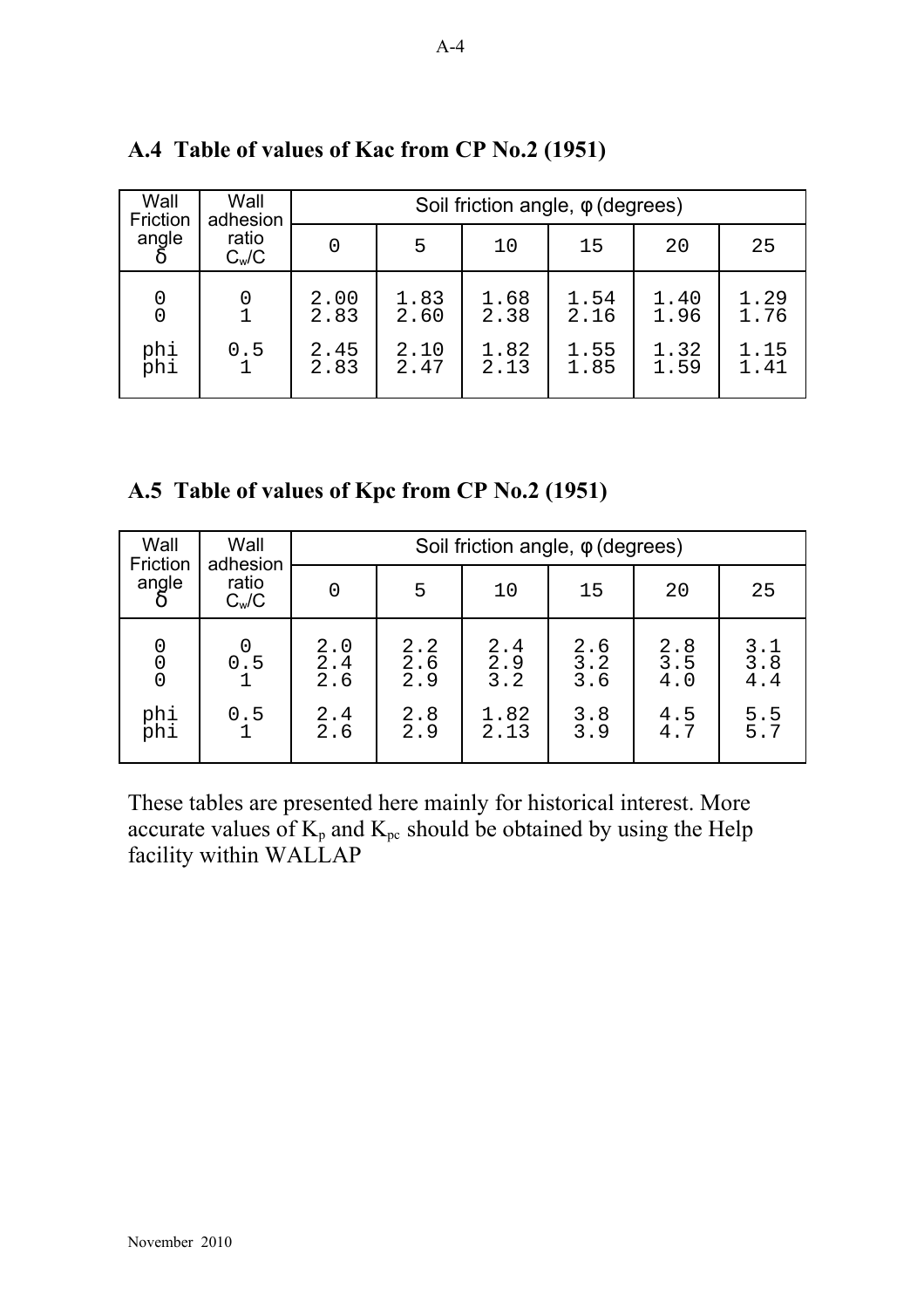#### **APPENDIX B**

### **SUBGRADE REACTION ANALYSIS; FORMULATION OF STIFFNESS MATRIX**

#### **B.1 INITIAL CONDITIONS**

### **B.1.1 Initial geometry**

The wall is vertical (see Figure B.1). The left and right soil blocks are rectangular. Initial ground level is the top of Stratum No.1. Boundaries between soil types may be at any elevations as specified in the Strata Profile data. The soil types either side of the wall need not be symmetrical.

## **B.1.2 Initial boundary conditions**

The left and right boundaries are rigid. The upper boundary (GL) is a free surface. The pressure between soil and wall is limited (at every stage) by Active and Passive limit pressures. Soil layers below the toe of the wall are not included in the Subgrade Reaction analysis.

## **B.2 ELASTIC BEHAVIOUR**

### **B.2.1 Division of the wall into beam elements**

The wall is divided into elements as follows:-

| Nodes are placed at: Strata boundaries |
|----------------------------------------|
| Strut elevations                       |
| Excavation and fill levels             |
|                                        |

Additional nodes are inserted to comply with the "Maximum element length" (*l*max) defined in the Wall properties section. All node elevations are given in the output.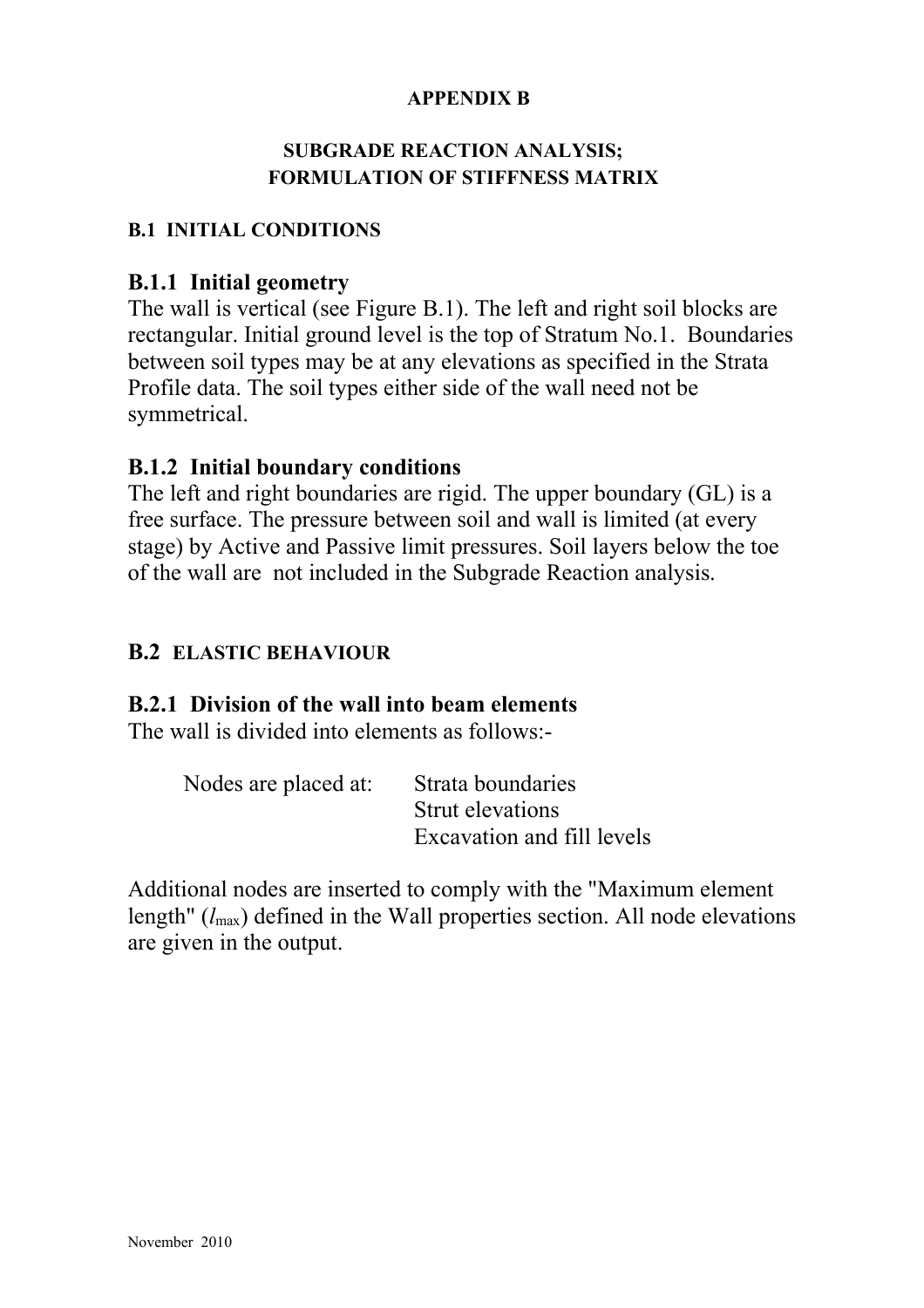# **B.2.2 Soil Stiffness**

Poisson's ratio, ν, is a constant for each soil type, but Young's modulus, E may vary vertically (parameter dE/dy) and with distance from the wall (non-linear modulus parameter, L). If L is defined (i.e. non-zero) then the modulus increases exponentially with distance from the wall (see Figure 10). The value of  $E$  at any distance from the wall is given by:

$$
E = E_o \cdot 2^{(x/L)} \tag{B.3}
$$

| Where | $E_{\alpha}$ | $=$ Modulus adjacent to the wall,                         |
|-------|--------------|-----------------------------------------------------------|
|       | $\mathbf{E}$ | $=$ Modulus at distance x from the wall                   |
|       |              | $=$ Non-linear modulus parameter (distance from the       |
|       |              | wall where the modulus is double its given value, $E_0$ ) |

# **Subgrade Reaction springs**

For wall pressures in between the active and passive limits the relationship between wall pressure and wall deflection at any point is calculated by the program according to the equation:-

$$
\Delta p/\Delta x = k_h
$$

where ∆p is the change in wall pressure associated with a wall displacement  $\Delta x$ , and  $k_h$  is the coefficient of horizontal subgrade reaction. Two values of  $k<sub>h</sub>$  ( $k<sub>h</sub>$  and  $k<sub>hR</sub>$ ) are defined at each node, for the left and right sides of the wall respectively. The two values are added to give the total soil spring value at that node.

# **Evaluation of soil spring values.**

The values of  $k_{hL}$  and  $k_{hR}$  at each node elevation are evaluated as if the soil were an elastic stratum of finite depth subjected to a rectangular load. In this case however the load is acting horizontally on a vertical soil face (see Figure B.3). The effect of the free surface at ground level is ignored in respect of its effect on the assumed half-space.

The formula given by Steinbrenner (1934) and quoted by Bowles (1982) gives the surface displacement on a stratum of depth, z, as a function of the following parameters:-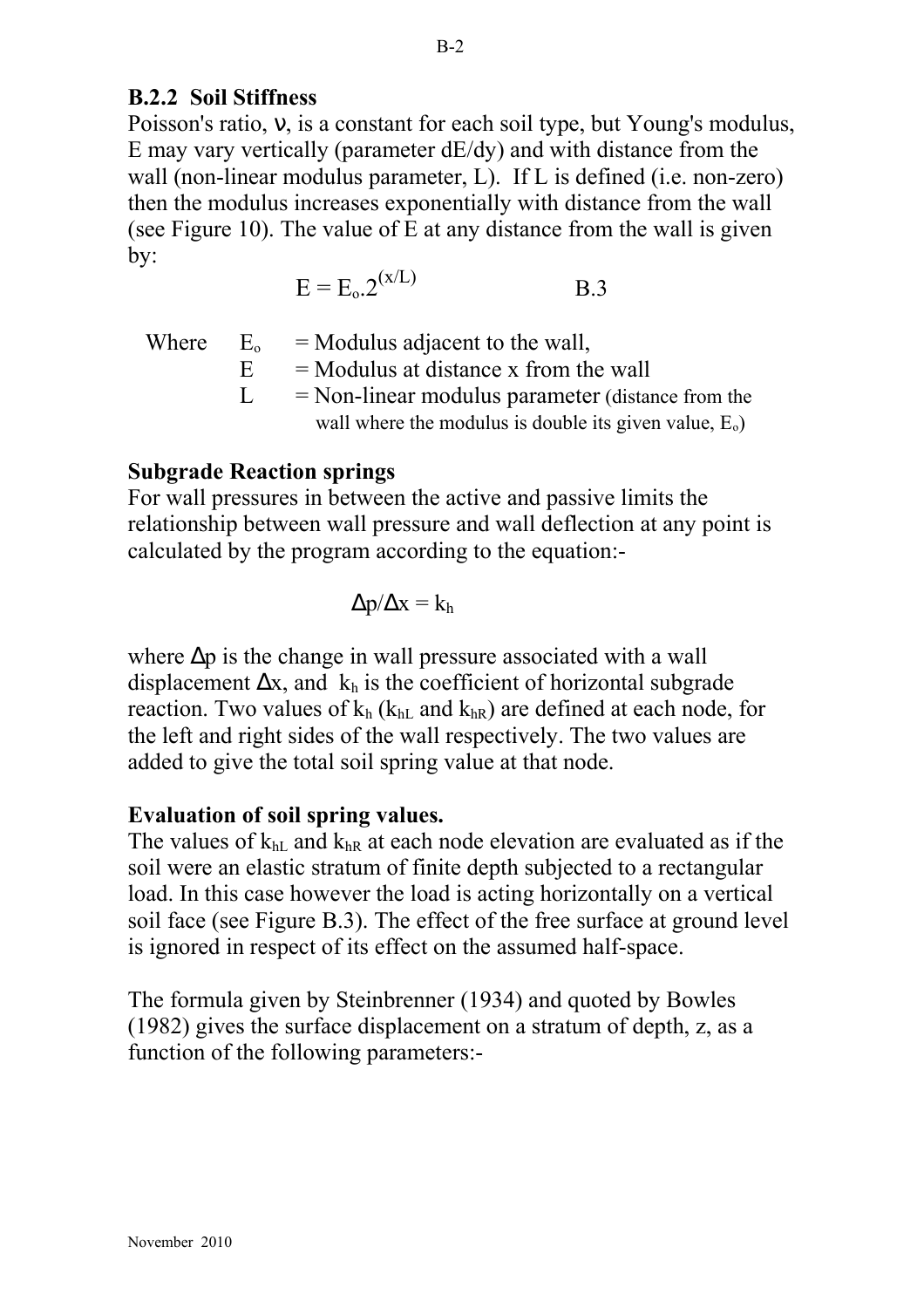| Steinbrenner's<br>parameter            | <b>Corresponding WALLAP</b><br>parameter                     |
|----------------------------------------|--------------------------------------------------------------|
| Length of the load                     | Length of the wall normal to the<br>plane of analysis        |
| Width of the load                      | Parameter, D, as defined in<br>Section B.2.3 and Figure B.2. |
| Depth of stratum                       | Distance from the wall to the<br>rigid boundary.             |
| Young's modulus and<br>Poisson's ratio | Young's modulus and Poisson's<br>ratio at the current node   |

All parameters are the ones for the relevant side of the wall (right or left). For soils with non-uniform modulus, the displacements are summed in layers, as described by Butler(1975).

# **B.2.3 Definition of the parameter D**

For both cohesive and cohesionless soils, the parameter D is related to the deflected shape of the wall as discussed by Terzaghi (1954, Figure 7). The value of D varies over the depth of the wall according to the direction of movement of each segment, Z, of the wall (Figure B.2). The definition of D given by Terzaghi has been modified slightly by taking D to be the height of wall which is moving at least 50% of the maximum movement in each segment. This avoids undue influence from parts of the wall with negligible displacements.

The same value of  $D_1$  is used throughout the whole depth of segment  $Z_1$ and similarly for each of the other segments. The values of D are recalculated in each construction stage based on the **incremental** displacements in that stage.

Terzaghi only discusses D for **passive** subgrade reaction, on the assumption that the fully active condition will be mobilised on the active side. This assumption is not justified in all cases. Values of D on the active side are calculated in WALLAP on the same basis as for the passive side; however because the height of wall in contact with soil is greater, the values of D on the active and passive sides will not be the same at all levels.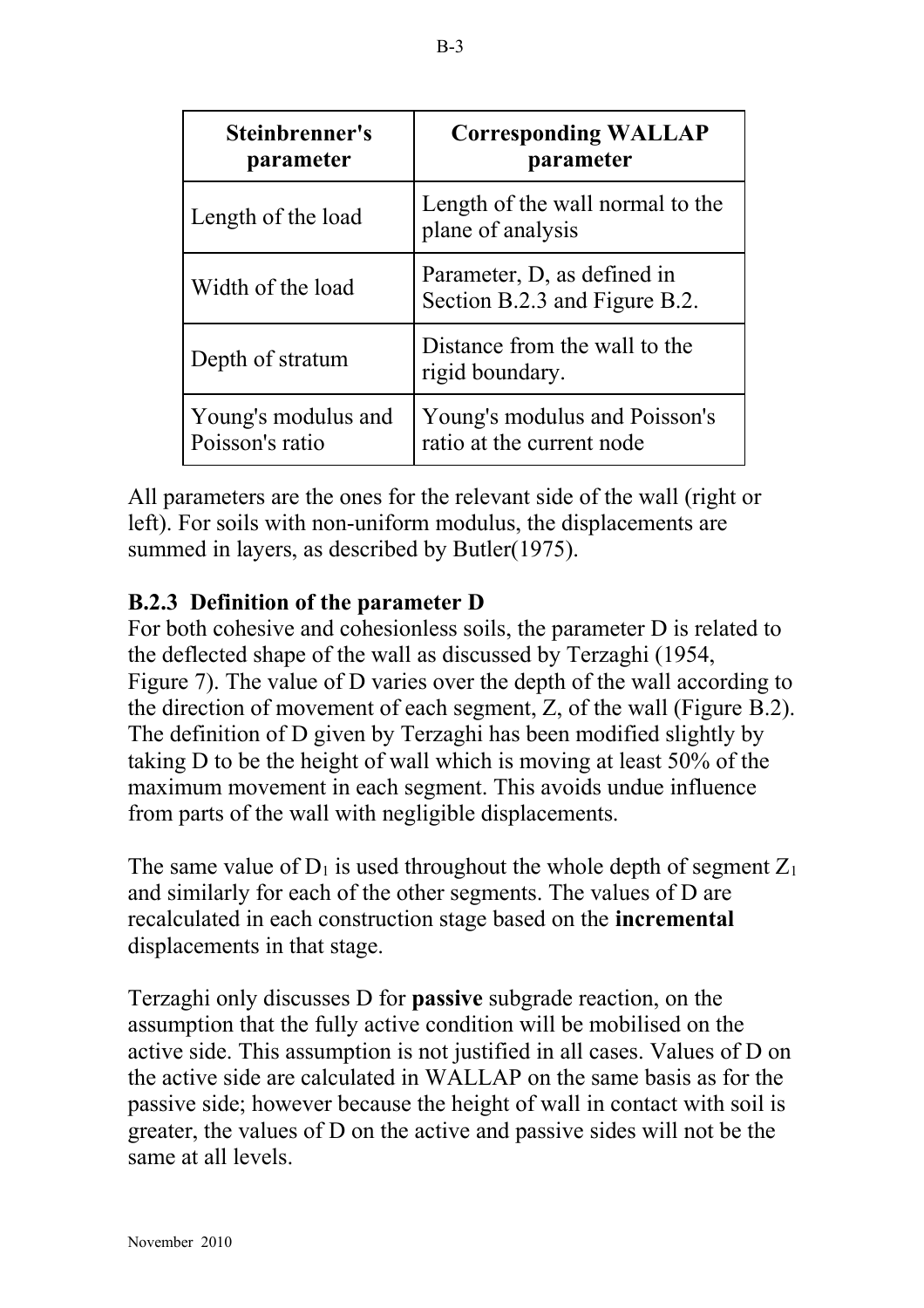# **B.2.4 Global stiffness matrix**

We define:

- $[a_L]$  stiffness matrix for left soil block
- $[a_R]$  stiffness matrix for right soil block
- [s] stiffness matrix for struts and rotational restraints
- [w] stiffness matrix for the beam elements of the wall

The soil stiffness matrices  $[a_L]$  and  $[a_R]$  represent elastic supports to the wall. The matrices are diagonal i.e. all off diagonal components are zero.

There is no interaction between nodes and thus the subgrade reaction model takes no account of the soil below the wall or the effects of soil arching.

The combined global stiffness for the wall-soil-strut system is:

$$
[G] = [a_L] + [a_R] + [s] + [w] \qquad B.4
$$

The solution is only derived for horizontal displacements and rotations at node on the wall.

Details of the solution procedure are given in Appendix D.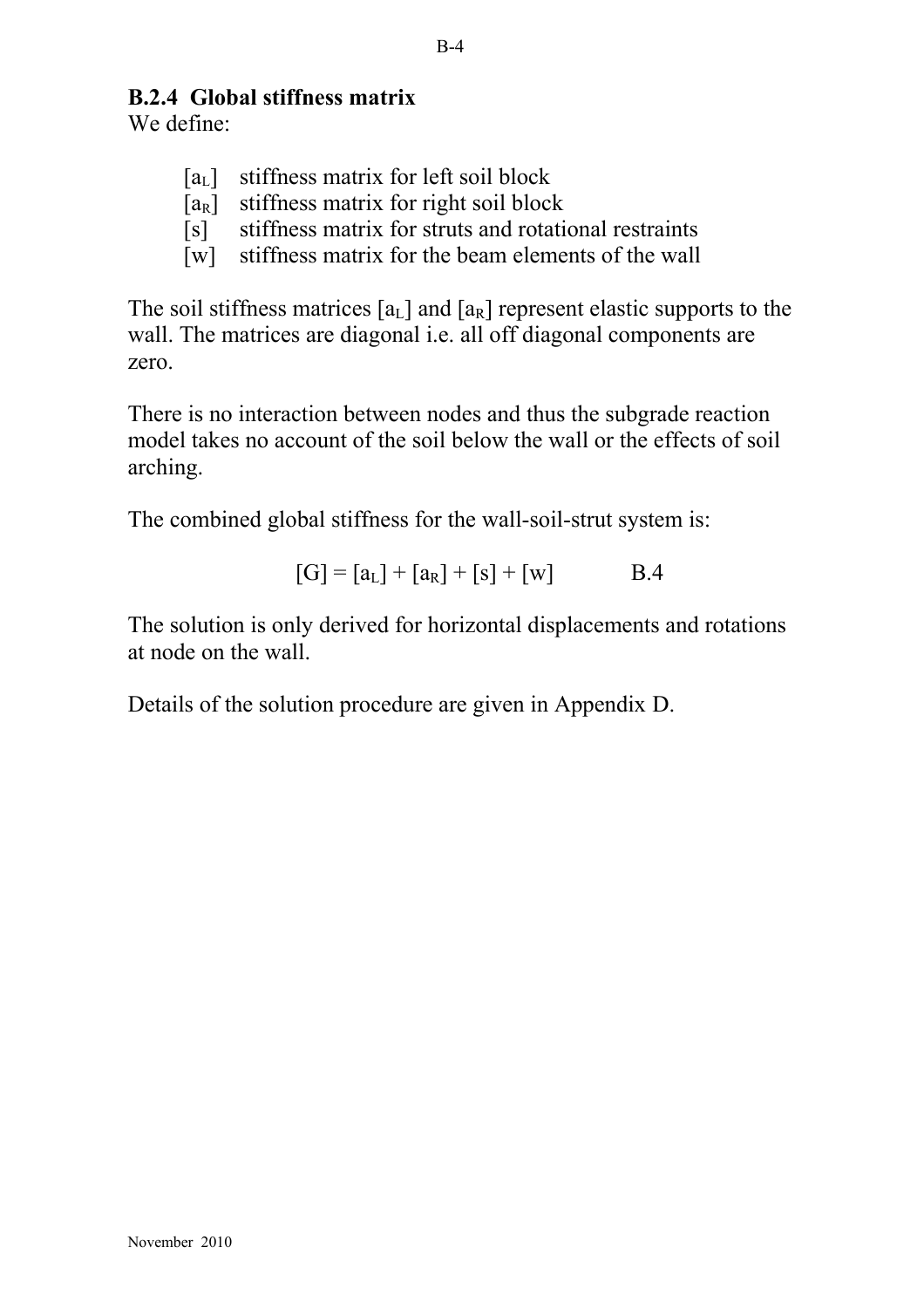

Note: The wall is actually modelled by beam elements of zero thickness; it is shown above as having finite thickness for illustrative purposes only.

Figure B.1 Subgrade reaction analysis - Initial conditions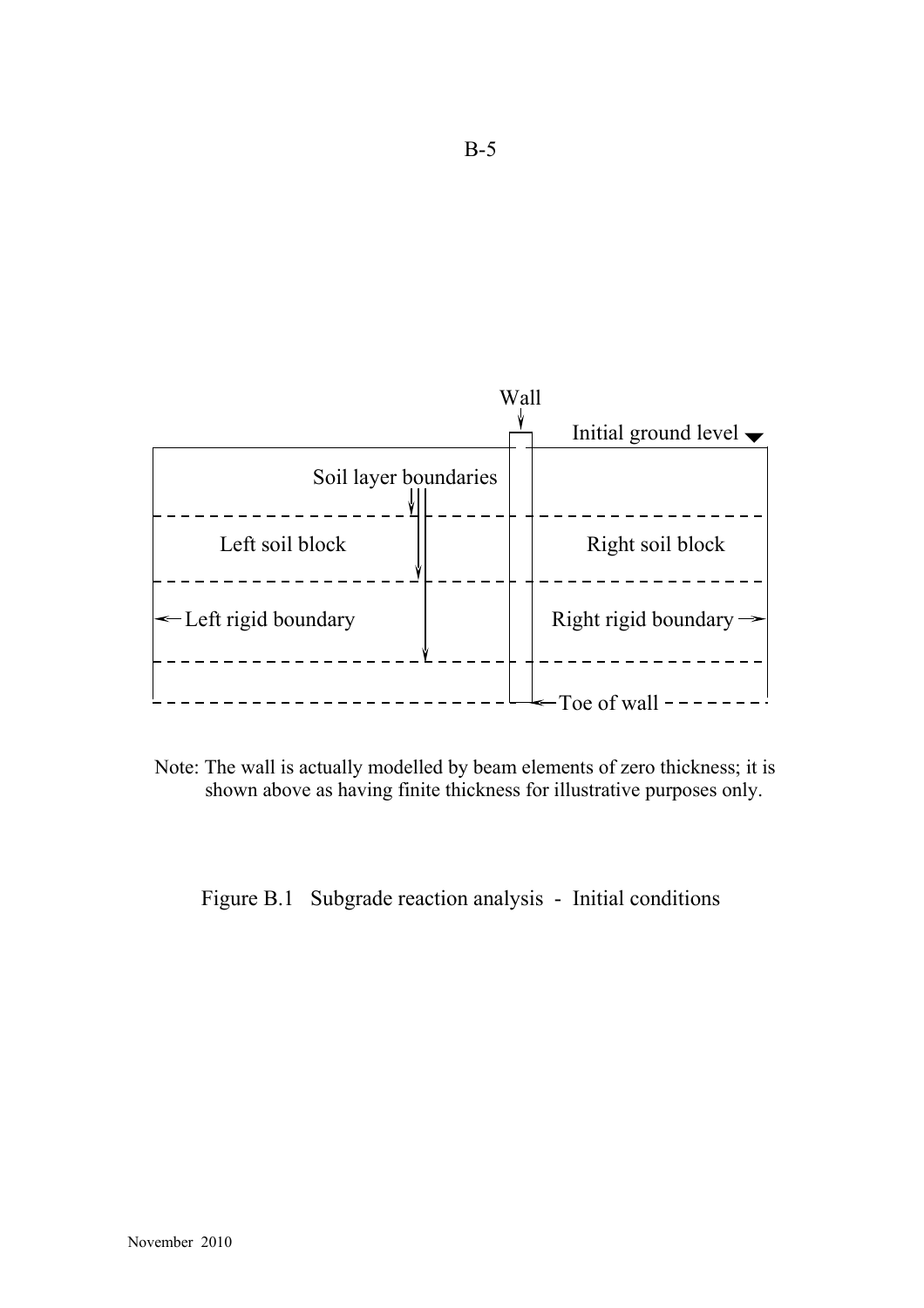

Figure B.2 Parameter D as a function of the deflected shape of the wall



Figure B.3 Typical rectangular loaded area for derivation of soil springs

B-6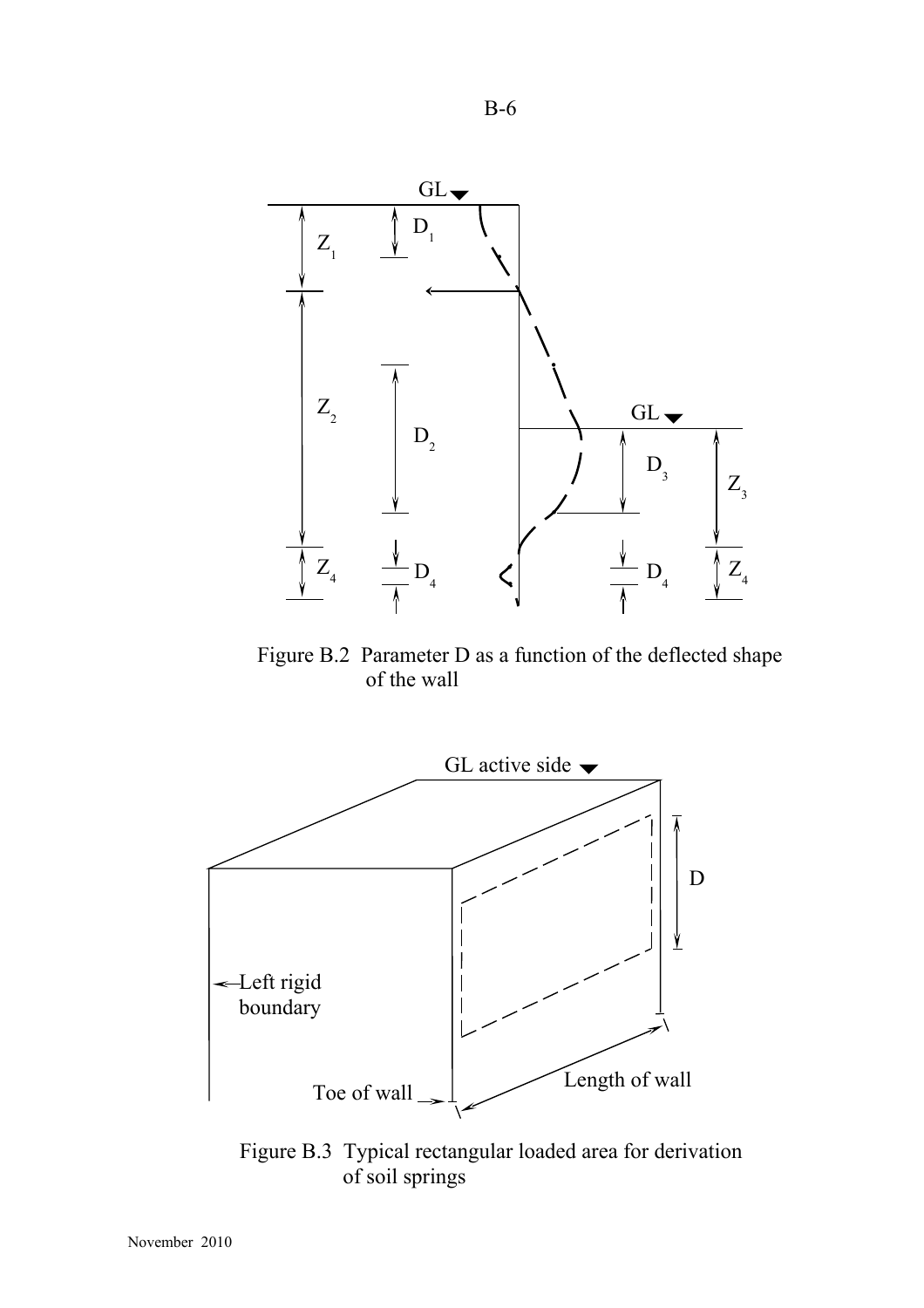#### **APPENDIX C**

### **FINITE ELEMENT ANALYSIS; FORMULATION OF STIFFNESS MATRIX**

#### **C.1 INITIAL CONDITIONS**



Lower rigid boundary

 Note: The wall is actually modelled by beam elements of zero thickness; it is shown above as having finite thickness for illustrative purposes only

Figure C.1 2-D Finite element analysis - Initial conditions

# **C.1.1 Initial geometry**

The wall is vertical. The left and right soil blocks are rectangular. Initial ground level is the top of Stratum No. 1. Boundaries between soil types may be at any elevations as specified in the Strata Profile data. The soil types either side of the wall need not be symmetrical.

# **C.1.2 Initial boundary conditions**

The left, right and lower boundaries are either smooth-rigid or roughrigid as defined in the data. Contact between soil and wall (for the purposes of calculating the elastic stiffness matrix) is either rough or smooth as defined in the data. The vertical soil-soil boundary between the left and right blocks (below the toe of the wall) is perfectly rough. The upper boundary (GL) is a free surface. The pressure between soil and wall is limited (at every stage) by Active and Passive limit pressures.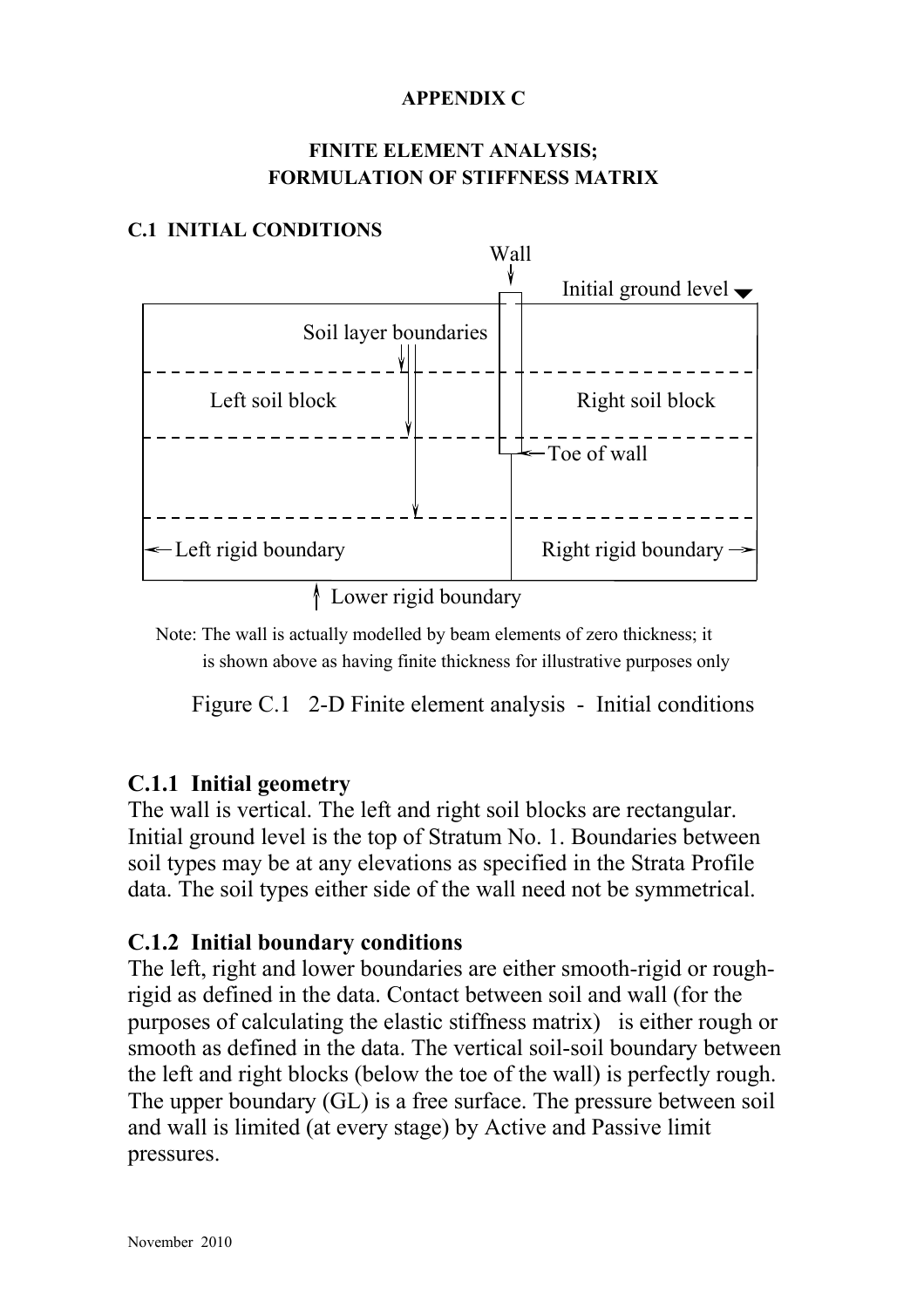### **C.2 ELASTIC BEHAVIOUR**

# **C.2.1 Division into elements**

The left and right soil blocks are divided into 4 noded rectangular elements shown schematically:-



Figure C.2 Division of soil mass into elements

The division in the vertical direction is as follows:-

| Nodes are placed at: Strata boundaries |                            |
|----------------------------------------|----------------------------|
|                                        | Strut elevations           |
|                                        | Excavation and fill levels |

# **Above the toe of the wall**

Additional nodes are inserted to comply with the "Maximum element length"  $(l_{\text{max}})$  defined in the Wall properties section.

# **Below the toe of the wall**

One node is placed at a ¼ of the "Maximum element length" below the toe. This node is required in order to model the horizontal stress discontinuity at the toe of the wall.

Additional nodes are inserted at 4 times the "Maximum element length". The wider node spacing is adopted for efficiency and economy of the calculation.

All node elevations are given in the output. In the horizontal direction the soil block is divided into elements of equal width, less than or equal to  $l_{\text{max}}$ .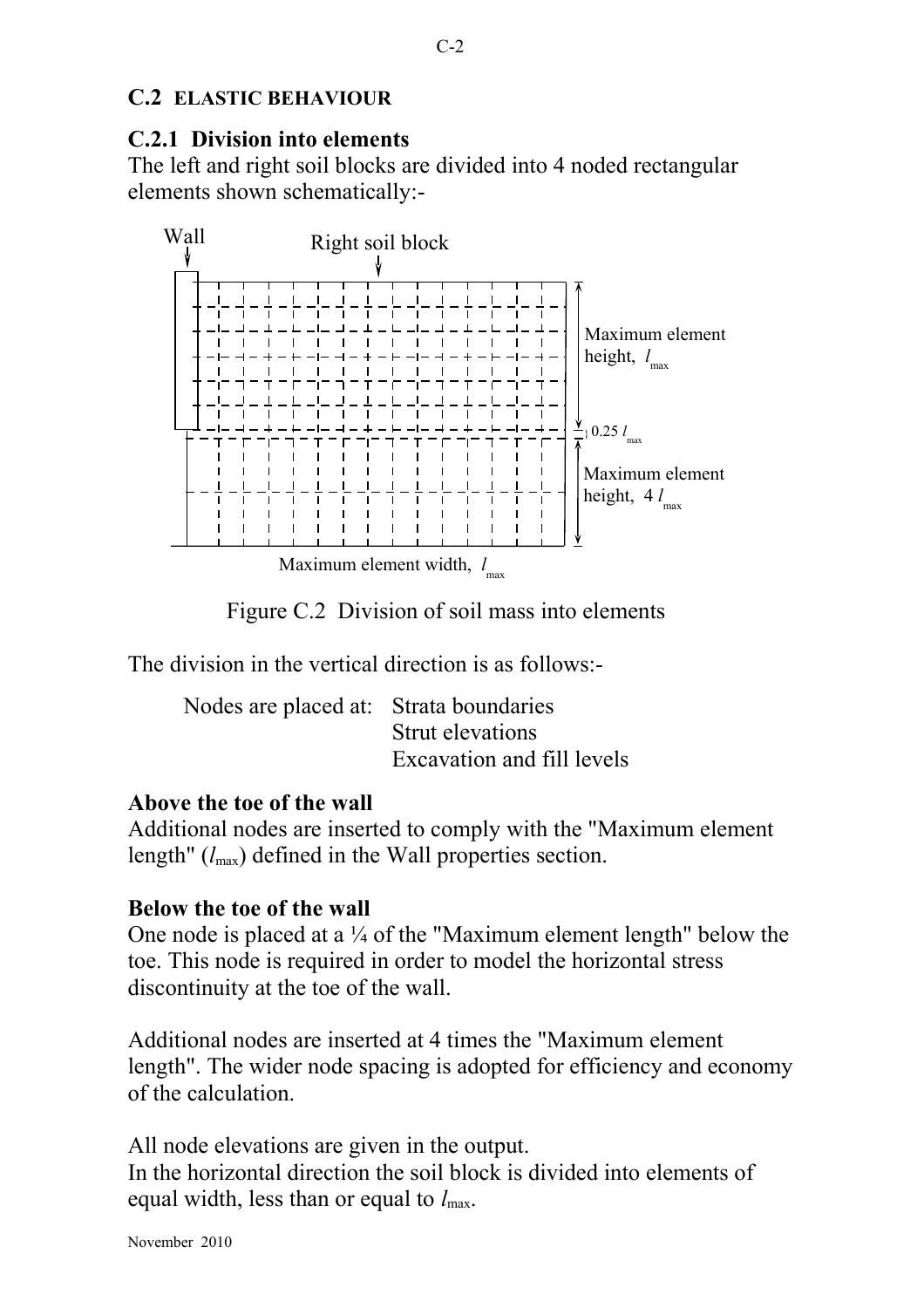## **C.2.2 Stiffness matrix**

### **Element stiffness matrix**

The plane strain stiffness matrix of each element is calculated from its dimensions and the elastic parameters of its soil type.

Poisson's ratio, m, is a constant for each soil type, but Young's modulus, E may vary vertically (parameter dE/dy) and with distance from the wall (non-linear modulus parameter, L). If L is defined (i.e. non-zero) then the modulus increases exponentially with distance from the wall (see Figure 10). The value of E for each element is given by:

$$
E = E_o.2(x/L)
$$
 C.3

| where | $E_{\alpha}$ | $=$ Modulus adjacent to the wall,                     |
|-------|--------------|-------------------------------------------------------|
|       |              | $=$ Modulus at distance x from the wall               |
|       |              | $=$ Non-linear modulus parameter (distance from the   |
|       |              | wall where the modulus is double its given value, Eo) |

# **Approximate 3D correction factor**

The stiffness matrix is (as stated above) calculated assuming plane strain conditions i.e. no strain in the direction parallel to the wall. This assumption is reasonable for very long walls.

WALLAP makes an approximate correction to the stiffness matrix to take account of the finite length of the wall. **All** soil moduli are multiplied by a correction factor related to the ratio of the length to the height of the wall. The correction factor is based on elastic displacements beneath a rectangular footing compared with an infinite strip load. The correction factor includes the effect of the distance to the rigid boundaries and the non-linear modulus parameter, L. The following table gives an indication of the size of the correction factor according to the length-height ratio of the wall.

| Ratio of length to<br>Height of the wall. | Approximate maximum<br>3D correction factor |
|-------------------------------------------|---------------------------------------------|
|                                           | 1.02                                        |
|                                           | 1.08                                        |
|                                           | 1.30                                        |
| 0.5                                       | 1.78                                        |
| - 25                                      | 2.66                                        |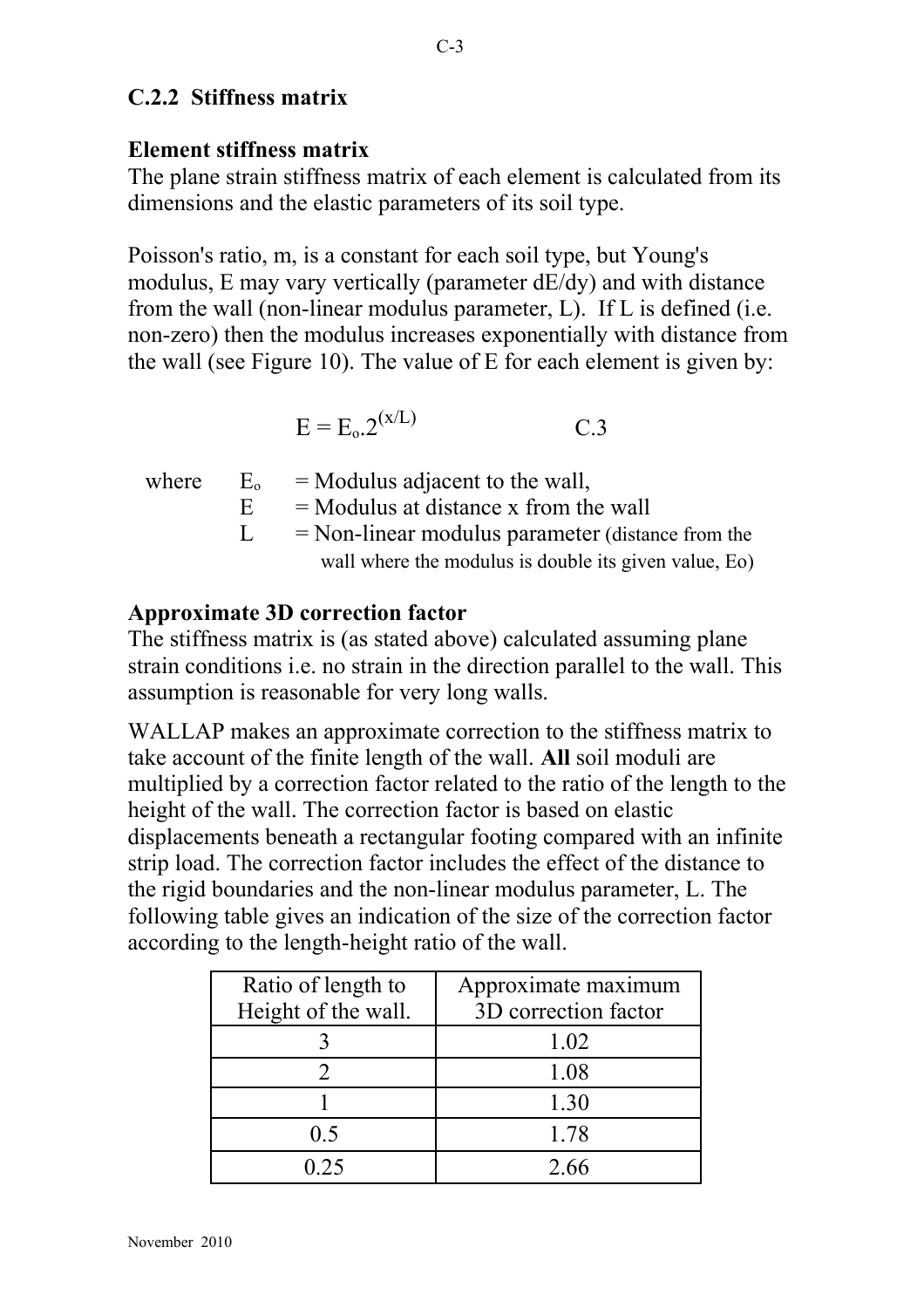# **Global stiffness matrix**

The global stiffness matrix [A] for each soil block (left or right) is assembled from the matrices of the individual elements. [A] is partially eliminated to create matrix [a] in which the only variables are the horizontal and rotational displacements at the vertical (wall) boundary. We define:

- $[a_L]$  stiffness matrix for left soil block
- $[a_R]$  stiffness matrix for right soil block
- [s] stiffness matrix for struts and rotational restraints
- [w] stiffness matrix for the beam elements of the wall

The soil stiffness matrices  $[a_L]$  and  $[a_R]$  represent elastic supports to the wall. The matrices are fully populated (not banded) i.e. every node interacts with every other node, ensuring that the analysis takes full account of the soil masses either side of and below the wall including the effects of soil arching.

The combined global stiffness for the wall-soil-strut system is:

$$
[G] = [a_L] + [a_R] + [s] + [w]
$$
 C.4

The solution is only derived for horizontal displacements and rotations along the line of the wall.

Details of the solution procedure are given in Appendix D.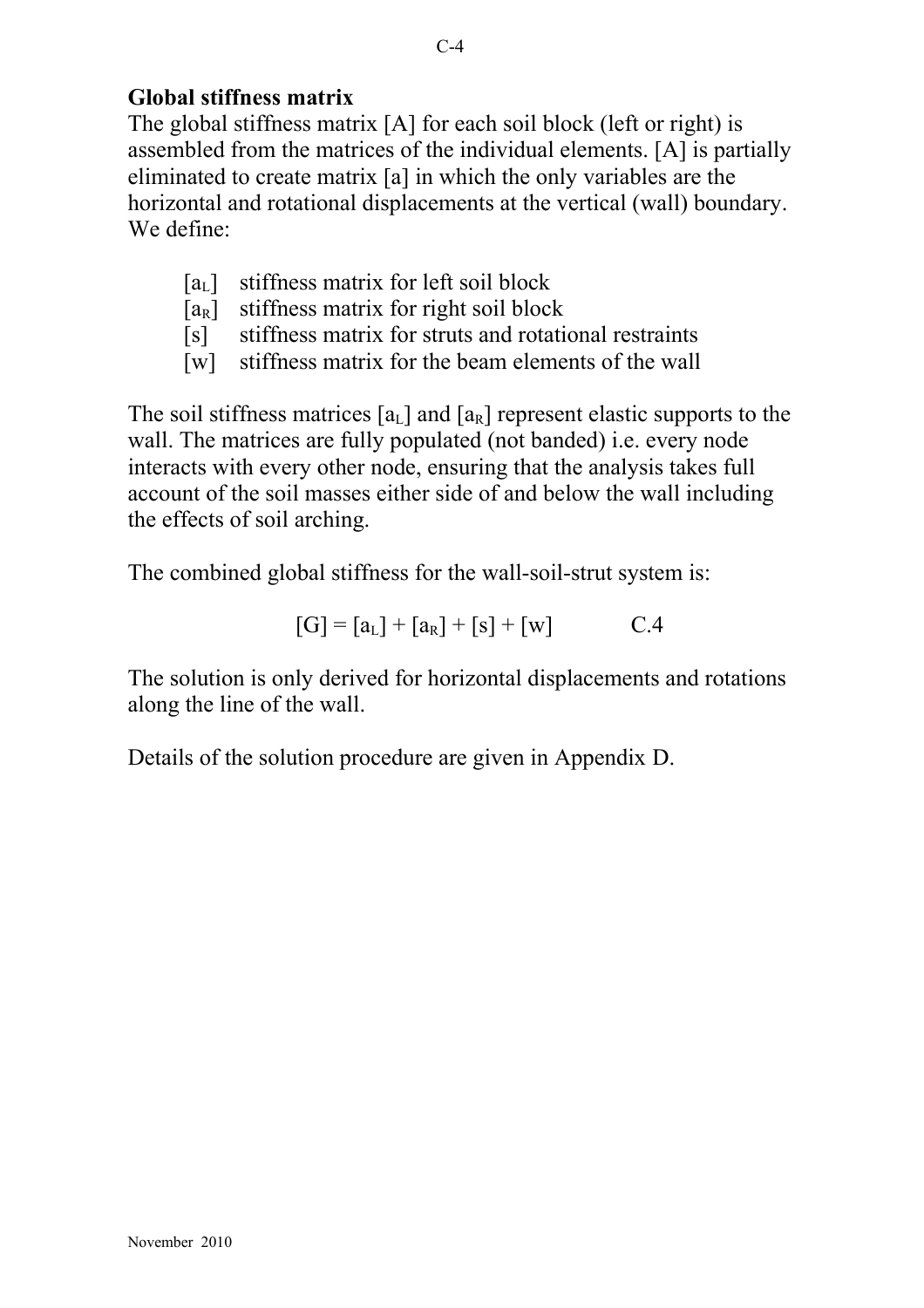#### **APPENDIX D**

#### **BENDING MOMENT AND DISPLACEMENT SOLUTION**

#### **D.1 INITIAL WALL PRESSURES**

These are always calculated in effective stress terms (even for undrained soil types).

Vertical total stress, 
$$
\sigma_v = \int_0^z \gamma \, dz
$$
 D.1

Effective horizontal stress,  $\sigma_h' = (\sigma_v - u)$ .K<sub>o</sub> D.2

### **D.2 INCREMENTAL APPLIED LOADS**

The term "incremental" denotes the division of the construction sequence (and similarly the analysis) into stages. Displacements, bending moments and soil pressures are added cumulatively from stage to stage. When the analysis of a stage is suppressed at the users request (e.g. a water pressure or surcharge stage) the applied loads are carried forward to the next stage.

### **D.2.1 Constructions stages**

The analysis proceeds according to the Construction sequence defined in the data. The incremental forces depend on the type of construction stage and may include:

Loads applied to the wall (including strut pre-stress) Change of water pressures Incremental soil pressures due to excavation or filling Incremental soil pressures due to surcharges

We define:

- {P} vector of incremental applied horizontal forces (including incremental soil pressures)
- {M} vector of incremental applied moment loads
- ${F}$  Combined vector of incremental forces  ${P}$  and moments  ${M}$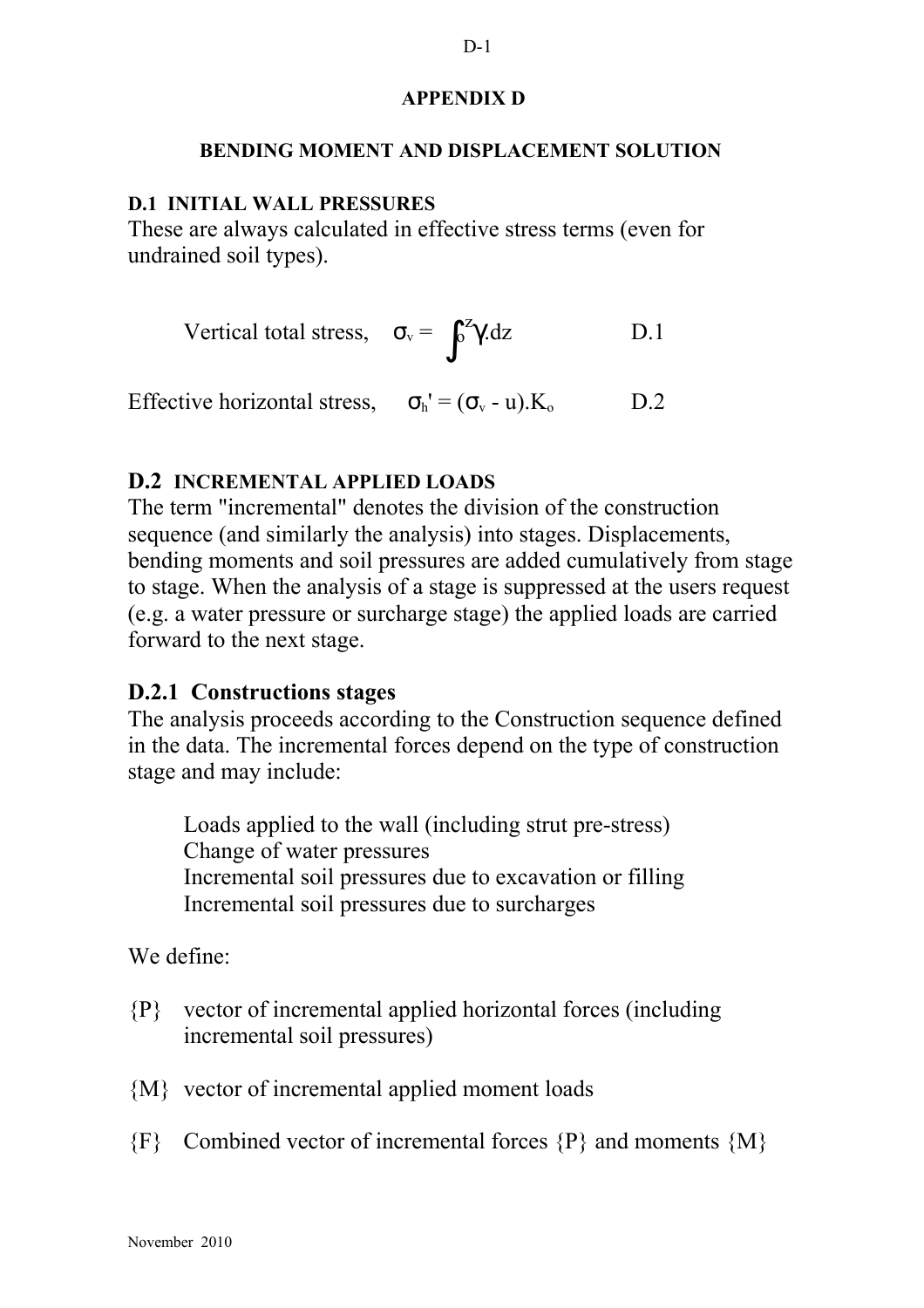# **D.2.2 Loads applied directly to the wall**

The contributions to  $\{P\}$  and  $\{M\}$  are taken directly from the values defined in the data under "Horizontal and moment loads". Also included here is the strut pre-stress which is applied at the stage when a strut is installed.

## **D.2.3 Excavation, filling and water pressures Excavation**

The excavated material is removed. The pressure on the wall from the excavated material at the end of the previous stage is removed.

# **Filling**

The fill material is placed at its  $K_0$  value.

## **Water pressure change**

The contributions to  $\{P\}$  are derived from the incremental water pressures as defined in the data.

## **D.2.4 Soil-wall pressures due to changes in vertical stress Vertical stress changes**

The following construction stages produce vertical effective stress changes in the soil:-

> Surcharge applications **Excavation** Filling

Excavation and filling are mentioned here as well as in the above section on account of their effect on underlying strata. The vertical stress change in the soil (adjacent to the wall) is calculated according to the Boussinesq elastic distribution for a rectangular load on an elastic half space.

In the case of a surcharge the dimensions and magnitude of the surcharge are given in the surcharge data. For excavation and filling stages the width is the "Width of excavation/filling" given in the "Bending moment calculation options".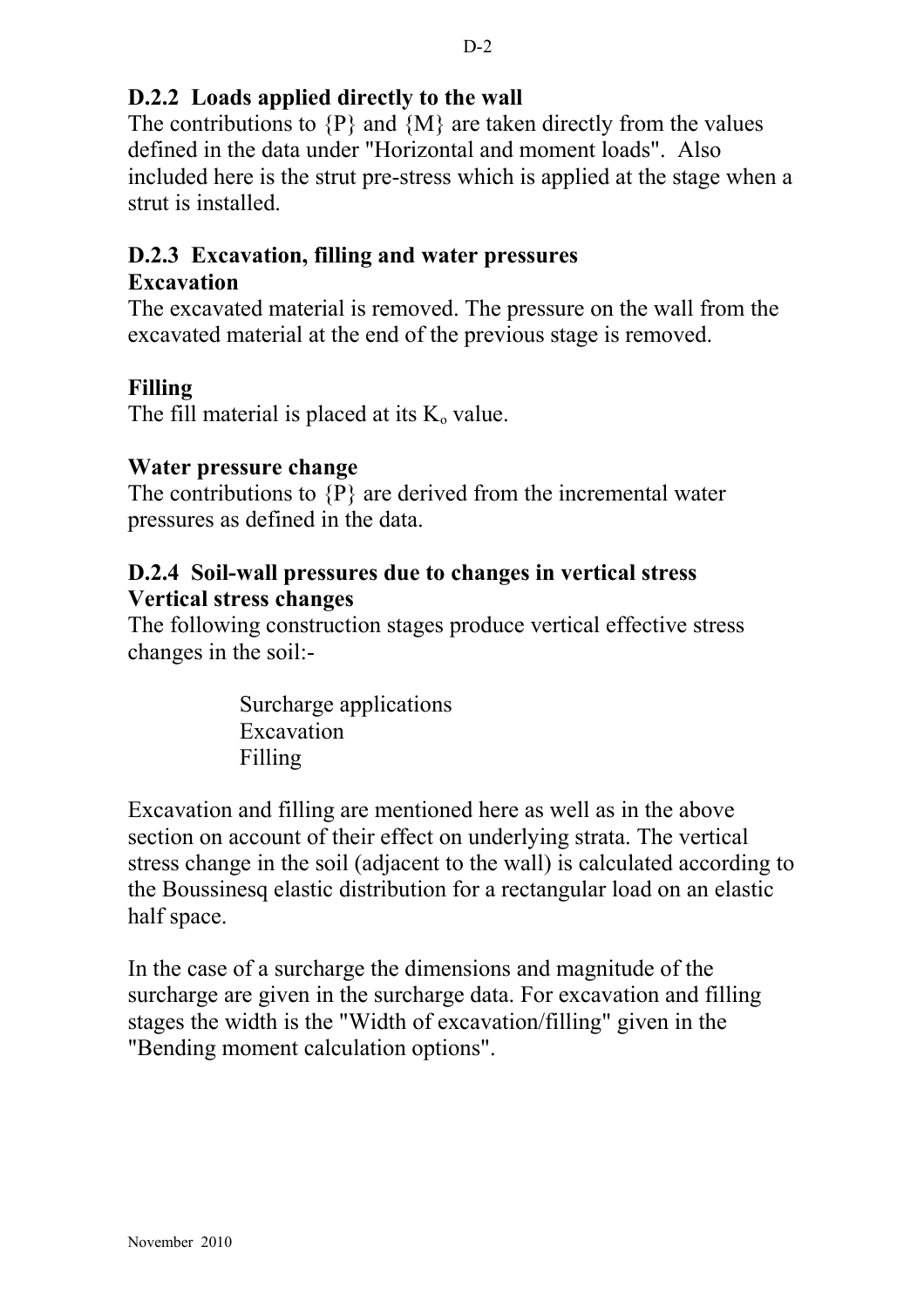# **Horizontal stress changes**

For each node we define:

- $\sigma_{ho}$ ' Horizontal effective stress at end of previous construction stage
- $\Delta \sigma_{v}$ ' Vertical effective stress increment due to surcharge, filling or excavation
- $\Delta \sigma_{h}$ ' =  $2\Delta \sigma_{v}$ '.  $v/(1-v)$  Horizontal effective stress increment due to surcharge, filling or excavation

The **incremental applied horizontal soil pressures** on the wall are calculated assuming **no horizontal movement of the wall**. Boussinesq elastic values of  $\Delta \sigma_{v}$ ' are therefore doubled as suggested by Terzaghi (1954) because of the "zero wall movement" assumption.

The values of  $\Delta \sigma_h$ ' contribute to the components of  $\{P\}$ , the vector of incremental applied horizontal forces.

**Note:** The "zero wall movement" assumption and doubling of the horizontal pressures are simply a mathematical device and its validity does not depend on the actual wall stiffness. During the elastic solution (see below) these **incremental soil pressures** (together with the incremental loads and water pressures) are allowed to come into equilibrium with the wall-soil-strut system and the soil pressures are adjusted accordingly.

# **D.3 ELASTIC SOLUTION**

We define:

- {δ} vector of incremental horizontal displacements and rotations
- ${ΔP_L}$  vector of horizontal nodal reactions for soil on the left of the wall.
- ${ \langle \Delta P_R \rangle \quad}$  vector of horizontal nodal reactions for soil on the right of the wall.
- $\Delta \sigma_{he}$ <sup>'</sup> Horizontal effective stress adjustment as applied loads come into equilibrium.
- $\Delta \sigma_{\text{hl}}'$  Effective soil pressure at end of stage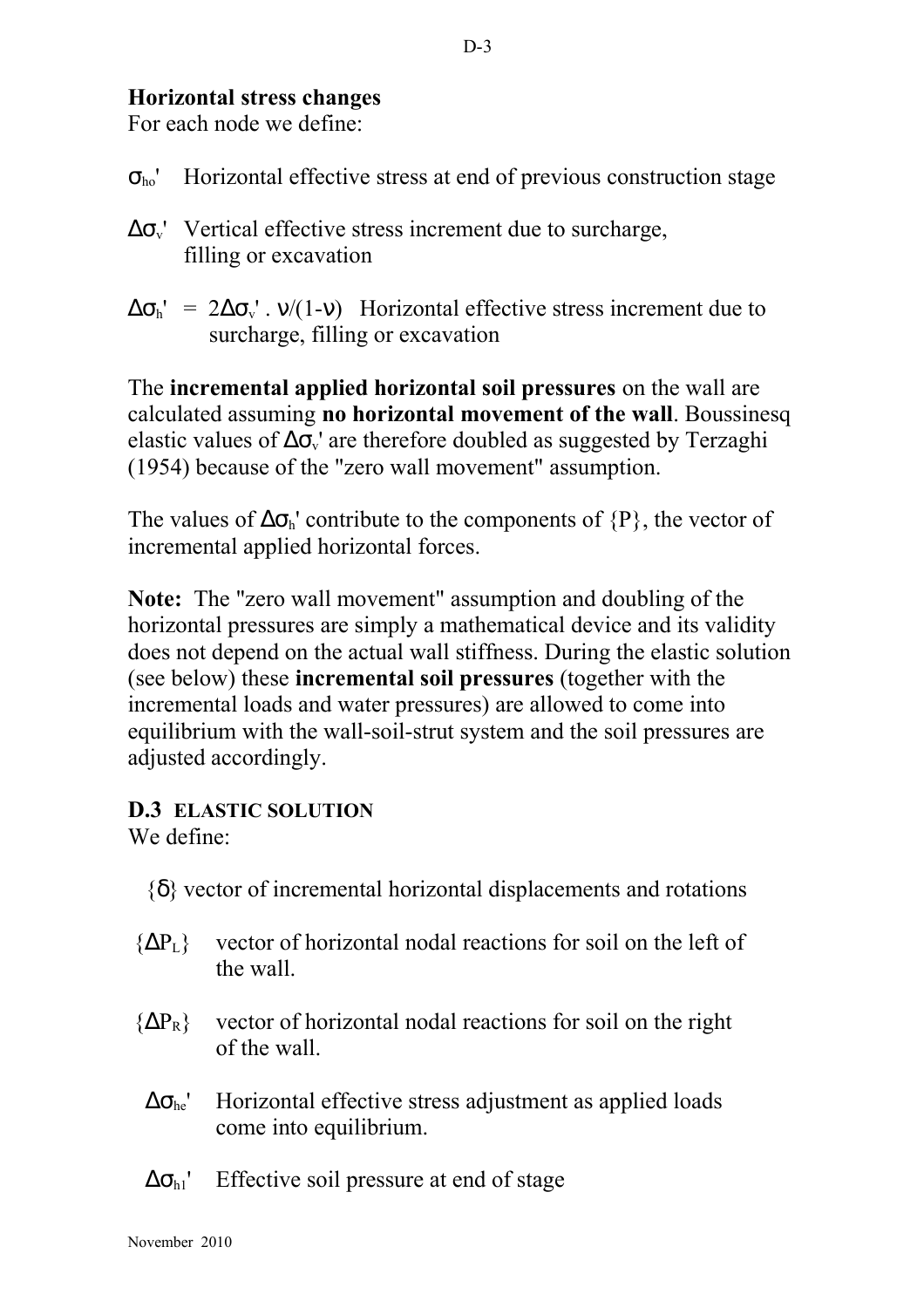D-4

Incremental nodal displacements and loads are related by:

$$
[G].\{\delta\} = \{F\}
$$
 D.3

Incremental forces at each stage produce incremental displacements. The stiffness matrix  $\{G\}$  is recalculated at each stage according to the current soil geometry and properties. The solution for a construction stage proceeds as follows:

- 1. Calculate  ${F}$  for current stage (see details above)
- 2. Solve equation D.3 by inverting [G] to obtain incremental displacements:

$$
\{\delta\} = [G]^{-1}[F]
$$
 D.4

3. Derive the left and right soil components of the nodal reactions:

$$
\{\Delta P_{L}\} = [a_{L}].\{\delta\}
$$
 D.5a  

$$
\{\Delta P_{R}\} = [a_{R}].\{\delta\}
$$
 D.5b

- 4. Derive the soil pressure adjustments  $\Delta \sigma_{he}$ ' corresponding to  $\{\Delta P_L\}$  and  $\{\Delta P_R\}$
- 5. Calculate the new soil pressure at each node

$$
\sigma_{\rm h1}{}' = \sigma_{\rm ho}{}' + \Delta \sigma_{\rm h}{}' + \Delta \sigma_{\rm he}{}' \hspace{2cm} D.6
$$

- 6. At each node, check the new soil pressures  $s<sub>h1</sub>$ ' against the active and passive limits. If  $s<sub>h1</sub>$ ' lies outside either limit, apply an initial stress correction which is included in {F} and solve again from step 1. Repeat until convergence is achieved.
- 7. From the incremental deflections {d} calculate the incremental shear force and bending moments in each element and the incremental forces and moments at struts and rotational restraints.
- 8. Add incremental deflections, forces and bending moments to the values at the end of the previous stage to obtain new total deflections, forces and bending moments.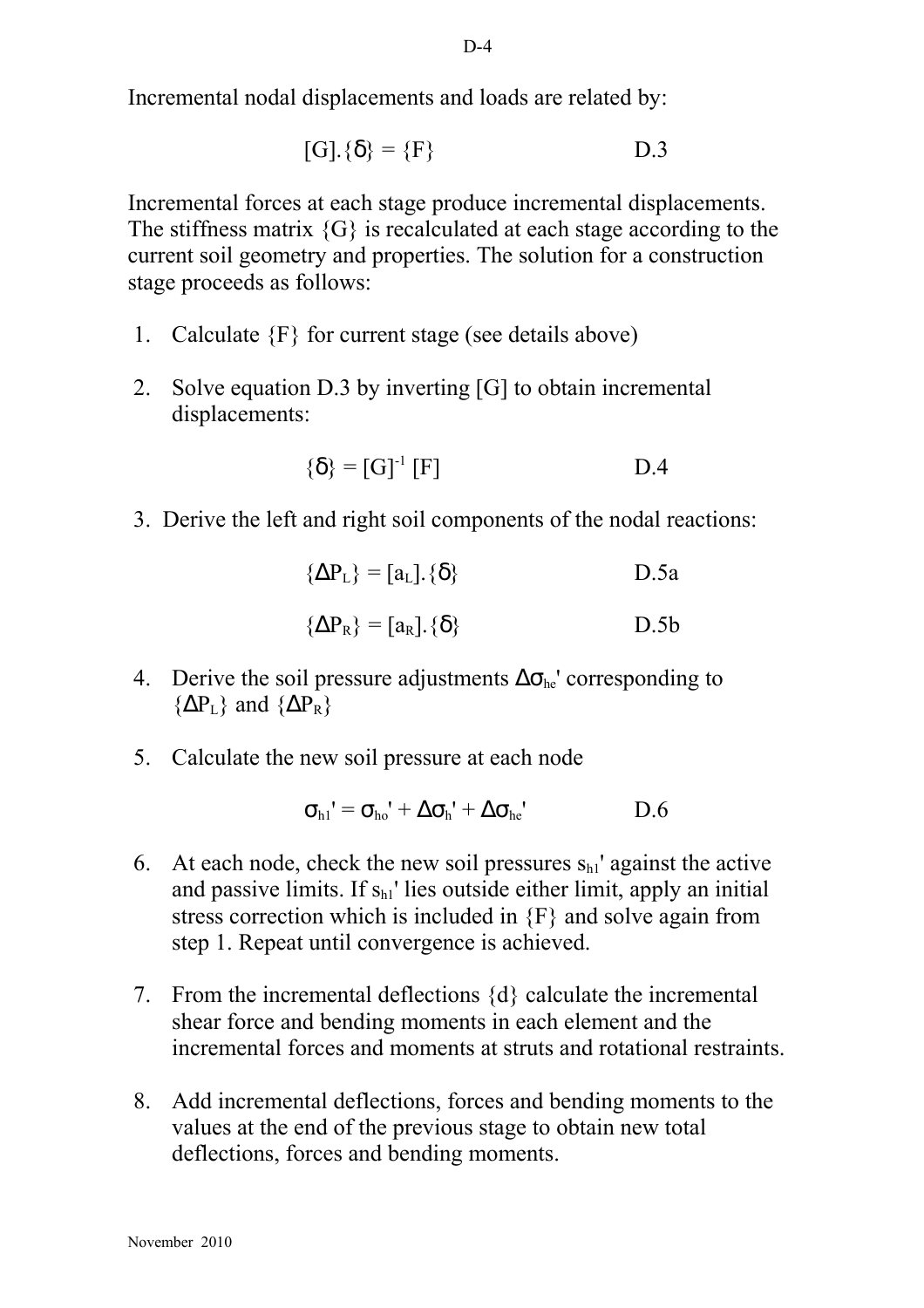

Figure D.1 Wall pressure - displacement relationship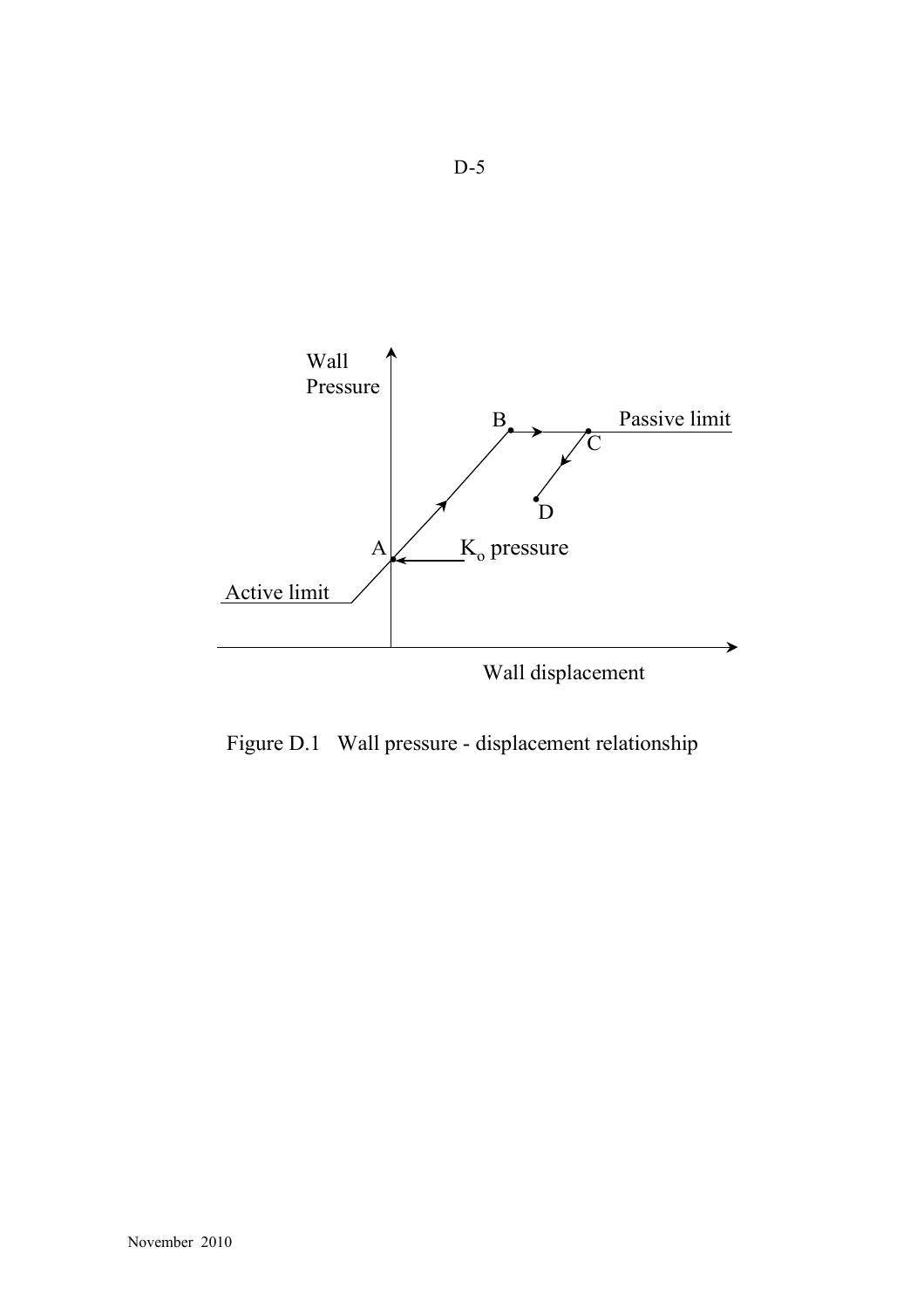## **APPENDIX K**

## **SOLDIER (or KING) PILE RETAINING WALLS**

## **Use of WALLAP to model a Soldier Pile wall with infill panels**

Symbol definitions

| Ka <sub>true</sub> | Active earth pressure coefficient  | usual values for |
|--------------------|------------------------------------|------------------|
| $Kp$ true          | Passive earth pressure coefficient | soil next to a   |
| $E_{true}$         | Young's modulus of soil            | solid wall       |
| h                  | Width of soldier piles             |                  |
|                    | Spacing of soldier piles           |                  |

The usual WALLAP two dimensional analysis of a plane wall can be adapted to the case of a Soldier (or King) pile wall although the analysis is approximate.

The following suggested procedure considers stability from the point of view of two potential failure modes:

- 1. The ability of all the passive soil (both in front of the soldier piles and between the soldier piles) to resist the **combined** effect of forces on the wall due to the active soil pressures **above** excavation level **and** the direct effect of active soil pressures **below** excavation level (i.e. the usual requirement for a solid retaining wall).
- 2. The ability of the passive soil **in front of the soldier piles** to resist the forces transmitted through the wall due to the active soil pressures **above** excavation level.

## **Mode 1**

This is simply a conventional wall analysis treating the soldier pile system as a solid wall. The values of  $K_a$ ,  $K_p$  etc.. are the usual values for the various soil types **without** the adjustments described below.

# **Mode 2**

Above excavation level

The infill sections are assumed to behave like a solid wall with the usual values of  $K_a$ ,  $K_p$  and Young's modulus.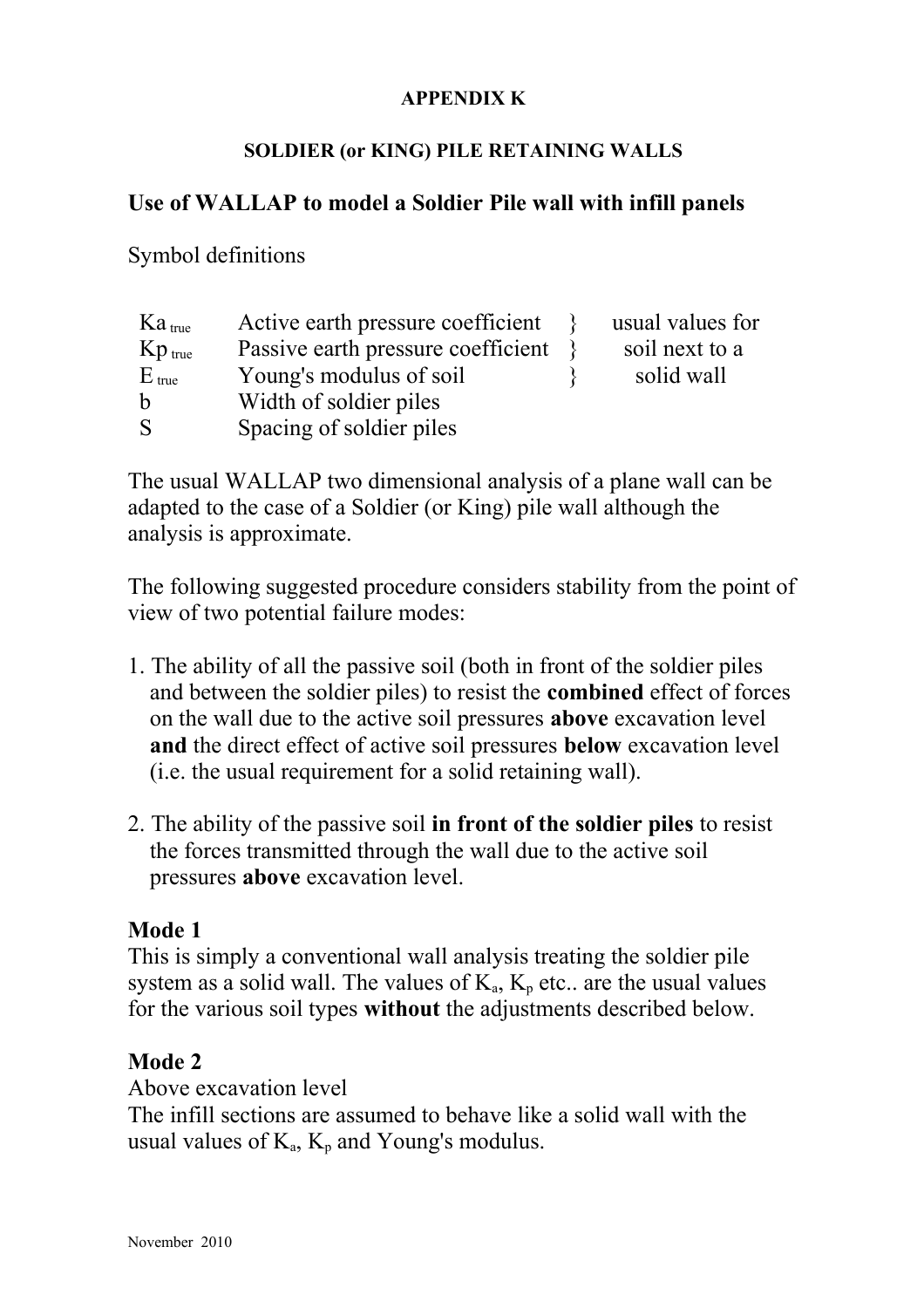Below excavation level

The soldier piles without infill panels are assumed to behave as individual piles in the following way:-

- 1. The active limit is zero due to arching
- 2. The passive limit is equivalent to a short length of wall equal to 3 times the width of a pile. (assuming  $S > 3b$ )

| Soil<br>Parameter | Value for soil next to<br>piles with infill panels<br>(above excav. level) | Value for soil next to<br>piles without infill panels<br>(below excav. level) |
|-------------------|----------------------------------------------------------------------------|-------------------------------------------------------------------------------|
| $K_{a}$           | Ka <sub>true</sub>                                                         |                                                                               |
| $K_{p}$           | $Kp$ <sub>true</sub>                                                       | $Kp_{true}.3b/S$ * see Note                                                   |
| E                 | $\rm{E}$ true                                                              | $E_{true}.3b/S$                                                               |

It is suggested to use the same factor (3b/S) for scaling the modulus as for  $K_p$ . If this is felt to be too optimistic then a scale factor of  $2b/S$ could be used for both  $K_p$  and Young's modulus.

Broms  $(1964<sup>1</sup>)$  recommends that in cohesive soils, passive resistance should be ignored to a depth of 1.5 pile diameters.

Further reading on the passive resistance of single piles can be found in Tomlinson (1994), Clayton et al. (1993) and Broms(1964<sup>2</sup>),

# **\* Note for undrained soil types**

Soil types defined as "undrained" are restricted within the program to having a  $K_p$  value of unity. This is incompatible with the above recommendation to scale  $K_p$  values. In order to define  $K_p$  values not equal to unity, you use the "drained" soil type to model undrained strata (**below excavation level only**), but set the Cohesion, Modulus and Poisson's Ratio to their undrained values.

Undrained strata **above** excavation level **must** be defined as undrained otherwise the program will not implement the Minimum Equivalent Fluid Pressure and Water Filled Tension Crack rules for any undrained soil behind the wall.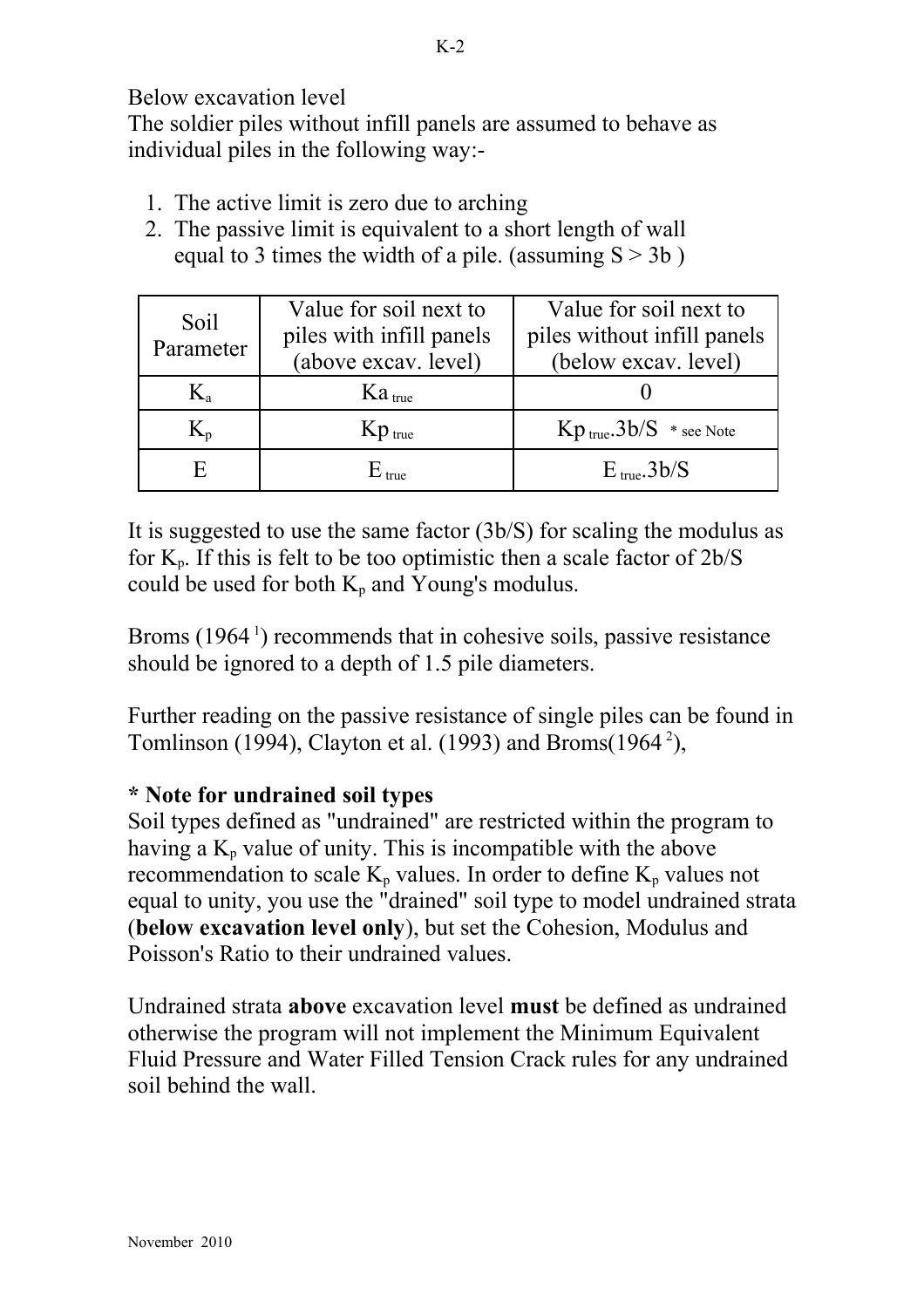The bending stiffness of the wall is assumed to be constant throughout its height since the wall derives its stiffness almost entirely from the soldier piles. Thus:-

> EI (per pile) EI (per m run)  $=$ pile spacing

## **Interpretation of results**

It is an essential design requirement that stability is satisfied for both Modes 1 and 2. The design bending moments should be taken from the worse of the two Modes. Two main cases may be distinguished which may help in understanding which Mode is more critical:

**Case (A)** Where the piles are embedded in weak ground and/or the piles are close together, Mode 1 is likely to be more critical. Where piles are closer than 3 times their width this will usually be the critical case.

**Case (B)** Where the piles are embedded in strong ground and/or the piles are far apart, Mode 2 is likely to be more critical.

# **References**

# **Broms B. (1964<sup>1</sup>)**

Lateral resistance of piles in cohesive soils. ASCE Journal, Vol.90 SM2 March 1964 pp.27-63

# **Broms B. (1964<sup>2</sup>)**

Lateral resistance of piles in cohesionless soils. ASCE Journal, Vol.90 SM3 May 1964 pp.123-156

**Clayton, C.R.I., J.Milititsky and R.I.Woods (1993)** Earth Pressure and Earth Retaining Structures. 2nd edition. Blackie.

# **Tomlinson, M.J. (1994)**

Pile Design and Construction Practice. 4th edition. Spon.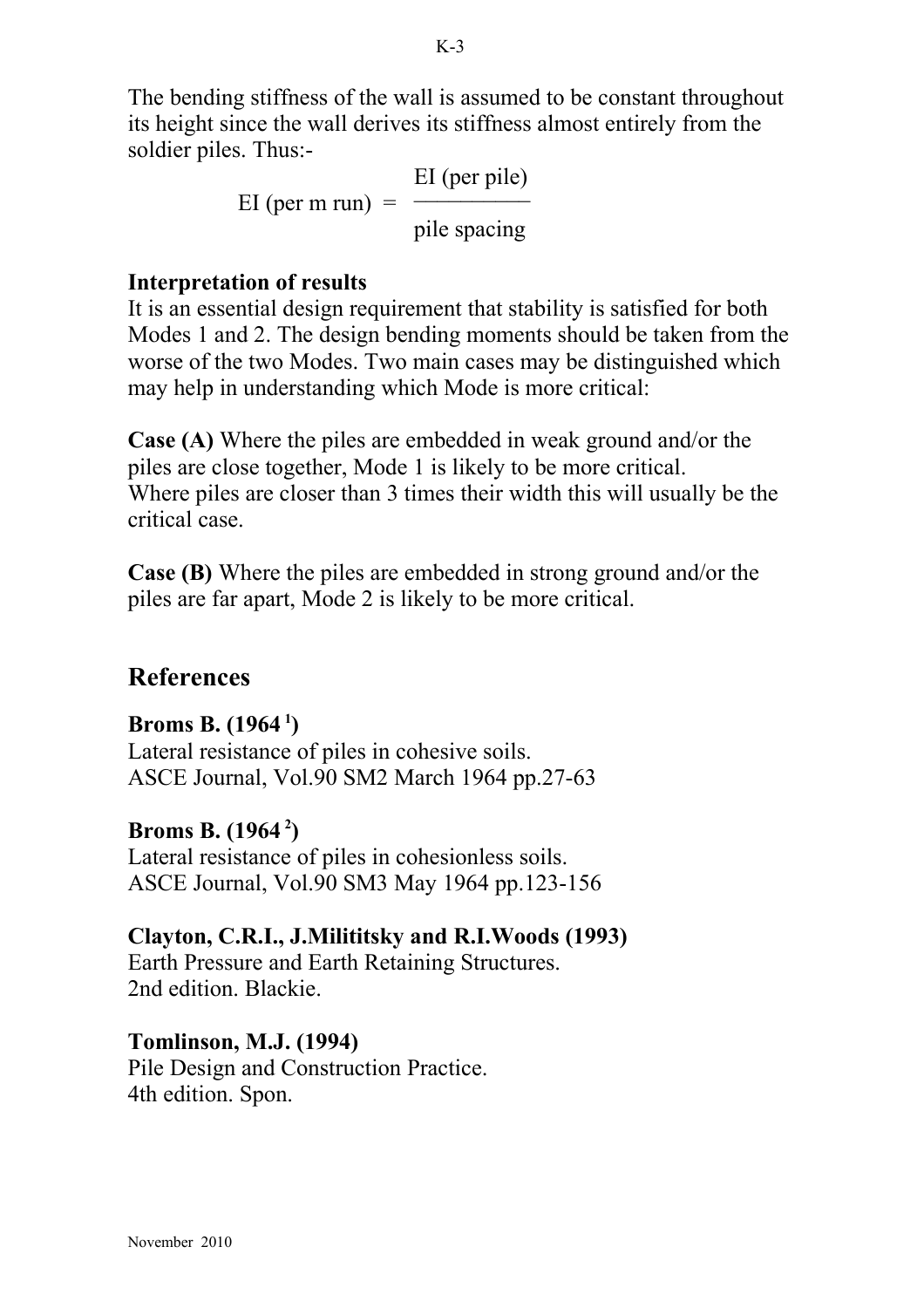|                                                                                                                                                                                                                                   |                                   |                                                       |  |                     |                               | Program: WALLAP Version 5.01 Revision A06.B23.R11   Run No. KP01A                                                                                                                                                                      |
|-----------------------------------------------------------------------------------------------------------------------------------------------------------------------------------------------------------------------------------|-----------------------------------|-------------------------------------------------------|--|---------------------|-------------------------------|----------------------------------------------------------------------------------------------------------------------------------------------------------------------------------------------------------------------------------------|
|                                                                                                                                                                                                                                   |                                   |                                                       |  |                     |                               | King Pile wall. See file KP01B for reduced Kp values $\vert$ Made by :<br>Pile width = 0.4m pile results and contact and pile width = 0.4m pile results and contact and contact and provide provide provide provide provide provide    |
| SOIL PROFILE                                                                                                                                                                                                                      |                                   |                                                       |  |                     |                               | Units: kN, m                                                                                                                                                                                                                           |
| OIL PROFILE<br>Stratum Elevation of ---------- Soil types ---------<br>no. top of stratum Active side Passive side<br>1 0.00 1 Sand 1 Sand<br>2 -1.00 2 Soft clay 2 Soft clay<br>3 -4.00 3 Gravel 3 Gravel<br>4 -8.00 4 Firm clay |                                   |                                                       |  |                     |                               |                                                                                                                                                                                                                                        |
|                                                                                                                                                                                                                                   |                                   |                                                       |  |                     |                               |                                                                                                                                                                                                                                        |
|                                                                                                                                                                                                                                   |                                   |                                                       |  |                     |                               |                                                                                                                                                                                                                                        |
|                                                                                                                                                                                                                                   |                                   |                                                       |  |                     |                               |                                                                                                                                                                                                                                        |
|                                                                                                                                                                                                                                   |                                   |                                                       |  |                     |                               |                                                                                                                                                                                                                                        |
|                                                                                                                                                                                                                                   |                                   |                                                       |  |                     |                               |                                                                                                                                                                                                                                        |
| SOIL PROPERTIES                                                                                                                                                                                                                   |                                   |                                                       |  |                     |                               |                                                                                                                                                                                                                                        |
|                                                                                                                                                                                                                                   |                                   |                                                       |  |                     |                               | Bulk Young's At rest Consol Active Passive Cohes                                                                                                                                                                                       |
|                                                                                                                                                                                                                                   |                                   |                                                       |  |                     |                               | 50.1 type -- axis Bulk Young's At rest Consol Active Passive Cones<br>No. Description kN/m3 Eh, kN/m2 Ko NC/OC Ka Kp kN/m2<br>(Datum elev.) (dEh/dy) (dKo/dy) (Nu) (Kac) (Kpc) (dc/dy)<br>1 Sand 20.00 20000 0.500 OC 0.333 4.369<br>2 |
|                                                                                                                                                                                                                                   |                                   |                                                       |  |                     |                               |                                                                                                                                                                                                                                        |
|                                                                                                                                                                                                                                   |                                   |                                                       |  |                     |                               |                                                                                                                                                                                                                                        |
|                                                                                                                                                                                                                                   |                                   |                                                       |  |                     |                               |                                                                                                                                                                                                                                        |
|                                                                                                                                                                                                                                   |                                   |                                                       |  |                     |                               |                                                                                                                                                                                                                                        |
|                                                                                                                                                                                                                                   |                                   |                                                       |  |                     |                               |                                                                                                                                                                                                                                        |
|                                                                                                                                                                                                                                   |                                   |                                                       |  |                     |                               |                                                                                                                                                                                                                                        |
|                                                                                                                                                                                                                                   |                                   |                                                       |  |                     |                               |                                                                                                                                                                                                                                        |
|                                                                                                                                                                                                                                   |                                   |                                                       |  |                     |                               |                                                                                                                                                                                                                                        |
|                                                                                                                                                                                                                                   |                                   |                                                       |  |                     |                               | 4 Firm clay 19.00 30000 0.500 OC 1.000 1.000 60.00u                                                                                                                                                                                    |
|                                                                                                                                                                                                                                   |                                   |                                                       |  |                     | $(0.490)$ $(2.000)$ $(2.000)$ |                                                                                                                                                                                                                                        |
| GROUND WATER CONDITIONS                                                                                                                                                                                                           |                                   |                                                       |  |                     |                               |                                                                                                                                                                                                                                        |
| Density of water = $10.00$ kN/m3                                                                                                                                                                                                  |                                   |                                                       |  |                     |                               |                                                                                                                                                                                                                                        |
| Active side Passive side<br>Initial water table elevation -10.00 -10.00                                                                                                                                                           |                                   |                                                       |  |                     |                               |                                                                                                                                                                                                                                        |
| WALL PROPERTIES                                                                                                                                                                                                                   |                                   |                                                       |  |                     |                               |                                                                                                                                                                                                                                        |
|                                                                                                                                                                                                                                   |                                   | Elevation of toe of wall = $-10.00$                   |  |                     |                               |                                                                                                                                                                                                                                        |
|                                                                                                                                                                                                                                   |                                   | Youngs modulus of wall $E = 2.0000E+08$ kN/m2         |  |                     |                               |                                                                                                                                                                                                                                        |
|                                                                                                                                                                                                                                   |                                   | Moment of inertia of wall $I = 1.3510E-04$ m4/m run   |  |                     |                               |                                                                                                                                                                                                                                        |
|                                                                                                                                                                                                                                   |                                   |                                                       |  | $E.I = 2.702E + 04$ |                               |                                                                                                                                                                                                                                        |
| CONSTRUCTION STAGES                                                                                                                                                                                                               |                                   |                                                       |  |                     |                               |                                                                                                                                                                                                                                        |
|                                                                                                                                                                                                                                   |                                   |                                                       |  |                     |                               |                                                                                                                                                                                                                                        |
|                                                                                                                                                                                                                                   |                                   |                                                       |  |                     |                               |                                                                                                                                                                                                                                        |
| $1 \qquad \qquad$                                                                                                                                                                                                                 |                                   | Excavate to elevation -4.00 on PASSIVE side           |  |                     |                               |                                                                                                                                                                                                                                        |
| FACTORS OF SAFETY and ANALYSIS OPTIONS                                                                                                                                                                                            |                                   |                                                       |  |                     |                               |                                                                                                                                                                                                                                        |
| Type of structure - Retaining wall                                                                                                                                                                                                |                                   |                                                       |  |                     |                               |                                                                                                                                                                                                                                        |
| Stability analysis:                                                                                                                                                                                                               |                                   |                                                       |  |                     |                               |                                                                                                                                                                                                                                        |
| Method of analysis - CP2                                                                                                                                                                                                          |                                   |                                                       |  |                     |                               |                                                                                                                                                                                                                                        |
|                                                                                                                                                                                                                                   |                                   | Factor on passive for calculating wall depth = $2.00$ |  |                     |                               |                                                                                                                                                                                                                                        |
|                                                                                                                                                                                                                                   |                                   | Factor on passive for calculating tie force = $1.00$  |  |                     |                               |                                                                                                                                                                                                                                        |
|                                                                                                                                                                                                                                   |                                   |                                                       |  |                     |                               |                                                                                                                                                                                                                                        |
| Parameters for undrained strata:                                                                                                                                                                                                  |                                   |                                                       |  |                     |                               |                                                                                                                                                                                                                                        |
|                                                                                                                                                                                                                                   |                                   | Minimum equivalent fluid density = 5.00 kN/m3         |  |                     |                               |                                                                                                                                                                                                                                        |
|                                                                                                                                                                                                                                   |                                   | Maximum depth of water filled tension crack = 2.00 m  |  |                     |                               |                                                                                                                                                                                                                                        |
|                                                                                                                                                                                                                                   |                                   |                                                       |  |                     |                               |                                                                                                                                                                                                                                        |
| Bending moment and displacement calculation:                                                                                                                                                                                      |                                   |                                                       |  |                     |                               |                                                                                                                                                                                                                                        |
|                                                                                                                                                                                                                                   |                                   |                                                       |  |                     |                               | Method - Subgrade reaction model using Influence Coefficients                                                                                                                                                                          |
|                                                                                                                                                                                                                                   | Open Tension Crack analysis? - No |                                                       |  |                     |                               |                                                                                                                                                                                                                                        |
|                                                                                                                                                                                                                                   |                                   | Non-linear Modulus Parameter (L) = $10.000$ m         |  |                     |                               |                                                                                                                                                                                                                                        |
|                                                                                                                                                                                                                                   |                                   |                                                       |  |                     |                               |                                                                                                                                                                                                                                        |
| Boundary conditions:                                                                                                                                                                                                              |                                   |                                                       |  |                     |                               |                                                                                                                                                                                                                                        |
| Length of wall (normal to plane of analysis) = 100.00 m                                                                                                                                                                           |                                   |                                                       |  |                     |                               |                                                                                                                                                                                                                                        |
| Width of excavation on active side of wall = $20.00$ m<br>Width of excavation on passive side of wall = $20.00$ m                                                                                                                 |                                   |                                                       |  |                     |                               |                                                                                                                                                                                                                                        |
|                                                                                                                                                                                                                                   |                                   |                                                       |  |                     |                               |                                                                                                                                                                                                                                        |
|                                                                                                                                                                                                                                   |                                   | Distance to rigid boundary on active side = $20.00$ m |  |                     |                               |                                                                                                                                                                                                                                        |
| 0.010<br>$\blacksquare$                                                                                                                                                                                                           |                                   |                                                       |  |                     |                               |                                                                                                                                                                                                                                        |

 Distance to rigid boundary on passive side = 20.00 m Program: WALLAP Version 5.01 Revision A06.B23.R11 | Run No. KP01B | Made by : King Pile wall. See also file KP01A | Date:20-05-2002 Pile width = 0.4m Pile spacing = 3m S/b=7.5 **Mode 2** | Checked : ----------------------------------------------------------------------------- SOIL PROFILE **Units:** kN, m Stratum Elevation of ---------- Soil types --------- no. top of stratum Active side Passive side 1 0.00 1 Sand 1 Sand 2 -1.00 2 Soft clay 2 Soft clay 3 -4.00 3 Gravel 3 Gravel 4 -8.00 4 Firm clay 4 Firm clay SOIL PROPERTIES Bulk Young's At rest Consol Active Passive Cohes -- Soil type -- density Modulus coeff. state. limit limit -ion No. Description kN/m3 Eh,kN/m2 Ko NC/OC Ka Kp kN/m2 (Datum elev.) (dEh/dy ) (dKo/dy) ( Nu ) ( Kac ) ( Kpc ) ( dc/dy) 1 Sand 20.00 20000 0.500 OC 0.333 4.369 (0.200) (0.000) ( 0.000) 2 Soft clay 18.00 10000 0.500 OC 1.000 1.000 30.00u ( 0.00 ) ( 600) (0.490) (2.000) ( 2.000) (2.0000) 3 Gravel 19.00 12000 0.500 OC 0.000 2.320 (0.200) (0.000) ( 0.000) 4 Firm clay 19.00 12000 0.500 OC 0.000 0.400 60.00d (0.490) (0.000) ( 0.800) GROUND WATER CONDITIONS Density of water = 10.00 kN/m3 Active side Passive side Initial water table elevation -10.00 -10.00 WALL PROPERTIES Elevation of toe of wall =  $-10.00$ Youngs modulus of wall  $E = 2.0000E+08$  kN/m2 Moment of inertia of wall  $I = 1.3510E-04$  m4/m run  $E.I = 2.702E+04$ CONSTRUCTION STAGES Construction Stage description stage no. -------------------------------------------------------- 1 Excavate to elevation -4.00 on PASSIVE side FACTORS OF SAFETY and ANALYSIS OPTIONS

**As for Run KP01A**

#### **Notes**

Data files KP01A and KP01B represent the two Modes of a Soldier Pile wall to be analysed as described in Appendix K

In KP01B the Ka values for soil types 3 and 4 have been set to zero and the Kp values for soil types 3 and 4 have been reduced in accordance with the expression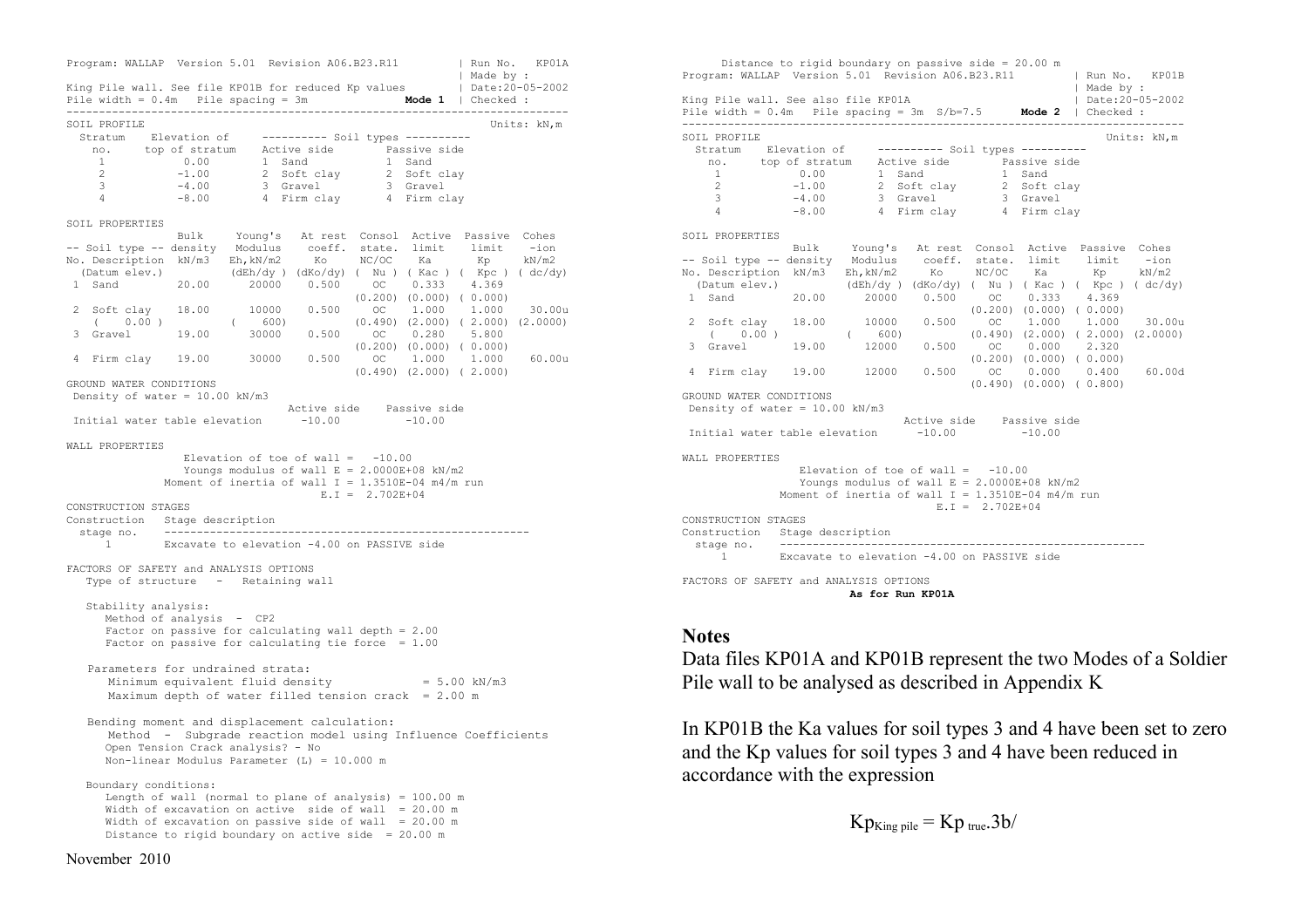#### **APPENDIX Q**

#### **SEISMIC LOADING; DESCRIPTION OF CALCULATION**

#### **Q.1 SEISMIC MODELS - SUMMARY**

Seismic Loads are introduced in WALLAP as a special type of construction stage. Seismic loading is normally considered as a postconstruction event i.e. the seismic loading stages come at the end of the construction sequence.

# **Q.1.1 Quasi-static loading** (for flexible walls)

Active and passive **limit pressures** are modified according to the specified accelerations. This model is suitable for flexible cantilever walls where the fully active condition is likely to be mobilised. The values of limiting earth pressure are calculated using the Wedge Stability option and not by a modified Coulomb formula.

The quasi-static model requires 3 parameters, the horizontal and vertical ground accelerations and the position of the line of action of the seismic component of the active pressure.

**Q.1.2 Quasi-static and Pseudo-dynamic loading** (for stiff walls) In addition to the adjustment of active and passive limit pressures mentioned above, pseudo-dynamic loads in the form of enhanced soil pressure applied directly to the wall. This pseudo-dynamic loading is important when modelling medium and stiff walls and walls with stiff props where the fully active condition is unlikely to be mobilised. The modelling of pseudo-dynamic loads requires two additional parameters, Dynamic thrust factor and the Line of action of the dynamic thrust.

# **Q.2 Quasi-static loading**

The calculation of limiting active and passive pressures is carried out in the following steps.

# **Limiting Active pressures**

- 1. Calculate active limit pressures *without* seismic acceleration.
- 2. Calculate active limit pressures *with* seismic acceleration.
- 3. Subtract the two sets of pressures to find the component of pressure due to seismic loading.
- 4. Above excavation level, modify the limiting active pressure distribution so that the *line of action of the seismic component* is